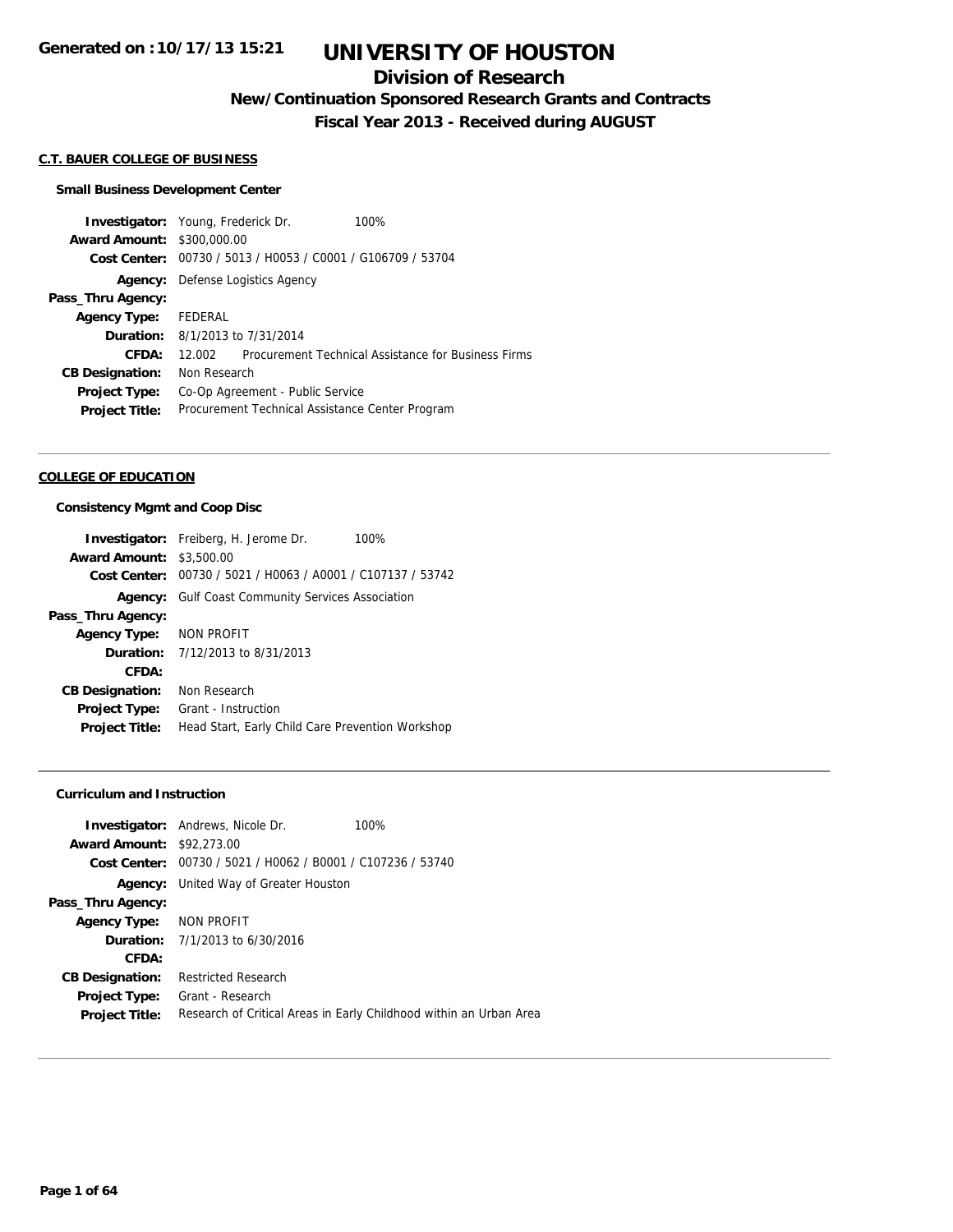# **Division of Research**

**New/Continuation Sponsored Research Grants and Contracts**

**Fiscal Year 2013 - Received during AUGUST**

## **COLLEGE OF EDUCATION**

## **Curriculum and Instruction**

**Investigator:** Andrews, Nicole Dr. 100% **Award Amount:** \$100,000.00 **Cost Center:** 00730 / 5021 / H0059 / B0001 / G085637 / 28093 **Agency:** United Way of Greater Houston **Pass\_Thru Agency: Agency Type:** NON PROFIT **Duration:** 10/1/2001 to 6/30/2014 **CFDA: CB Designation:** Restricted Research **Project Type:** Grant - Research **Project Title:** Bright Beginnings - Evaluation

| <b>Investigator:</b> Dominey, Wallace Dr.             |                  |                                                               | 100%                                                                            |
|-------------------------------------------------------|------------------|---------------------------------------------------------------|---------------------------------------------------------------------------------|
| <b>Award Amount: \$141,900.00</b>                     |                  |                                                               |                                                                                 |
|                                                       |                  | Cost Center: $00730 / 5015 / 10062 / 40001 / 6106465 / 53392$ |                                                                                 |
|                                                       |                  | <b>Agency:</b> University of Texas at Austin                  |                                                                                 |
| <b>Pass_Thru Agency:</b> U.S. Department of Education |                  |                                                               |                                                                                 |
| <b>Agency Type:</b>                                   | FEDERAL          |                                                               |                                                                                 |
| <b>Duration:</b> 5/1/2013 to 7/31/2014                |                  |                                                               |                                                                                 |
| CFDA:                                                 | 84.366           | Mathematics and Science Partnerships                          |                                                                                 |
| <b>CB Designation:</b>                                | Non Research     |                                                               |                                                                                 |
| Project Type:                                         | Grant - Research |                                                               |                                                                                 |
| <b>Project Title:</b>                                 |                  |                                                               | University of Houston Regional Collaborative for Excellence in Science Teaching |
|                                                       |                  |                                                               |                                                                                 |

| <b>Investigator:</b> Freiberg, H. Jerome Dr. |                                         |                                             | 13%                                                         |
|----------------------------------------------|-----------------------------------------|---------------------------------------------|-------------------------------------------------------------|
| <b>Award Amount: \$17,442.36</b>             |                                         |                                             |                                                             |
|                                              |                                         |                                             | Cost Center: 00730 / 5013 / H0068 / H0001 / G104835 / 51809 |
|                                              |                                         | <b>Agency:</b> U.S. Department of Education |                                                             |
| Pass_Thru Agency:                            |                                         |                                             |                                                             |
| <b>Agency Type:</b>                          | FEDERAL                                 |                                             |                                                             |
|                                              | <b>Duration:</b> 8/16/2012 to 8/15/2014 |                                             |                                                             |
| CFDA:                                        | 84.20A                                  |                                             | Doctoral Training in Civil Infrastructure Engineering       |
| <b>CB Designation:</b>                       | Non Research                            |                                             |                                                             |
| <b>Project Type:</b>                         |                                         | Grant - Scholarship/Fellowship              |                                                             |
| <b>Project Title:</b>                        |                                         |                                             | Doctoral Training in Civil Infrastructure Engineering       |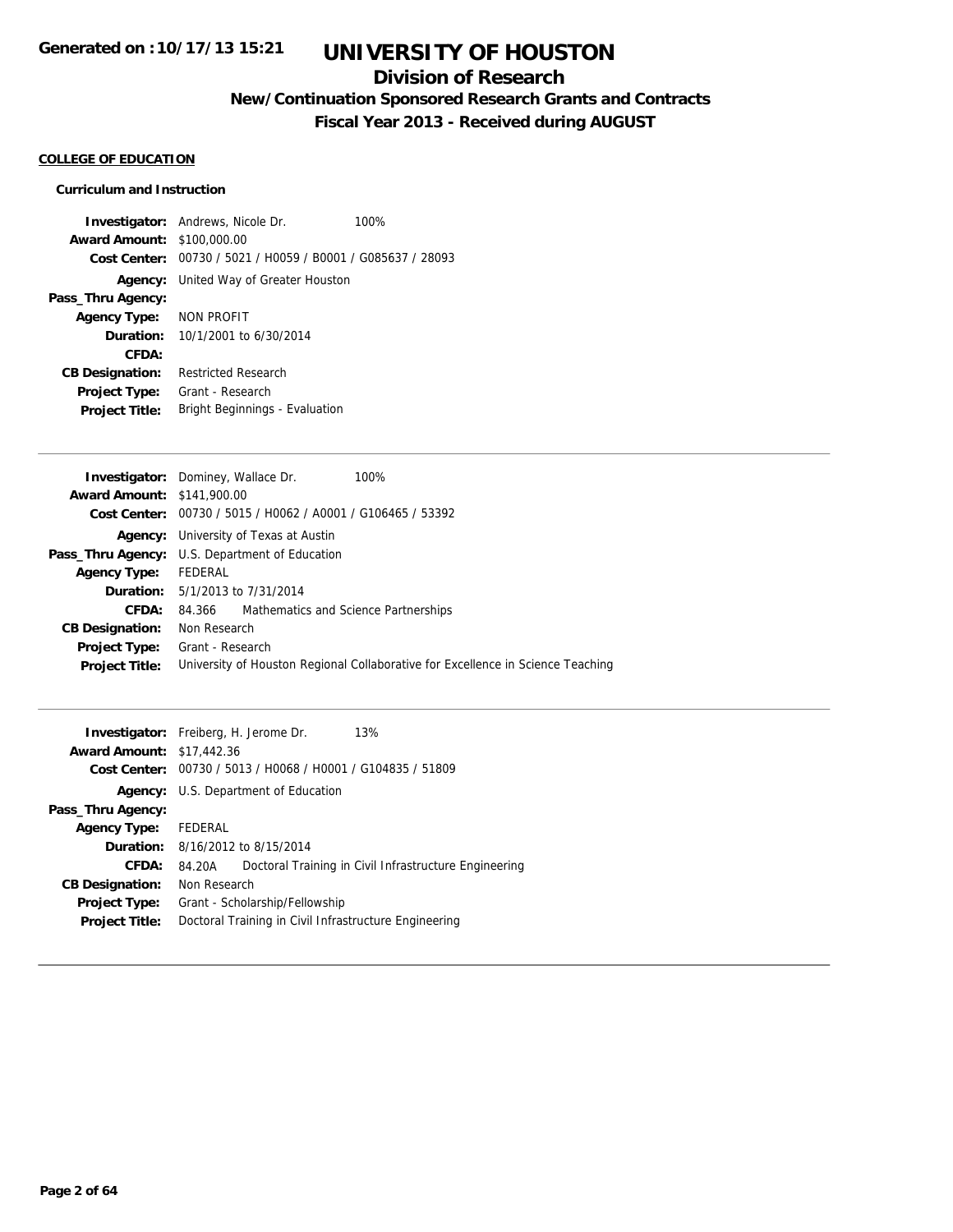# **Division of Research**

**New/Continuation Sponsored Research Grants and Contracts**

**Fiscal Year 2013 - Received during AUGUST**

### **COLLEGE OF EDUCATION**

## **Curriculum and Instruction**

| <b>Investigator:</b> Dominey, Wallace Dr. |                                            |                                                | 34%                                           |
|-------------------------------------------|--------------------------------------------|------------------------------------------------|-----------------------------------------------|
| <b>Award Amount: \$136,000.00</b>         |                                            |                                                |                                               |
| Cost Center:                              |                                            | 00730 / 1123 / H0062 / A0001 / G106464 / 53973 |                                               |
| Agency:                                   |                                            | Texas Higher Education Coordinating Board      |                                               |
| Pass_Thru Agency:                         |                                            | U.S. Department of Education                   |                                               |
| <b>Agency Type:</b>                       | <b>FFDFRAL</b>                             |                                                |                                               |
|                                           | <b>Duration:</b> $6/1/2013$ to $8/31/2015$ |                                                |                                               |
| CFDA:                                     | 84.367                                     |                                                | <b>Improving Teacher Quality State Grants</b> |
| <b>CB Designation:</b>                    | Non Research                               |                                                |                                               |
| <b>Project Type:</b>                      | Grant - Instruction                        |                                                |                                               |
| <b>Project Title:</b>                     |                                            | STEM Center for Teacher Professional Learning  |                                               |

## **Educational Psychology**

| <b>Award Amount: \$29,218.00</b><br>Cost Center: 00730 / 5021 / H0064 / B0001 / C106460 / 53810<br><b>Greater Texas Foundation</b><br>Agency:<br>Agency Type: FOUNDATION<br>8/1/2013 to 5/31/2016<br>Duration:<br>CFDA:<br><b>Restricted Research</b><br><b>CB Designation:</b><br>Grant - Research<br><b>Project Type:</b><br>Greater Texas Foundation Faculty Fellowship Program<br><b>Project Title:</b> |                   | <b>Investigator:</b> McKinney, Lyle Dr. | 100% |
|-------------------------------------------------------------------------------------------------------------------------------------------------------------------------------------------------------------------------------------------------------------------------------------------------------------------------------------------------------------------------------------------------------------|-------------------|-----------------------------------------|------|
|                                                                                                                                                                                                                                                                                                                                                                                                             |                   |                                         |      |
|                                                                                                                                                                                                                                                                                                                                                                                                             |                   |                                         |      |
|                                                                                                                                                                                                                                                                                                                                                                                                             |                   |                                         |      |
|                                                                                                                                                                                                                                                                                                                                                                                                             | Pass_Thru Agency: |                                         |      |
|                                                                                                                                                                                                                                                                                                                                                                                                             |                   |                                         |      |
|                                                                                                                                                                                                                                                                                                                                                                                                             |                   |                                         |      |
|                                                                                                                                                                                                                                                                                                                                                                                                             |                   |                                         |      |
|                                                                                                                                                                                                                                                                                                                                                                                                             |                   |                                         |      |
|                                                                                                                                                                                                                                                                                                                                                                                                             |                   |                                         |      |
|                                                                                                                                                                                                                                                                                                                                                                                                             |                   |                                         |      |

| <b>Investigator:</b> Obasi, Ezemenari Dr.                   | 50%                                                                              |
|-------------------------------------------------------------|----------------------------------------------------------------------------------|
| <b>Award Amount: \$10,408.50</b>                            |                                                                                  |
| Cost Center: 00730 / 5013 / H0125 / B0001 / G107301 / 53751 |                                                                                  |
| University of Georgia<br>Agency:                            |                                                                                  |
| NIH/Division of Research Grants<br>Pass_Thru Agency:        |                                                                                  |
| FEDERAL                                                     |                                                                                  |
| <b>Duration:</b> 7/1/2013 to 6/30/2014                      |                                                                                  |
| Drug Abuse Research Programs<br>93.279                      |                                                                                  |
| <b>Restricted Research</b>                                  |                                                                                  |
| Grant - Research                                            |                                                                                  |
|                                                             | A Transdisciplinary Prevention Center Focused on Rural African American Families |
|                                                             |                                                                                  |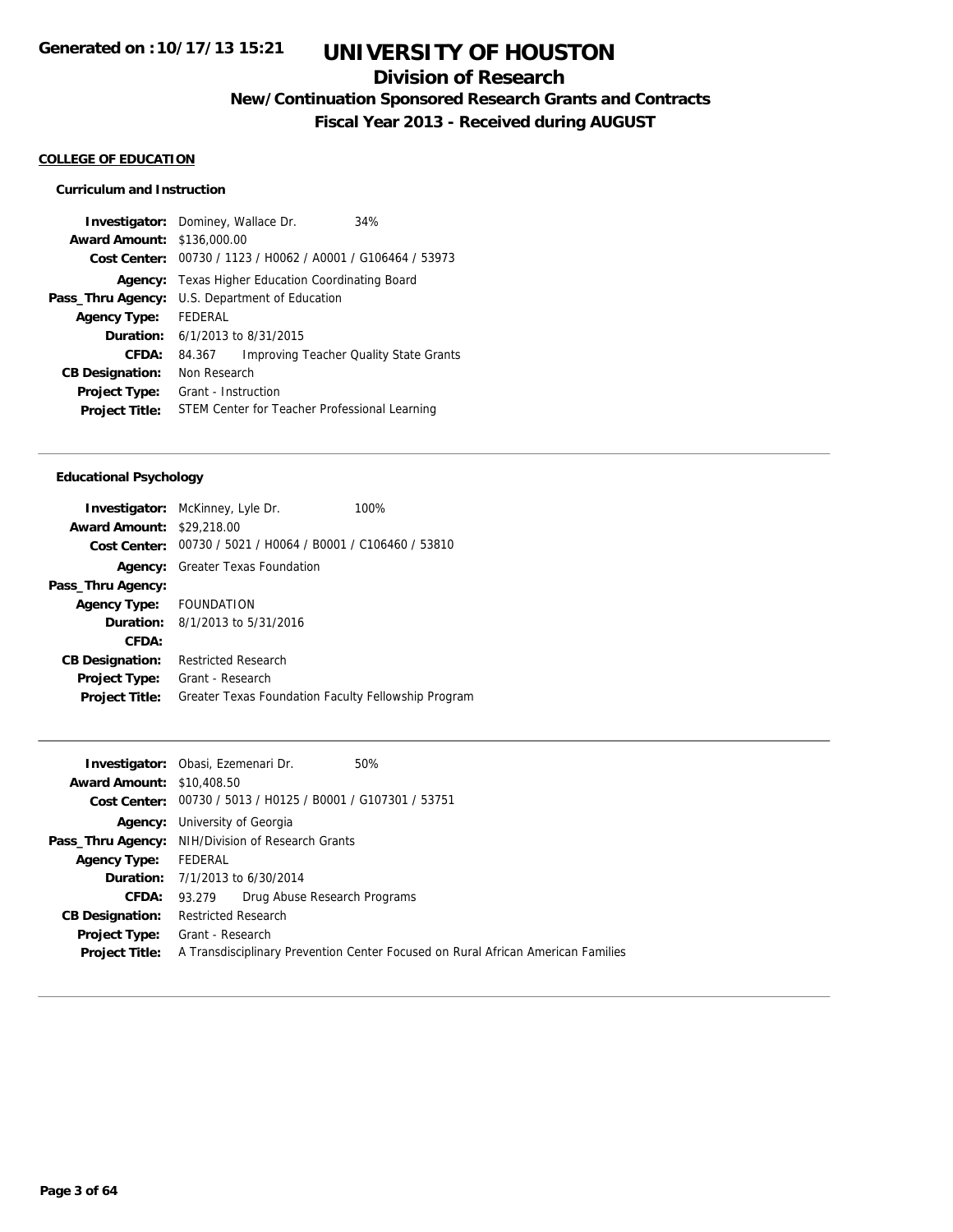# **Division of Research**

**New/Continuation Sponsored Research Grants and Contracts**

**Fiscal Year 2013 - Received during AUGUST**

#### **COLLEGE OF LIBERAL ARTS AND SOCIAL SCIENCES**

### **African-American Studies**

**Investigator:** Conyers, James Dr. 100% **Award Amount:** \$1,800.00 **Cost Center:** 00730 / 5021 / H0094 / B0001 / C107279 / 53799 **Agency:** National Council for Black Studies **Pass\_Thru Agency: Agency Type:** NON PROFIT **Duration:** 8/1/2013 to 5/31/2014 **CFDA: CB Designation:** Non Restricted Research **Project Type:** Grant - Research **Project Title:** ACT Preparation in Houston, Texas: The Mate Masie Educational Model

### **Blaffer Gallery**

| <b>Investigator:</b> Schmuckli, Claudia Ms. |                            |                                                             | 100% |
|---------------------------------------------|----------------------------|-------------------------------------------------------------|------|
| <b>Award Amount: \$50,000.00</b>            |                            |                                                             |      |
|                                             |                            | Cost Center: 00730 / 5013 / H0097 / B0001 / C105667 / 53752 |      |
|                                             |                            | <b>Agency:</b> National Endowment for the Arts              |      |
| Pass_Thru Agency:                           |                            |                                                             |      |
| Agency Type: FEDERAL                        |                            |                                                             |      |
|                                             |                            | <b>Duration:</b> 8/1/2013 to 1/31/2014                      |      |
| CFDA:                                       |                            | 45.024 Promotion of the Arts                                |      |
| <b>CB Designation:</b>                      | <b>Restricted Research</b> |                                                             |      |
| Project Type:                               | Grant - Research           |                                                             |      |
| <b>Project Title:</b>                       |                            | Feast: Radical Hospitality in Contemporary Art              |      |

|                                  | <b>Investigator:</b> Schmuckli, Claudia Ms.<br>100%         |
|----------------------------------|-------------------------------------------------------------|
| <b>Award Amount: \$38,500.00</b> |                                                             |
|                                  | Cost Center: 00730 / 5021 / H0097 / C0001 / C105131 / 53858 |
| Agency:                          | The Houston Arts Alliance                                   |
| Pass_Thru Agency:                |                                                             |
| Agency Type: NON PROFIT          |                                                             |
|                                  | <b>Duration:</b> $7/1/2012$ to $6/30/2013$                  |
| CFDA:                            |                                                             |
| <b>CB Designation:</b>           | Non Research                                                |
| <b>Project Type:</b>             | Grant - Public Service                                      |
| <b>Project Title:</b>            | <b>FY13 2nd Yr Continuation GOS</b>                         |
|                                  |                                                             |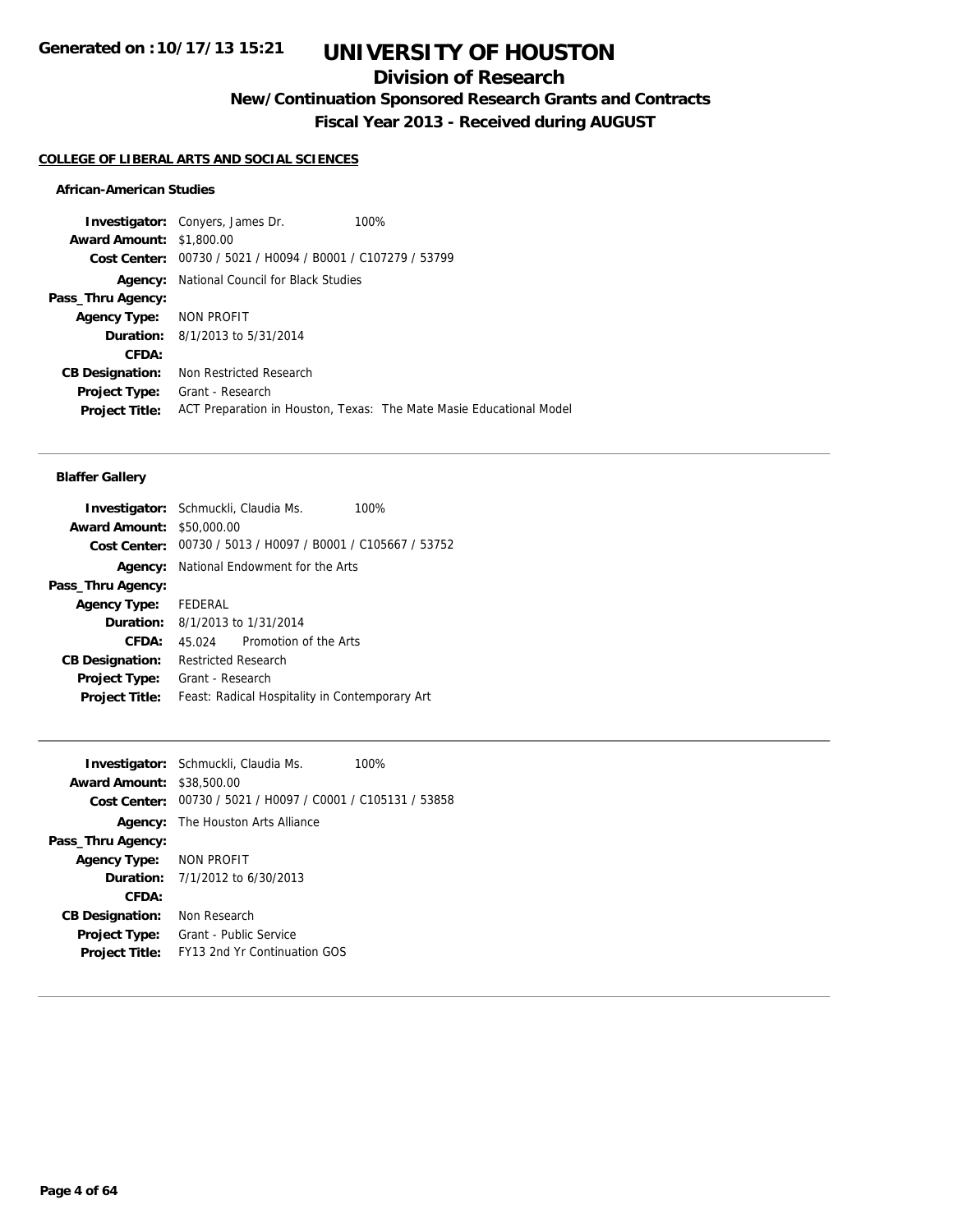# **Division of Research**

**New/Continuation Sponsored Research Grants and Contracts**

**Fiscal Year 2013 - Received during AUGUST**

#### **COLLEGE OF LIBERAL ARTS AND SOCIAL SCIENCES**

### **Communication Disorders**

**Investigator:** Maher, Lynn Dr. 100% **Award Amount:** \$164,767.00 **Cost Center:** 00730 / 5021 / H0087 / C0001 / C106344 / 53316 **Agency:** United Way of Greater Houston **Pass\_Thru Agency: Agency Type:** NON PROFIT **Duration:** 1/1/2013 to 12/31/2013 **CFDA: CB Designation:** Non Research **Project Type:** Grant - Public Service **Project Title:** United Way Support for Services: 2013

## **Cynthia Woods Mitchell Center for the Arts**

|                                  | <b>Investigator:</b> Farber, Karen Ms.                      | 100% |
|----------------------------------|-------------------------------------------------------------|------|
| <b>Award Amount: \$10,000.00</b> |                                                             |      |
|                                  | Cost Center: 00730 / 5021 / H0473 / C0001 / C106299 / 53161 |      |
|                                  | <b>Agency:</b> The Houston Arts Alliance                    |      |
| Pass_Thru Agency:                |                                                             |      |
| Agency Type: NON PROFIT          |                                                             |      |
|                                  | <b>Duration:</b> 2/4/2013 to 4/20/2013                      |      |
| CFDA:                            |                                                             |      |
| <b>CB Designation:</b>           | Non Research                                                |      |
| <b>Project Type:</b>             | Grant - Public Service                                      |      |
| <b>Project Title:</b>            | <b>FN-MASSE</b>                                             |      |
|                                  |                                                             |      |

#### **Health and Human Performance**

|                                  | 100%<br><b>Investigator:</b> Layne, Charles S. Dr.                                                   |
|----------------------------------|------------------------------------------------------------------------------------------------------|
| <b>Award Amount: \$65,945.34</b> |                                                                                                      |
|                                  | Cost Center: 00730 / 5043 / H0065 / B0001 / G105753 / 51656                                          |
|                                  | <b>Agency:</b> WYLE Laboratories                                                                     |
|                                  | <b>Pass_Thru Agency:</b> NASA - National Aeronautics and Space Administration - Johnson Space Center |
| <b>Agency Type:</b>              | FEDERAL                                                                                              |
|                                  | <b>Duration:</b> $9/1/2012$ to $9/30/2013$                                                           |
| <b>CFDA:</b>                     | Aerospace Education Services Program<br>43.001                                                       |
| <b>CB Designation:</b>           | <b>Restricted Research</b>                                                                           |
| Project Type:                    | Contract - Research                                                                                  |
| <b>Project Title:</b>            | Enhanced Development of the Office of Scientific Data Review and Dissemination - Jamie Guined        |
|                                  |                                                                                                      |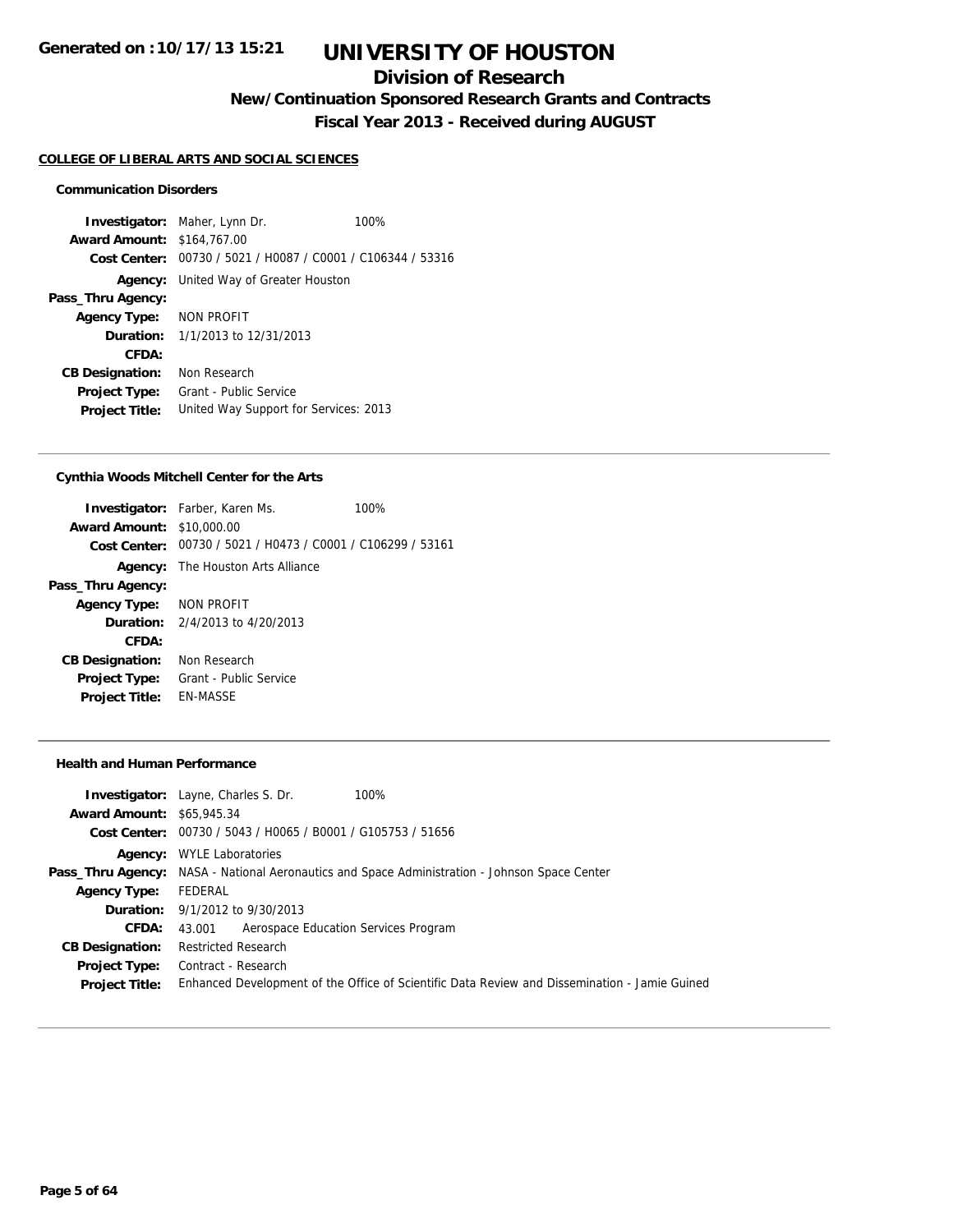# **Division of Research**

**New/Continuation Sponsored Research Grants and Contracts**

**Fiscal Year 2013 - Received during AUGUST**

#### **COLLEGE OF LIBERAL ARTS AND SOCIAL SCIENCES**

### **Health and Human Performance**

|                                  | <b>Investigator:</b> Layne, Charles S. Dr.<br>100%                                                   |
|----------------------------------|------------------------------------------------------------------------------------------------------|
| <b>Award Amount: \$64,370.00</b> |                                                                                                      |
|                                  | Cost Center: 00730 / 5043 / H0065 / B0001 / G107056 / 53357                                          |
| Agency:                          | <b>WYLE Laboratories</b>                                                                             |
|                                  | <b>Pass_Thru Agency:</b> NASA - National Aeronautics and Space Administration - Johnson Space Center |
| <b>Agency Type:</b>              | FEDERAL                                                                                              |
|                                  | <b>Duration:</b> $5/1/2013$ to $9/30/2013$                                                           |
| <b>CFDA:</b>                     | Aerospace Education Services Program<br>43.001                                                       |
| <b>CB Designation:</b>           | <b>Restricted Research</b>                                                                           |
| Project Type:                    | Contract - Research                                                                                  |
| <b>Project Title:</b>            | Enhanced Development of the Office of Scientific Data Review and Dissemination - Serkan Golge        |
|                                  |                                                                                                      |

|                                  | <b>Investigator:</b> Tackett, Jennifer Dr.                  | 100% |
|----------------------------------|-------------------------------------------------------------|------|
| <b>Award Amount: \$40,950.00</b> |                                                             |      |
|                                  | Cost Center: 00730 / 5021 / H0125 / B0100 / C107285 / 53905 |      |
| Agency: ACT, Inc.                |                                                             |      |
| Pass_Thru Agency:                |                                                             |      |
| Agency Type: NON PROFIT          |                                                             |      |
|                                  | <b>Duration:</b> 8/2/2013 to 12/31/2014                     |      |
| CFDA:                            |                                                             |      |
| <b>CB Designation:</b>           | Non Restricted Research                                     |      |
| <b>Project Type:</b>             | Grant - Research                                            |      |
| <b>Project Title:</b>            | Behavior and Personality Development Research for ACT       |      |
|                                  |                                                             |      |

|                                  | 10%<br><b>Investigator:</b> Francis, David Dr.                                                         |
|----------------------------------|--------------------------------------------------------------------------------------------------------|
| <b>Award Amount: \$42,995.00</b> |                                                                                                        |
|                                  | Cost Center: $00730 / 5015 / 10288 / 80001 / 6100232 / 46963$                                          |
|                                  | <b>Agency:</b> University of Texas at Austin                                                           |
|                                  | <b>Pass_Thru Agency:</b> USE DED000; U.S. Department of Education                                      |
| <b>Agency Type:</b>              | FEDERAL                                                                                                |
|                                  | <b>Duration:</b> $7/1/2010$ to $6/30/2014$                                                             |
| <b>CFDA:</b>                     | National Institute on Student Achievement, Curriculum and Assessment<br>84.305                         |
| <b>CB Designation:</b>           | <b>Restricted Research</b>                                                                             |
| Project Type:                    | Grant - Research                                                                                       |
| <b>Project Title:</b>            | Understanding Malleable Cognitive Processes and Integrated Comprehension Interventions for Grades 7-12 |
|                                  |                                                                                                        |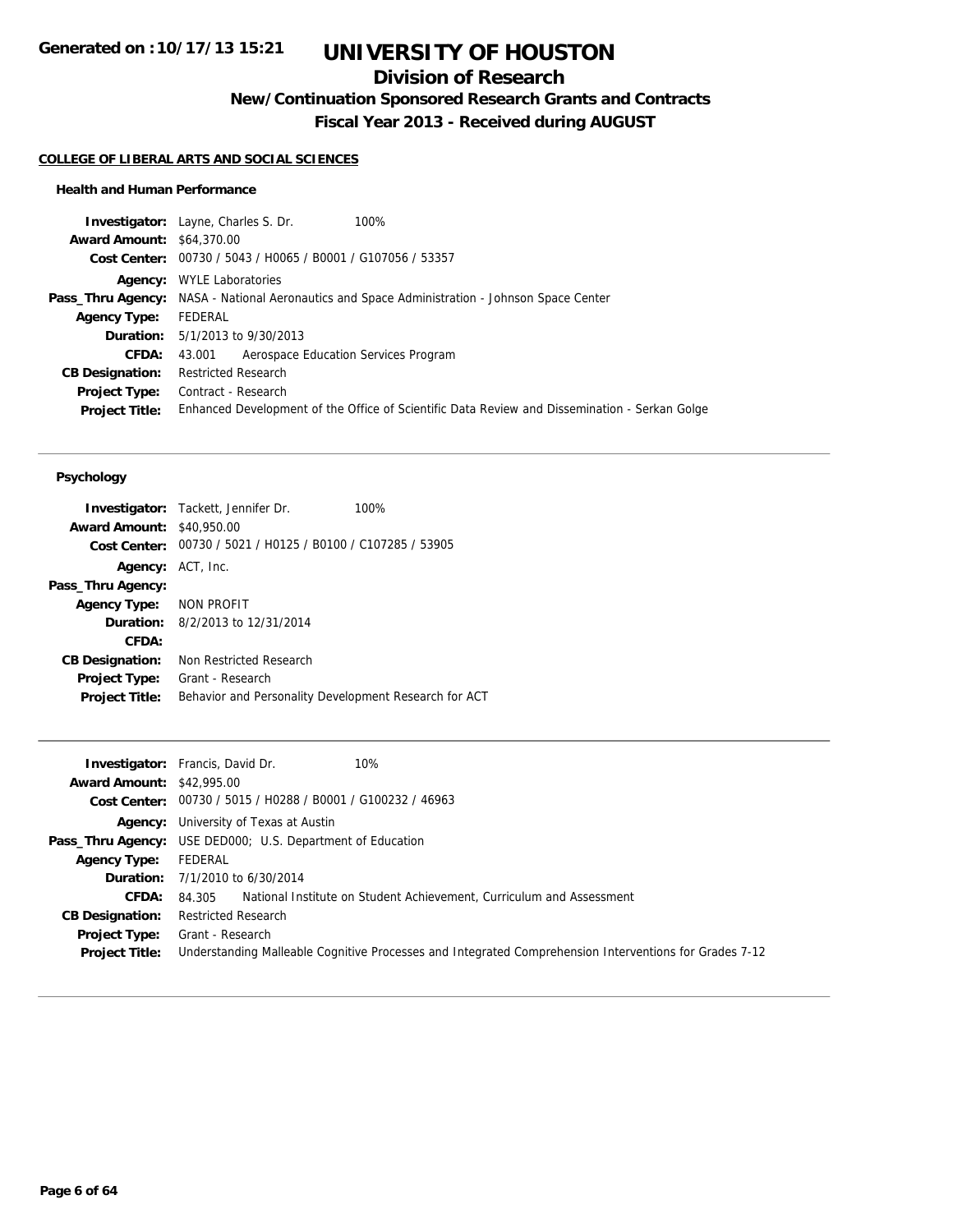## **Division of Research**

**New/Continuation Sponsored Research Grants and Contracts**

**Fiscal Year 2013 - Received during AUGUST**

## **COLLEGE OF LIBERAL ARTS AND SOCIAL SCIENCES**

| <b>Investigator:</b> Knee, C. Raymond Dr. |                            |                                                                   | <b>20%</b> |
|-------------------------------------------|----------------------------|-------------------------------------------------------------------|------------|
| <b>Award Amount: \$105,494.60</b>         |                            |                                                                   |            |
|                                           |                            | Cost Center: 00730 / 5013 / H0125 / B0001 / G102004 / 49627       |            |
|                                           |                            | <b>Agency:</b> National Institute on Alcohol Abuse and Alcoholism |            |
| Pass_Thru Agency:                         |                            |                                                                   |            |
| Agency Type: FEDERAL                      |                            |                                                                   |            |
|                                           |                            | <b>Duration:</b> 9/15/2011 to 7/31/2014                           |            |
| CFDA:                                     | 93.273                     | Alcohol Research Programs                                         |            |
| <b>CB Designation:</b>                    | <b>Restricted Research</b> |                                                                   |            |
| <b>Project Type:</b>                      | Grant - Research           |                                                                   |            |
| <b>Project Title:</b>                     |                            | Social Norms and Alcohol Prevention                               |            |
|                                           |                            |                                                                   |            |

|                                   | <b>Investigator:</b> Carlson, Coleen Dr.                    | 10%                                                                          |
|-----------------------------------|-------------------------------------------------------------|------------------------------------------------------------------------------|
| <b>Award Amount: \$114,622.10</b> |                                                             |                                                                              |
|                                   | Cost Center: 00730 / 5013 / H0288 / B0001 / G101918 / 48510 |                                                                              |
| Agency:                           | Institute of Educational Sciences                           |                                                                              |
| Pass_Thru Agency:                 |                                                             |                                                                              |
| <b>Agency Type:</b>               | FEDERAL                                                     |                                                                              |
|                                   | <b>Duration:</b> 8/1/2011 to 7/31/2014                      |                                                                              |
| CFDA:                             | 84.305                                                      | National Institute on Student Achievement, Curriculum and Assessment         |
| <b>CB Designation:</b>            | <b>Restricted Research</b>                                  |                                                                              |
| <b>Project Type:</b>              | Grant - Research                                            |                                                                              |
| <b>Project Title:</b>             |                                                             | Scale-up Evaluation of Reading Intervention for First Grade English Learners |
|                                   |                                                             |                                                                              |

| <b>Investigator:</b> Neighbors, Clayton Dr.<br><b>Award Amount: \$421,978.40</b> |                            |                                                                   | 80% |
|----------------------------------------------------------------------------------|----------------------------|-------------------------------------------------------------------|-----|
|                                                                                  |                            | Cost Center: 00730 / 5013 / H0125 / B0001 / G102004 / 49627       |     |
|                                                                                  |                            | <b>Agency:</b> National Institute on Alcohol Abuse and Alcoholism |     |
| Pass_Thru Agency:                                                                |                            |                                                                   |     |
| Agency Type:                                                                     | FEDERAL                    |                                                                   |     |
|                                                                                  |                            | <b>Duration:</b> 9/15/2011 to 7/31/2014                           |     |
| CFDA:                                                                            | 93.273                     | Alcohol Research Programs                                         |     |
| <b>CB Designation:</b>                                                           | <b>Restricted Research</b> |                                                                   |     |
| <b>Project Type:</b>                                                             | Grant - Research           |                                                                   |     |
| <b>Project Title:</b>                                                            |                            | Social Norms and Alcohol Prevention                               |     |
|                                                                                  |                            |                                                                   |     |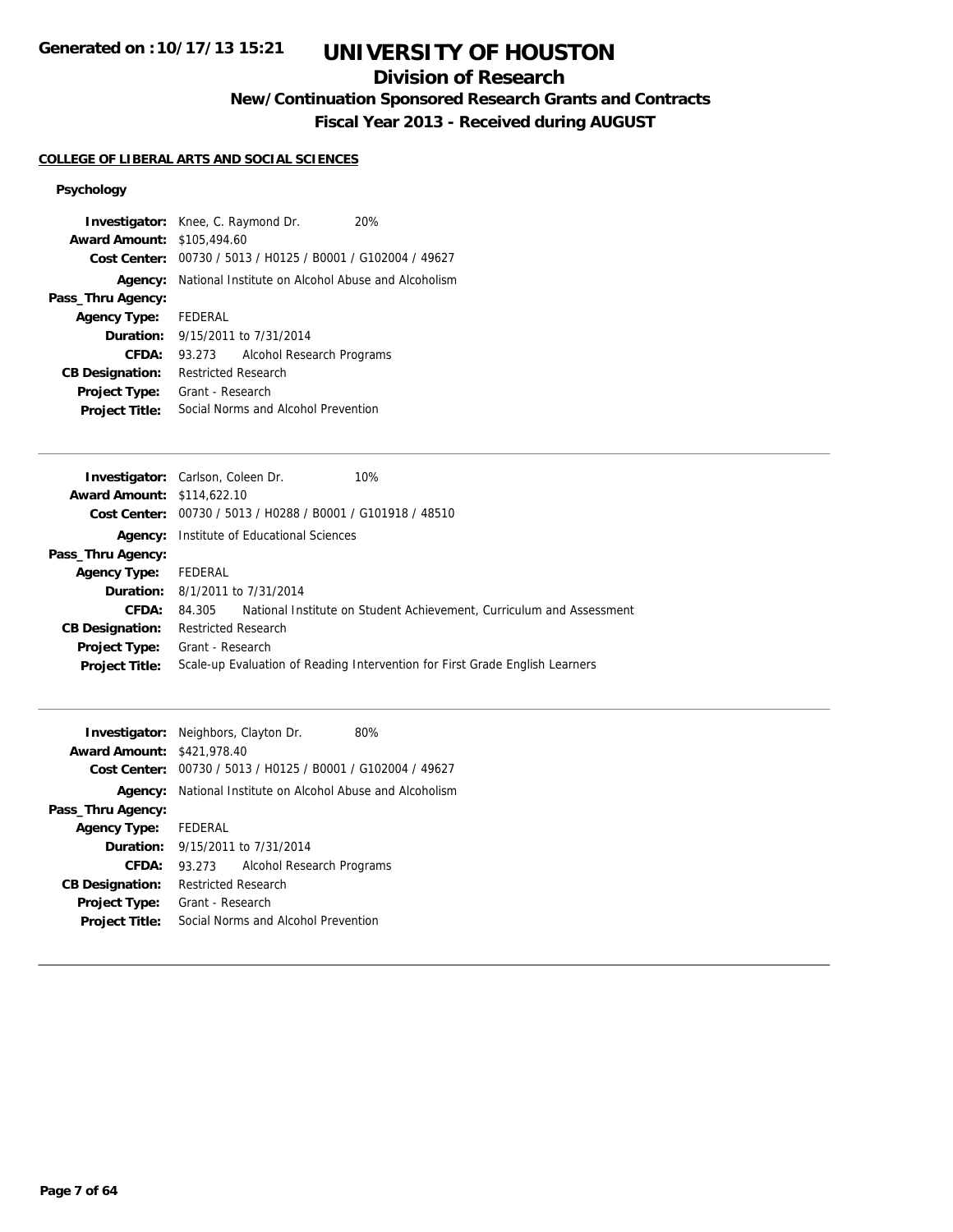## **Division of Research**

# **New/Continuation Sponsored Research Grants and Contracts**

**Fiscal Year 2013 - Received during AUGUST**

## **COLLEGE OF LIBERAL ARTS AND SOCIAL SCIENCES**

|                                  | <b>Investigator:</b> Walker-Obasi, Rheeda Dr.<br>50%                             |
|----------------------------------|----------------------------------------------------------------------------------|
| <b>Award Amount: \$10,408.50</b> |                                                                                  |
|                                  | Cost Center: 00730 / 5013 / H0125 / B0001 / G107301 / 53751                      |
| Agency:                          | University of Georgia                                                            |
|                                  | Pass_Thru Agency: NIH/Division of Research Grants                                |
| <b>Agency Type:</b>              | FEDERAL                                                                          |
|                                  | <b>Duration:</b> 7/1/2013 to 6/30/2014                                           |
| CFDA:                            | Drug Abuse Research Programs<br>93.279                                           |
| <b>CB Designation:</b>           | Restricted Research                                                              |
| <b>Project Type:</b>             | Grant - Research                                                                 |
| <b>Project Title:</b>            | A Transdisciplinary Prevention Center Focused on Rural African American Families |
|                                  |                                                                                  |

|                                  | 5%<br><b>Investigator:</b> Fletcher, Jack Dr.                                                          |
|----------------------------------|--------------------------------------------------------------------------------------------------------|
| <b>Award Amount: \$21,497.50</b> |                                                                                                        |
|                                  | Cost Center: 00730 / 5015 / H0288 / B0001 / G100232 / 46963                                            |
|                                  | <b>Agency:</b> University of Texas at Austin                                                           |
|                                  | Pass_Thru Agency: USE DED000; U.S. Department of Education                                             |
| <b>Agency Type:</b>              | FEDERAL                                                                                                |
|                                  | <b>Duration:</b> $7/1/2010$ to $6/30/2014$                                                             |
| <b>CFDA:</b>                     | National Institute on Student Achievement, Curriculum and Assessment<br>84.305                         |
| <b>CB Designation:</b>           | <b>Restricted Research</b>                                                                             |
| <b>Project Type:</b>             | Grant - Research                                                                                       |
| <b>Project Title:</b>            | Understanding Malleable Cognitive Processes and Integrated Comprehension Interventions for Grades 7-12 |

| <b>Investigator:</b> Francis, David Dr.<br>10%                                 |
|--------------------------------------------------------------------------------|
| <b>Award Amount: \$114,622.10</b>                                              |
| Cost Center: 00730 / 5013 / H0288 / B0001 / G101918 / 48510                    |
| <b>Agency:</b> Institute of Educational Sciences                               |
|                                                                                |
| FEDERAL                                                                        |
| <b>Duration:</b> 8/1/2011 to 7/31/2014                                         |
| National Institute on Student Achievement, Curriculum and Assessment<br>84.305 |
| <b>Restricted Research</b>                                                     |
| Grant - Research                                                               |
| Scale-up Evaluation of Reading Intervention for First Grade English Learners   |
|                                                                                |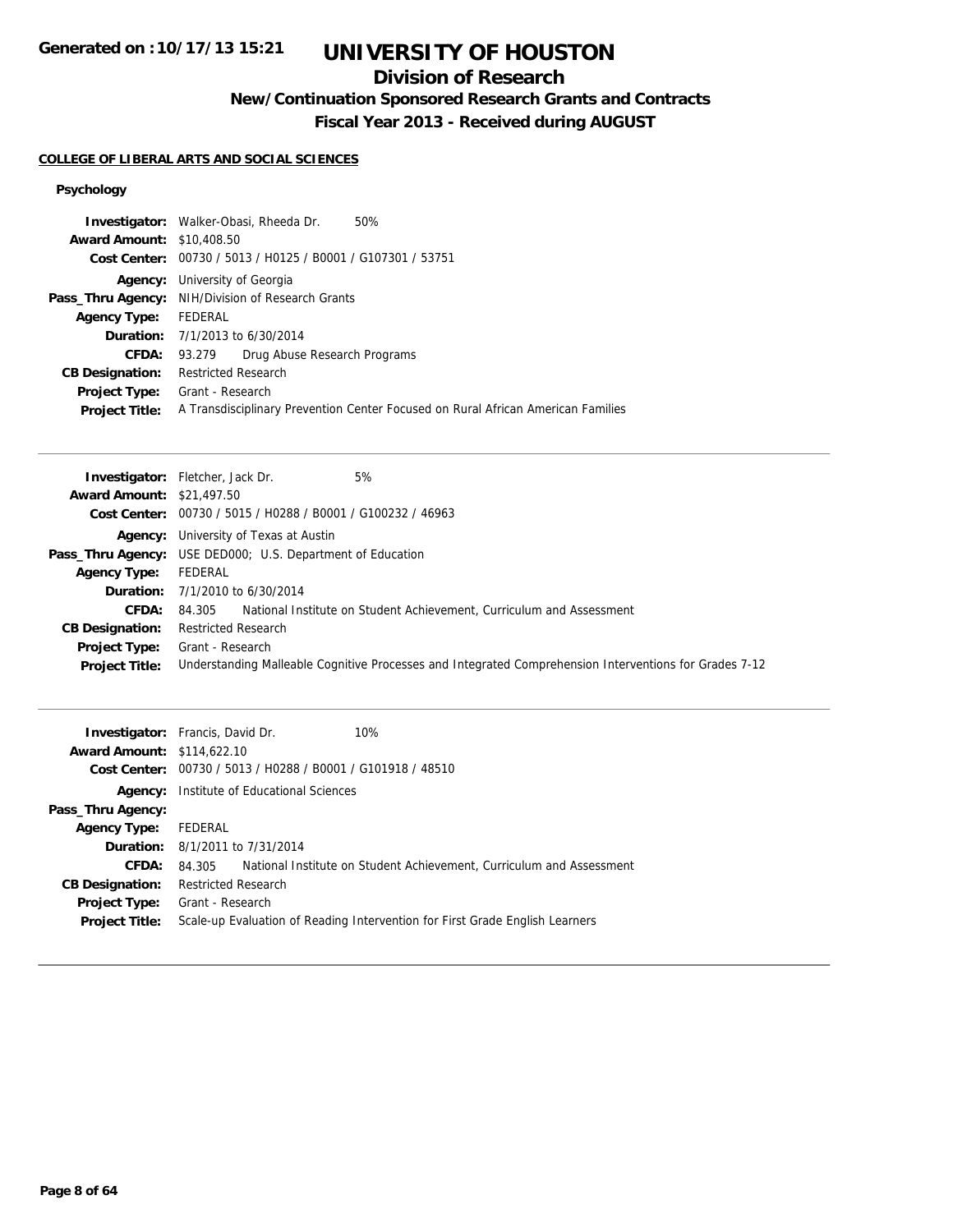# **Division of Research**

**New/Continuation Sponsored Research Grants and Contracts**

**Fiscal Year 2013 - Received during AUGUST**

## **COLLEGE OF LIBERAL ARTS AND SOCIAL SCIENCES**

|                                  | <b>Investigator:</b> Zvolensky, Michael Dr.<br>100%                              |
|----------------------------------|----------------------------------------------------------------------------------|
| <b>Award Amount: \$24,162.00</b> |                                                                                  |
|                                  | Cost Center: 00730 / 5043 / H0125 / B0001 / G104303 / 49960                      |
| Agency:                          | Massachusetts General Hospital - East                                            |
| Pass_Thru Agency:                | National Institute on Drug Abuse                                                 |
| <b>Agency Type:</b>              | FEDERAL                                                                          |
|                                  | <b>Duration:</b> 9/1/2011 to 5/31/2014                                           |
| CFDA:                            | Drug Abuse Research Programs<br>93.279                                           |
| <b>CB Designation:</b>           | <b>Restricted Research</b>                                                       |
| <b>Project Type:</b>             | Contract - Research                                                              |
| <b>Project Title:</b>            | Integrated Treatment for Smoking Cessation and Anxiety in People Living with HIV |
|                                  |                                                                                  |

|                                  | 100%<br><b>Investigator:</b> Neighbors, Clayton Dr.                                                       |
|----------------------------------|-----------------------------------------------------------------------------------------------------------|
| <b>Award Amount: \$62,465.00</b> |                                                                                                           |
|                                  | Cost Center: 00730 / 5013 / H0125 / B0001 / G101165 / 46008                                               |
|                                  | <b>Agency:</b> University of Washington                                                                   |
|                                  | Pass_Thru Agency: U.S. Army Medical Research and Material Command                                         |
| <b>Agency Type:</b>              | FEDERAL                                                                                                   |
|                                  | <b>Duration:</b> 9/1/2009 to 9/30/2014                                                                    |
| <b>CFDA:</b>                     | Military Medical Research and Development<br>12.420                                                       |
| <b>CB Designation:</b>           | <b>Restricted Research</b>                                                                                |
| Project Type:                    | Grant - Research                                                                                          |
| <b>Project Title:</b>            | Motivating Treatment Seeking and Behavior Change by Untreated Military Personnel Abusing Alcohol or Drugs |

| <b>Investigator:</b> Venta, Amanda Ms. |                                     |                                                             | 100% |
|----------------------------------------|-------------------------------------|-------------------------------------------------------------|------|
| <b>Award Amount: \$31,175.00</b>       |                                     |                                                             |      |
|                                        |                                     | Cost Center: 00730 / 5013 / H0125 / B0001 / G105729 / 53741 |      |
| Agency:                                | National Institute of Mental Health |                                                             |      |
| Pass_Thru Agency:                      |                                     |                                                             |      |
| <b>Agency Type:</b>                    | FEDERAL                             |                                                             |      |
|                                        |                                     | <b>Duration:</b> $8/1/2013$ to $7/31/2014$                  |      |
| CFDA:                                  |                                     | 93.242 Mental Health Research Grants                        |      |
| <b>CB Designation:</b>                 | <b>Restricted Research</b>          |                                                             |      |
| <b>Project Type:</b>                   | Grant - Research                    |                                                             |      |
| <b>Project Title:</b>                  |                                     | Oxytocin and Social Engagement                              |      |
|                                        |                                     |                                                             |      |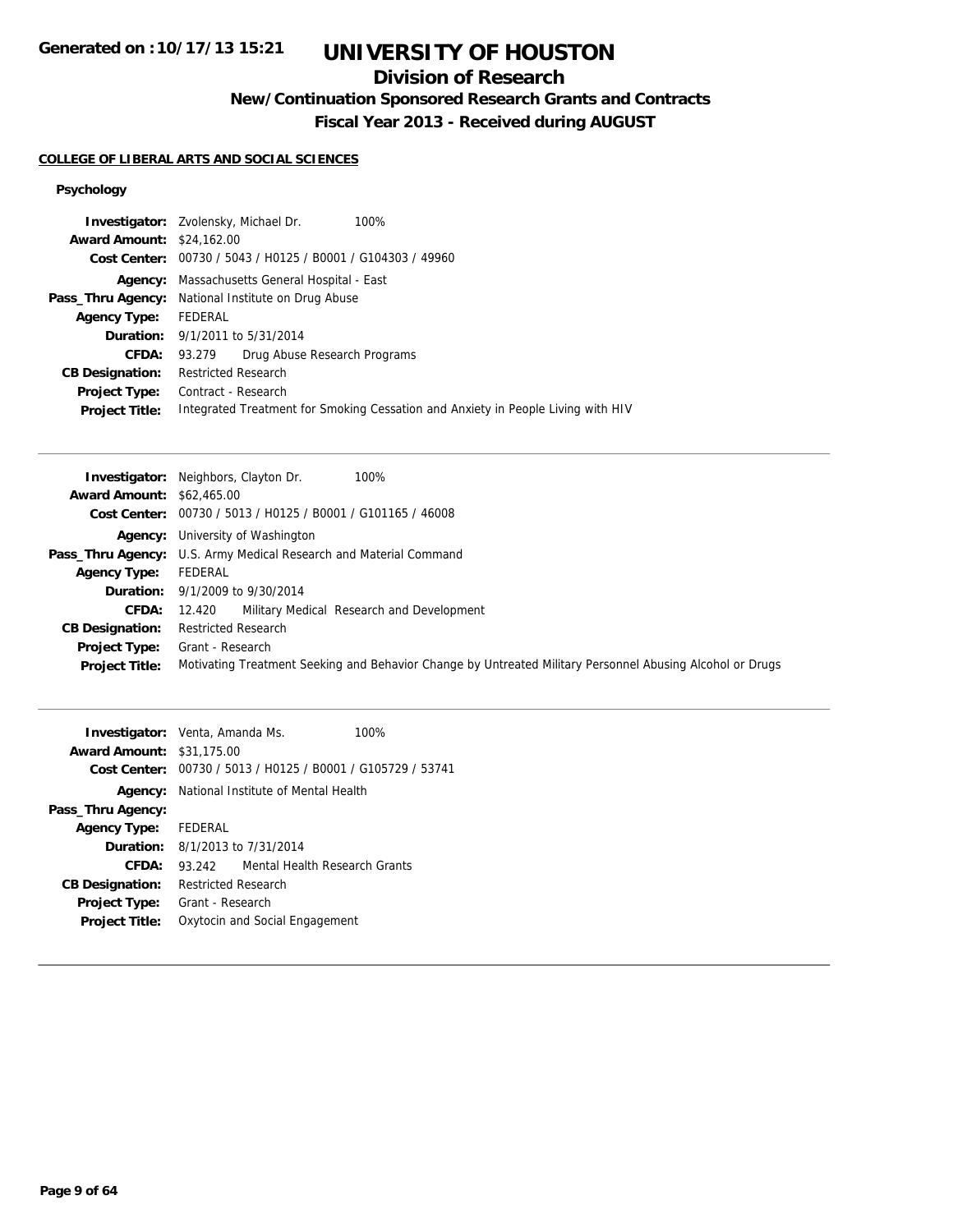## **Division of Research**

**New/Continuation Sponsored Research Grants and Contracts**

**Fiscal Year 2013 - Received during AUGUST**

## **COLLEGE OF LIBERAL ARTS AND SOCIAL SCIENCES**

|                        | Investigator: Zvolensky, Michael Dr.<br>100%                                   |  |  |
|------------------------|--------------------------------------------------------------------------------|--|--|
| <b>Award Amount:</b>   | \$45,610.00<br>00730 / 5013 / H0125 / B0001 / G103860 / 52424                  |  |  |
| <b>Cost Center:</b>    |                                                                                |  |  |
| Agency:                | Louisiana State University                                                     |  |  |
| Pass_Thru Agency:      | National Institute on Drug Abuse                                               |  |  |
| <b>Agency Type:</b>    | <b>FEDERAL</b>                                                                 |  |  |
|                        | <b>Duration:</b> 9/15/2012 to 7/31/2014                                        |  |  |
| CFDA:                  | Drug Abuse Research Programs<br>93.279                                         |  |  |
| <b>CB Designation:</b> | <b>Restricted Research</b>                                                     |  |  |
| <b>Project Type:</b>   | Grant - Research                                                               |  |  |
| <b>Project Title:</b>  | Integrated CBT for Cannabis Dependence with Co-Occurring Anxiety Disorders     |  |  |
|                        |                                                                                |  |  |
| Investigator:          | 10%<br>Cirino, Paul Dr.                                                        |  |  |
| <b>Award Amount:</b>   | \$31,896.00                                                                    |  |  |
| <b>Cost Center:</b>    | 00730 / 5013 / H0288 / B0001 / G101915 / 48475                                 |  |  |
| Agency:                | Institute of Educational Sciences                                              |  |  |
| Pass_Thru Agency:      |                                                                                |  |  |
| <b>Agency Type:</b>    | <b>FEDERAL</b>                                                                 |  |  |
| Duration:              | 8/15/2011 to 8/14/2014                                                         |  |  |
| CFDA:                  | National Institute on Student Achievement, Curriculum and Assessment<br>84.305 |  |  |
| <b>CB Designation:</b> | <b>Restricted Research</b>                                                     |  |  |
| Project Type:          | Grant - Research                                                               |  |  |
| <b>Project Title:</b>  | Arithmetical and Cognitive Antecedents and Concomitants of Algebraic Skill     |  |  |
|                        |                                                                                |  |  |
| .                      | Teles Tesses Da<br>1001                                                        |  |  |

|                                  | 10%<br><b>Investigator:</b> Tolar, Tammy Dr.                                |
|----------------------------------|-----------------------------------------------------------------------------|
| <b>Award Amount: \$31,896.00</b> |                                                                             |
|                                  | Cost Center: 00730 / 5013 / H0288 / B0001 / G101915 / 48475                 |
|                                  | <b>Agency:</b> Institute of Educational Sciences                            |
| Pass_Thru Agency:                |                                                                             |
| <b>Agency Type:</b>              | FEDERAL                                                                     |
|                                  | <b>Duration:</b> 8/15/2011 to 8/14/2014                                     |
| CFDA:                            | 84.305 National Institute on Student Achievement, Curriculum and Assessment |
| <b>CB Designation:</b>           | <b>Restricted Research</b>                                                  |
|                                  | <b>Project Type:</b> Grant - Research                                       |
| <b>Project Title:</b>            | Arithmetical and Cognitive Antecedents and Concomitants of Algebraic Skill  |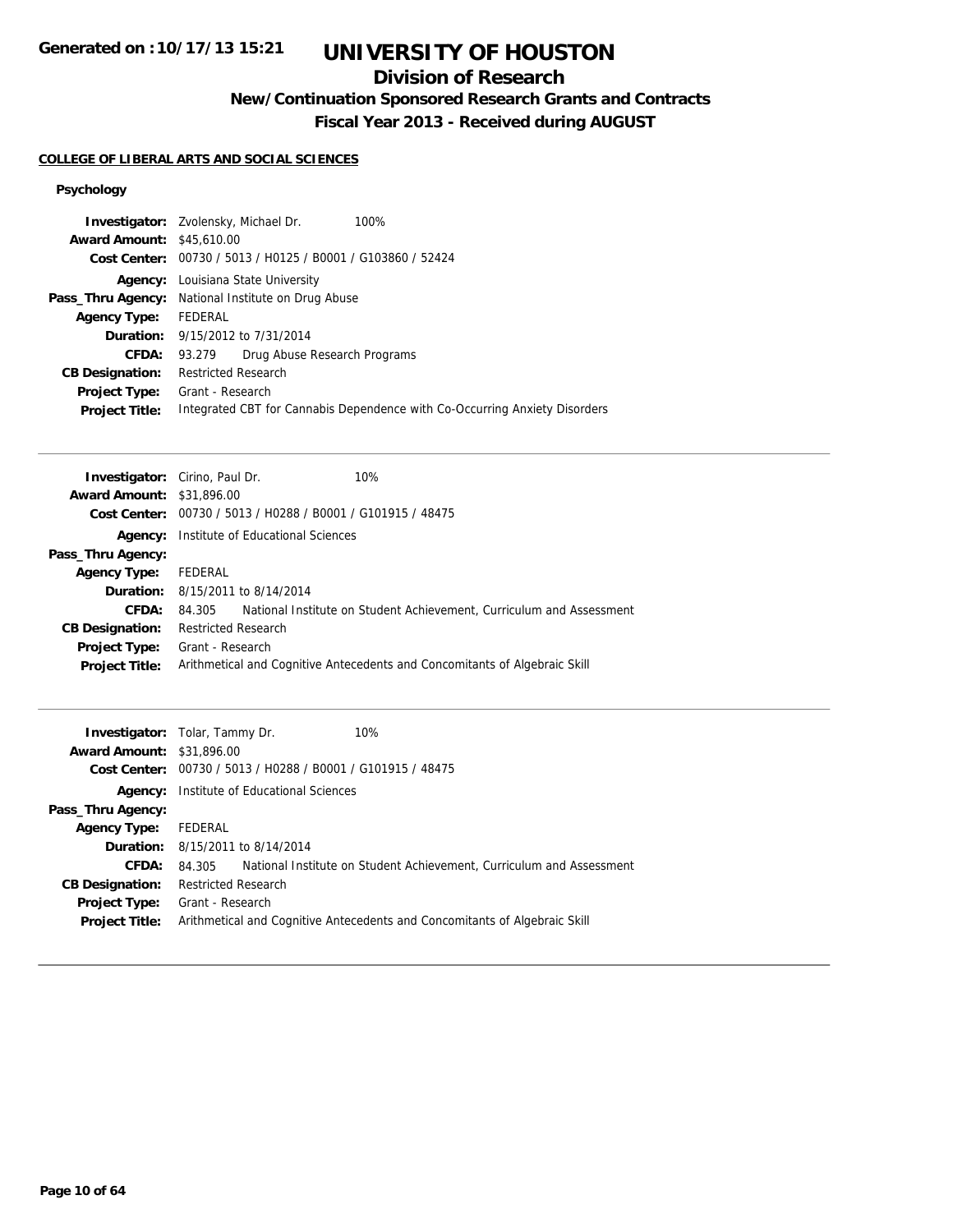## **Division of Research**

**New/Continuation Sponsored Research Grants and Contracts**

**Fiscal Year 2013 - Received during AUGUST**

## **COLLEGE OF LIBERAL ARTS AND SOCIAL SCIENCES**

# **Psychology**

|                                  | <b>Investigator:</b> Hernandez, Arturo Dr.<br>100%                                                             |
|----------------------------------|----------------------------------------------------------------------------------------------------------------|
| <b>Award Amount: \$18,481.00</b> |                                                                                                                |
|                                  | Cost Center: 00730 / 5015 / H0125 / B0001 / G105916 / 52122                                                    |
|                                  | <b>Agency:</b> University of Texas Health Science Center at Houston                                            |
|                                  | <b>Pass_Thru Agency:</b> National Institutes of Health                                                         |
| <b>Agency Type:</b>              | FEDERAL                                                                                                        |
|                                  | <b>Duration:</b> $9/1/2012$ to $6/30/2014$                                                                     |
| <b>CFDA:</b>                     | 93.865 Center for Research for Mothers and Children                                                            |
| <b>CB Designation:</b>           | <b>Restricted Research</b>                                                                                     |
| Project Type:                    | Grant - Research                                                                                               |
| <b>Project Title:</b>            | Follow-Up of Children Enrolled in the Management of Myelomeningocele Study -- Kailyn Bradley Student Placement |

### **Sociology**

|                        | <b>Investigator:</b> Augustine, Jennifer Dr.                | 100%                                         |
|------------------------|-------------------------------------------------------------|----------------------------------------------|
| <b>Award Amount:</b>   | \$80,837,00                                                 |                                              |
|                        | Cost Center: 00730 / 5013 / H0126 / B0001 / G106096 / 53621 |                                              |
| Agency:                | National Institute of Child Health and Human Development    |                                              |
| Pass_Thru Agency:      |                                                             |                                              |
| <b>Agency Type:</b>    | FEDERAL                                                     |                                              |
| Duration:              | 7/12/2013 to 6/30/2015                                      |                                              |
| CFDA:                  | 93.865                                                      | Center for Research for Mothers and Children |
| <b>CB Designation:</b> | <b>Restricted Research</b>                                  |                                              |
| <b>Project Type:</b>   | Grant - Research                                            |                                              |
| <b>Project Title:</b>  | Mother's Education After Childbearing and Family Well-being |                                              |

## **COLLEGE OF NATURAL SCIENCES AND MATHEMATICS**

## **Biology/Biochemistry**

|                                  | <b>Investigator:</b> Briggs, James M. Dr.<br>100%                                                                                      |
|----------------------------------|----------------------------------------------------------------------------------------------------------------------------------------|
| <b>Award Amount: \$27,734.00</b> |                                                                                                                                        |
|                                  | Cost Center: 00730 / 5013 / H0104 / B0001 / G105206 / 51895                                                                            |
|                                  | <b>Agency:</b> National Cancer Institute                                                                                               |
| Pass_Thru Agency:                |                                                                                                                                        |
| <b>Agency Type:</b>              | FEDERAL                                                                                                                                |
|                                  | <b>Duration:</b> 9/12/2012 to 9/11/2014                                                                                                |
| <b>CFDA:</b>                     | 93.398 Cancer Research Manpower                                                                                                        |
| <b>CB Designation:</b>           | <b>Restricted Research</b>                                                                                                             |
| <b>Project Type:</b>             | Grant - Research                                                                                                                       |
| <b>Project Title:</b>            | Structural mutation analysis of PTEN and its possible genotype-phenotype correlations in Endometriosis and Cancer<br>(Iris Nira Smith) |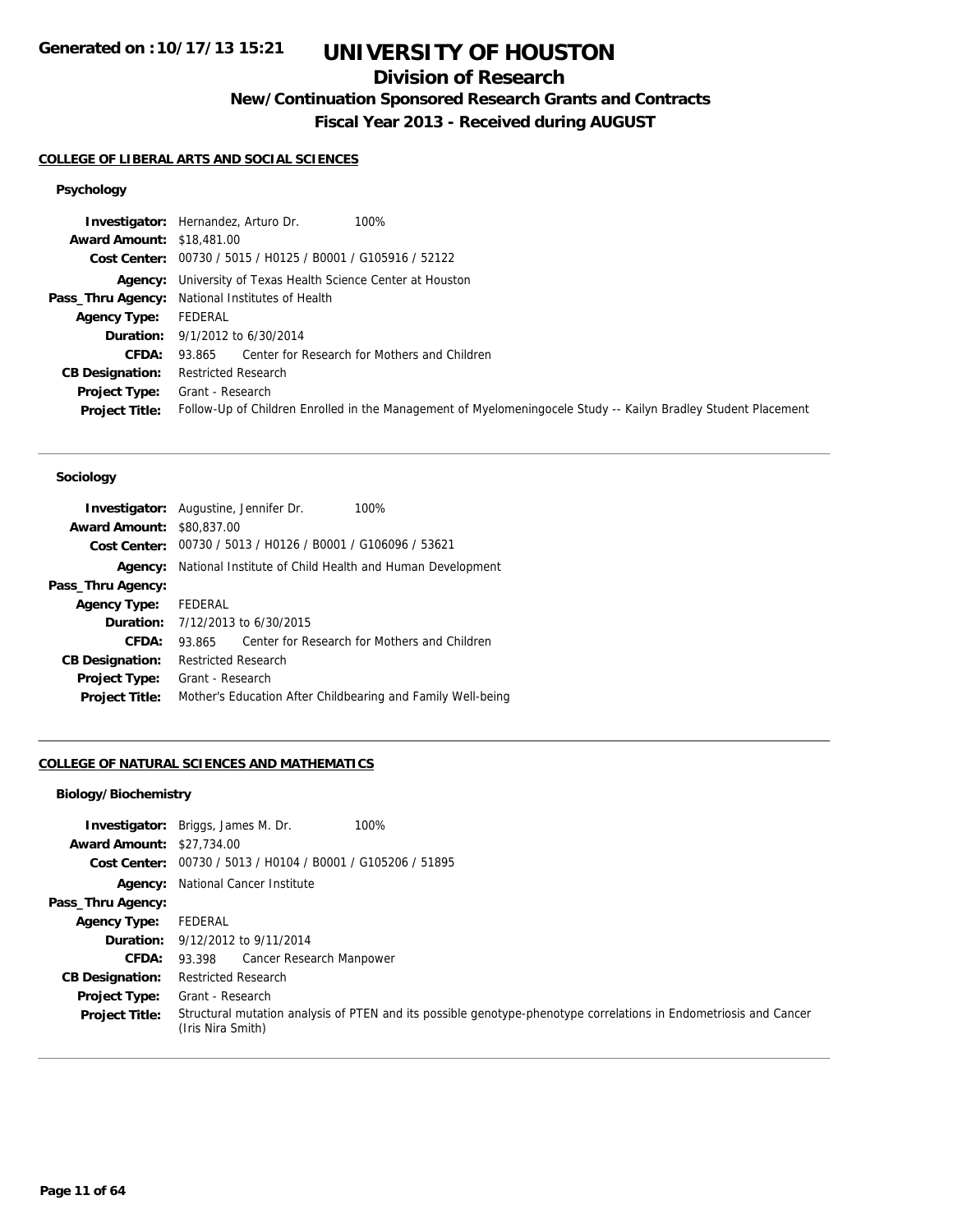# **Division of Research**

**New/Continuation Sponsored Research Grants and Contracts**

**Fiscal Year 2013 - Received during AUGUST**

## **COLLEGE OF NATURAL SCIENCES AND MATHEMATICS**

## **Biology/Biochemistry**

|                                   | <b>Investigator:</b> Ziburkus, Jokubas Dr.                  | 100%                                                                 |
|-----------------------------------|-------------------------------------------------------------|----------------------------------------------------------------------|
| <b>Award Amount: \$184,734.00</b> |                                                             |                                                                      |
|                                   | Cost Center: 00730 / 5021 / H0104 / B0001 / C106536 / 53812 |                                                                      |
|                                   | <b>Agency:</b> Dravet Syndrome Foundation                   |                                                                      |
| Pass_Thru Agency:                 |                                                             |                                                                      |
| <b>Agency Type:</b>               | <b>FOUNDATION</b>                                           |                                                                      |
|                                   | <b>Duration:</b> 8/15/2013 to 9/30/2015                     |                                                                      |
| CFDA:                             |                                                             |                                                                      |
| <b>CB Designation:</b>            | <b>Restricted Research</b>                                  |                                                                      |
| Project Type:                     | Grant - Research                                            |                                                                      |
| <b>Project Title:</b>             |                                                             | ADENOSINE A1 AGONIST CONTROL OF SEIZURE ACTIVITY IN DRAVET SYNDROME. |
|                                   |                                                             |                                                                      |

| <b>Investigator:</b> Wells, Dan E. Dr.                |                  |                                                                      | 100%                                                     |
|-------------------------------------------------------|------------------|----------------------------------------------------------------------|----------------------------------------------------------|
| <b>Award Amount: \$200,187,00</b>                     |                  |                                                                      |                                                          |
|                                                       |                  | <b>Cost Center:</b> $00730 / 5014 / 10104 / 80100 / 6106665 / 53739$ |                                                          |
|                                                       |                  | <b>Agency:</b> Texas Higher Education Coordinating Board             |                                                          |
| <b>Pass_Thru Agency:</b> U.S. Department of Education |                  |                                                                      |                                                          |
| <b>Agency Type:</b>                                   | FEDERAL          |                                                                      |                                                          |
|                                                       |                  | <b>Duration:</b> 4/16/2013 to 8/13/2014                              |                                                          |
| CFDA:                                                 |                  |                                                                      | 84.378 2+2+2 DOEd College Access Challenge Grant Program |
| <b>CB Designation:</b>                                |                  | Non Restricted Research                                              |                                                          |
| Project Type:                                         | Grant - Research |                                                                      |                                                          |
| <b>Project Title:</b>                                 |                  | THECB Comprehensive Student Success Program                          |                                                          |
|                                                       |                  |                                                                      |                                                          |

| <b>Investigator:</b> Wiernasz, Diane Dr.                    | 25%                                                                |  |
|-------------------------------------------------------------|--------------------------------------------------------------------|--|
| <b>Award Amount: \$6,788.00</b>                             |                                                                    |  |
| Cost Center: 00730 / 5013 / H0104 / B0001 / G104024 / 50831 |                                                                    |  |
| <b>Agency:</b> National Science Foundation                  |                                                                    |  |
|                                                             |                                                                    |  |
| Agency Type: FEDERAL                                        |                                                                    |  |
| <b>Duration:</b> 5/1/2012 to 4/30/2017                      |                                                                    |  |
| <b>Biological Sciences</b><br>47.074                        |                                                                    |  |
| <b>Restricted Research</b>                                  |                                                                    |  |
| Grant - Research                                            |                                                                    |  |
|                                                             | LTREB: Sources of variation in lifetime fitness of harvester ants. |  |
|                                                             |                                                                    |  |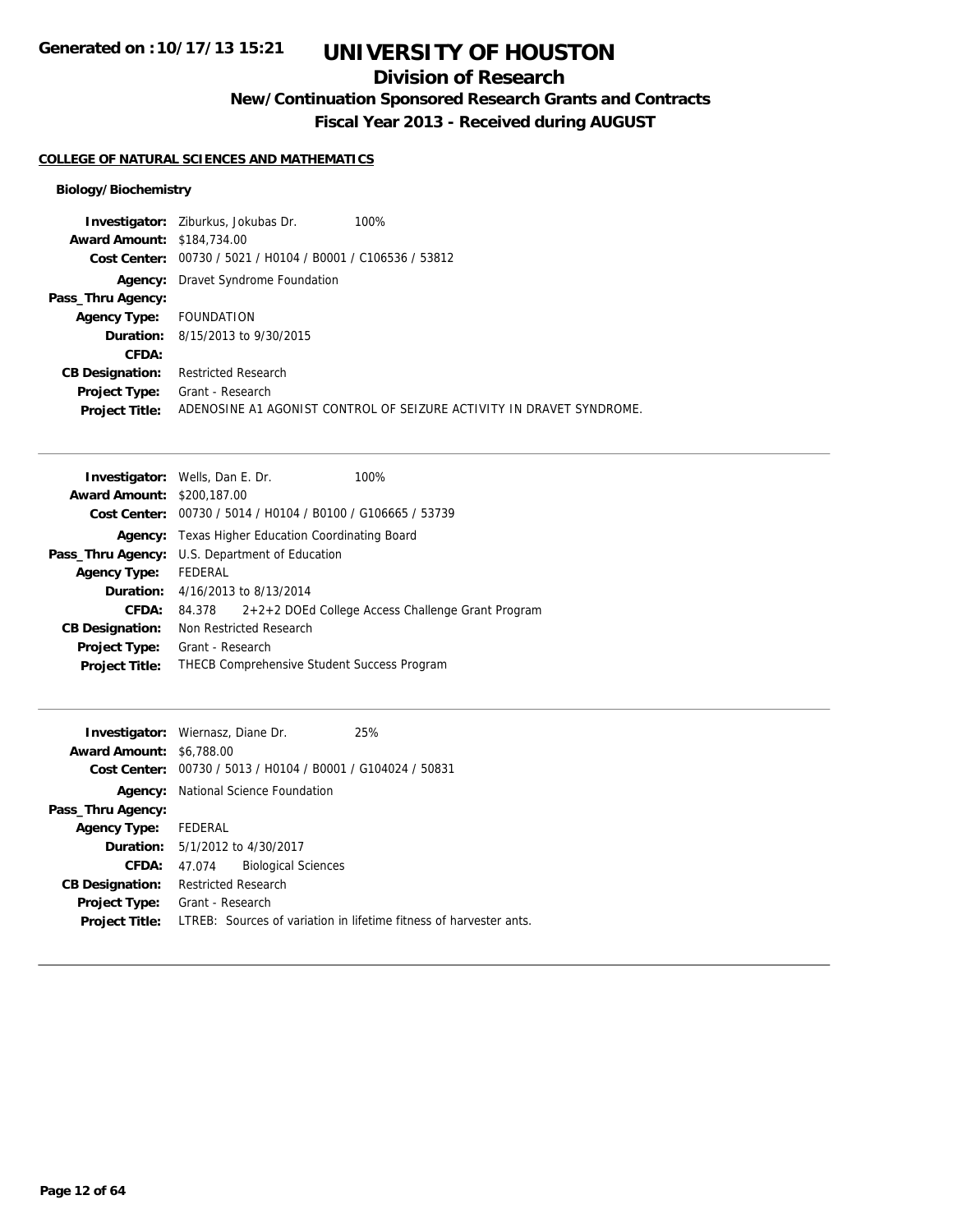# **Division of Research**

**New/Continuation Sponsored Research Grants and Contracts**

**Fiscal Year 2013 - Received during AUGUST**

## **COLLEGE OF NATURAL SCIENCES AND MATHEMATICS**

## **Biology/Biochemistry**

|                                 | <b>Investigator:</b> Cole, Blaine J. Dr.                    | 25%                                                                |
|---------------------------------|-------------------------------------------------------------|--------------------------------------------------------------------|
| <b>Award Amount: \$6,788.00</b> |                                                             |                                                                    |
|                                 | Cost Center: 00730 / 5013 / H0104 / B0001 / G104024 / 50831 |                                                                    |
| Agency:                         | National Science Foundation                                 |                                                                    |
| Pass_Thru Agency:               |                                                             |                                                                    |
| <b>Agency Type:</b>             | FEDERAL                                                     |                                                                    |
|                                 | <b>Duration:</b> 5/1/2012 to 4/30/2017                      |                                                                    |
| CFDA:                           | <b>Biological Sciences</b><br>47.074                        |                                                                    |
| <b>CB Designation:</b>          | <b>Restricted Research</b>                                  |                                                                    |
| Project Type:                   | Grant - Research                                            |                                                                    |
| <b>Project Title:</b>           |                                                             | LTREB: Sources of variation in lifetime fitness of harvester ants. |

|                                  | <b>Investigator:</b> Schwartz, Robert Dr.                   | 100% |
|----------------------------------|-------------------------------------------------------------|------|
| <b>Award Amount: \$91,037.00</b> |                                                             |      |
|                                  | Cost Center: 00730 / 5021 / H0104 / B0001 / G103346 / 48243 |      |
|                                  | <b>Agency:</b> Texas Heart Institute                        |      |
| Pass_Thru Agency:                |                                                             |      |
| <b>Agency Type:</b>              | NON PROFIT                                                  |      |
|                                  | <b>Duration:</b> 9/1/2010 to 8/31/2013                      |      |
| CFDA:                            |                                                             |      |
| <b>CB Designation:</b>           | <b>Restricted Research</b>                                  |      |
| <b>Project Type:</b>             | Grant - Research                                            |      |
| <b>Project Title:</b>            | Salary Reimbursement Agreement for Dr. Robert Schwartz      |      |

|                                  | <b>Investigator:</b> Gustafsson, Jan-Ake Dr.                | 50%                                                                                                          |
|----------------------------------|-------------------------------------------------------------|--------------------------------------------------------------------------------------------------------------|
| <b>Award Amount: \$23,995.09</b> |                                                             |                                                                                                              |
|                                  | Cost Center: 00730 / 5022 / H0515 / B0001 / C106821 / 53894 |                                                                                                              |
|                                  | Agency: KARO BIO AB                                         |                                                                                                              |
| Pass_Thru Agency:                |                                                             |                                                                                                              |
| Agency Type:                     | PROFIT                                                      |                                                                                                              |
|                                  | <b>Duration:</b> 7/1/2013 to 7/1/2014                       |                                                                                                              |
| CFDA:                            |                                                             |                                                                                                              |
| <b>CB Designation:</b>           | Restricted Research                                         |                                                                                                              |
| Project Type:                    | Grant - Research                                            |                                                                                                              |
| <b>Project Title:</b>            |                                                             | Estrogen receptor beta ligands: targeting primary and metastatic prostatic cancer through induction of DACH1 |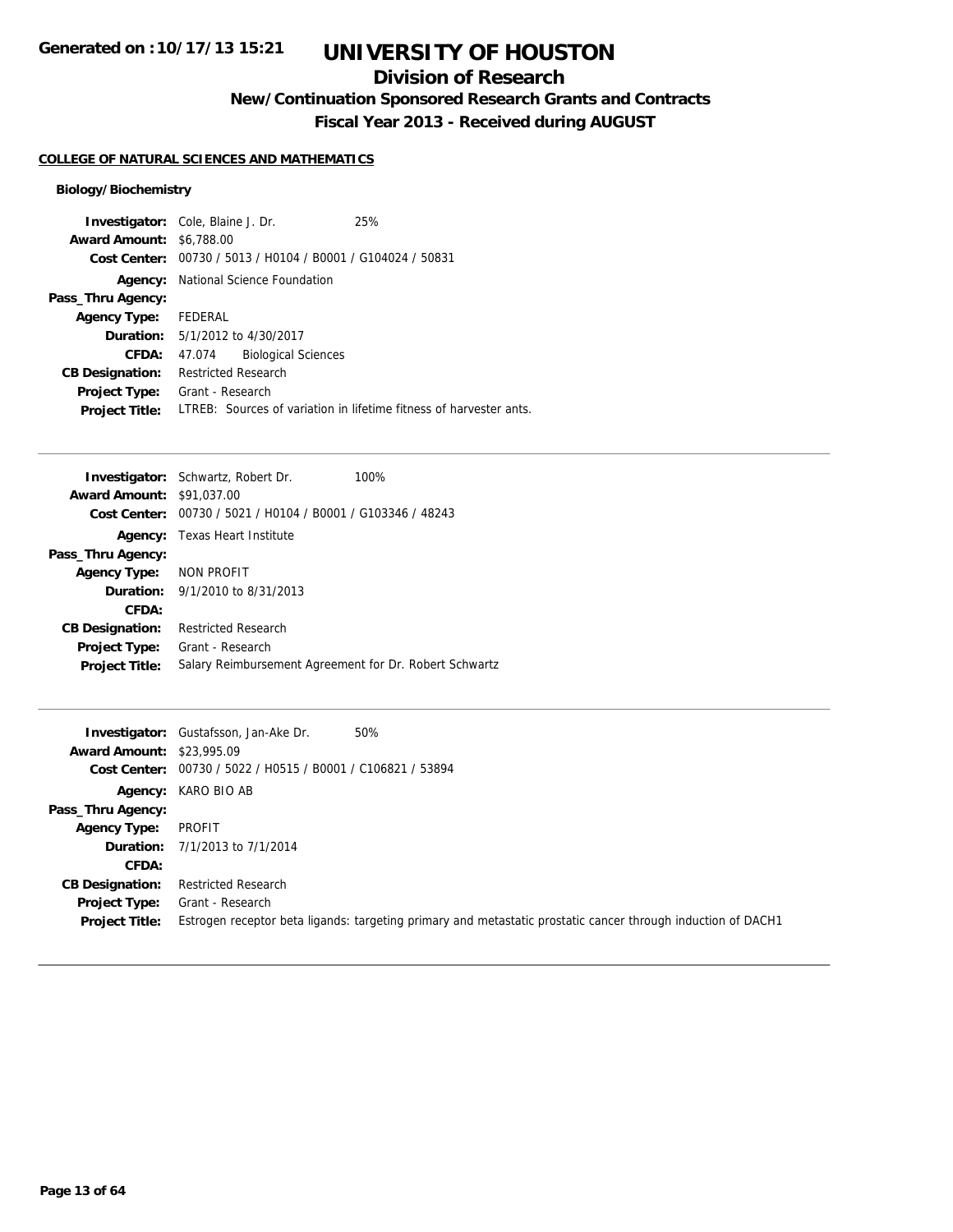# **Division of Research**

**New/Continuation Sponsored Research Grants and Contracts**

**Fiscal Year 2013 - Received during AUGUST**

#### **COLLEGE OF NATURAL SCIENCES AND MATHEMATICS**

## **Center for Nuclear Receptors and Cell Signaling**

| <b>Investigator:</b> Williams, Cecilia Dr. |                            |                                                             | 100%                                                        |
|--------------------------------------------|----------------------------|-------------------------------------------------------------|-------------------------------------------------------------|
| <b>Award Amount: \$312,201.00</b>          |                            |                                                             |                                                             |
|                                            |                            | Cost Center: 00730 / 5013 / H0515 / B0001 / G106069 / 53781 |                                                             |
|                                            |                            | <b>Agency:</b> National Institutes of Health                |                                                             |
| Pass_Thru Agency:                          |                            |                                                             |                                                             |
| Agency Type: FEDERAL                       |                            |                                                             |                                                             |
|                                            |                            | <b>Duration:</b> 8/1/2013 to 5/31/2014                      |                                                             |
| <b>CFDA:</b>                               | 93.396                     | Cancer Biology Research                                     |                                                             |
| <b>CB Designation:</b>                     | <b>Restricted Research</b> |                                                             |                                                             |
| Project Type:                              | Grant - Research           |                                                             |                                                             |
| <b>Project Title:</b>                      |                            |                                                             | Elucidating the mechanism of ERbeta in colon carcinogenesis |

|                                  | <b>Investigator:</b> Gustafsson, Jan-Ake Dr.<br>50%                                                          |
|----------------------------------|--------------------------------------------------------------------------------------------------------------|
| <b>Award Amount: \$23,995.09</b> |                                                                                                              |
|                                  | Cost Center: 00730 / 5022 / H0515 / B0001 / C106821 / 53894                                                  |
|                                  | Agency: KARO BIO AB                                                                                          |
| Pass_Thru Agency:                |                                                                                                              |
| <b>Agency Type:</b>              | PROFIT                                                                                                       |
|                                  | <b>Duration:</b> $7/1/2013$ to $7/1/2014$                                                                    |
| CFDA:                            |                                                                                                              |
| <b>CB Designation:</b>           | <b>Restricted Research</b>                                                                                   |
| <b>Project Type:</b>             | Grant - Research                                                                                             |
| <b>Project Title:</b>            | Estrogen receptor beta ligands: targeting primary and metastatic prostatic cancer through induction of DACH1 |

## **Chemistry**

| <b>Investigator:</b> Merchant, Fatima Dr. |                                                                                |                                                             | 49% |
|-------------------------------------------|--------------------------------------------------------------------------------|-------------------------------------------------------------|-----|
| <b>Award Amount: \$37,476.18</b>          |                                                                                |                                                             |     |
|                                           |                                                                                | Cost Center: 00730 / 5015 / H0139 / B0001 / G098471 / 47062 |     |
|                                           | <b>Agency:</b> University of Texas at Austin                                   |                                                             |     |
|                                           | Pass_Thru Agency: National Cancer Institute                                    |                                                             |     |
| <b>Agency Type:</b>                       | FEDERAL                                                                        |                                                             |     |
|                                           | <b>Duration:</b> 8/1/2010 to 5/31/2015                                         |                                                             |     |
| <b>CFDA:</b>                              |                                                                                | 93.395 Cancer Treatment Research                            |     |
| <b>CB Designation:</b>                    | <b>Restricted Research</b>                                                     |                                                             |     |
| <b>Project Type:</b>                      | Grant - Research                                                               |                                                             |     |
| <b>Project Title:</b>                     | 3D Computer Modeling for Optimizing Body Image Following Breast Reconstruction |                                                             |     |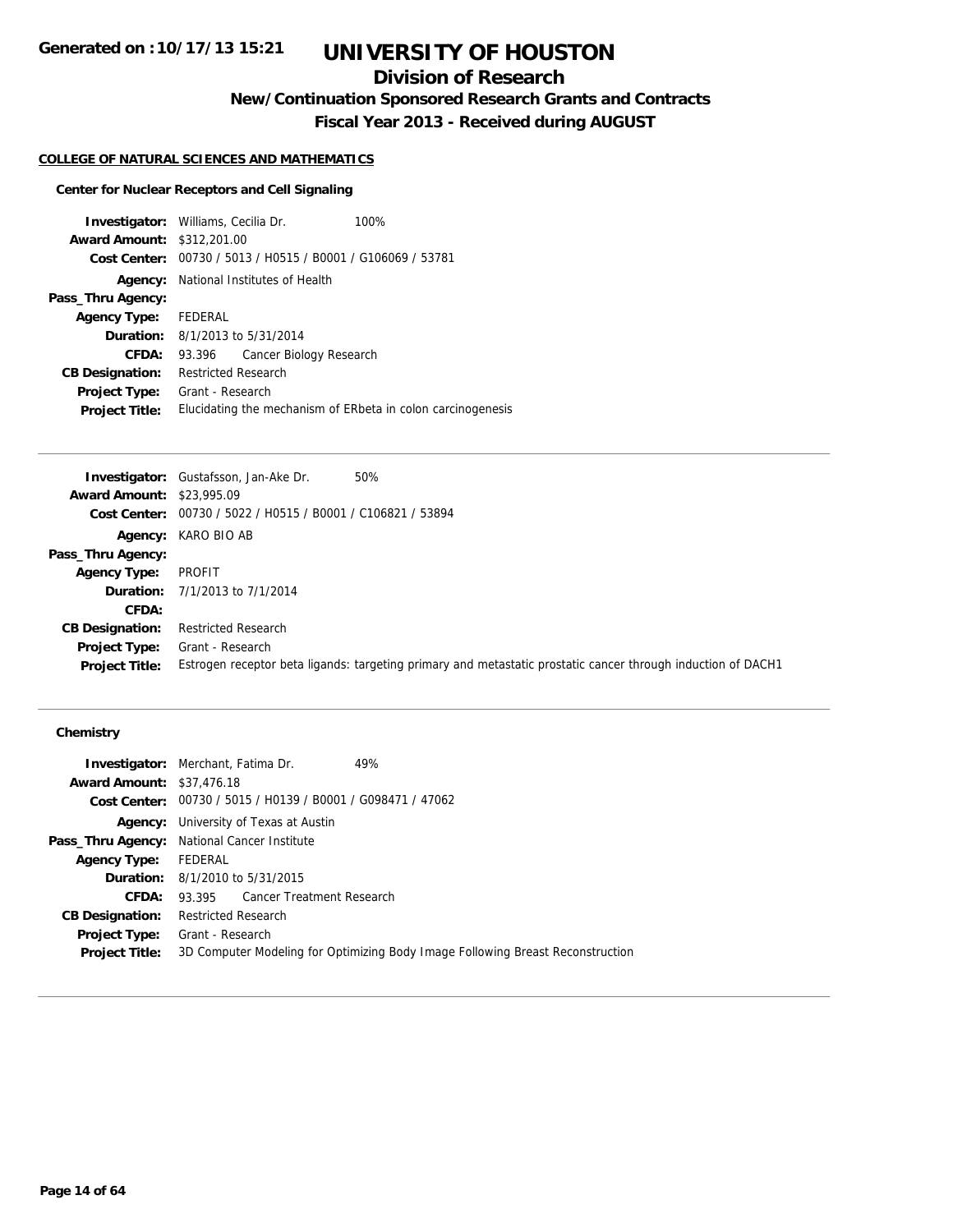## **Division of Research**

# **New/Continuation Sponsored Research Grants and Contracts**

**Fiscal Year 2013 - Received during AUGUST**

### **COLLEGE OF NATURAL SCIENCES AND MATHEMATICS**

## **Chemistry**

|                                        | Investigator: Cai, Chengzhi Dr.<br>100%                                                                            |  |  |  |
|----------------------------------------|--------------------------------------------------------------------------------------------------------------------|--|--|--|
| <b>Award Amount: \$9,177.00</b>        |                                                                                                                    |  |  |  |
|                                        | Cost Center: 00730 / 5013 / H0107 / B0001 / G105166 / 52126                                                        |  |  |  |
|                                        | <b>Agency:</b> Center for Transport Oncophysics                                                                    |  |  |  |
| Pass_Thru Agency:                      | National Cancer Institute                                                                                          |  |  |  |
| <b>Agency Type:</b>                    | <b>FEDERAL</b>                                                                                                     |  |  |  |
| Duration:<br>CFDA:                     | 9/24/2012 to 7/31/2013                                                                                             |  |  |  |
|                                        | <b>Cancer Centers Support Grants</b><br>93.397                                                                     |  |  |  |
| <b>CB Designation:</b>                 | <b>Restricted Research</b><br>Grant - Research                                                                     |  |  |  |
| Project Type:<br><b>Project Title:</b> | Mechanically facilitated drug delivery by combination of porous silicon particles, fluorous chemistry, and focused |  |  |  |
|                                        | ultrasound                                                                                                         |  |  |  |
|                                        |                                                                                                                    |  |  |  |
|                                        | 40%<br>Investigator: Lee, T. Randall Dr.                                                                           |  |  |  |
| <b>Award Amount: \$0.40</b>            |                                                                                                                    |  |  |  |
|                                        | Cost Center: 00730 / 5013 / H0107 / B0001 / G099717 / 44912                                                        |  |  |  |
|                                        | Agency: National Science Foundation                                                                                |  |  |  |
| Pass_Thru Agency:                      |                                                                                                                    |  |  |  |
| <b>Agency Type:</b>                    | <b>FEDERAL</b>                                                                                                     |  |  |  |
| Duration:                              | 9/1/2009 to 8/31/2014                                                                                              |  |  |  |
| <b>CFDA:</b>                           | <b>Engineering Grants</b><br>47.041                                                                                |  |  |  |
| <b>CB Designation:</b>                 | <b>Restricted Research</b>                                                                                         |  |  |  |
| Project Type:                          | Grant - Research                                                                                                   |  |  |  |
| <b>Project Title:</b>                  | Fabrication and Device Physics of Bit-Patterned Magnetic Recording Media                                           |  |  |  |
|                                        |                                                                                                                    |  |  |  |
|                                        | 60%<br><b>Investigator:</b> Lee, T. Randall Dr.                                                                    |  |  |  |
| <b>Award Amount: \$27,000.00</b>       |                                                                                                                    |  |  |  |
|                                        | Cost Center: 00730 / 5013 / H0107 / B0001 / C107097 / 53677                                                        |  |  |  |
|                                        | Agency: National Central University                                                                                |  |  |  |
| Pass_Thru Agency:                      | U.S. Air Force - Asian Office of Aerospace Research & Development                                                  |  |  |  |
| <b>Agency Type:</b>                    | <b>FEDERAL</b>                                                                                                     |  |  |  |
| Duration:                              | 4/16/2013 to 4/15/2014                                                                                             |  |  |  |
| <b>CFDA:</b>                           | 12.800<br>Air Force Defense Research Sciences Program                                                              |  |  |  |
| <b>CB Designation:</b>                 | <b>Restricted Research</b>                                                                                         |  |  |  |
| Project Type:                          | Grant - Research                                                                                                   |  |  |  |
| <b>Project Title:</b>                  | Composite Nanoshells for Enhanced Solar-to-Fuel Photocatalytic Conversion                                          |  |  |  |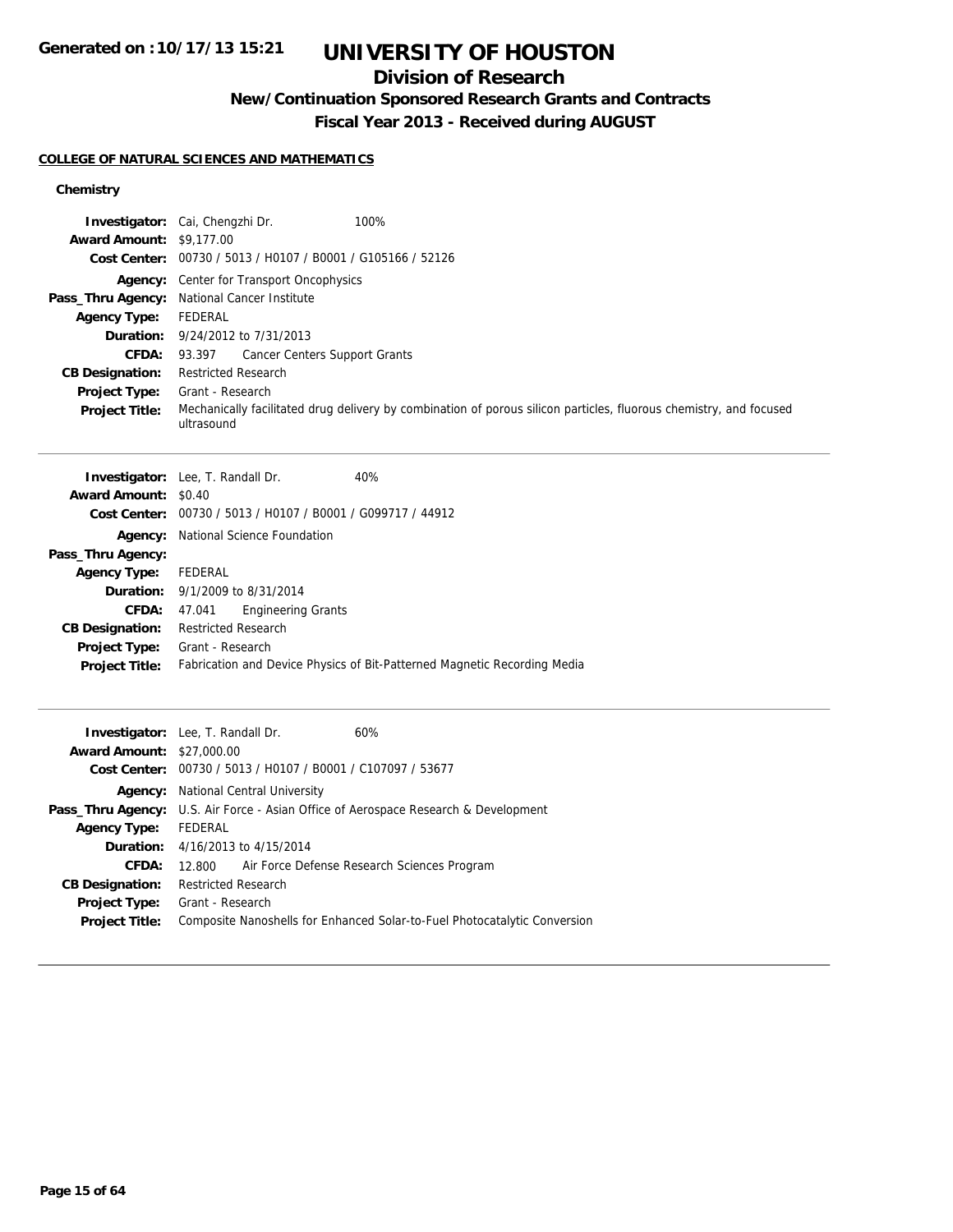# **Division of Research**

**New/Continuation Sponsored Research Grants and Contracts**

**Fiscal Year 2013 - Received during AUGUST**

## **COLLEGE OF NATURAL SCIENCES AND MATHEMATICS**

## **Computer Science**

| <b>Investigator:</b> Fofanov, Yuriy Dr.    |                                           |                                                             | 50%                                       |
|--------------------------------------------|-------------------------------------------|-------------------------------------------------------------|-------------------------------------------|
| <b>Award Amount:</b>                       | \$2,350.00                                |                                                             |                                           |
|                                            |                                           | Cost Center: 00730 / 5013 / H0546 / B0001 / C106116 / 53895 |                                           |
|                                            |                                           | <b>Agency:</b> U.S. Environmental Protection Agency         |                                           |
| Pass_Thru Agency:                          |                                           |                                                             |                                           |
| <b>Agency Type:</b>                        | FEDERAL                                   |                                                             |                                           |
| <b>Duration:</b> $10/1/2012$ to $7/1/2014$ |                                           |                                                             |                                           |
| CFDA:                                      | 66.513                                    |                                                             | Greater Opportunities, Fellowship Program |
| <b>CB Designation:</b>                     | <b>Restricted Research</b>                |                                                             |                                           |
| <b>Project Type:</b>                       | Grant - Research                          |                                                             |                                           |
| <b>Project Title:</b>                      | EPA Fellowship Agreement (Kamil Khanipov) |                                                             |                                           |
|                                            |                                           |                                                             |                                           |

|                                  | <b>Investigator:</b> Shah, Shishir Dr.                      | 25%                                                                  |
|----------------------------------|-------------------------------------------------------------|----------------------------------------------------------------------|
| <b>Award Amount: \$13,726.25</b> |                                                             |                                                                      |
|                                  | Cost Center: 00730 / 5022 / H0288 / B0001 / C107077 / 53493 |                                                                      |
|                                  | Agency: BP America                                          |                                                                      |
| Pass_Thru Agency:                |                                                             |                                                                      |
| <b>Agency Type:</b>              | <b>PROFIT</b>                                               |                                                                      |
|                                  | <b>Duration:</b> $7/1/2013$ to $10/31/2013$                 |                                                                      |
| CFDA:                            |                                                             |                                                                      |
| <b>CB Designation:</b>           | <b>Restricted Research</b>                                  |                                                                      |
| <b>Project Type:</b>             | Contract - Research                                         |                                                                      |
| <b>Project Title:</b>            |                                                             | Towards Automating Improvements in Sub-Salt Interpretation Phase III |
|                                  |                                                             |                                                                      |

|                                  | <b>Investigator:</b> Kakadiaris, Ioannis Dr.   | 25%                                                                  |
|----------------------------------|------------------------------------------------|----------------------------------------------------------------------|
| <b>Award Amount: \$13,726.25</b> |                                                |                                                                      |
| Cost Center:                     | 00730 / 5022 / H0288 / B0001 / C107077 / 53493 |                                                                      |
|                                  | <b>Agency:</b> BP America                      |                                                                      |
| Pass_Thru Agency:                |                                                |                                                                      |
| <b>Agency Type:</b>              | PROFIT                                         |                                                                      |
|                                  | <b>Duration:</b> 7/1/2013 to 10/31/2013        |                                                                      |
| CFDA:                            |                                                |                                                                      |
| <b>CB Designation:</b>           | <b>Restricted Research</b>                     |                                                                      |
| <b>Project Type:</b>             | Contract - Research                            |                                                                      |
| <b>Project Title:</b>            |                                                | Towards Automating Improvements in Sub-Salt Interpretation Phase III |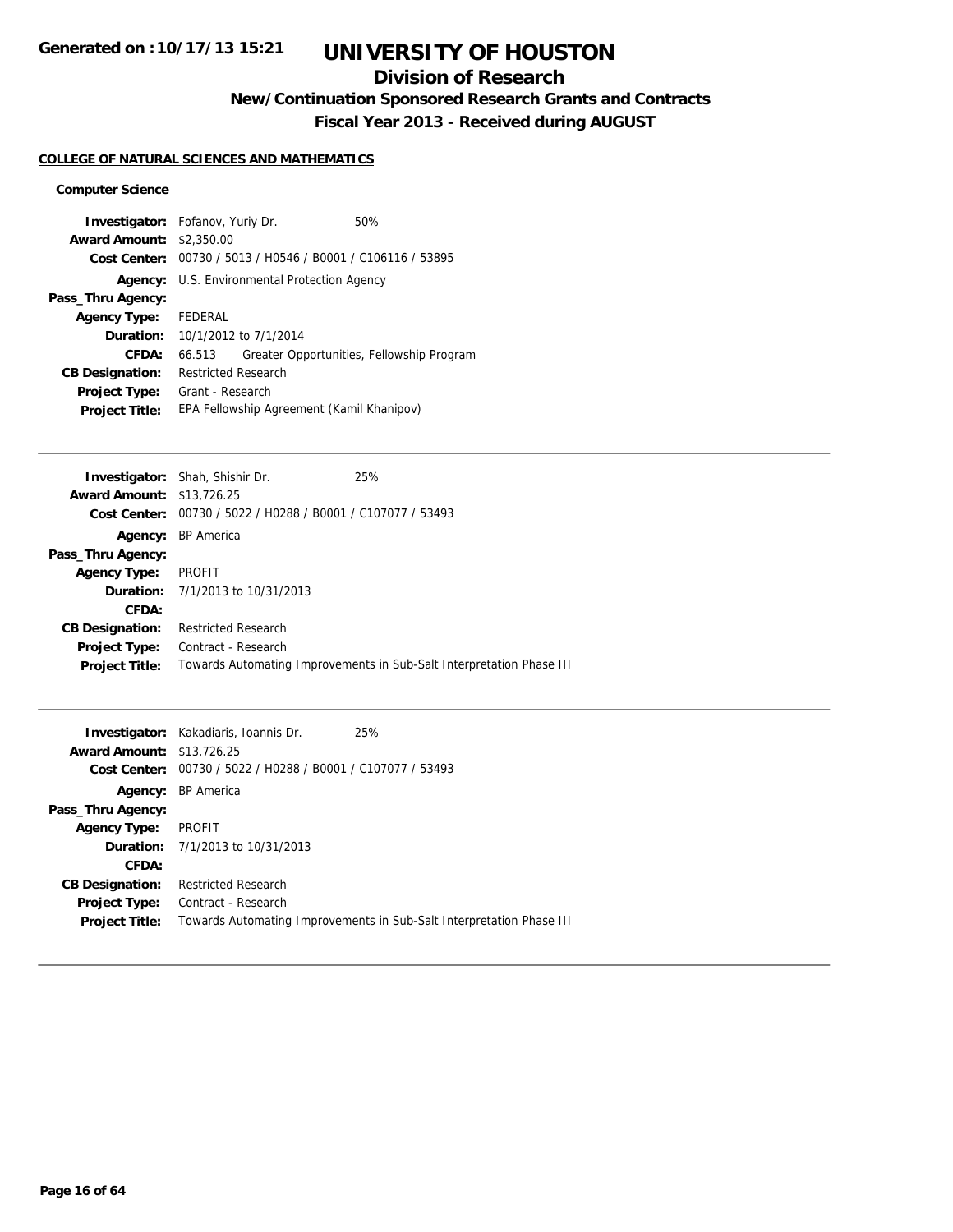# **Division of Research**

**New/Continuation Sponsored Research Grants and Contracts**

**Fiscal Year 2013 - Received during AUGUST**

#### **COLLEGE OF NATURAL SCIENCES AND MATHEMATICS**

## **Computer Science**

|                                  | 16%<br><b>Investigator:</b> Kakadiaris, Ioannis Dr.                                                                                                  |
|----------------------------------|------------------------------------------------------------------------------------------------------------------------------------------------------|
| <b>Award Amount: \$11,579.84</b> |                                                                                                                                                      |
|                                  | Cost Center: 00730 / 5013 / H0110 / B0001 / G106180 / 53725                                                                                          |
|                                  | <b>Agency:</b> National Science Foundation                                                                                                           |
| Pass_Thru Agency:                |                                                                                                                                                      |
| <b>Agency Type:</b>              | FEDERAL                                                                                                                                              |
|                                  | <b>Duration:</b> 8/1/2013 to 7/31/2016                                                                                                               |
| <b>CFDA:</b>                     | Mathematical and Physical Sciences<br>47.049                                                                                                         |
| <b>CB Designation:</b>           | <b>Restricted Research</b>                                                                                                                           |
| Project Type:                    | Grant - Research                                                                                                                                     |
| <b>Project Title:</b>            | Sparse 3D-Data Representations from Compactly Supported Atoms for Rigid Motion Invariant Classification with<br>Applications to Neuroscience Imaging |

|                        | <b>Investigator:</b> Bhattacharya, Janok Dr.<br>50% |
|------------------------|-----------------------------------------------------|
| <b>Award Amount:</b>   | \$17,500.00                                         |
| Cost Center:           | 00730 / 5022 / H0109 / B0001 / C106692 / 52849      |
| Agency:                | Various Private Profit Agencies                     |
| Pass_Thru Agency:      |                                                     |
| <b>Agency Type:</b>    | <b>PROFIT</b>                                       |
|                        | <b>Duration:</b> $1/1/2013$ to $12/31/2015$         |
| CFDA:                  |                                                     |
| <b>CB Designation:</b> | <b>Restricted Research</b>                          |
| <b>Project Type:</b>   | Contract - Research                                 |
| <b>Project Title:</b>  | Quantitative Sedimentology Research Consortium      |

|                                  | <b>Investigator:</b> Khan, Shuhab Dr.                       | 50% |
|----------------------------------|-------------------------------------------------------------|-----|
| <b>Award Amount: \$17,500.00</b> |                                                             |     |
|                                  | Cost Center: 00730 / 5022 / H0109 / B0001 / C106692 / 52849 |     |
|                                  | <b>Agency:</b> Various Private Profit Agencies              |     |
| Pass_Thru Agency:                |                                                             |     |
| <b>Agency Type:</b>              | PROFIT                                                      |     |
|                                  | <b>Duration:</b> $1/1/2013$ to $12/31/2015$                 |     |
| CFDA:                            |                                                             |     |
| <b>CB Designation:</b>           | <b>Restricted Research</b>                                  |     |
| <b>Project Type:</b>             | Contract - Research                                         |     |
| <b>Project Title:</b>            | Quantitative Sedimentology Research Consortium              |     |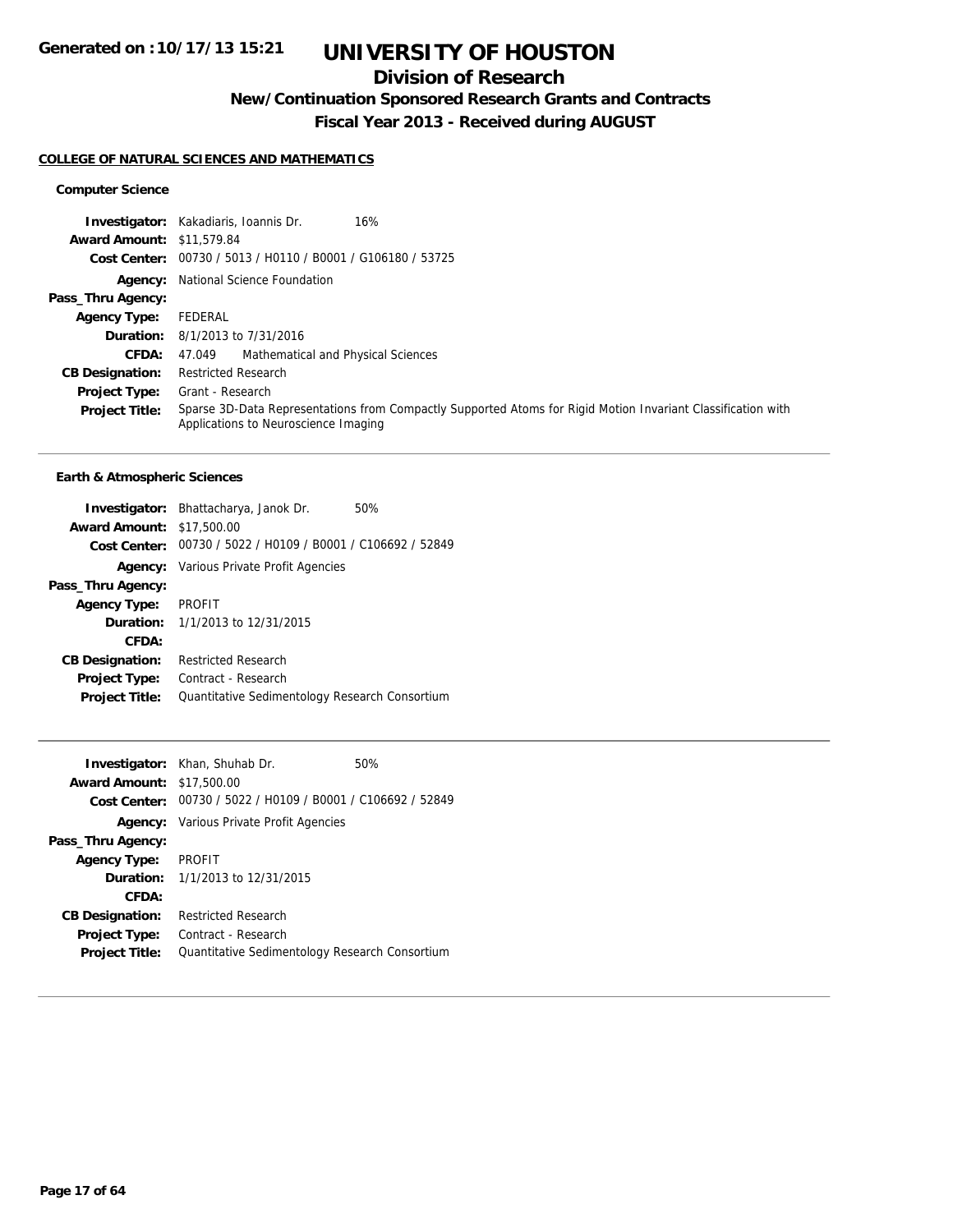# **Division of Research**

**New/Continuation Sponsored Research Grants and Contracts**

**Fiscal Year 2013 - Received during AUGUST**

### **COLLEGE OF NATURAL SCIENCES AND MATHEMATICS**

|                                   | 100%<br><b>Investigator:</b> Goloshubin, Gennady Dr.                                                                                |
|-----------------------------------|-------------------------------------------------------------------------------------------------------------------------------------|
| <b>Award Amount: \$189,640.00</b> |                                                                                                                                     |
|                                   | Cost Center: 00730 / 5021 / H0109 / B0001 / G101207 / 46563                                                                         |
|                                   | <b>Agency:</b> West Siberian Research Institute of Geology and Geophysics                                                           |
| Pass_Thru Agency:                 |                                                                                                                                     |
| <b>Agency Type:</b>               | NON PROFIT                                                                                                                          |
| <b>Duration:</b>                  | 5/4/2010 to 11/30/2014                                                                                                              |
| CFDA:                             |                                                                                                                                     |
| <b>CB Designation:</b>            | <b>Restricted Research</b>                                                                                                          |
| <b>Project Type:</b>              | Grant - Research                                                                                                                    |
| <b>Project Title:</b>             | Development of algorithms, software and methodical support for Frequency-dependent processing and<br>interpretation of seismic data |

| <b>Investigator:</b> Jiang, Xun Dr. |                                                                                                             |                                                             | 50% |
|-------------------------------------|-------------------------------------------------------------------------------------------------------------|-------------------------------------------------------------|-----|
| <b>Award Amount: \$20,000.00</b>    |                                                                                                             |                                                             |     |
|                                     |                                                                                                             | Cost Center: 00730 / 5013 / H0429 / B0001 / G103623 / 53806 |     |
|                                     | <b>Agency:</b> California Institute of Technology                                                           |                                                             |     |
|                                     | <b>Pass_Thru Agency:</b> NASA - National Aeronautics and Space Administration - Goddard Space Flight Center |                                                             |     |
| <b>Agency Type:</b>                 | FEDERAL                                                                                                     |                                                             |     |
|                                     | <b>Duration:</b> 5/22/2013 to 5/21/2016                                                                     |                                                             |     |
| CFDA:                               | 43.001                                                                                                      | Aerospace Education Services Program                        |     |
| <b>CB Designation:</b>              | <b>Restricted Research</b>                                                                                  |                                                             |     |
| Project Type:                       | Grant - Research                                                                                            |                                                             |     |
| <b>Project Title:</b>               | Enhancing the Speed and Quality of CO2 Retrievals From the OCO-2 Mission                                    |                                                             |     |
|                                     |                                                                                                             |                                                             |     |

| <b>Award Amount:</b><br>Cost Center: | <b>Investigator:</b> Sager, William Dr.<br>100%<br>\$99,034.00<br>00730 / 5013 / H0109 / B0100 / C106962 / 53695  |  |  |
|--------------------------------------|-------------------------------------------------------------------------------------------------------------------|--|--|
| Agency:                              | Consortium for Ocean Leadership (COL)                                                                             |  |  |
| Pass_Thru Agency:                    | National Science Foundation                                                                                       |  |  |
| <b>Agency Type:</b>                  | FEDERAL                                                                                                           |  |  |
|                                      | <b>Duration:</b> 6/1/2013 to 8/31/2014                                                                            |  |  |
| CFDA:                                | Geosciences<br>47.050                                                                                             |  |  |
| <b>CB Designation:</b>               | Non Restricted Research                                                                                           |  |  |
| <b>Project Type:</b>                 | Grant - Research                                                                                                  |  |  |
| <b>Project Title:</b>                | IODP Expedition 324 Co-chief Salary Reimbursement Grant<br><b>IODP Expedition 324 Post-Expedition Award (PEA)</b> |  |  |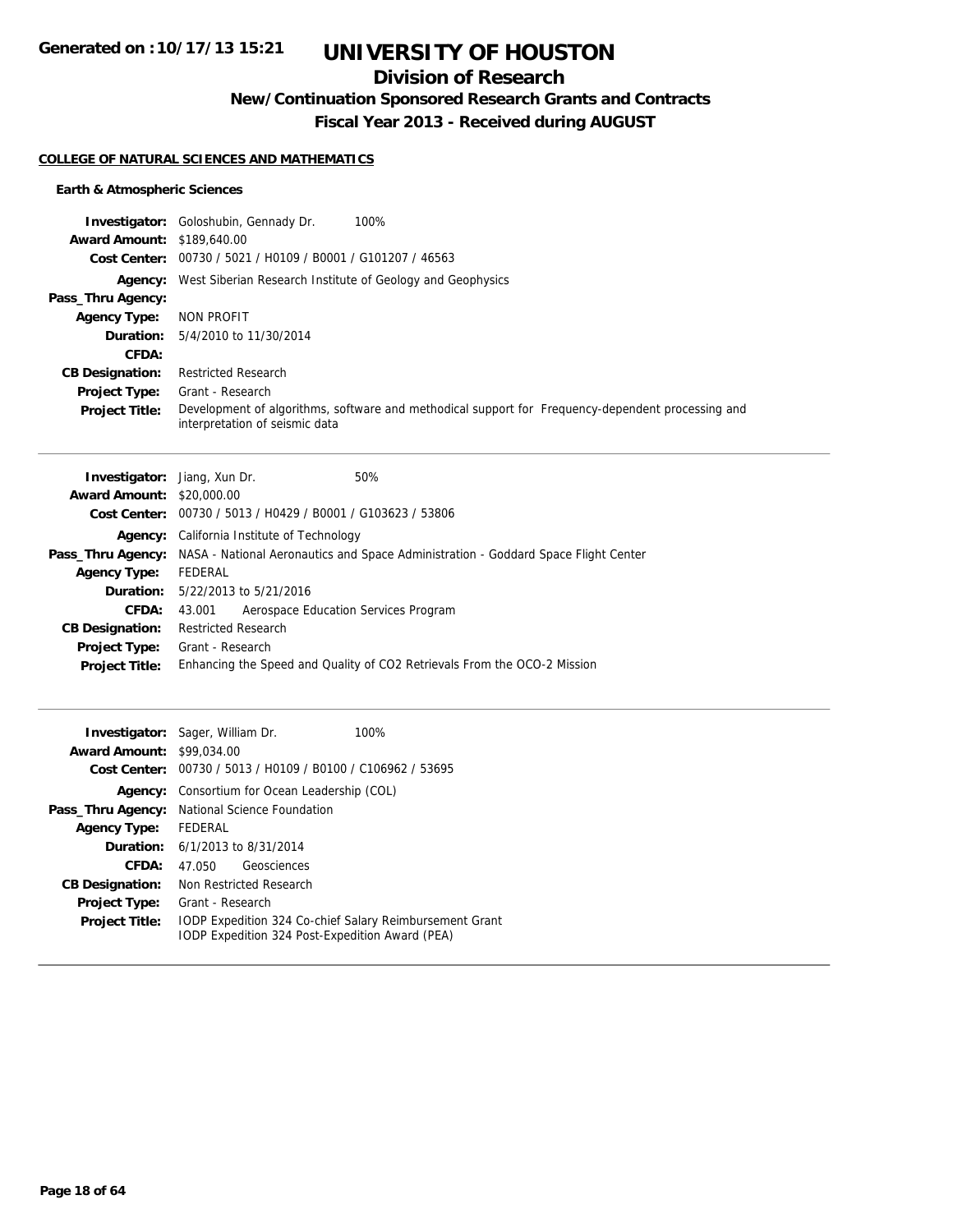# **Division of Research**

**New/Continuation Sponsored Research Grants and Contracts**

**Fiscal Year 2013 - Received during AUGUST**

### **COLLEGE OF NATURAL SCIENCES AND MATHEMATICS**

|                                     | <b>Investigator:</b> Stewart, Robert Dr.                    | 100%                                                                                                                 |
|-------------------------------------|-------------------------------------------------------------|----------------------------------------------------------------------------------------------------------------------|
| <b>Award Amount: \$60,000.00</b>    |                                                             |                                                                                                                      |
|                                     | Cost Center: 00730 / 5022 / H0109 / B0001 / C105301 / 52526 |                                                                                                                      |
|                                     | <b>Agency:</b> Various Private Profit Agencies              |                                                                                                                      |
| Pass_Thru Agency:                   |                                                             |                                                                                                                      |
| <b>Agency Type:</b>                 | PROFIT                                                      |                                                                                                                      |
|                                     | <b>Duration:</b> 9/1/2012 to 8/31/2015                      |                                                                                                                      |
| CFDA:                               |                                                             |                                                                                                                      |
| <b>CB Designation:</b>              | <b>Restricted Research</b>                                  |                                                                                                                      |
| <b>Project Type:</b>                | Contract - Research                                         |                                                                                                                      |
| <b>Project Title:</b>               | From Lab to Oilfield                                        | Allied Geophysical Laboratories (AGL) Consortium: Full-wave Seismic Exploration for Reservoir Lithologies and Fluids |
| $\overline{a}$ is in $\overline{a}$ | <b>Investigator:</b> Sager, William Dr.                     | 100%                                                                                                                 |

| <b>Award Amount: \$1.00</b> |                                                                                                                                                  |
|-----------------------------|--------------------------------------------------------------------------------------------------------------------------------------------------|
|                             | Cost Center: 00730 / 5013 / H0109 / B0001 / G106752 / 52978                                                                                      |
|                             | <b>Agency:</b> National Science Foundation                                                                                                       |
| Pass_Thru Agency:           |                                                                                                                                                  |
| <b>Agency Type:</b>         | FEDERAL                                                                                                                                          |
|                             | <b>Duration:</b> $3/2/2013$ to $8/31/2015$                                                                                                       |
| <b>CFDA:</b>                | Geosciences<br>47.050                                                                                                                            |
| <b>CB Designation:</b>      | <b>Restricted Research</b>                                                                                                                       |
| <b>Project Type:</b>        | Grant - Research                                                                                                                                 |
| <b>Project Title:</b>       | Collaborative Research: Plate Tectonic and Geochemical Evolution of the Young Walvis Ridge and Implications for<br>African Plate Motion Modeling |

|                                  | <b>Investigator:</b> Snow, Jonathan Dr.              |             | 100%                                                        |
|----------------------------------|------------------------------------------------------|-------------|-------------------------------------------------------------|
| <b>Award Amount: \$12,000.00</b> |                                                      |             |                                                             |
|                                  |                                                      |             | Cost Center: 00730 / 5013 / H0109 / B0001 / C106849 / 53811 |
|                                  | <b>Agency:</b> Consortium for Ocean Leadership (COL) |             |                                                             |
| Pass_Thru Agency:                | <b>National Science Foundation</b>                   |             |                                                             |
| <b>Agency Type:</b>              | FEDERAL                                              |             |                                                             |
|                                  | Duration: 12/11/2012 to 1/31/2014                    |             |                                                             |
| CFDA:                            | 47.050                                               | Geosciences |                                                             |
| <b>CB Designation:</b>           | <b>Restricted Research</b>                           |             |                                                             |
| <b>Project Type:</b>             | Grant - Research                                     |             |                                                             |
| <b>Project Title:</b>            | Lithostratigraphy of IODP Site U1415 Gabbros         |             |                                                             |
|                                  |                                                      |             |                                                             |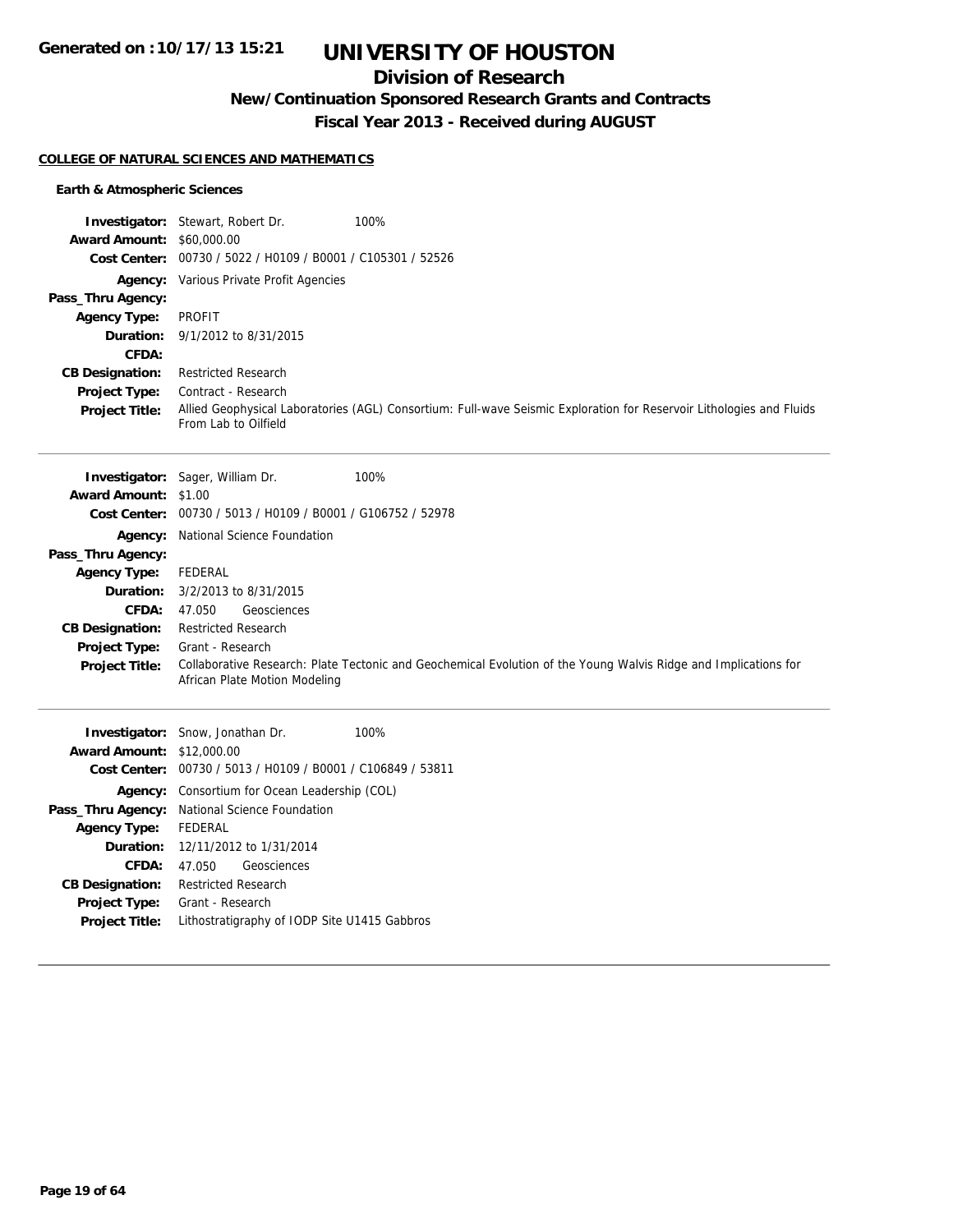# **Division of Research**

**New/Continuation Sponsored Research Grants and Contracts**

**Fiscal Year 2013 - Received during AUGUST**

### **COLLEGE OF NATURAL SCIENCES AND MATHEMATICS**

| <b>Investigator:</b> Mann, Paul Dr. |                                                             | 100% |
|-------------------------------------|-------------------------------------------------------------|------|
| <b>Award Amount: \$90,000.00</b>    |                                                             |      |
|                                     | Cost Center: 00730 / 5022 / H0109 / B0001 / C106782 / 52937 |      |
|                                     | <b>Agency:</b> Various Private Profit Agencies              |      |
| Pass_Thru Agency:                   |                                                             |      |
| <b>Agency Type:</b>                 | PROFIT                                                      |      |
|                                     | <b>Duration:</b> 9/1/2012 to 8/31/2014                      |      |
| CFDA:                               |                                                             |      |
| <b>CB Designation:</b>              | <b>Restricted Research</b>                                  |      |
| <b>Project Type:</b>                | Contract - Research                                         |      |
| <b>Project Title:</b>               | Caribbean Basins, Tectonics, and Hydrocarbons - Phase III   |      |

|                                  | <b>Investigator:</b> Lefer, Barry Dr.                        | 50% |
|----------------------------------|--------------------------------------------------------------|-----|
| <b>Award Amount: \$16,315.00</b> |                                                              |     |
|                                  | Cost Center: 00730 / 5016 / H0429 / B0001 / G106666 / 52774  |     |
| Agency:                          | Texas Commission on Environmental Quality                    |     |
| Pass_Thru Agency:                |                                                              |     |
| Agency Type: STATE               |                                                              |     |
|                                  | <b>Duration:</b> $\frac{2}{28/2013}$ to $\frac{12}{27/2013}$ |     |
| CFDA:                            |                                                              |     |
| <b>CB Designation:</b>           | <b>Restricted Research</b>                                   |     |
| <b>Project Type:</b>             | Contract - Research                                          |     |
| <b>Project Title:</b>            | Ozonesonde Releases in Southeast and East Texas              |     |

|                        | <b>Investigator:</b> Han, De-Hua Dr.                        | 100% |
|------------------------|-------------------------------------------------------------|------|
| <b>Award Amount:</b>   | \$40,000.00                                                 |      |
|                        | Cost Center: 00730 / 5022 / H0109 / B0001 / C106965 / 53599 |      |
|                        | <b>Agency:</b> Various Private Profit Agencies              |      |
| Pass_Thru Agency:      |                                                             |      |
| <b>Agency Type:</b>    | <b>PROFIT</b>                                               |      |
|                        | <b>Duration:</b> 5/30/2013 to 12/31/2020                    |      |
| CFDA:                  |                                                             |      |
| <b>CB Designation:</b> | <b>Restricted Research</b>                                  |      |
| <b>Project Type:</b>   | Contract - Research                                         |      |
| <b>Project Title:</b>  | Fluid & Rock Properties and Seismic Hydrocarbon Indicators  |      |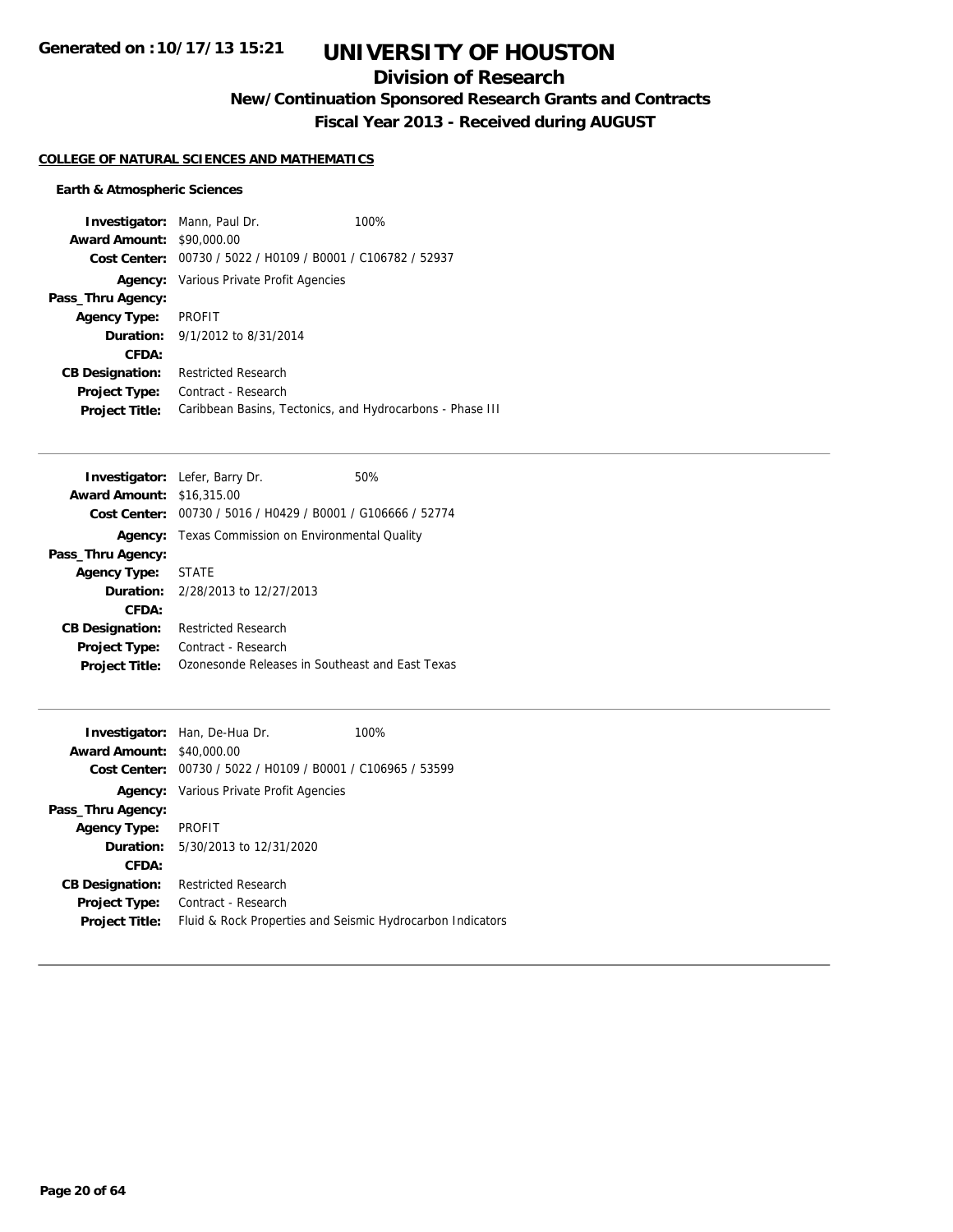# **Division of Research**

**New/Continuation Sponsored Research Grants and Contracts**

**Fiscal Year 2013 - Received during AUGUST**

## **COLLEGE OF NATURAL SCIENCES AND MATHEMATICS**

## **Institute for Climate and Atmospheric Science**

| <b>Investigator:</b> Jiang, Xun Dr. | 50%                                                                                                  |
|-------------------------------------|------------------------------------------------------------------------------------------------------|
| <b>Award Amount: \$20,000.00</b>    |                                                                                                      |
|                                     | Cost Center: 00730 / 5013 / H0429 / B0001 / G103623 / 53806                                          |
|                                     | <b>Agency:</b> California Institute of Technology                                                    |
|                                     | Pass_Thru Agency: NASA - National Aeronautics and Space Administration - Goddard Space Flight Center |
| <b>Agency Type:</b>                 | FEDERAL                                                                                              |
|                                     | <b>Duration:</b> 5/22/2013 to 5/21/2016                                                              |
| CFDA:                               | Aerospace Education Services Program<br>43.001                                                       |
| <b>CB Designation:</b>              | <b>Restricted Research</b>                                                                           |
| Project Type:                       | Grant - Research                                                                                     |
| <b>Project Title:</b>               | Enhancing the Speed and Quality of CO2 Retrievals From the OCO-2 Mission                             |
|                                     |                                                                                                      |

|                                  | <b>Investigator:</b> Lefer, Barry Dr.                       | 50% |
|----------------------------------|-------------------------------------------------------------|-----|
| <b>Award Amount: \$16,315.00</b> |                                                             |     |
|                                  | Cost Center: 00730 / 5016 / H0429 / B0001 / G106666 / 52774 |     |
| Agency:                          | Texas Commission on Environmental Quality                   |     |
| Pass_Thru Agency:                |                                                             |     |
| <b>Agency Type: STATE</b>        |                                                             |     |
|                                  | <b>Duration:</b> 2/28/2013 to 12/27/2013                    |     |
| CFDA:                            |                                                             |     |
| <b>CB Designation:</b>           | <b>Restricted Research</b>                                  |     |
| <b>Project Type:</b>             | Contract - Research                                         |     |
| <b>Project Title:</b>            | Ozonesonde Releases in Southeast and East Texas             |     |

## **Mathematics**

| <b>Award Amount: \$26,054.64</b> | <b>Investigator:</b> Papadakis, Emanuel Dr.<br>36%                                                                                                   |
|----------------------------------|------------------------------------------------------------------------------------------------------------------------------------------------------|
|                                  | Cost Center: 00730 / 5013 / H0110 / B0001 / G106180 / 53725                                                                                          |
|                                  |                                                                                                                                                      |
|                                  | <b>Agency:</b> National Science Foundation                                                                                                           |
| Pass_Thru Agency:                |                                                                                                                                                      |
| <b>Agency Type:</b>              | FEDERAL                                                                                                                                              |
|                                  | <b>Duration:</b> 8/1/2013 to 7/31/2016                                                                                                               |
| <b>CFDA:</b>                     | Mathematical and Physical Sciences<br>47.049                                                                                                         |
| <b>CB Designation:</b>           | <b>Restricted Research</b>                                                                                                                           |
| <b>Project Type:</b>             | Grant - Research                                                                                                                                     |
| <b>Project Title:</b>            | Sparse 3D-Data Representations from Compactly Supported Atoms for Rigid Motion Invariant Classification with<br>Applications to Neuroscience Imaging |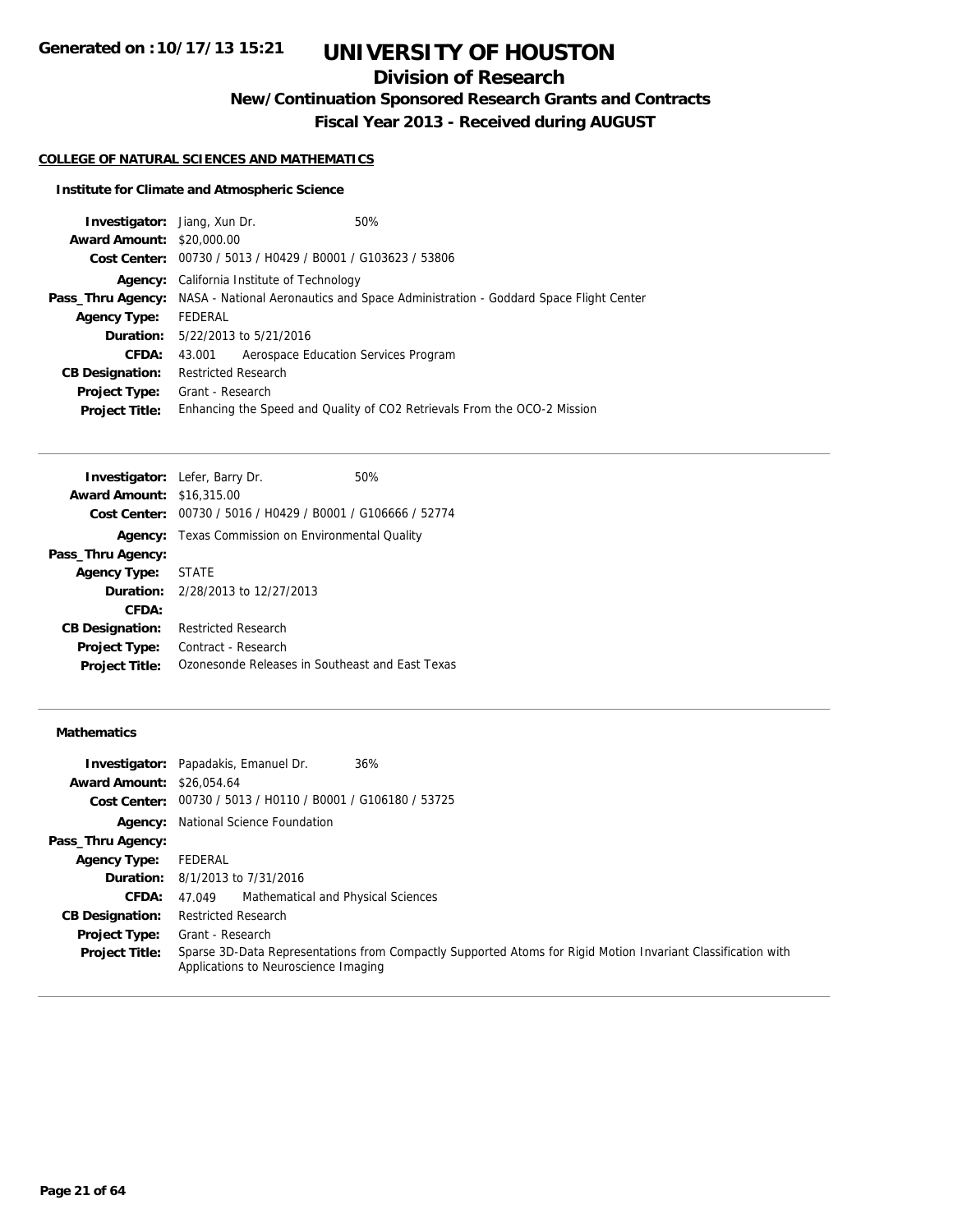# **Division of Research**

**New/Continuation Sponsored Research Grants and Contracts**

**Fiscal Year 2013 - Received during AUGUST**

## **COLLEGE OF NATURAL SCIENCES AND MATHEMATICS**

## **Mathematics**

|                                  | <b>Investigator:</b> Labate, Demetrio Dr.<br>32%                                                                                                     |
|----------------------------------|------------------------------------------------------------------------------------------------------------------------------------------------------|
| <b>Award Amount: \$23,159.68</b> |                                                                                                                                                      |
|                                  | Cost Center: 00730 / 5013 / H0110 / B0001 / G106180 / 53725                                                                                          |
|                                  | <b>Agency:</b> National Science Foundation                                                                                                           |
| Pass_Thru Agency:                |                                                                                                                                                      |
| <b>Agency Type:</b>              | FEDERAL                                                                                                                                              |
|                                  | <b>Duration:</b> 8/1/2013 to 7/31/2016                                                                                                               |
| <b>CFDA:</b>                     | Mathematical and Physical Sciences<br>47.049                                                                                                         |
| <b>CB Designation:</b>           | <b>Restricted Research</b>                                                                                                                           |
| <b>Project Type:</b>             | Grant - Research                                                                                                                                     |
| <b>Project Title:</b>            | Sparse 3D-Data Representations from Compactly Supported Atoms for Rigid Motion Invariant Classification with<br>Applications to Neuroscience Imaging |

| <b>Investigator:</b> Timofeyev, Ilya Dr.      |                                          |                                                               | 100%                                                                         |
|-----------------------------------------------|------------------------------------------|---------------------------------------------------------------|------------------------------------------------------------------------------|
| <b>Award Amount: \$7,000.00</b>               |                                          |                                                               |                                                                              |
|                                               |                                          | Cost Center: $00730 / 5013 / 40110 / 80001 / 6105237 / 51196$ |                                                                              |
| Agency:                                       | University of Minnesota                  |                                                               |                                                                              |
| Pass_Thru Agency: National Science Foundation |                                          |                                                               |                                                                              |
| <b>Agency Type:</b>                           | FEDERAL                                  |                                                               |                                                                              |
|                                               | <b>Duration:</b> 9/10/2012 to 12/10/2012 |                                                               |                                                                              |
| CFDA:                                         | 47.049                                   | Mathematical and Physical Sciences                            |                                                                              |
| <b>CB Designation:</b>                        | <b>Restricted Research</b>               |                                                               |                                                                              |
| <b>Project Type:</b>                          | Grant - Research                         |                                                               |                                                                              |
| <b>Project Title:</b>                         |                                          |                                                               | Infinite Dimensional and Stochastic Dynamical Systems and Their Applications |
|                                               |                                          |                                                               |                                                                              |

| <b>Investigator:</b> Canic, Suncica Dr.<br><b>Award Amount: \$280,858,00</b> |                                                                                                  | Cost Center: 00730 / 5013 / H0110 / B0001 / G107246 / 53721 | 100% |
|------------------------------------------------------------------------------|--------------------------------------------------------------------------------------------------|-------------------------------------------------------------|------|
|                                                                              |                                                                                                  | <b>Agency:</b> National Science Foundation                  |      |
| Pass_Thru Agency:                                                            |                                                                                                  |                                                             |      |
| <b>Agency Type:</b>                                                          | FEDERAL                                                                                          |                                                             |      |
|                                                                              | <b>Duration:</b> 8/15/2013 to 7/31/2016                                                          |                                                             |      |
| CFDA:                                                                        | 47.049                                                                                           | Mathematical and Physical Sciences                          |      |
| <b>CB Designation:</b>                                                       | <b>Restricted Research</b>                                                                       |                                                             |      |
| <b>Project Type:</b>                                                         | Grant - Research                                                                                 |                                                             |      |
| <b>Project Title:</b>                                                        | Fluid-structure interaction with multi-layered structures: a new class<br>of partitioned schemes |                                                             |      |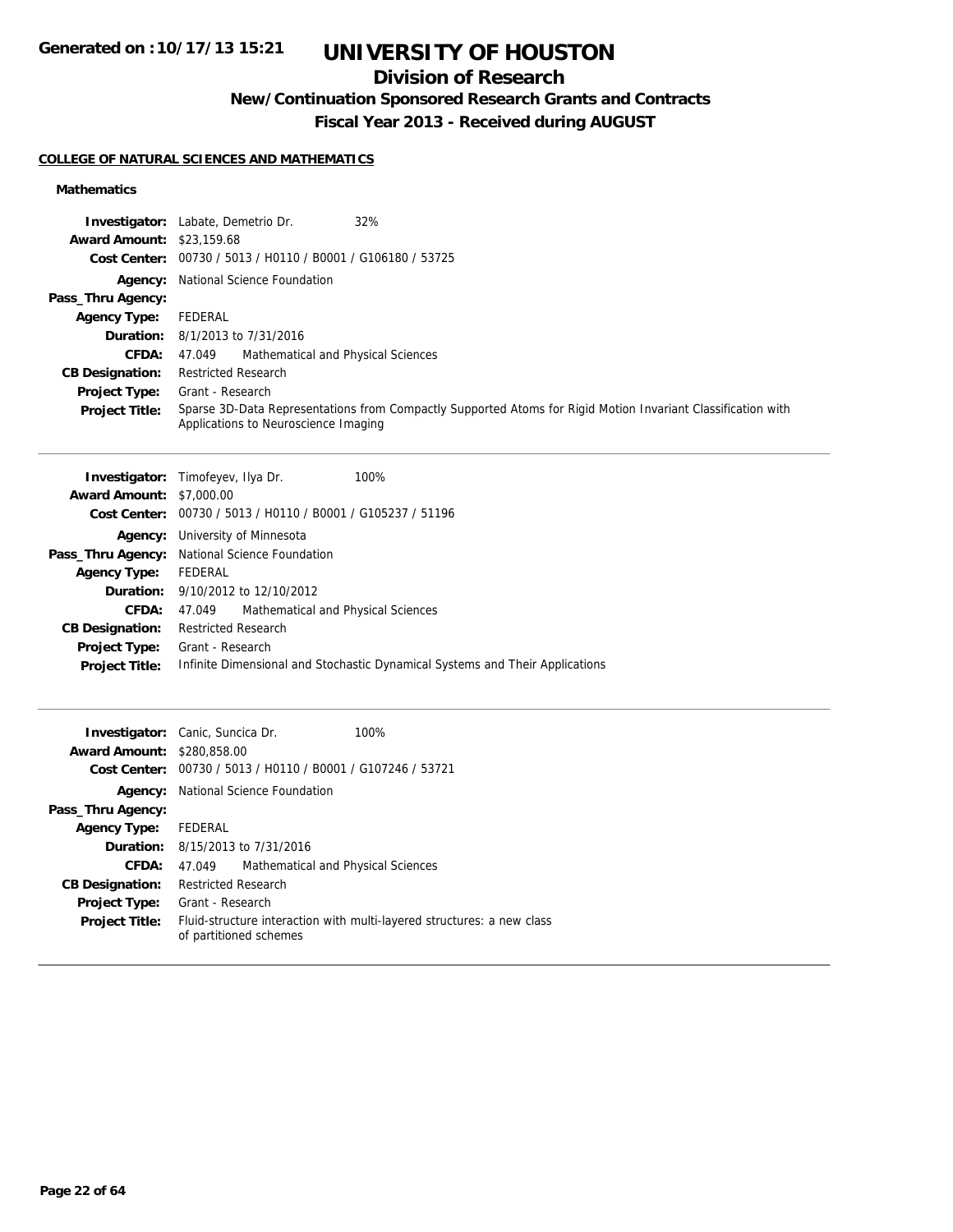# **Division of Research**

**New/Continuation Sponsored Research Grants and Contracts**

**Fiscal Year 2013 - Received during AUGUST**

#### **COLLEGE OF NATURAL SCIENCES AND MATHEMATICS**

## **Mathematics**

**Investigator:** Tomforde, Mark Dr. 100% **Award Amount:** \$7,000.00 **Cost Center:** 00730 / 5021 / H0110 / B0001 / G103227 / 49385 **Agency:** The Simons Foundation **Pass\_Thru Agency: Agency Type:** FOUNDATION **Duration:** 7/1/2011 to 8/31/2016 **CFDA: CB Designation:** Restricted Research **Project Type:** Grant - Research **Project Title:** Classification of graph C\*-algebras

### **Physics**

| <b>Investigator:</b> Ren, Zhifeng Dr. |                            |                                        | 50%                                                         |  |
|---------------------------------------|----------------------------|----------------------------------------|-------------------------------------------------------------|--|
| <b>Award Amount: \$225,000.00</b>     |                            |                                        |                                                             |  |
|                                       |                            |                                        | Cost Center: 00730 / 5013 / H0452 / B0001 / G106510 / 52711 |  |
| Agency:                               |                            |                                        | Massachusetts Institute of Technology                       |  |
| Pass_Thru Agency:                     | U.S. Department of Energy  |                                        |                                                             |  |
| <b>Agency Type:</b>                   | FEDERAL                    |                                        |                                                             |  |
|                                       |                            | <b>Duration:</b> 9/1/2012 to 2/28/2014 |                                                             |  |
| CFDA:                                 | 81.087                     |                                        | Renewable Energy Research and Development                   |  |
| <b>CB Designation:</b>                | <b>Restricted Research</b> |                                        |                                                             |  |
| <b>Project Type:</b>                  | Grant - Research           |                                        |                                                             |  |
| <b>Project Title:</b>                 |                            |                                        | Concentrated Solar Thermoelectric Power                     |  |
|                                       |                            |                                        |                                                             |  |

|                        | <b>Investigator:</b> Ignatiev, Alex Dr.                     | 50% |
|------------------------|-------------------------------------------------------------|-----|
| <b>Award Amount:</b>   | \$50,000.00                                                 |     |
|                        | Cost Center: 00730 / 5022 / H0453 / B0001 / G107306 / 53870 |     |
| Agency:                | National Science and Technology Holding Parasat             |     |
| Pass_Thru Agency:      |                                                             |     |
| <b>Agency Type:</b>    | <b>PROFIT</b>                                               |     |
|                        | <b>Duration:</b> $5/1/2013$ to $4/30/2015$                  |     |
| CFDA:                  |                                                             |     |
| <b>CB Designation:</b> | <b>Restricted Research</b>                                  |     |
| <b>Project Type:</b>   | Contract - Research                                         |     |
| <b>Project Title:</b>  | TBD: Renewable Energy                                       |     |
|                        |                                                             |     |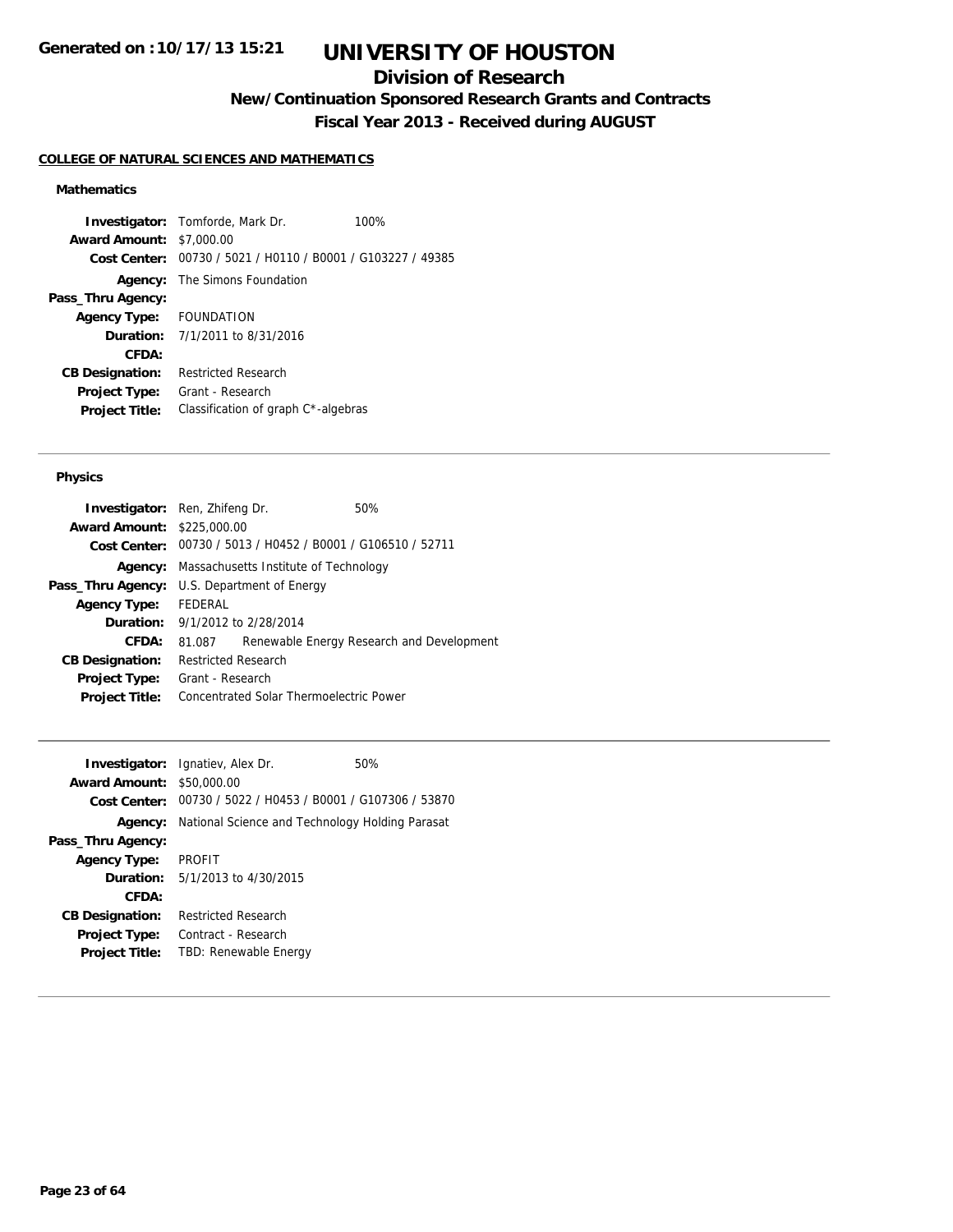# **Division of Research**

**New/Continuation Sponsored Research Grants and Contracts**

**Fiscal Year 2013 - Received during AUGUST**

## **COLLEGE OF NATURAL SCIENCES AND MATHEMATICS**

### **Physics**

| <b>Investigator:</b> Lau, Kwong Dr. |                            |                                                             | 100%                                                   |
|-------------------------------------|----------------------------|-------------------------------------------------------------|--------------------------------------------------------|
| <b>Award Amount: \$55,000.00</b>    |                            |                                                             |                                                        |
|                                     |                            | Cost Center: 00730 / 5013 / H0112 / B0001 / G101171 / 46961 |                                                        |
|                                     |                            | <b>Agency:</b> U.S. Department of Energy                    |                                                        |
| Pass_Thru Agency:                   |                            |                                                             |                                                        |
| <b>Agency Type:</b>                 | FEDERAL                    |                                                             |                                                        |
|                                     |                            | <b>Duration:</b> 8/15/2010 to 3/14/2014                     |                                                        |
| <b>CFDA:</b>                        | 81.049                     |                                                             | Office of Energy Research Financial Assistance Program |
| <b>CB Designation:</b>              | <b>Restricted Research</b> |                                                             |                                                        |
| <b>Project Type:</b>                | Grant - Research           |                                                             |                                                        |
| <b>Project Title:</b>               |                            | Measuring Theta_13 at Daya Bay                              |                                                        |

|                                   | <b>Investigator:</b> Forrest, Rebecca Dr.                   | 33%                                           |
|-----------------------------------|-------------------------------------------------------------|-----------------------------------------------|
| <b>Award Amount: \$132,000.00</b> |                                                             |                                               |
|                                   | Cost Center: 00730 / 1123 / H0062 / A0001 / G106464 / 53973 |                                               |
| Agency:                           | Texas Higher Education Coordinating Board                   |                                               |
| Pass_Thru Agency:                 | U.S. Department of Education                                |                                               |
| <b>Agency Type:</b>               | <b>FFDFRAL</b>                                              |                                               |
|                                   | <b>Duration:</b> $6/1/2013$ to $8/31/2015$                  |                                               |
| CFDA:                             | 84.367                                                      | <b>Improving Teacher Quality State Grants</b> |
| <b>CB Designation:</b>            | Non Research                                                |                                               |
| <b>Project Type:</b>              | Grant - Instruction                                         |                                               |
| <b>Project Title:</b>             | STEM Center for Teacher Professional Learning               |                                               |

| 50%<br><b>Investigator:</b> Ren, Zhifeng Dr.                                                            |
|---------------------------------------------------------------------------------------------------------|
| <b>Award Amount: \$134,094.50</b>                                                                       |
| Cost Center: 00730 / 5043 / H0452 / B0001 / G106645 / 53408                                             |
| <b>Agency:</b> Massachusetts Institute of Technology                                                    |
| <b>Pass_Thru Agency:</b> U.S. Department of Energy - Advanced Research Projects Agency. Energy (ARPA.E) |
| FEDERAL                                                                                                 |
| <b>Duration:</b> 12/1/2012 to 11/30/2014                                                                |
| Advanced Research and Projects Agency - Energy Financial<br>81.135                                      |
| <b>Restricted Research</b>                                                                              |
| Contract - Research                                                                                     |
| Metallic Composites Phase-Change Materials for High-Temperature Thermal Energy Storage                  |
|                                                                                                         |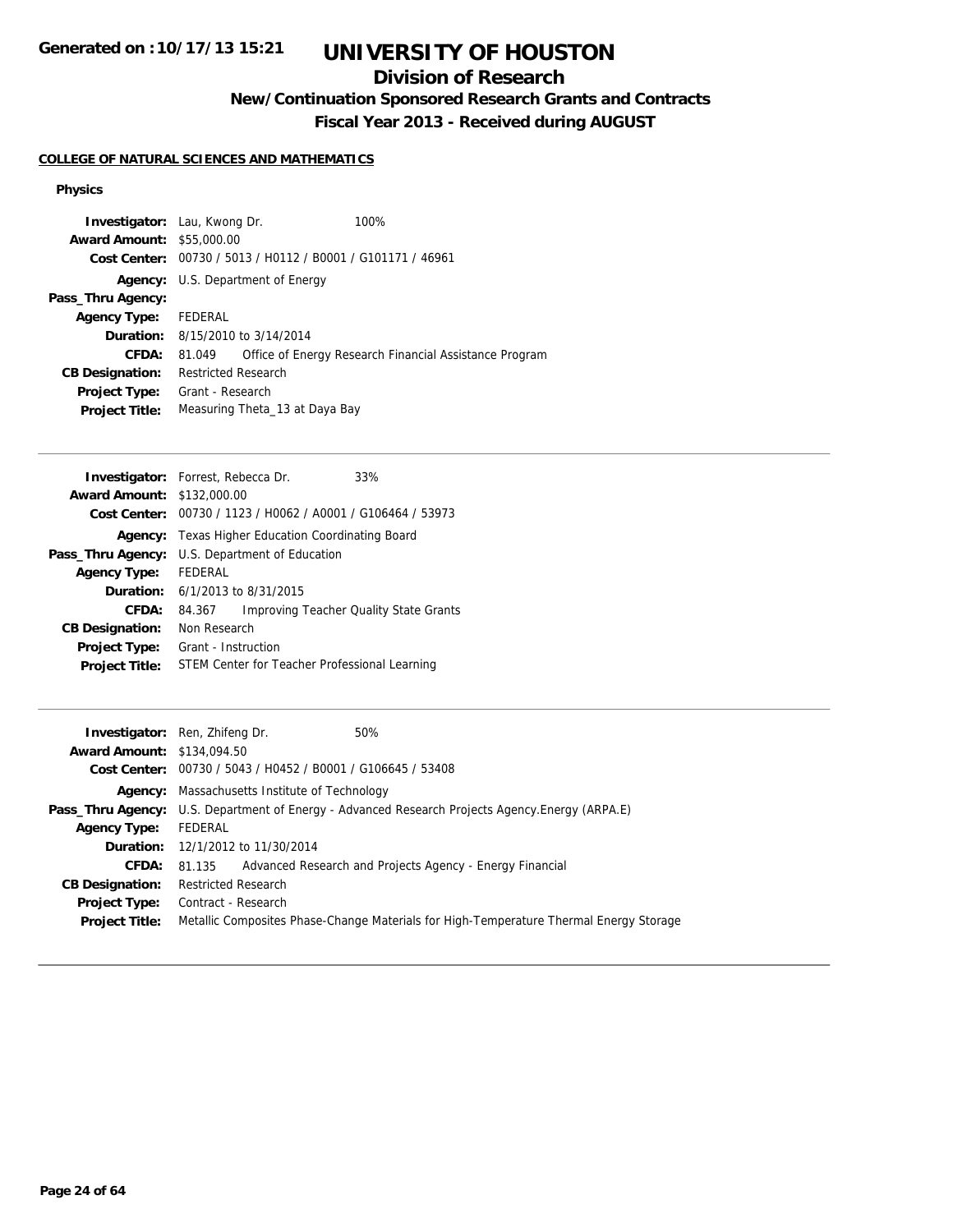# **Division of Research**

**New/Continuation Sponsored Research Grants and Contracts**

**Fiscal Year 2013 - Received during AUGUST**

#### **COLLEGE OF NATURAL SCIENCES AND MATHEMATICS**

### **Physics**

|                                 | 50%                                                                                                                                                                                                                                                                                                                                                                         |
|---------------------------------|-----------------------------------------------------------------------------------------------------------------------------------------------------------------------------------------------------------------------------------------------------------------------------------------------------------------------------------------------------------------------------|
| <b>Award Amount: \$3,718.97</b> |                                                                                                                                                                                                                                                                                                                                                                             |
|                                 |                                                                                                                                                                                                                                                                                                                                                                             |
|                                 |                                                                                                                                                                                                                                                                                                                                                                             |
|                                 |                                                                                                                                                                                                                                                                                                                                                                             |
| FEDERAL                         |                                                                                                                                                                                                                                                                                                                                                                             |
|                                 |                                                                                                                                                                                                                                                                                                                                                                             |
|                                 | Basic Scientific Research - Combating Weapons of Mass Destruction                                                                                                                                                                                                                                                                                                           |
|                                 |                                                                                                                                                                                                                                                                                                                                                                             |
|                                 |                                                                                                                                                                                                                                                                                                                                                                             |
|                                 |                                                                                                                                                                                                                                                                                                                                                                             |
|                                 | <b>Investigator:</b> Ren, Zhifeng Dr.<br>Cost Center: 00730 / 5013 / H0452 / B0001 / G106512 / 52713<br><b>Agency:</b> Massachusetts Institute of Technology<br><b>Pass_Thru Agency:</b> Defense Threat Reduction Agency<br><b>Duration:</b> 12/1/2012 to 5/21/2013<br>12.351<br>Restricted Research<br>Grant - Research<br>Composite-Nanoparticles Thermal History Sensors |

| <b>Investigator:</b> Ren, Zhifeng Dr.              |                            |                                                             | 50%                                                               |
|----------------------------------------------------|----------------------------|-------------------------------------------------------------|-------------------------------------------------------------------|
| <b>Award Amount: \$145,000.00</b>                  |                            |                                                             |                                                                   |
|                                                    |                            | Cost Center: 00730 / 5013 / H0452 / B0001 / G106517 / 52710 |                                                                   |
|                                                    |                            | <b>Agency:</b> Massachusetts Institute of Technology        |                                                                   |
| <b>Pass_Thru Agency:</b> U.S. Department of Energy |                            |                                                             |                                                                   |
| <b>Agency Type:</b>                                | FEDERAL                    |                                                             |                                                                   |
|                                                    |                            | <b>Duration:</b> 12/1/2012 to 7/31/2014                     |                                                                   |
| CFDA:                                              | 81.049                     |                                                             | Office of Energy Research Financial Assistance Program            |
| <b>CB Designation:</b>                             | <b>Restricted Research</b> |                                                             |                                                                   |
| <b>Project Type:</b>                               | Grant - Research           |                                                             |                                                                   |
| <b>Project Title:</b>                              |                            |                                                             | Solid-State Solar-Thermal Energy Conversion Center (S3TEC Center) |
|                                                    |                            |                                                             |                                                                   |

## **COLLEGE OF OPTOMETRY**

## **Optometry, Community**

|                                 | 100%<br><b>Investigator:</b> Frishman, PhD, Laura J. Dr.                                    |
|---------------------------------|---------------------------------------------------------------------------------------------|
| <b>Award Amount: \$6,300.00</b> |                                                                                             |
|                                 | Cost Center: 00730 / 5021 / H0114 / B0001 / C107300 / 53773                                 |
|                                 | <b>Agency:</b> Fight for Sight, Inc.                                                        |
| Pass_Thru Agency:               |                                                                                             |
| <b>Agency Type:</b>             | NON PROFIT                                                                                  |
|                                 | <b>Duration:</b> $6/1/2013$ to $8/31/2013$                                                  |
| CFDA:                           |                                                                                             |
| <b>CB Designation:</b>          | <b>Restricted Research</b>                                                                  |
| Project Type:                   | Grant - Research                                                                            |
| <b>Project Title:</b>           | Fight for Sight - Summer Fellowships for A Krishnan, S Huynh, L Rajagopalan for Summer 2013 |
|                                 |                                                                                             |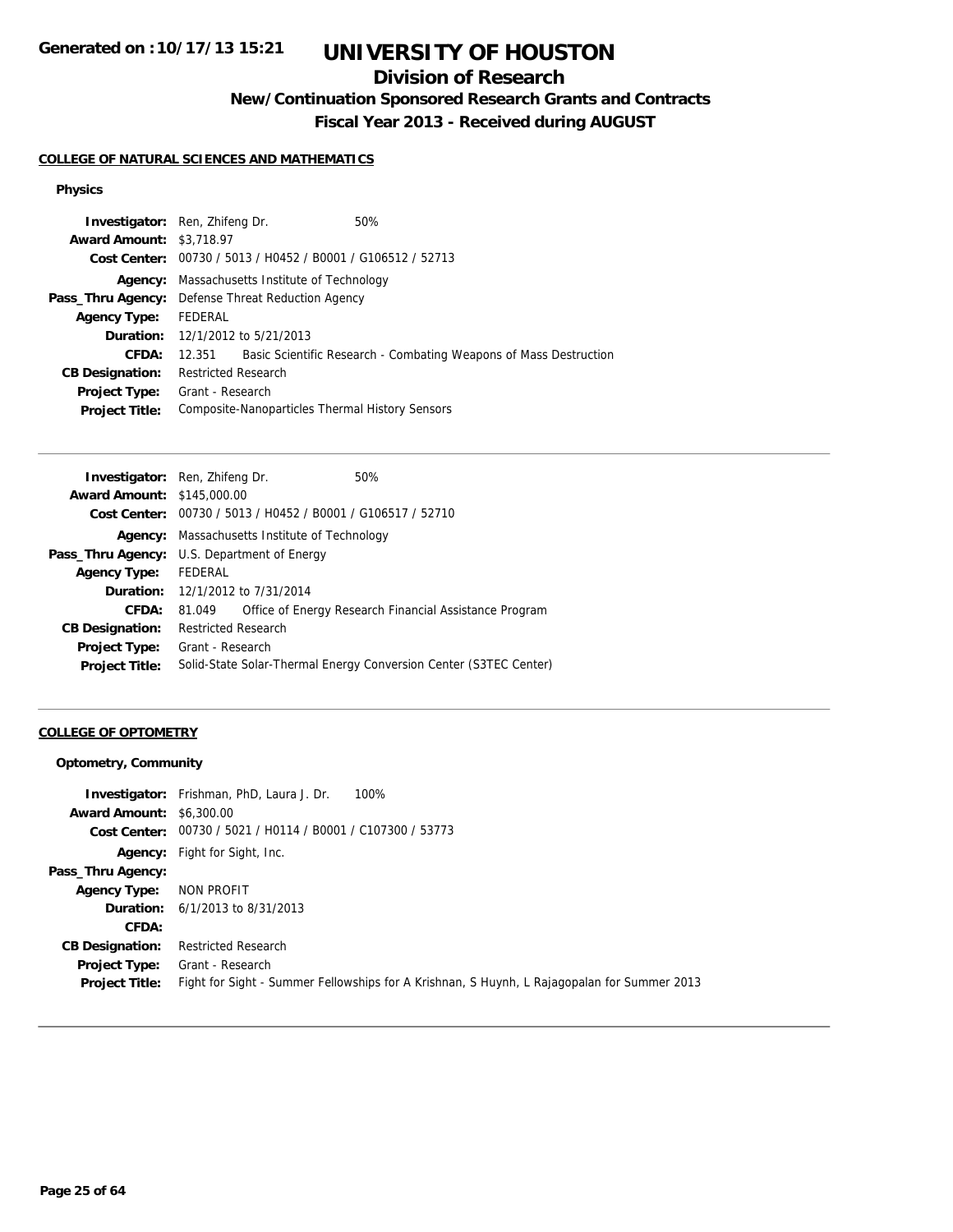## **Division of Research**

**New/Continuation Sponsored Research Grants and Contracts**

**Fiscal Year 2013 - Received during AUGUST**

## **COLLEGE OF OPTOMETRY**

#### **Optometry, Community**

**Investigator:** Bergmanson, Jan P. G. Dr. 100% **Award Amount:** \$20,000.00 **Cost Center:** 00730 / 5022 / H0114 / B0001 / G099822 / 45027 **Agency:** Cooper Vision, Inc. **Pass\_Thru Agency: Agency Type:** PROFIT **Duration:** 8/3/2009 to 8/31/2014 **CFDA: CB Designation:** Restricted Research **Project Type:** Contract - Research **Project Title:** Clinical Evaluation of Silicone Hydrogel (SiHy) Contact Lenses CV-09-23

| <b>Award Amount: \$32,841.50</b><br>Cost Center: 00730 / 5015 / H0114 / B0001 / G106926 / 53156<br><b>Agency:</b> University of Texas Health Science Center at Houston<br>Pass_Thru Agency: National Eye Institute<br>FEDERAL<br>Agency Type:<br><b>Duration:</b> $5/1/2013$ to $4/30/2014$<br>Vision Research<br>CFDA:<br>93.867<br><b>Restricted Research</b><br><b>CB Designation:</b><br>Grant - Research<br><b>Project Type:</b><br>Houston Area Vision Training Center 2013 (Julie Mocko)<br><b>Project Title:</b> | <b>Investigator:</b> Frishman, PhD, Laura J. Dr.<br>100% |  |  |
|--------------------------------------------------------------------------------------------------------------------------------------------------------------------------------------------------------------------------------------------------------------------------------------------------------------------------------------------------------------------------------------------------------------------------------------------------------------------------------------------------------------------------|----------------------------------------------------------|--|--|
|                                                                                                                                                                                                                                                                                                                                                                                                                                                                                                                          |                                                          |  |  |
|                                                                                                                                                                                                                                                                                                                                                                                                                                                                                                                          |                                                          |  |  |
|                                                                                                                                                                                                                                                                                                                                                                                                                                                                                                                          |                                                          |  |  |
|                                                                                                                                                                                                                                                                                                                                                                                                                                                                                                                          |                                                          |  |  |
|                                                                                                                                                                                                                                                                                                                                                                                                                                                                                                                          |                                                          |  |  |
|                                                                                                                                                                                                                                                                                                                                                                                                                                                                                                                          |                                                          |  |  |
|                                                                                                                                                                                                                                                                                                                                                                                                                                                                                                                          |                                                          |  |  |
|                                                                                                                                                                                                                                                                                                                                                                                                                                                                                                                          |                                                          |  |  |
|                                                                                                                                                                                                                                                                                                                                                                                                                                                                                                                          |                                                          |  |  |
|                                                                                                                                                                                                                                                                                                                                                                                                                                                                                                                          |                                                          |  |  |

|                                   | <b>Investigator:</b> Smith III, Earl L. Dr.                 | 100% |
|-----------------------------------|-------------------------------------------------------------|------|
| <b>Award Amount: \$400,000.00</b> |                                                             |      |
|                                   | Cost Center: 00730 / 5021 / H0114 / B0001 / G106923 / 53765 |      |
| Agency:                           | Brien Holden Vision Institute                               |      |
| Pass_Thru Agency:                 |                                                             |      |
| <b>Agency Type: UNIVERSITY</b>    |                                                             |      |
|                                   | <b>Duration:</b> $7/1/2013$ to $6/30/2014$                  |      |
| CFDA:                             |                                                             |      |
| <b>CB Designation:</b>            | <b>Restricted Research</b>                                  |      |
| <b>Project Type:</b>              | Grant - Research                                            |      |
| <b>Project Title:</b>             | Optical Intervention - Supplement                           |      |
|                                   |                                                             |      |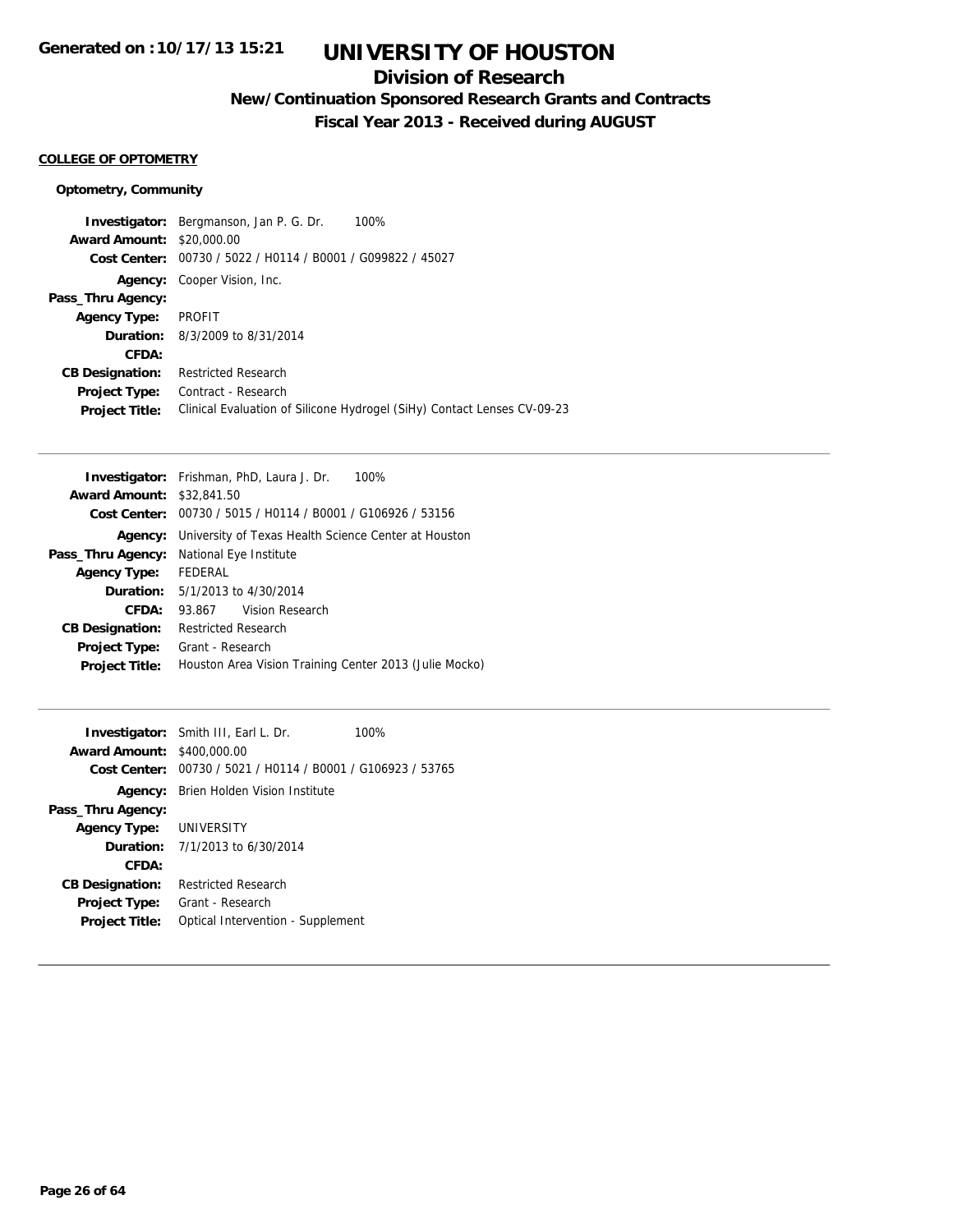## **Division of Research**

**New/Continuation Sponsored Research Grants and Contracts**

**Fiscal Year 2013 - Received during AUGUST**

#### **COLLEGE OF OPTOMETRY**

#### **Optometry, Community**

**Investigator:** Smith III, Earl L. Dr. 100% **Award Amount:** \$356,250.00 **Cost Center:** 00730 / 5013 / H0114 / B0001 / G102705 / 49271 **Agency:** National Institutes of Health **Pass\_Thru Agency: Agency Type:** FEDERAL **Duration:** 8/1/2011 to 7/31/2014 **CFDA:** 93.867 Vision Research **CB Designation:** Restricted Research **Project Type:** Grant - Research **Project Title:** Optically Induced Anisometropia

| 100%<br><b>Investigator:</b> McDermott, Alison Dr.          |
|-------------------------------------------------------------|
| <b>Award Amount: \$32,841.50</b>                            |
| Cost Center: 00730 / 5015 / H0114 / B0001 / G106738 / 52881 |
| University of Texas Health Science Center at Houston        |
| National Eye Institute                                      |
| Agency Type: FEDERAL                                        |
| <b>Duration:</b> 5/1/2013 to 4/30/2014                      |
| 93.867 Vision Research                                      |
| <b>Restricted Research</b>                                  |
| Grant - Research                                            |
| Houston Area Vision Training Center 2013 (Rose Reins)       |
|                                                             |

#### **COLLEGE OF PHARMACY**

#### **Clinical Sciences and Administration**

|                                  | <b>Investigator:</b> Shah, Dhara Dr.                        | 60%                                                                            |
|----------------------------------|-------------------------------------------------------------|--------------------------------------------------------------------------------|
| <b>Award Amount: \$54,412.80</b> |                                                             |                                                                                |
|                                  | Cost Center: 00730 / 5022 / H0118 / B0001 / C106505 / 53804 |                                                                                |
|                                  | <b>Agency:</b> Summit Corporation PLC                       |                                                                                |
| Pass_Thru Agency:                |                                                             |                                                                                |
| <b>Agency Type:</b>              | PROFIT                                                      |                                                                                |
|                                  | <b>Duration:</b> $6/1/2013$ to $6/1/2014$                   |                                                                                |
| CFDA:                            |                                                             |                                                                                |
| <b>CB Designation:</b>           | <b>Restricted Research</b>                                  |                                                                                |
| <b>Project Type:</b>             | Grant - Research                                            |                                                                                |
| <b>Project Title:</b>            |                                                             | Immunomodulatory activity of SMT19969, a novel agent for Clostridium difficile |
|                                  |                                                             |                                                                                |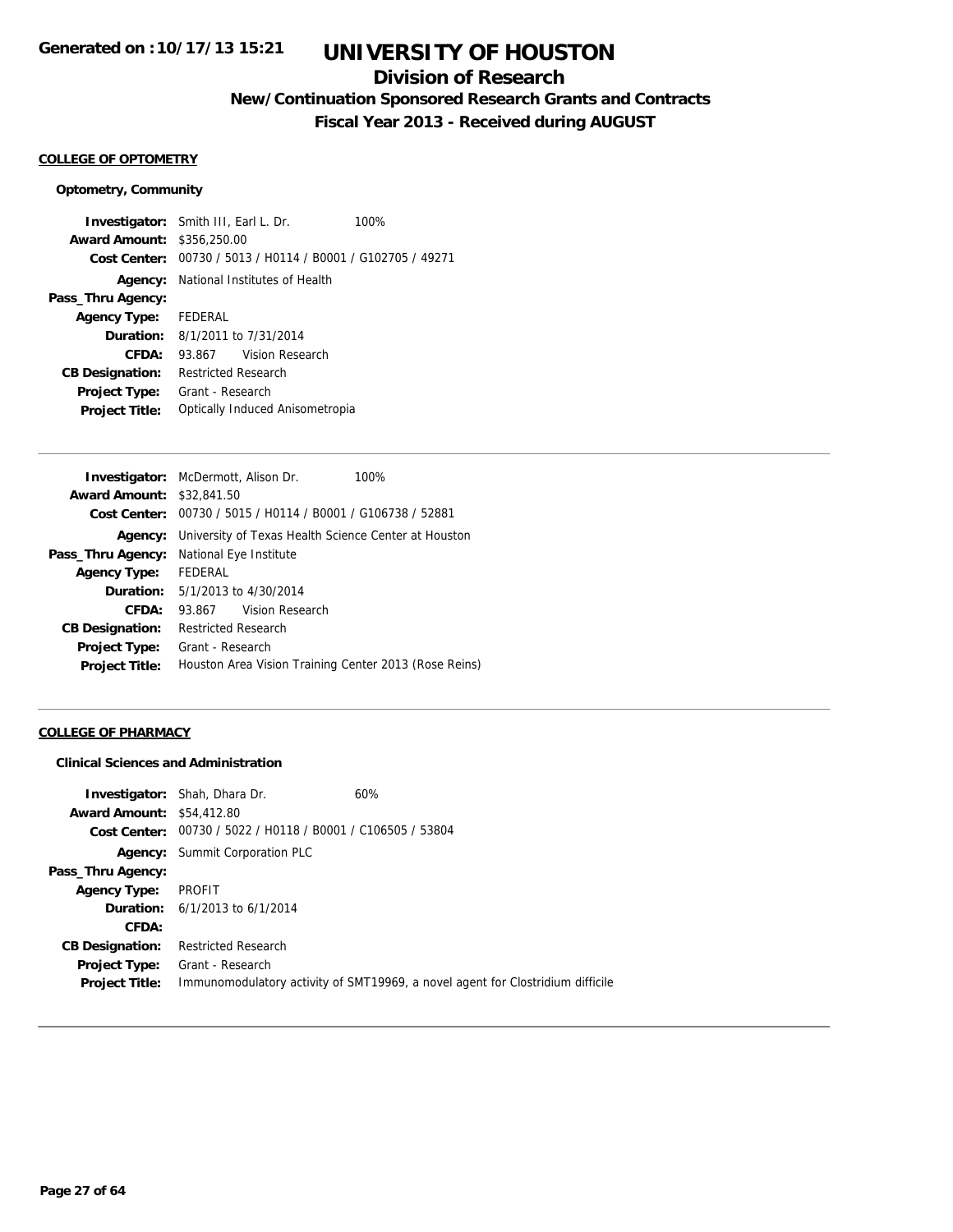# **Division of Research**

**New/Continuation Sponsored Research Grants and Contracts**

**Fiscal Year 2013 - Received during AUGUST**

## **COLLEGE OF PHARMACY**

### **Clinical Sciences and Administration**

| <b>Investigator:</b> Garey, Kevin Dr.                       | 40%                                                                            |
|-------------------------------------------------------------|--------------------------------------------------------------------------------|
| <b>Award Amount: \$36,275.20</b>                            |                                                                                |
| Cost Center: 00730 / 5022 / H0118 / B0001 / C106505 / 53804 |                                                                                |
| <b>Agency:</b> Summit Corporation PLC                       |                                                                                |
|                                                             |                                                                                |
| <b>PROFIT</b>                                               |                                                                                |
| <b>Duration:</b> $6/1/2013$ to $6/1/2014$                   |                                                                                |
|                                                             |                                                                                |
| <b>Restricted Research</b>                                  |                                                                                |
| Grant - Research                                            |                                                                                |
|                                                             | Immunomodulatory activity of SMT19969, a novel agent for Clostridium difficile |
|                                                             |                                                                                |

**CFDA:** 93.226 Research on Healthcare Costs, Quality and Outcomes

**Project Title:** Anticholinergics and Cognitive Decline in the Elderly with Depression

| <b>Award Amount: \$58,415.00</b>  | <b>Investigator:</b> Garey, Kevin Dr.                       | 50%                                                                                                        |
|-----------------------------------|-------------------------------------------------------------|------------------------------------------------------------------------------------------------------------|
|                                   | Cost Center: 00730 / 5022 / H0118 / B0001 / C106646 / 53735 |                                                                                                            |
|                                   | Agency: Astellas Pharma US, Inc.                            |                                                                                                            |
| Pass_Thru Agency:                 |                                                             |                                                                                                            |
| <b>Agency Type:</b>               | PROFIT                                                      |                                                                                                            |
| Duration:                         | 7/25/2013 to 8/25/2015                                      |                                                                                                            |
| <b>CFDA:</b>                      |                                                             |                                                                                                            |
| <b>CB Designation:</b>            | <b>Restricted Research</b>                                  |                                                                                                            |
| Project Type:                     | Grant - Research                                            |                                                                                                            |
| <b>Project Title:</b>             | against Candida glabrata                                    | Innate inflammatory response and immunopharmacologic activity of micafungin, caspofungin, and voriconazole |
|                                   | <b>Investigator:</b> Aparasu, Rajender Dr.                  | 80%                                                                                                        |
| <b>Award Amount: \$173,932.00</b> |                                                             |                                                                                                            |
| <b>Cost Center:</b>               | 00730 / 5013 / H0118 / B0001 / G105153 / 51797              |                                                                                                            |
|                                   | <b>Agency:</b> Agency for Healthcare Research and Quality   |                                                                                                            |
| Pass_Thru Agency:                 |                                                             |                                                                                                            |

**Agency Type:** FEDERAL

**CB Designation:** Restricted Research **Project Type:** Grant - Research

**Duration:** 9/30/2012 to 7/31/2014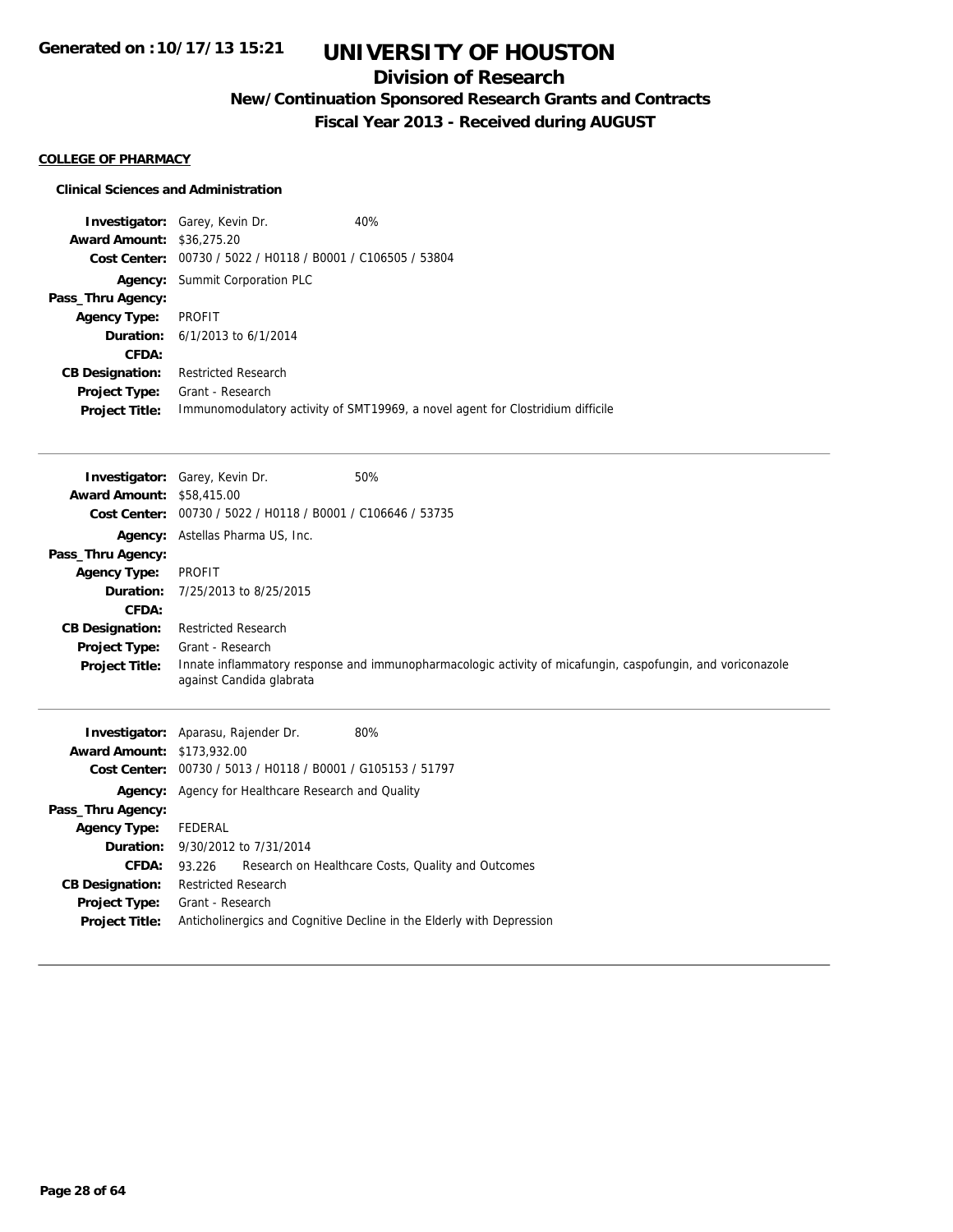## **Division of Research**

**New/Continuation Sponsored Research Grants and Contracts**

**Fiscal Year 2013 - Received during AUGUST**

### **COLLEGE OF PHARMACY**

### **Clinical Sciences and Administration**

| <b>Investigator:</b> Johnson, Michael Dr. |                                                                       |                                                             | 10%                                                |
|-------------------------------------------|-----------------------------------------------------------------------|-------------------------------------------------------------|----------------------------------------------------|
| <b>Award Amount: \$21,741.50</b>          |                                                                       |                                                             |                                                    |
|                                           |                                                                       | Cost Center: 00730 / 5013 / H0118 / B0001 / G105153 / 51797 |                                                    |
|                                           |                                                                       | <b>Agency:</b> Agency for Healthcare Research and Quality   |                                                    |
| Pass_Thru Agency:                         |                                                                       |                                                             |                                                    |
| <b>Agency Type:</b>                       | FEDERAL                                                               |                                                             |                                                    |
|                                           |                                                                       | <b>Duration:</b> 9/30/2012 to 7/31/2014                     |                                                    |
| CFDA:                                     | 93.226                                                                |                                                             | Research on Healthcare Costs, Quality and Outcomes |
| <b>CB Designation:</b>                    | <b>Restricted Research</b>                                            |                                                             |                                                    |
| <b>Project Type:</b>                      | Grant - Research                                                      |                                                             |                                                    |
| <b>Project Title:</b>                     | Anticholinergics and Cognitive Decline in the Elderly with Depression |                                                             |                                                    |

| <b>Investigator:</b> Chen, Hua Dr. |                            |                                                             | 10%                                                                   |
|------------------------------------|----------------------------|-------------------------------------------------------------|-----------------------------------------------------------------------|
| <b>Award Amount: \$21,741.50</b>   |                            |                                                             |                                                                       |
|                                    |                            | Cost Center: 00730 / 5013 / H0118 / B0001 / G105153 / 51797 |                                                                       |
|                                    |                            | <b>Agency:</b> Agency for Healthcare Research and Quality   |                                                                       |
| Pass_Thru Agency:                  |                            |                                                             |                                                                       |
| <b>Agency Type:</b>                | FEDERAL                    |                                                             |                                                                       |
|                                    |                            | <b>Duration:</b> $9/30/2012$ to $7/31/2014$                 |                                                                       |
| CFDA:                              | 93.226                     |                                                             | Research on Healthcare Costs, Quality and Outcomes                    |
| <b>CB Designation:</b>             | <b>Restricted Research</b> |                                                             |                                                                       |
| Project Type:                      | Grant - Research           |                                                             |                                                                       |
| <b>Project Title:</b>              |                            |                                                             | Anticholinergics and Cognitive Decline in the Elderly with Depression |
|                                    |                            |                                                             |                                                                       |

| <b>Award Amount: \$58,415.00</b> | 50%<br><b>Investigator:</b> Beyda, Nicholas Dr.                                                                                        |  |
|----------------------------------|----------------------------------------------------------------------------------------------------------------------------------------|--|
|                                  | Cost Center: 00730 / 5022 / H0118 / B0001 / C106646 / 53735                                                                            |  |
|                                  | <b>Agency:</b> Astellas Pharma US, Inc.                                                                                                |  |
| Pass_Thru Agency:                |                                                                                                                                        |  |
| <b>Agency Type:</b>              | PROFIT                                                                                                                                 |  |
|                                  | <b>Duration:</b> 7/25/2013 to 8/25/2015                                                                                                |  |
| CFDA:                            |                                                                                                                                        |  |
| <b>CB Designation:</b>           | <b>Restricted Research</b>                                                                                                             |  |
| <b>Project Type:</b>             | Grant - Research                                                                                                                       |  |
| <b>Project Title:</b>            | Innate inflammatory response and immunopharmacologic activity of micafungin, caspofungin, and voriconazole<br>against Candida glabrata |  |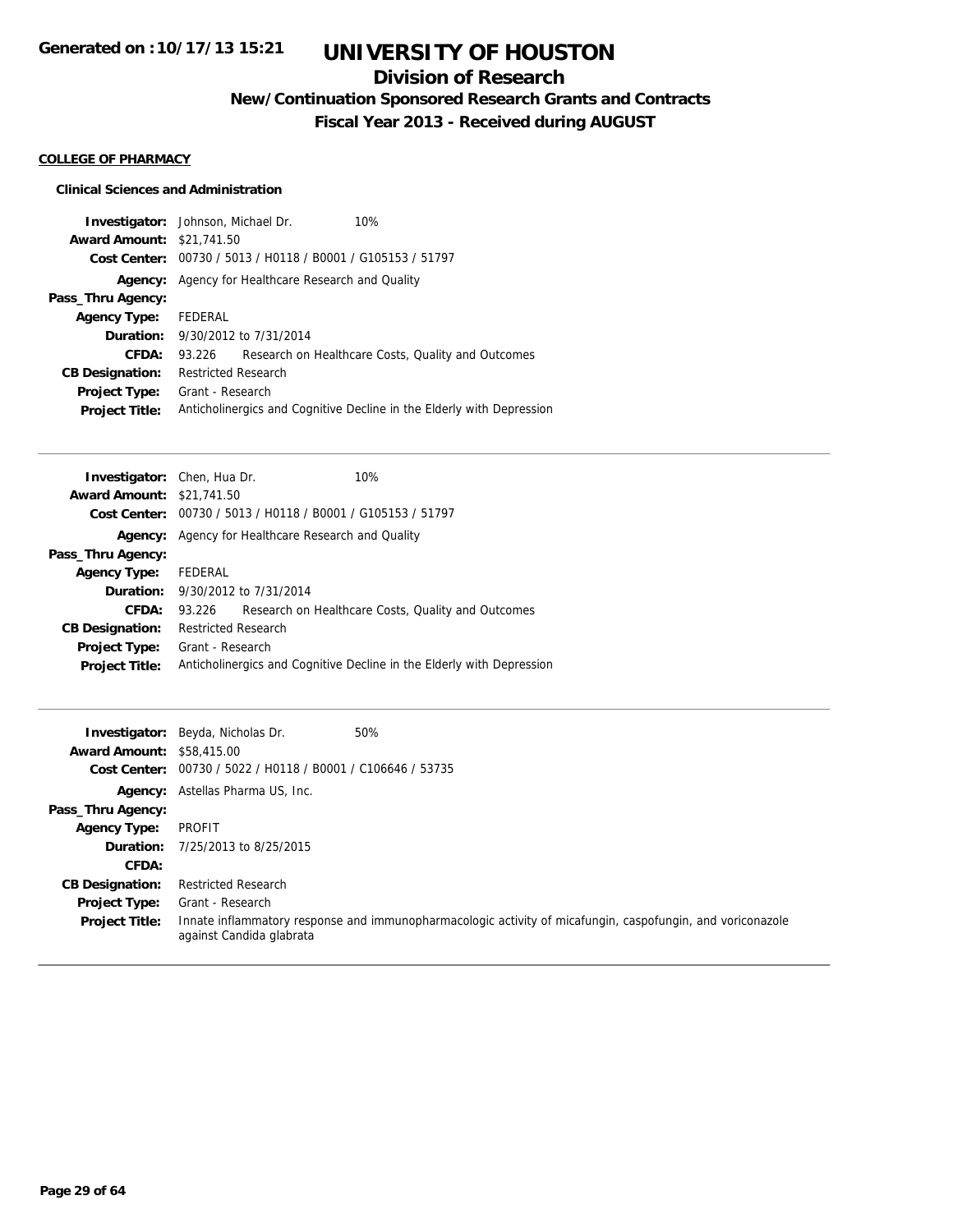## **Division of Research**

**New/Continuation Sponsored Research Grants and Contracts**

**Fiscal Year 2013 - Received during AUGUST**

#### **COLLEGE OF PHARMACY**

## **Heart and Kidney Institute**

| <b>Investigator:</b> Knoll, Brian Dr. |                                                           |                                                             | 25%                                               |
|---------------------------------------|-----------------------------------------------------------|-------------------------------------------------------------|---------------------------------------------------|
| <b>Award Amount: \$14,673.75</b>      |                                                           |                                                             |                                                   |
|                                       |                                                           | Cost Center: 00730 / 5013 / H0117 / B0001 / G107213 / 53820 |                                                   |
| Agency:                               |                                                           | National Institutes of Health                               |                                                   |
| Pass_Thru Agency:                     |                                                           |                                                             |                                                   |
| <b>Agency Type:</b>                   | FEDERAL                                                   |                                                             |                                                   |
| Duration:                             |                                                           | 8/23/2013 to 9/30/2014                                      |                                                   |
| CFDA:                                 | 93.855                                                    |                                                             | Allergy, Immunology, and Transplantation Research |
| <b>CB Designation:</b>                | <b>Restricted Research</b>                                |                                                             |                                                   |
| <b>Project Type:</b>                  | Grant - Research                                          |                                                             |                                                   |
| <b>Project Title:</b>                 | Mechanisms of Beta-blocker Induced Improvements in Asthma |                                                             |                                                   |

|                                  | <b>Investigator:</b> Bond, Richard A. Dr.                   | 25%                                                       |
|----------------------------------|-------------------------------------------------------------|-----------------------------------------------------------|
| <b>Award Amount: \$14,673.75</b> |                                                             |                                                           |
|                                  | Cost Center: 00730 / 5013 / H0117 / B0001 / G107213 / 53820 |                                                           |
| Agency:                          | National Institutes of Health                               |                                                           |
| Pass_Thru Agency:                |                                                             |                                                           |
| <b>Agency Type:</b>              | FEDERAL                                                     |                                                           |
|                                  | <b>Duration:</b> $8/23/2013$ to $9/30/2014$                 |                                                           |
| CFDA:                            | 93.855                                                      | Allergy, Immunology, and Transplantation Research         |
| <b>CB Designation:</b>           | Restricted Research                                         |                                                           |
| <b>Project Type:</b>             | Grant - Research                                            |                                                           |
| <b>Project Title:</b>            |                                                             | Mechanisms of Beta-blocker Induced Improvements in Asthma |
|                                  |                                                             |                                                           |

|                                   | <b>Investigator:</b> Asghar, Mohammad Dr.<br>50%                                 |  |
|-----------------------------------|----------------------------------------------------------------------------------|--|
| <b>Award Amount: \$145,294.00</b> |                                                                                  |  |
|                                   | Cost Center: 00730 / 5013 / H0117 / B0001 / G103420 / 49540                      |  |
|                                   | <b>Agency:</b> National Institute on Aging                                       |  |
| Pass_Thru Agency:                 |                                                                                  |  |
| <b>Agency Type:</b>               | FEDERAL                                                                          |  |
|                                   | <b>Duration:</b> 9/15/2011 to 5/31/2014                                          |  |
| <b>CFDA:</b>                      | Aging Research<br>93.866                                                         |  |
| <b>CB Designation:</b>            | <b>Restricted Research</b>                                                       |  |
| Project Type:                     | Grant - Research                                                                 |  |
| <b>Project Title:</b>             | Renal Dopmaine and Angiotension II Receptor Function in Age-Related Hypertension |  |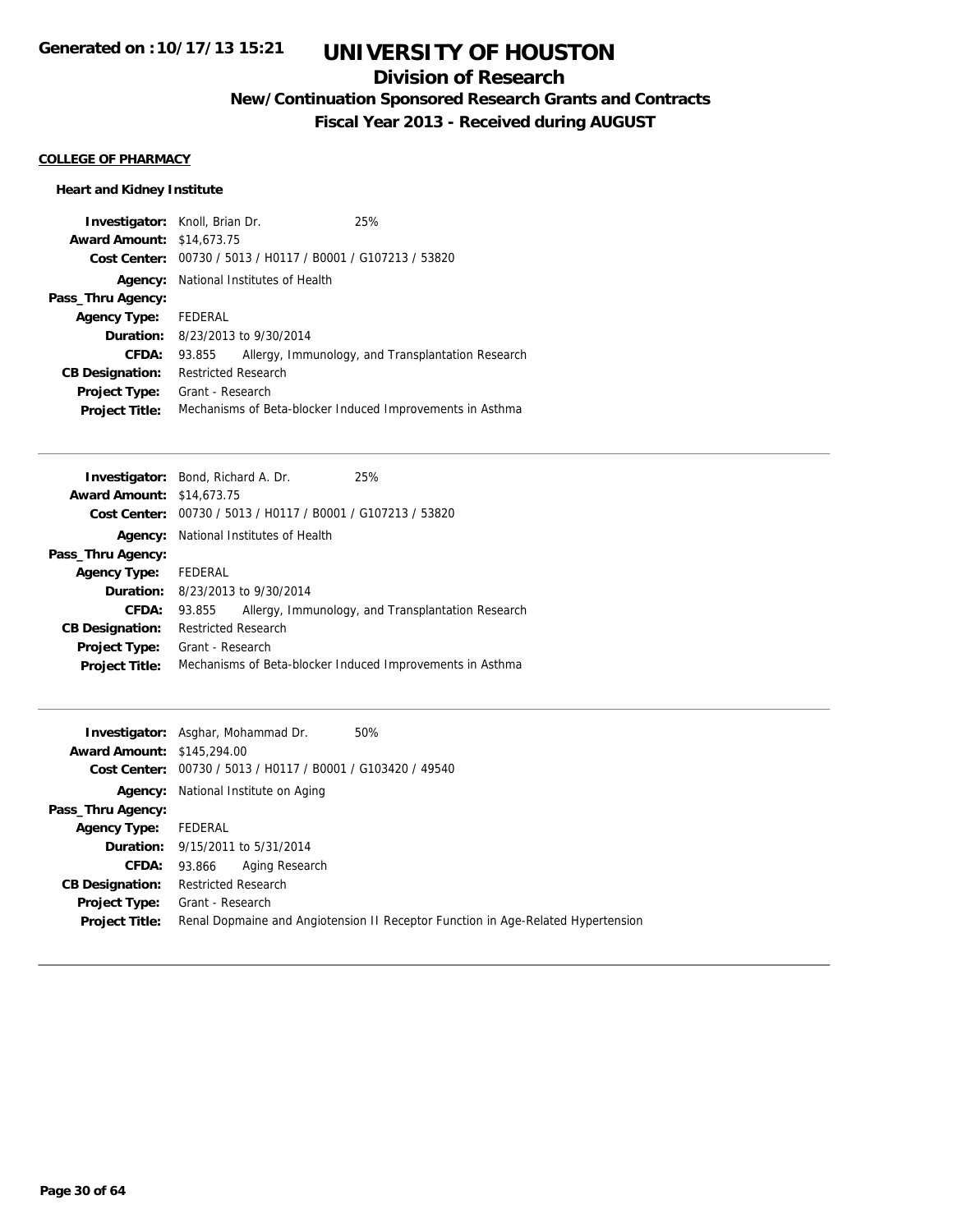# **Division of Research**

**New/Continuation Sponsored Research Grants and Contracts**

**Fiscal Year 2013 - Received during AUGUST**

### **COLLEGE OF PHARMACY**

### **Pharmacological and Pharmaceutical Sciences**

**Investigator:** Asghar, Mohammad Dr. 50% **Award Amount:** \$145,294.00 **Cost Center:** 00730 / 5013 / H0117 / B0001 / G103420 / 49540 **Agency:** National Institute on Aging **Pass\_Thru Agency: Agency Type:** FEDERAL **Duration:** 9/15/2011 to 5/31/2014 **CFDA:** 93.866 Aging Research **CB Designation:** Restricted Research **Project Type:** Grant - Research **Project Title:** Renal Dopmaine and Angiotension II Receptor Function in Age-Related Hypertension

|                                  | <b>Investigator:</b> Ghose, Romi Dr.                        | 100%                                                                  |
|----------------------------------|-------------------------------------------------------------|-----------------------------------------------------------------------|
| <b>Award Amount: \$10,000.00</b> |                                                             |                                                                       |
|                                  | Cost Center: 00730 / 5021 / H0117 / B0001 / C106330 / 52689 |                                                                       |
| Agency:                          | Northharvest Bean Growers Assoc                             |                                                                       |
| Pass_Thru Agency:                |                                                             |                                                                       |
| <b>Agency Type:</b>              | NON PROFIT                                                  |                                                                       |
|                                  | <b>Duration:</b> 12/1/2012 to 6/30/2014                     |                                                                       |
| CFDA:                            |                                                             |                                                                       |
| <b>CB Designation:</b>           | <b>Restricted Research</b>                                  |                                                                       |
| <b>Project Type:</b>             | Grant - Research                                            |                                                                       |
| <b>Project Title:</b>            |                                                             | Role of dietary bean supplementation in improving fatty liver disease |

| <b>Investigator:</b> Knoll, Brian Dr. |                                                           |                                                | 25%                                               |
|---------------------------------------|-----------------------------------------------------------|------------------------------------------------|---------------------------------------------------|
| <b>Award Amount: \$14,673.75</b>      |                                                           |                                                |                                                   |
| Cost Center:                          |                                                           | 00730 / 5013 / H0117 / B0001 / G107213 / 53820 |                                                   |
| Agency:                               |                                                           | National Institutes of Health                  |                                                   |
| Pass_Thru Agency:                     |                                                           |                                                |                                                   |
| <b>Agency Type:</b>                   | FEDERAL                                                   |                                                |                                                   |
|                                       |                                                           | <b>Duration:</b> 8/23/2013 to 9/30/2014        |                                                   |
| CFDA:                                 | 93.855                                                    |                                                | Allergy, Immunology, and Transplantation Research |
| <b>CB Designation:</b>                | <b>Restricted Research</b>                                |                                                |                                                   |
| <b>Project Type:</b>                  | Grant - Research                                          |                                                |                                                   |
| <b>Project Title:</b>                 | Mechanisms of Beta-blocker Induced Improvements in Asthma |                                                |                                                   |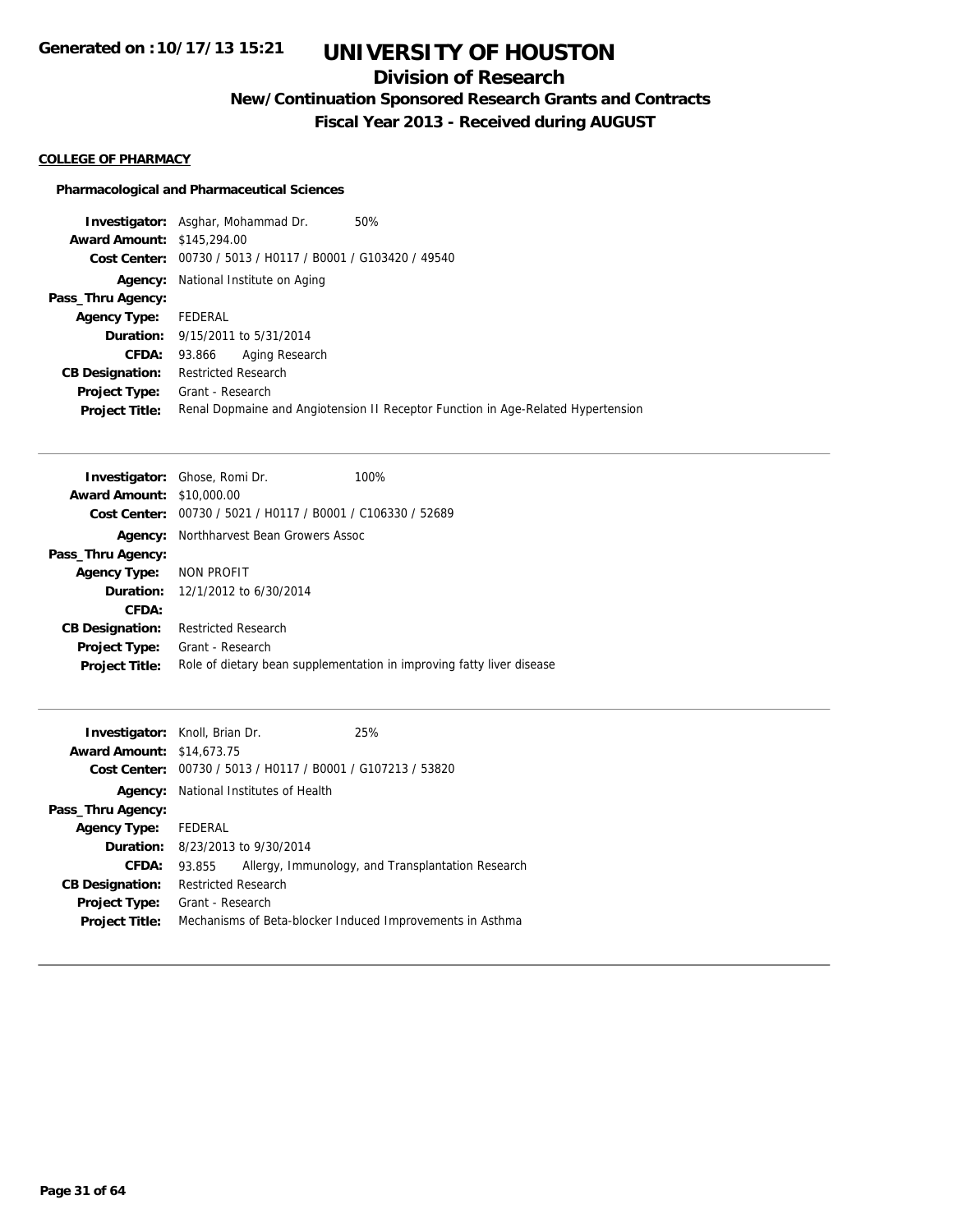# **Division of Research**

**New/Continuation Sponsored Research Grants and Contracts**

**Fiscal Year 2013 - Received during AUGUST**

#### **COLLEGE OF PHARMACY**

#### **Pharmacological and Pharmaceutical Sciences**

**Investigator:** Bond, Richard A. Dr. 25% **Award Amount:** \$14,673.75 **Cost Center:** 00730 / 5013 / H0117 / B0001 / G107213 / 53820 **Agency:** National Institutes of Health **Pass\_Thru Agency: Agency Type:** FEDERAL **Duration:** 8/23/2013 to 9/30/2014 **CFDA:** 93.855 Allergy, Immunology, and Transplantation Research **CB Designation:** Restricted Research **Project Type:** Grant - Research **Project Title:** Mechanisms of Beta-blocker Induced Improvements in Asthma

### **COLLEGE OF TECHNOLOGY**

#### **Engineering Technology**

|                                  | <b>Investigator:</b> Gurkan, Deniz Dr.<br>100%                                                         |  |
|----------------------------------|--------------------------------------------------------------------------------------------------------|--|
| <b>Award Amount: \$24,963.00</b> |                                                                                                        |  |
|                                  | Cost Center: 00730 / 5022 / H0139 / B0001 / C106454 / 53228                                            |  |
| Agency: Dell, Inc.               |                                                                                                        |  |
| Pass_Thru Agency:                |                                                                                                        |  |
| <b>Agency Type:</b>              | PROFIT                                                                                                 |  |
| Duration:                        | 4/23/2013 to 4/30/2014                                                                                 |  |
| CFDA:                            |                                                                                                        |  |
| <b>CB Designation:</b>           | <b>Restricted Research</b>                                                                             |  |
| <b>Project Type:</b>             | Grant - Research                                                                                       |  |
| <b>Project Title:</b>            | Applications Development on the Split Data Plane Architecture towards a Truly Software-Defined Network |  |

|                                  | <b>Investigator:</b> Zouridakis, George Dr.<br>100%          |  |  |
|----------------------------------|--------------------------------------------------------------|--|--|
| <b>Award Amount: \$59,348.00</b> |                                                              |  |  |
|                                  | Cost Center: 00730 / 5013 / H0139 / B0001 / G106005 / 53862  |  |  |
|                                  | <b>Agency:</b> Huntington Medical Research Institutes (HMRI) |  |  |
| Pass_Thru Agency:                | U.S. Army Medical Research Acquisition Activity              |  |  |
| <b>Agency Type:</b>              | FEDERAL                                                      |  |  |
|                                  | <b>Duration:</b> $6/1/2013$ to $5/30/2014$                   |  |  |
| CFDA:                            | Military Medical Research and Development<br>12.420          |  |  |
| <b>CB Designation:</b>           | <b>Restricted Research</b>                                   |  |  |
| <b>Project Type:</b>             | Grant - Research                                             |  |  |
| <b>Project Title:</b>            | Neural Connectivity Networks in Mild Traumatic Brain Injury  |  |  |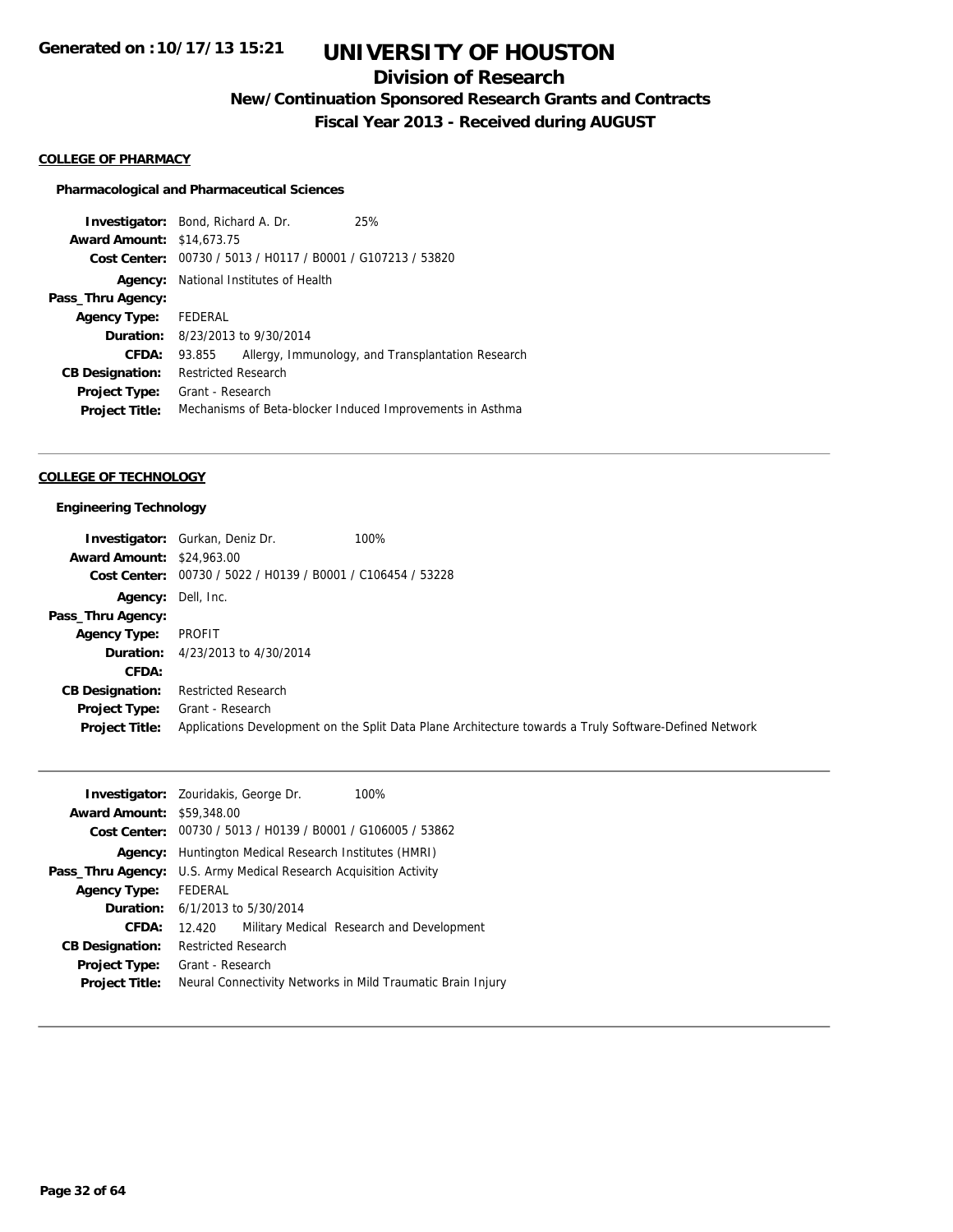# **Division of Research**

**New/Continuation Sponsored Research Grants and Contracts**

**Fiscal Year 2013 - Received during AUGUST**

### **COLLEGE OF TECHNOLOGY**

## **Engineering Technology**

|                                  | <b>Investigator:</b> Merchant, Fatima Dr.                   | 51%                                                                            |
|----------------------------------|-------------------------------------------------------------|--------------------------------------------------------------------------------|
| <b>Award Amount: \$39,005.82</b> |                                                             |                                                                                |
|                                  | Cost Center: 00730 / 5015 / H0139 / B0001 / G098471 / 47062 |                                                                                |
| Agency:                          | University of Texas at Austin                               |                                                                                |
|                                  | <b>Pass_Thru Agency:</b> National Cancer Institute          |                                                                                |
| <b>Agency Type:</b>              | FEDERAL                                                     |                                                                                |
|                                  | <b>Duration:</b> 8/1/2010 to 5/31/2015                      |                                                                                |
| CFDA:                            | 93.395 Cancer Treatment Research                            |                                                                                |
| <b>CB Designation:</b>           | <b>Restricted Research</b>                                  |                                                                                |
| <b>Project Type:</b>             | Grant - Research                                            |                                                                                |
| <b>Project Title:</b>            |                                                             | 3D Computer Modeling for Optimizing Body Image Following Breast Reconstruction |
|                                  |                                                             |                                                                                |

#### **CULLEN COLLEGE OF ENGINEERING**

## **Biomedical Engineering**

| <b>Investigator:</b> Larin, Kirill Dr. |                                               | 100%                                                        |
|----------------------------------------|-----------------------------------------------|-------------------------------------------------------------|
| <b>Award Amount: \$108,300.00</b>      |                                               |                                                             |
|                                        |                                               | Cost Center: 00730 / 5013 / H0071 / B0001 / G105793 / 53861 |
| Agency:                                | Baylor College of Medicine                    |                                                             |
| Pass_Thru Agency:                      | National Heart, Lung, and Blood Institute     |                                                             |
| <b>Agency Type:</b>                    | <b>FEDERAL</b>                                |                                                             |
| Duration:                              | 7/1/2013 to 6/30/2014                         |                                                             |
| CFDA:                                  | 93.837                                        | Heart and Vascular Diseases Research                        |
| <b>CB Designation:</b>                 | <b>Restricted Research</b>                    |                                                             |
| <b>Project Type:</b>                   | Grant - Research                              |                                                             |
| <b>Project Title:</b>                  | Biomechanics of early mammalian cardiogenesis |                                                             |

| <b>Award Amount: \$210.674.00</b><br>Cost Center: 00730 / 5013 / H0071 / B0001 / G106927 / 53327                                 |
|----------------------------------------------------------------------------------------------------------------------------------|
|                                                                                                                                  |
|                                                                                                                                  |
| <b>Agency:</b> National Science Foundation                                                                                       |
| Pass_Thru Agency:                                                                                                                |
| FEDERAL<br><b>Agency Type:</b>                                                                                                   |
| <b>Duration:</b> 1/15/2013 to 6/30/2014                                                                                          |
| <b>Engineering Grants</b><br><b>CFDA:</b><br>47.041                                                                              |
| <b>CB Designation:</b><br><b>Restricted Research</b>                                                                             |
| Grant - Research<br><b>Project Type:</b>                                                                                         |
| Neuro-Marker Discovery for Accurate Localization of the Sub-Thalamic Nucleus for Deep Brain Stimulation<br><b>Project Title:</b> |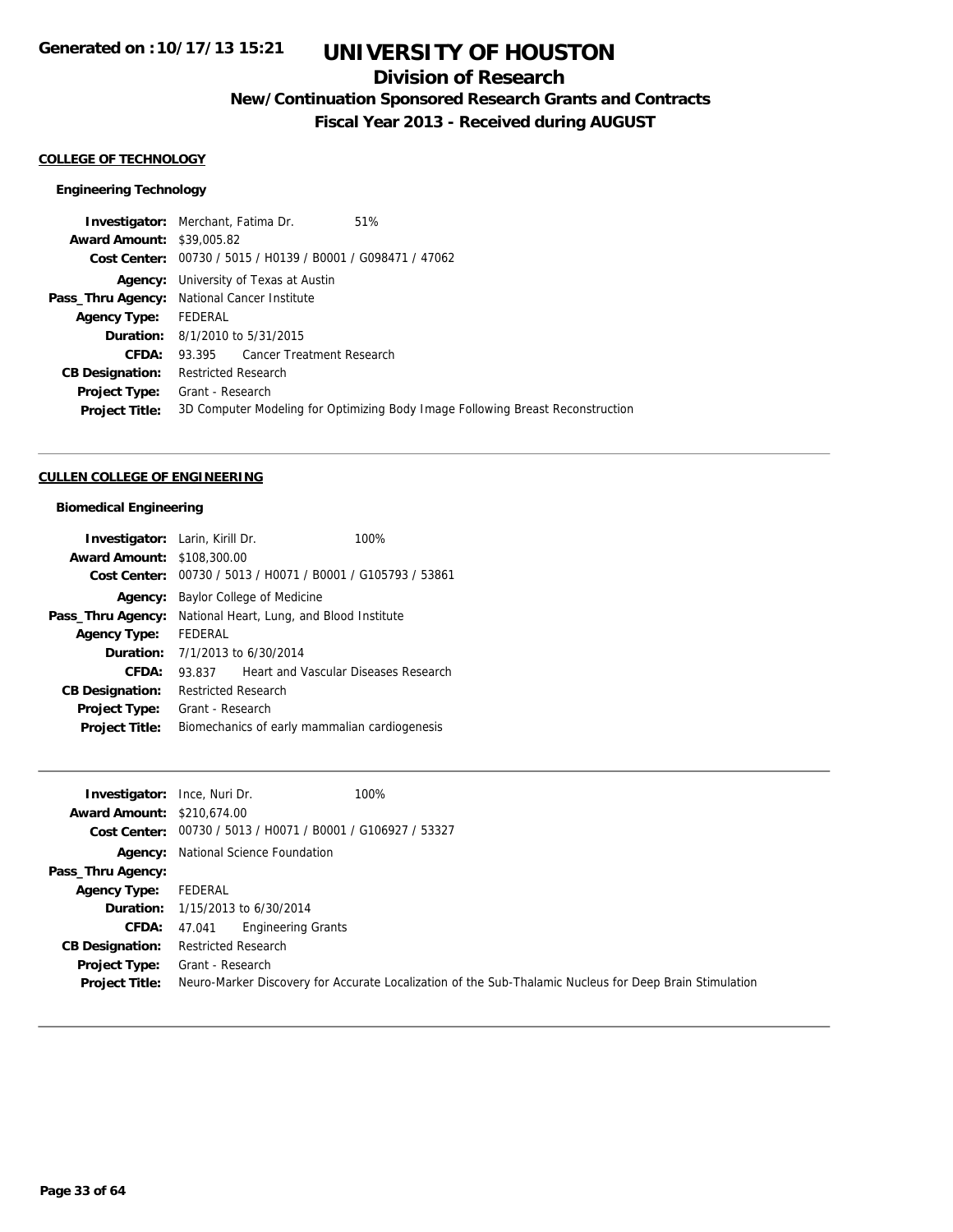# **Division of Research**

**New/Continuation Sponsored Research Grants and Contracts**

**Fiscal Year 2013 - Received during AUGUST**

#### **CULLEN COLLEGE OF ENGINEERING**

## **Biomedical Engineering**

| <b>Investigator:</b> Larin, Kirill Dr. | 100%                                                                                       |
|----------------------------------------|--------------------------------------------------------------------------------------------|
| <b>Award Amount: \$140,403.00</b>      |                                                                                            |
|                                        | Cost Center: 00730 / 5013 / H0071 / B0001 / G099519 / 45287                                |
|                                        | <b>Agency:</b> University of Wisconsin                                                     |
| <b>Pass_Thru Agency: U.S. Navy</b>     |                                                                                            |
| <b>Agency Type:</b>                    | FEDERAL                                                                                    |
|                                        | <b>Duration:</b> 3/13/2013 to 3/12/2014                                                    |
| CFDA:                                  | Basic and Applied Scientific Research<br>12.300                                            |
| <b>CB Designation:</b>                 | <b>Restricted Research</b>                                                                 |
| <b>Project Type:</b>                   | Grant - Research                                                                           |
| <b>Project Title:</b>                  | Development of Decompression Schedule for Submarine Escape and Rescue using UW Sheep Model |

|        | 100%                                                                                                                                                                             |
|--------|----------------------------------------------------------------------------------------------------------------------------------------------------------------------------------|
|        |                                                                                                                                                                                  |
|        | Cost Center: 00730 / 5013 / H0071 / B0001 / G105069 / 50828                                                                                                                      |
|        | National Institute of Biomedical Imaging and Bioengineering                                                                                                                      |
|        |                                                                                                                                                                                  |
|        |                                                                                                                                                                                  |
|        |                                                                                                                                                                                  |
| 93.286 | Biomedical Imaging Research                                                                                                                                                      |
|        |                                                                                                                                                                                  |
|        |                                                                                                                                                                                  |
|        | Fabrication of 3D Cardiac Patches for Myocardial Recovery                                                                                                                        |
|        | <b>Investigator:</b> Birla, Ravi Mr.<br><b>Award Amount: \$13,163.00</b><br>FEDERAL<br><b>Duration:</b> 12/1/2011 to 3/31/2014<br><b>Restricted Research</b><br>Grant - Research |

## **Center for Innovative Grouting Materials and Tech**

| <b>Investigator:</b> Vipulanandan, Cumaraswamy D80%                |
|--------------------------------------------------------------------|
| <b>Award Amount: \$16,000.00</b>                                   |
| Cost Center: 00730 / 5022 / H0069 / B0001 / G104828 / 50978        |
| Advanced Drainage System                                           |
|                                                                    |
| <b>PROFIT</b>                                                      |
| <b>Duration:</b> 1/15/2012 to 8/31/2014                            |
|                                                                    |
| <b>Restricted Research</b>                                         |
| Contract - Research                                                |
| Characterizing and Testing of High Performance Polypropylene Pipes |
|                                                                    |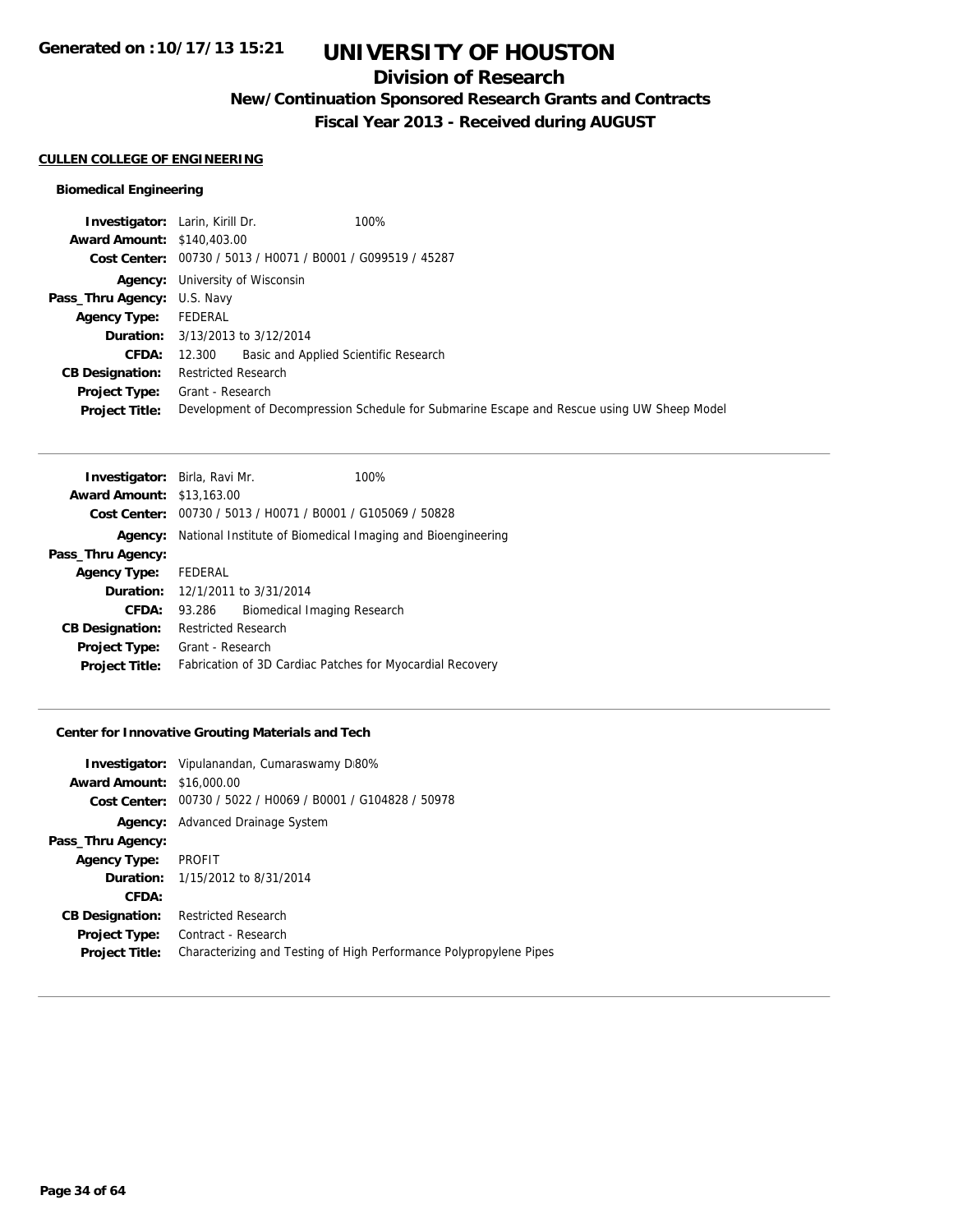# **Division of Research**

**New/Continuation Sponsored Research Grants and Contracts**

**Fiscal Year 2013 - Received during AUGUST**

#### **CULLEN COLLEGE OF ENGINEERING**

## **Center for Integrated Bio and Nano Systems**

| <b>Investigator:</b> Yao, Yan Dr. | 20%                                                                                                         |
|-----------------------------------|-------------------------------------------------------------------------------------------------------------|
| <b>Award Amount: \$15,889.20</b>  |                                                                                                             |
|                                   | Cost Center: 00730 / 5013 / H0070 / B0001 / G106207 / 52913                                                 |
|                                   | <b>Agency:</b> U.S. Navy Office of Naval Research                                                           |
| Pass_Thru Agency:                 |                                                                                                             |
| <b>Agency Type:</b>               | FEDERAL                                                                                                     |
|                                   | <b>Duration:</b> $5/1/2013$ to $4/30/2016$                                                                  |
| <b>CFDA:</b>                      | 12.300 Basic and Applied Scientific Research                                                                |
| <b>CB Designation:</b>            | <b>Restricted Research</b>                                                                                  |
|                                   | <b>Project Type:</b> Grant - Research                                                                       |
| <b>Project Title:</b>             | Developing Multivalent Ion Intercalation Batteries as High Energy and Safe Marine Distributed Power Sources |

| <b>Investigator:</b> Litvinov, Dmitri Dr. |                            |                                                             | 25%                                                                      |
|-------------------------------------------|----------------------------|-------------------------------------------------------------|--------------------------------------------------------------------------|
| <b>Award Amount: \$0.25</b>               |                            |                                                             |                                                                          |
|                                           |                            | Cost Center: 00730 / 5013 / H0107 / B0001 / G099717 / 44912 |                                                                          |
|                                           |                            | <b>Agency:</b> National Science Foundation                  |                                                                          |
| Pass_Thru Agency:                         |                            |                                                             |                                                                          |
| <b>Agency Type:</b>                       | FEDERAL                    |                                                             |                                                                          |
| <b>Duration:</b> 9/1/2009 to 8/31/2014    |                            |                                                             |                                                                          |
| CFDA:                                     | 47.041                     | <b>Engineering Grants</b>                                   |                                                                          |
| <b>CB Designation:</b>                    | <b>Restricted Research</b> |                                                             |                                                                          |
| <b>Project Type:</b>                      | Grant - Research           |                                                             |                                                                          |
| <b>Project Title:</b>                     |                            |                                                             | Fabrication and Device Physics of Bit-Patterned Magnetic Recording Media |
|                                           |                            |                                                             |                                                                          |

## **Chemical Engineering**

|                                 | <b>Investigator:</b> Rimer, Jeffrey Dr.                     | 100%                                                          |
|---------------------------------|-------------------------------------------------------------|---------------------------------------------------------------|
| <b>Award Amount: \$5,500.00</b> |                                                             |                                                               |
|                                 | Cost Center: 00730 / 5013 / H0067 / B0001 / G104113 / 51569 |                                                               |
|                                 | <b>Agency:</b> National Science Foundation                  |                                                               |
| Pass_Thru Agency:               |                                                             |                                                               |
| Agency Type: FEDERAL            |                                                             |                                                               |
|                                 | <b>Duration:</b> 9/1/2012 to 8/31/2017                      |                                                               |
| CFDA:                           | <b>Engineering Grants</b><br>47.041                         |                                                               |
| <b>CB Designation:</b>          | <b>Restricted Research</b>                                  |                                                               |
| Project Type:                   | Grant - Research                                            |                                                               |
| <b>Project Title:</b>           |                                                             | CAREER: A Bio-Inspired Approach to Engineer Zeolite Catalysts |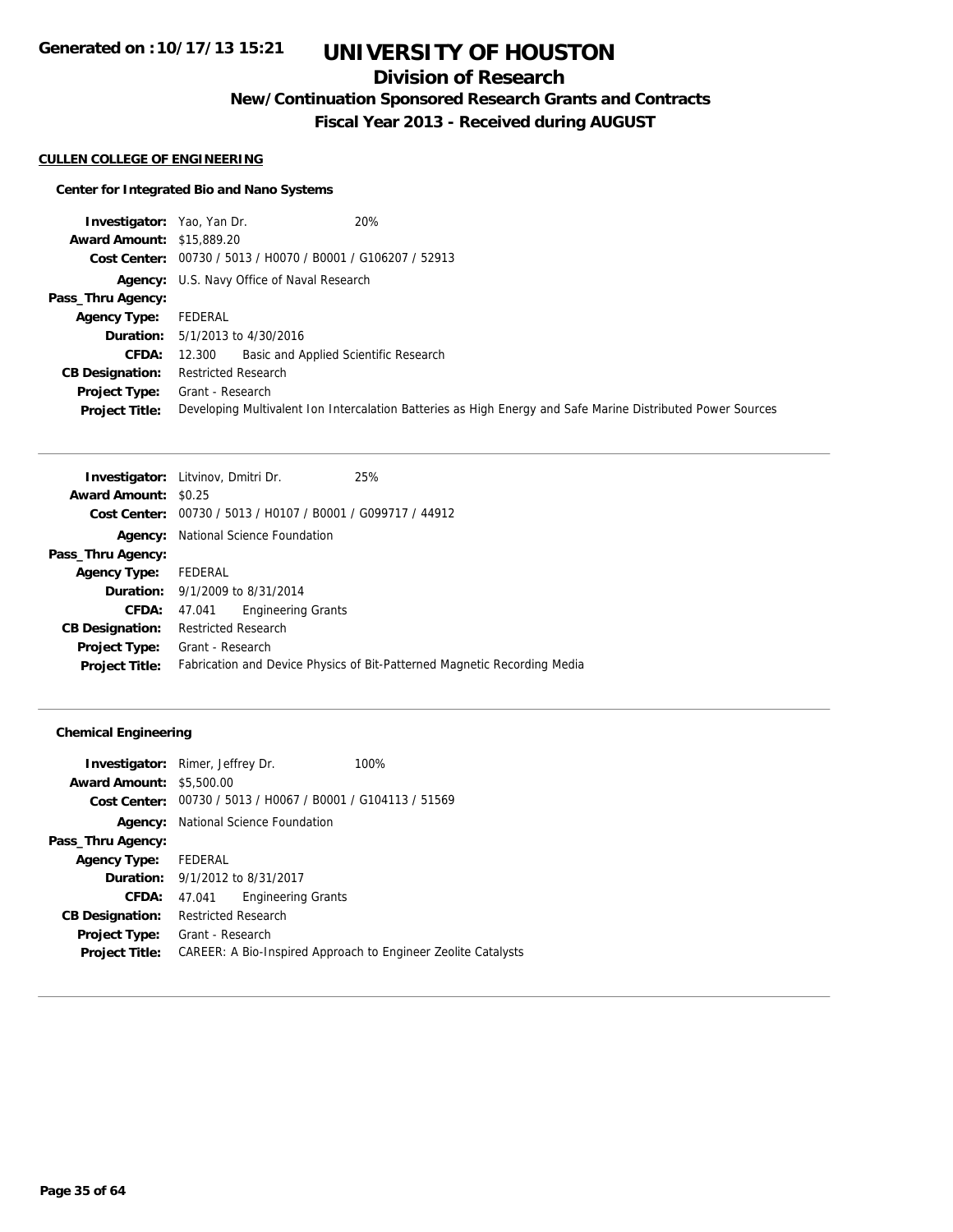## **Division of Research**

**New/Continuation Sponsored Research Grants and Contracts**

**Fiscal Year 2013 - Received during AUGUST**

## **CULLEN COLLEGE OF ENGINEERING**

## **Chemical Engineering**

|                                  | <b>Investigator:</b> Harold, Michael Dr.<br>30%     |  |
|----------------------------------|-----------------------------------------------------|--|
| <b>Award Amount: \$59,983.20</b> |                                                     |  |
| Cost Center:                     | 00730 / 5022 / H0067 / B0001 / C106852 / 53825      |  |
| Agency:                          | Shell International Exploration and Production Inc. |  |
| Pass_Thru Agency:                |                                                     |  |
| <b>Agency Type:</b>              | <b>PROFIT</b>                                       |  |
|                                  | <b>Duration:</b> $8/1/2013$ to $1/31/2015$          |  |
| CFDA:                            |                                                     |  |
| <b>CB Designation:</b>           | <b>Restricted Research</b>                          |  |
| <b>Project Type:</b>             | Special Research Agreement - Research               |  |
| <b>Project Title:</b>            | Methane Emissions Control from Natural Gas Engines  |  |

| <b>Investigator:</b> Epling, William Dr.<br>40%             |  |
|-------------------------------------------------------------|--|
| <b>Award Amount: \$79,977.60</b>                            |  |
| Cost Center: 00730 / 5022 / H0067 / B0001 / C106852 / 53825 |  |
| Shell International Exploration and Production Inc.         |  |
|                                                             |  |
| <b>PROFIT</b>                                               |  |
| <b>Duration:</b> 8/1/2013 to 1/31/2015                      |  |
|                                                             |  |
| Restricted Research                                         |  |
| Special Research Agreement - Research                       |  |
| Methane Emissions Control from Natural Gas Engines          |  |
|                                                             |  |

| <b>Award Amount: \$59,983.20</b> | <b>Investigator:</b> Grabow, Lars Dr.               | 30%                                                         |
|----------------------------------|-----------------------------------------------------|-------------------------------------------------------------|
|                                  |                                                     | Cost Center: 00730 / 5022 / H0067 / B0001 / C106852 / 53825 |
| Agency:                          | Shell International Exploration and Production Inc. |                                                             |
| Pass_Thru Agency:                |                                                     |                                                             |
| <b>Agency Type:</b>              | PROFIT                                              |                                                             |
|                                  | <b>Duration:</b> 8/1/2013 to 1/31/2015              |                                                             |
| CFDA:                            |                                                     |                                                             |
| <b>CB Designation:</b>           | <b>Restricted Research</b>                          |                                                             |
| <b>Project Type:</b>             | Special Research Agreement - Research               |                                                             |
| <b>Project Title:</b>            |                                                     | Methane Emissions Control from Natural Gas Engines          |
|                                  |                                                     |                                                             |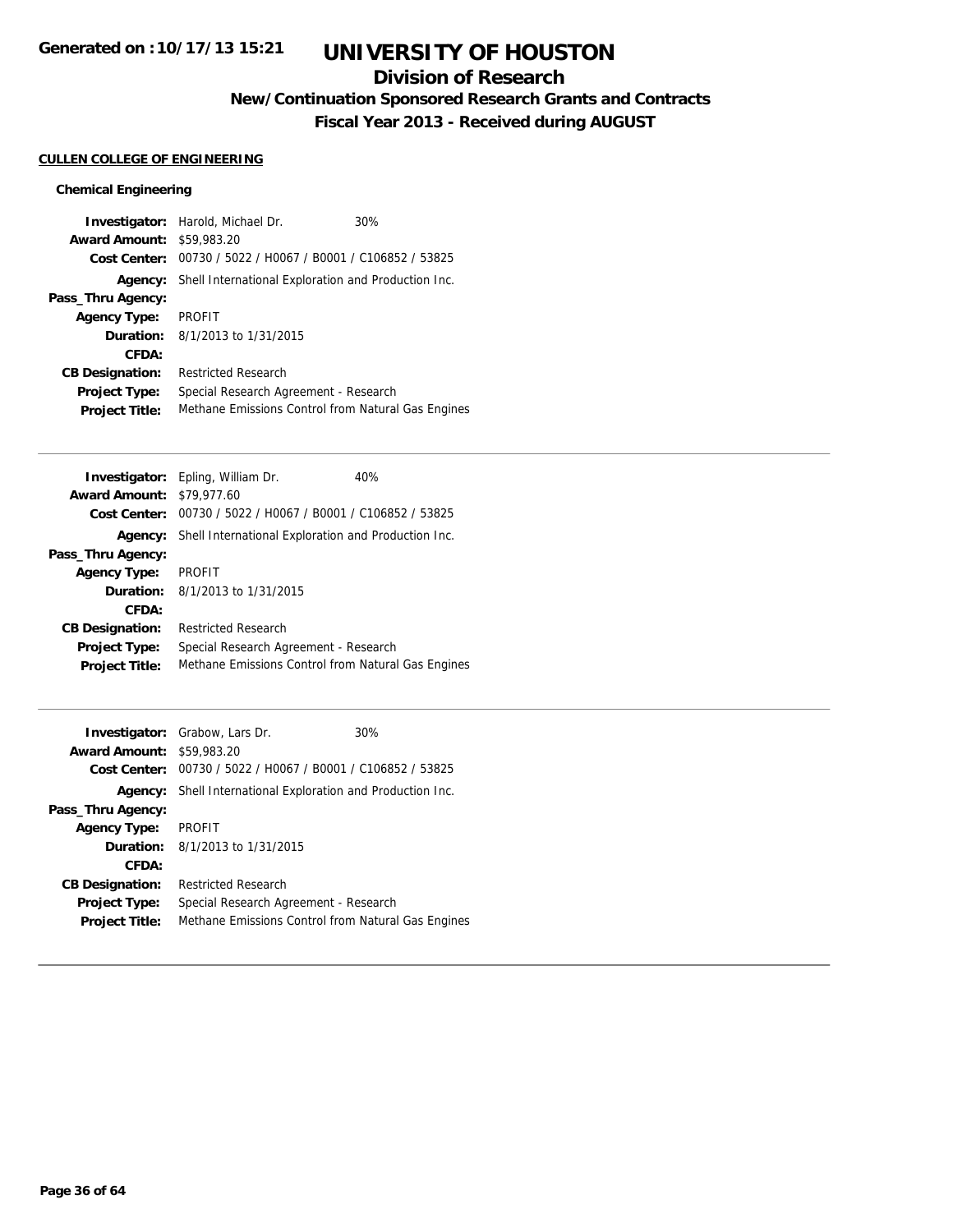# **Division of Research**

**New/Continuation Sponsored Research Grants and Contracts**

**Fiscal Year 2013 - Received during AUGUST**

## **CULLEN COLLEGE OF ENGINEERING**

## **Chemical Engineering**

| Investigator: Varadarajan, Navin Dr.<br>100%                          |
|-----------------------------------------------------------------------|
| <b>Award Amount:</b><br>\$50,000.00                                   |
| Cost Center: 00730 / 5016 / H0067 / B0001 / G106618 / 53660           |
| University of Texas MD Anderson Cancer Center                         |
| Alexs Lemonade Stand Foundation                                       |
| FOUNDATION                                                            |
| <b>Duration:</b> 7/1/2013 to 6/30/2014                                |
|                                                                       |
| <b>Restricted Research</b>                                            |
| Grant - Research                                                      |
| Pre-Clinical Testing of T cells Coded with EGFR-Specific CAR for DIPG |
|                                                                       |

| <b>Investigator:</b> Myers, Michael |                                        | 100%                                                        |
|-------------------------------------|----------------------------------------|-------------------------------------------------------------|
| <b>Award Amount: \$524,745.00</b>   |                                        |                                                             |
|                                     |                                        | Cost Center: 00730 / 5022 / H0067 / B0001 / C106600 / 53906 |
|                                     |                                        | Agency: Shell International Exploration and Production Inc. |
| Pass_Thru Agency:                   |                                        |                                                             |
| <b>Agency Type: PROFIT</b>          |                                        |                                                             |
|                                     | <b>Duration:</b> 4/8/2013 to 2/28/2016 |                                                             |
| CFDA:                               |                                        |                                                             |
| <b>CB Designation:</b>              | <b>Restricted Research</b>             |                                                             |
| <b>Project Type:</b>                | Contract - Research                    |                                                             |
| <b>Project Title:</b>               |                                        | High Frequency Dielectric Properties of Geologic Materials  |

| <b>Investigator:</b> Gencturk, Bora Dr. |                                         |                                             | 13%                                                         |
|-----------------------------------------|-----------------------------------------|---------------------------------------------|-------------------------------------------------------------|
| <b>Award Amount: \$17,442.36</b>        |                                         |                                             |                                                             |
|                                         |                                         |                                             | Cost Center: 00730 / 5013 / H0068 / H0001 / G104835 / 51809 |
|                                         |                                         | <b>Agency:</b> U.S. Department of Education |                                                             |
| Pass_Thru Agency:                       |                                         |                                             |                                                             |
| <b>Agency Type:</b>                     | FEDERAL                                 |                                             |                                                             |
|                                         | <b>Duration:</b> 8/16/2012 to 8/15/2014 |                                             |                                                             |
| CFDA:                                   | 84.20A                                  |                                             | Doctoral Training in Civil Infrastructure Engineering       |
| <b>CB Designation:</b>                  | Non Research                            |                                             |                                                             |
| <b>Project Type:</b>                    |                                         | Grant - Scholarship/Fellowship              |                                                             |
| <b>Project Title:</b>                   |                                         |                                             | Doctoral Training in Civil Infrastructure Engineering       |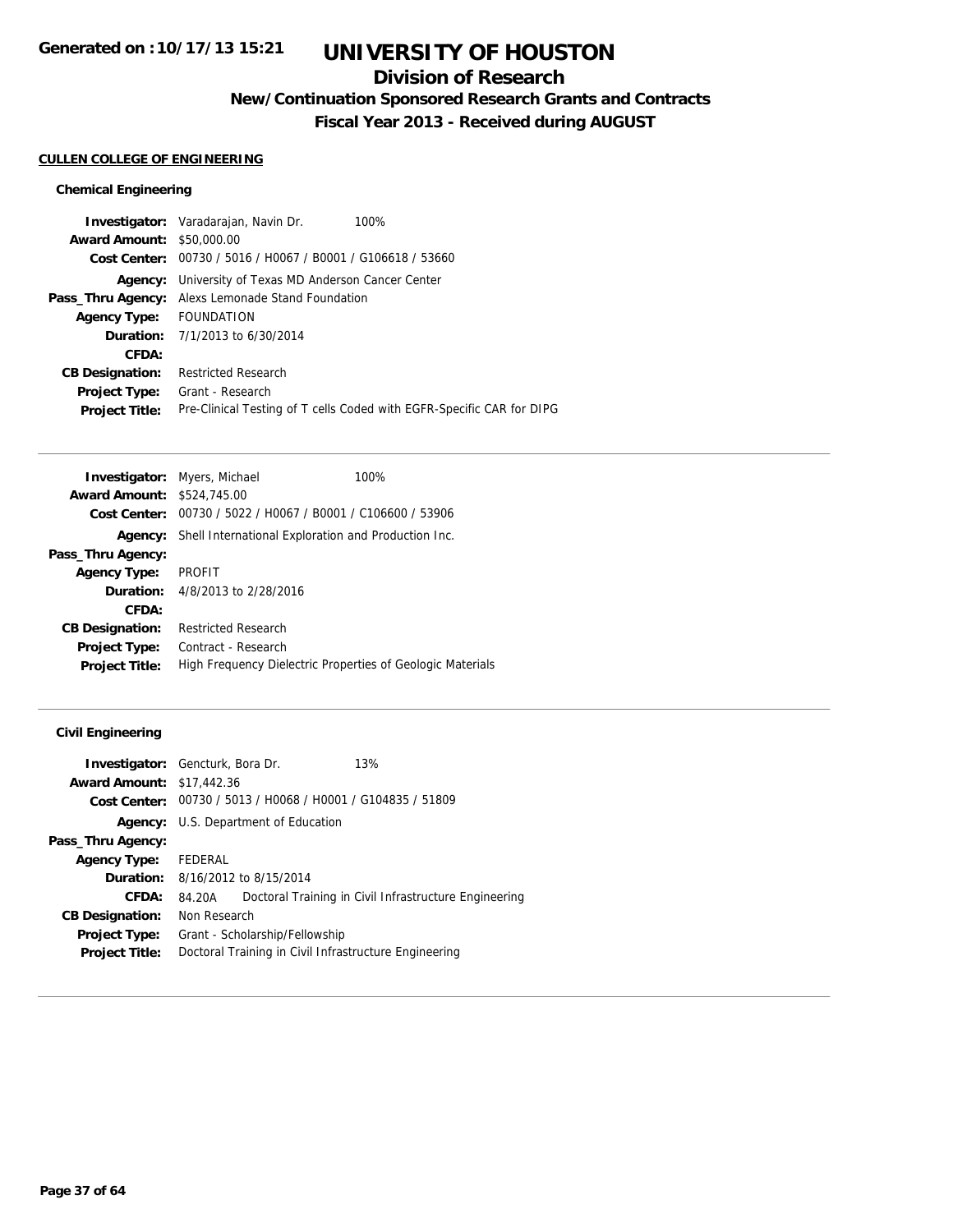## **Division of Research**

**New/Continuation Sponsored Research Grants and Contracts**

**Fiscal Year 2013 - Received during AUGUST**

## **CULLEN COLLEGE OF ENGINEERING**

| <b>Investigator:</b> Dawood, Mina Dr. |              |                                                             | 13%                                                   |
|---------------------------------------|--------------|-------------------------------------------------------------|-------------------------------------------------------|
| <b>Award Amount: \$17,442.36</b>      |              |                                                             |                                                       |
|                                       |              | Cost Center: 00730 / 5013 / H0068 / H0001 / G104835 / 51809 |                                                       |
|                                       |              | Agency: U.S. Department of Education                        |                                                       |
| Pass_Thru Agency:                     |              |                                                             |                                                       |
| <b>Agency Type:</b>                   | FEDERAL      |                                                             |                                                       |
|                                       |              | <b>Duration:</b> 8/16/2012 to 8/15/2014                     |                                                       |
| CFDA:                                 | 84.20A       |                                                             | Doctoral Training in Civil Infrastructure Engineering |
| <b>CB Designation:</b>                | Non Research |                                                             |                                                       |
| <b>Project Type:</b>                  |              | Grant - Scholarship/Fellowship                              |                                                       |
| <b>Project Title:</b>                 |              |                                                             | Doctoral Training in Civil Infrastructure Engineering |

| 100%<br><b>Investigator:</b> Nakshatrala, Kalyana                                                  |
|----------------------------------------------------------------------------------------------------|
| <b>Award Amount: \$97,266.00</b>                                                                   |
| Cost Center: $00730 / 5015 / 10068 / 80001 / 6104439 / 51226$                                      |
| <b>Agency:</b> Texas A&M Engineering Experiment Station                                            |
| <b>Pass_Thru Agency:</b> National Science Foundation                                               |
| FEDERAL                                                                                            |
| <b>Duration:</b> $9/1/2011$ to $6/30/2014$                                                         |
| <b>Engineering Grants</b><br>47.041                                                                |
| <b>Restricted Research</b>                                                                         |
| Grant - Research                                                                                   |
| Strongly coupled fluid-structure interaction with application to blood flow in deformable arteries |
|                                                                                                    |

|                                  | 34%<br><b>Investigator:</b> Belarbi, Abdeldielil Dr.                                       |
|----------------------------------|--------------------------------------------------------------------------------------------|
| <b>Award Amount: \$16,386.98</b> |                                                                                            |
|                                  | Cost Center: 00730 / 5043 / H0068 / B0001 / G106209 / 53726                                |
|                                  | <b>Agency:</b> Transportation Research Board of the National Academies                     |
|                                  | Pass_Thru Agency: U.S. Department of Transportation - Federal Highway Administration       |
| <b>Agency Type:</b>              | FEDERAL                                                                                    |
|                                  | <b>Duration:</b> 7/22/2013 to 7/21/2014                                                    |
| CFDA:                            | Highway Research and Development Program<br>20.200                                         |
| <b>CB Designation:</b>           | <b>Restricted Research</b>                                                                 |
| <b>Project Type:</b>             | Contract - Research                                                                        |
| <b>Project Title:</b>            | Guide Specifications for the Design of Concrete Bridge Beams Prestressed with CFRP Systems |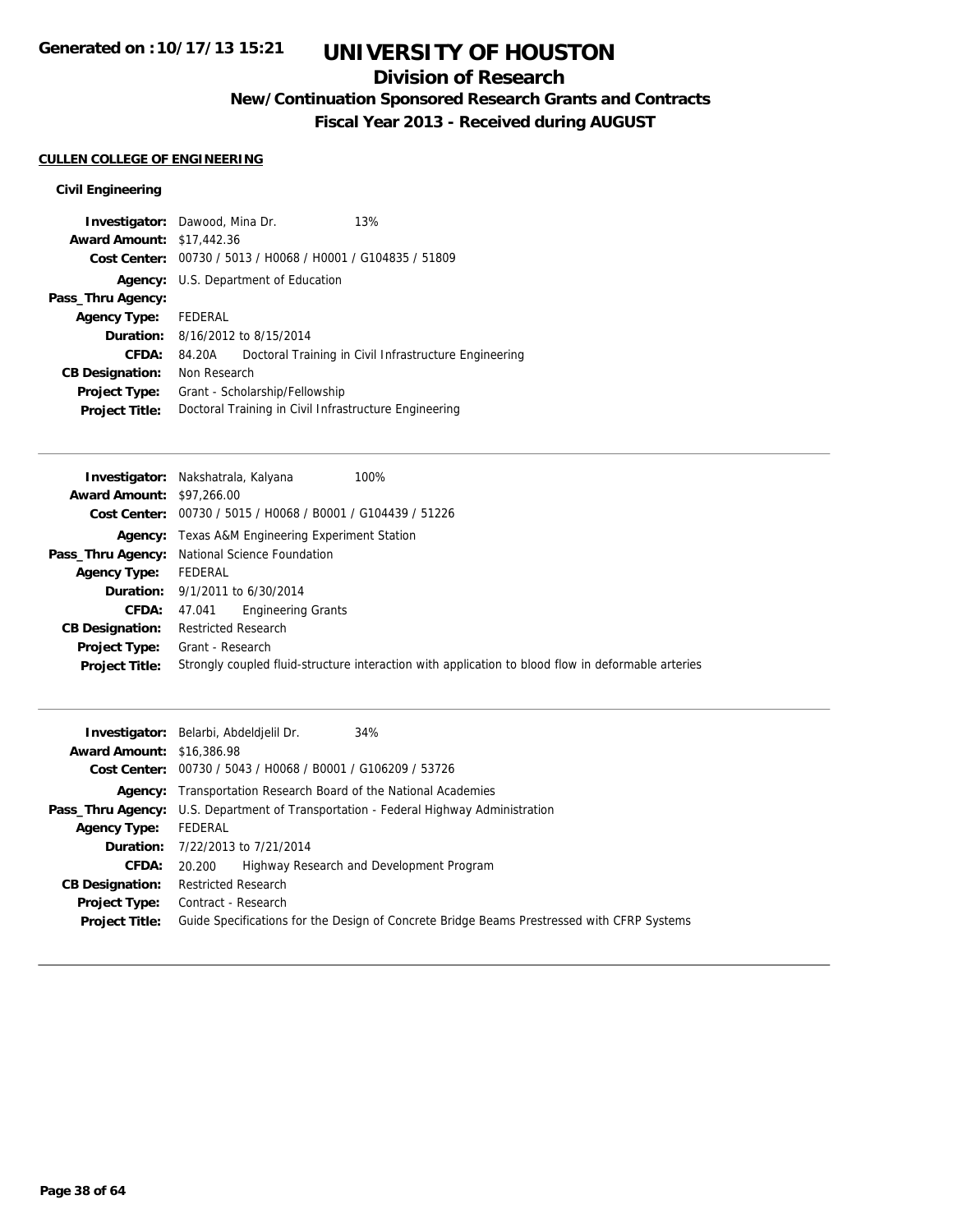# **Division of Research**

**New/Continuation Sponsored Research Grants and Contracts**

**Fiscal Year 2013 - Received during AUGUST**

## **CULLEN COLLEGE OF ENGINEERING**

|                                  | 33%<br><b>Investigator:</b> Gencturk, Bora Dr.                                              |                                                                                            |
|----------------------------------|---------------------------------------------------------------------------------------------|--------------------------------------------------------------------------------------------|
| <b>Award Amount: \$15,905.01</b> |                                                                                             |                                                                                            |
|                                  | Cost Center: 00730 / 5043 / H0068 / B0001 / G106209 / 53726                                 |                                                                                            |
|                                  | <b>Agency:</b> Transportation Research Board of the National Academies                      |                                                                                            |
|                                  | <b>Pass_Thru Agency:</b> U.S. Department of Transportation - Federal Highway Administration |                                                                                            |
| <b>Agency Type:</b>              | FEDERAL                                                                                     |                                                                                            |
|                                  | <b>Duration:</b> 7/22/2013 to 7/21/2014                                                     |                                                                                            |
| <b>CFDA:</b>                     | Highway Research and Development Program<br>20.200                                          |                                                                                            |
| <b>CB Designation:</b>           | <b>Restricted Research</b>                                                                  |                                                                                            |
|                                  | <b>Project Type:</b> Contract - Research                                                    |                                                                                            |
| <b>Project Title:</b>            |                                                                                             | Guide Specifications for the Design of Concrete Bridge Beams Prestressed with CFRP Systems |

| 33%<br><b>Investigator:</b> Dawood, Mina Dr.                                                |
|---------------------------------------------------------------------------------------------|
| <b>Award Amount: \$15,905.01</b>                                                            |
| Cost Center: 00730 / 5043 / H0068 / B0001 / G106209 / 53726                                 |
| <b>Agency:</b> Transportation Research Board of the National Academies                      |
| <b>Pass_Thru Agency:</b> U.S. Department of Transportation - Federal Highway Administration |
| FEDERAL                                                                                     |
| <b>Duration:</b> 7/22/2013 to 7/21/2014                                                     |
| Highway Research and Development Program<br>20.200                                          |
| <b>Restricted Research</b>                                                                  |
| Contract - Research                                                                         |
| Guide Specifications for the Design of Concrete Bridge Beams Prestressed with CFRP Systems  |
|                                                                                             |

| <b>Award Amount: \$3,235.00</b> | 100%<br><b>Investigator:</b> Lee, Hyongki Dr.<br>Cost Center: 00730 / 5013 / H0068 / B0001 / G106038 / 52400 |
|---------------------------------|--------------------------------------------------------------------------------------------------------------|
|                                 | <b>Agency:</b> San Diego State University Foundation                                                         |
|                                 | <b>Pass_Thru Agency:</b> NASA - National Aeronautics and Space Administration - Headquarters (Wash., D.C.)   |
| <b>Agency Type:</b>             | FEDERAL                                                                                                      |
|                                 | <b>Duration:</b> 8/27/2012 to 8/26/2013                                                                      |
| <b>CFDA:</b>                    | Aerospace Education Services Program<br>43.001                                                               |
| <b>CB Designation:</b>          | <b>Restricted Research</b>                                                                                   |
| <b>Project Type:</b>            | Grant - Research                                                                                             |
| <b>Project Title:</b>           | Decomposing the Water Storage Signal from Basins in Varied Climate Settings with Remote Sensing and Modeling |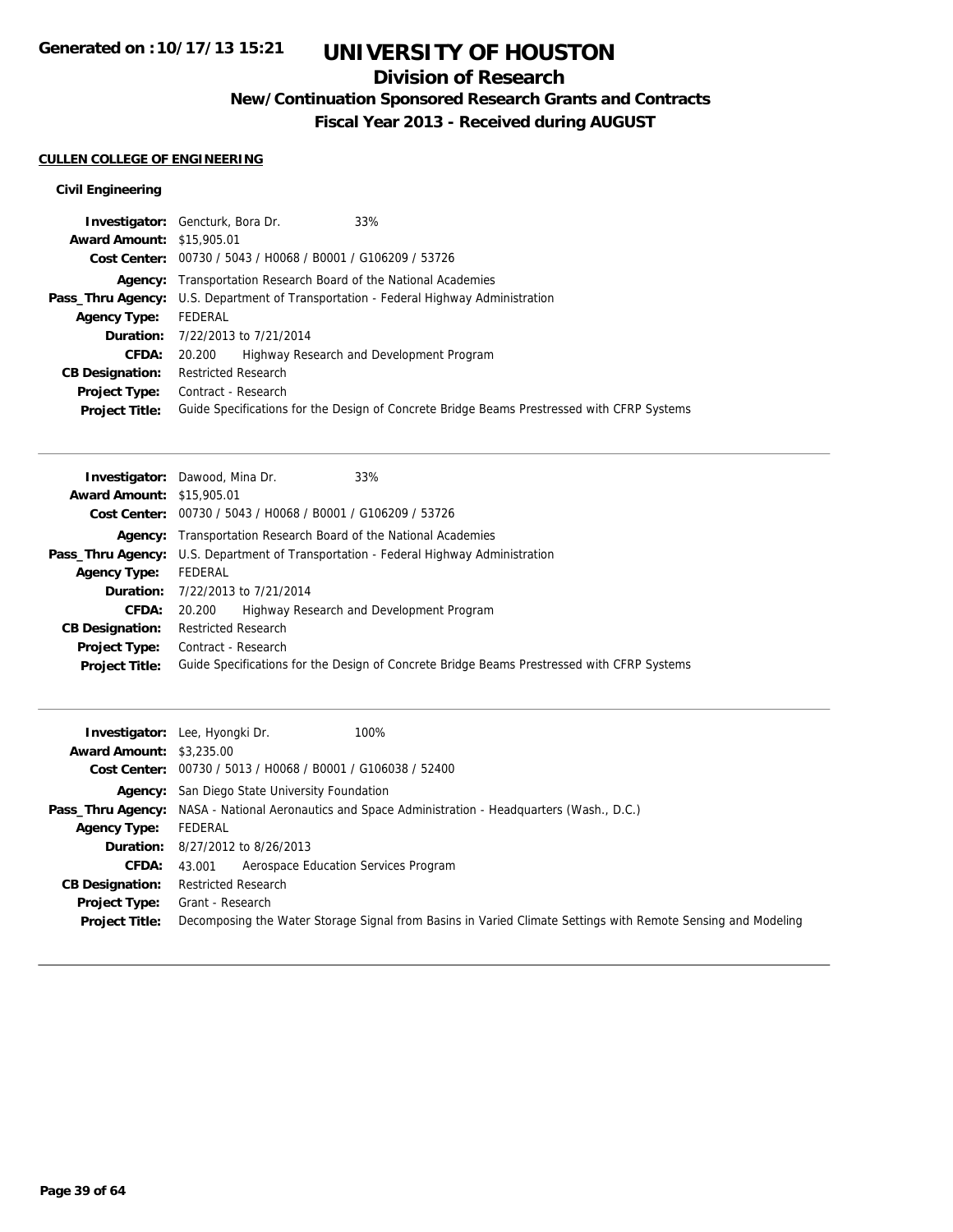# **Division of Research**

**New/Continuation Sponsored Research Grants and Contracts**

**Fiscal Year 2013 - Received during AUGUST**

## **CULLEN COLLEGE OF ENGINEERING**

| <b>Award Amount: \$7,320.40</b> | <b>Investigator:</b> Mo, Yi-Lung Dr.           | 20%                                                                             |
|---------------------------------|------------------------------------------------|---------------------------------------------------------------------------------|
| Cost Center:                    | 00730 / 5022 / H0073 / B0001 / C107148 / 53724 |                                                                                 |
| Agency:                         | Cameron                                        |                                                                                 |
| Pass_Thru Agency:               |                                                |                                                                                 |
| <b>Agency Type:</b>             | PROFIT                                         |                                                                                 |
|                                 | <b>Duration:</b> 8/1/2013 to 7/31/2014         |                                                                                 |
| CFDA:                           |                                                |                                                                                 |
| <b>CB Designation:</b>          | <b>Restricted Research</b>                     |                                                                                 |
| <b>Project Type:</b>            | Grant - Research                               |                                                                                 |
| <b>Project Title:</b>           |                                                | Toward implementation of PTMD for vibration control of jumpers in shallow water |

|                                   | 20%<br><b>Investigator:</b> Carter, William Dr.             |                                                                                                               |
|-----------------------------------|-------------------------------------------------------------|---------------------------------------------------------------------------------------------------------------|
| <b>Award Amount: \$144,728.40</b> |                                                             |                                                                                                               |
|                                   | Cost Center: 00730 / 5013 / H0068 / B0001 / G106637 / 53710 |                                                                                                               |
|                                   | <b>Agency:</b> National Science Foundation                  |                                                                                                               |
| Pass_Thru Agency:                 |                                                             |                                                                                                               |
| <b>Agency Type:</b>               | FEDERAL                                                     |                                                                                                               |
| Duration:                         | 8/1/2013 to 7/31/2018                                       |                                                                                                               |
| CFDA:                             | Geosciences<br>47.050                                       |                                                                                                               |
| <b>CB Designation:</b>            | <b>Restricted Research</b>                                  |                                                                                                               |
| <b>Project Type:</b>              | Grant - Research                                            |                                                                                                               |
| <b>Project Title:</b>             | (NCALM)                                                     | Collaborative Research: Facility Support to Renew Operation of the National Center for Airborne Laser Mapping |
|                                   |                                                             |                                                                                                               |
|                                   | 100%<br>Investigator: Lee, Hyongki Dr.                      |                                                                                                               |
| <b>Award Amount: \$144,178.00</b> |                                                             |                                                                                                               |
|                                   | Cost Center: 00730 / 5013 / H0068 / B0001 / G105108 / 51357 |                                                                                                               |
| Agency:                           |                                                             | NASA - National Aeronautics and Space Administration - Goddard Space Flight Center                            |
| Pass_Thru Agency:                 |                                                             |                                                                                                               |
| <b>Agency Type:</b>               | FEDERAL                                                     |                                                                                                               |
| Duration:                         | 5/26/2012 to 5/25/2016                                      |                                                                                                               |
| CFDA:                             | Aerospace Education Services Program<br>43.001              |                                                                                                               |
| <b>CB Designation:</b>            | <b>Restricted Research</b>                                  |                                                                                                               |
| <b>Project Type:</b>              | Grant - Research                                            |                                                                                                               |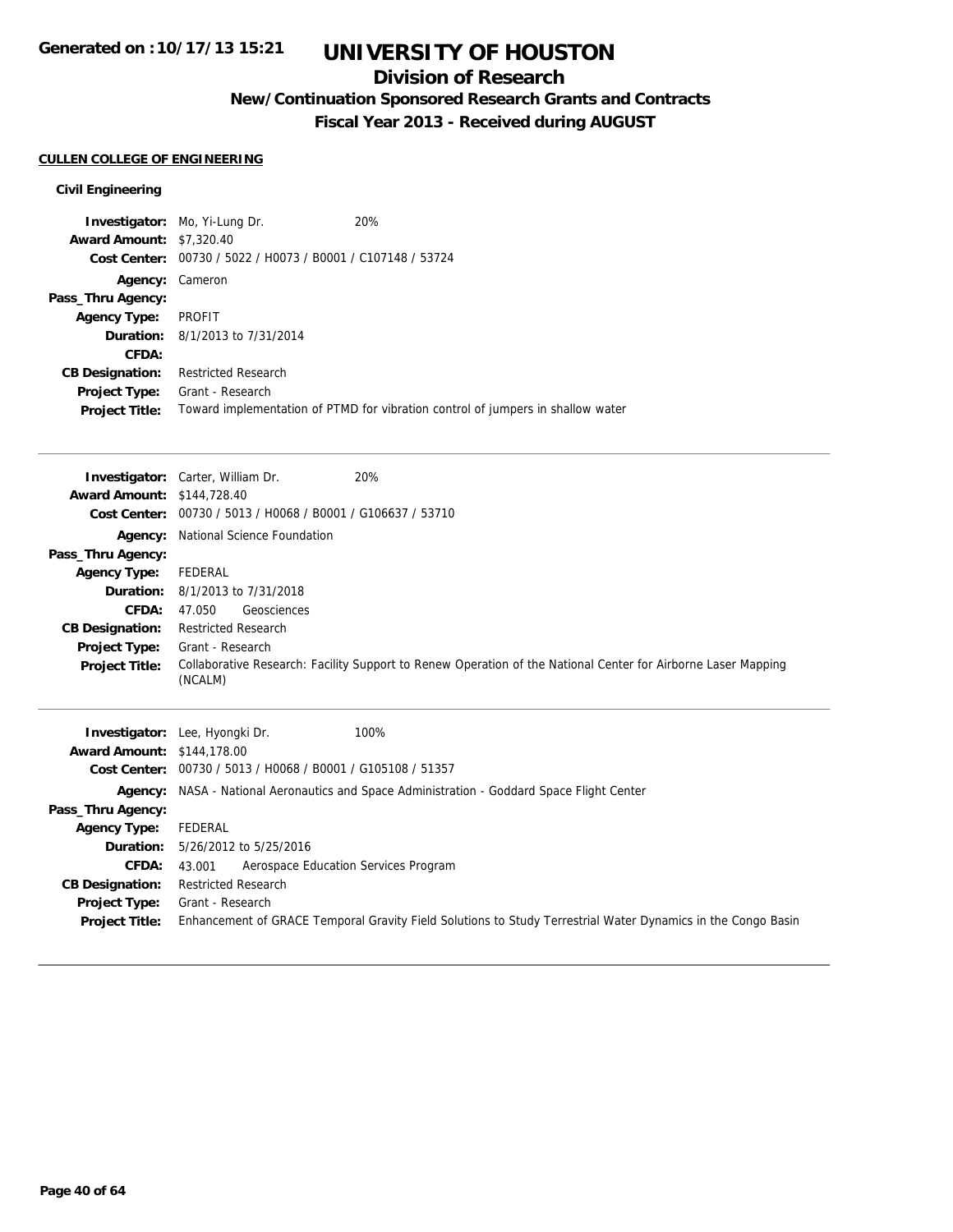## **Division of Research**

**New/Continuation Sponsored Research Grants and Contracts**

**Fiscal Year 2013 - Received during AUGUST**

## **CULLEN COLLEGE OF ENGINEERING**

| <b>Investigator:</b> Belarbi, Abdeldjelil Dr. |              |                                                | 22%                                                   |
|-----------------------------------------------|--------------|------------------------------------------------|-------------------------------------------------------|
| <b>Award Amount:</b>                          | \$29,517.84  |                                                |                                                       |
| Cost Center:                                  |              | 00730 / 5013 / H0068 / H0001 / G104835 / 51809 |                                                       |
|                                               |              | Agency: U.S. Department of Education           |                                                       |
| Pass_Thru Agency:                             |              |                                                |                                                       |
| <b>Agency Type:</b>                           | FEDERAL      |                                                |                                                       |
| Duration:                                     |              | 8/16/2012 to 8/15/2014                         |                                                       |
| CFDA:                                         | 84.20A       |                                                | Doctoral Training in Civil Infrastructure Engineering |
| <b>CB Designation:</b>                        | Non Research |                                                |                                                       |
| <b>Project Type:</b>                          |              | Grant - Scholarship/Fellowship                 |                                                       |
| <b>Project Title:</b>                         |              |                                                | Doctoral Training in Civil Infrastructure Engineering |

|                                   | <b>Investigator:</b> Shrestha, Ramesh Dr.<br>60%                                                                         |
|-----------------------------------|--------------------------------------------------------------------------------------------------------------------------|
| <b>Award Amount: \$434,185.20</b> |                                                                                                                          |
|                                   | Cost Center: 00730 / 5013 / H0068 / B0001 / G106637 / 53710                                                              |
|                                   | <b>Agency:</b> National Science Foundation                                                                               |
| Pass_Thru Agency:                 |                                                                                                                          |
| <b>Agency Type:</b>               | FEDERAL                                                                                                                  |
|                                   | <b>Duration:</b> $8/1/2013$ to $7/31/2018$                                                                               |
| <b>CFDA:</b>                      | Geosciences<br>47.050                                                                                                    |
| <b>CB Designation:</b>            | <b>Restricted Research</b>                                                                                               |
| <b>Project Type:</b>              | Grant - Research                                                                                                         |
| <b>Project Title:</b>             | Collaborative Research: Facility Support to Renew Operation of the National Center for Airborne Laser Mapping<br>(NCALM) |
| <b>Award Amount: \$17,442.36</b>  | 13%<br><b>Investigator:</b> Wang, Keh-Han Dr.                                                                            |

| <b>Award Amount: \$17,442.36</b> |                                                             |                                                       |  |
|----------------------------------|-------------------------------------------------------------|-------------------------------------------------------|--|
|                                  | Cost Center: 00730 / 5013 / H0068 / H0001 / G104835 / 51809 |                                                       |  |
|                                  | <b>Agency:</b> U.S. Department of Education                 |                                                       |  |
| Pass_Thru Agency:                |                                                             |                                                       |  |
| Agency Type:                     | FEDERAL                                                     |                                                       |  |
|                                  | <b>Duration:</b> 8/16/2012 to 8/15/2014                     |                                                       |  |
| CFDA:                            | 84.20A                                                      | Doctoral Training in Civil Infrastructure Engineering |  |
| <b>CB Designation:</b>           | Non Research                                                |                                                       |  |
| <b>Project Type:</b>             | Grant - Scholarship/Fellowship                              |                                                       |  |
| <b>Project Title:</b>            | Doctoral Training in Civil Infrastructure Engineering       |                                                       |  |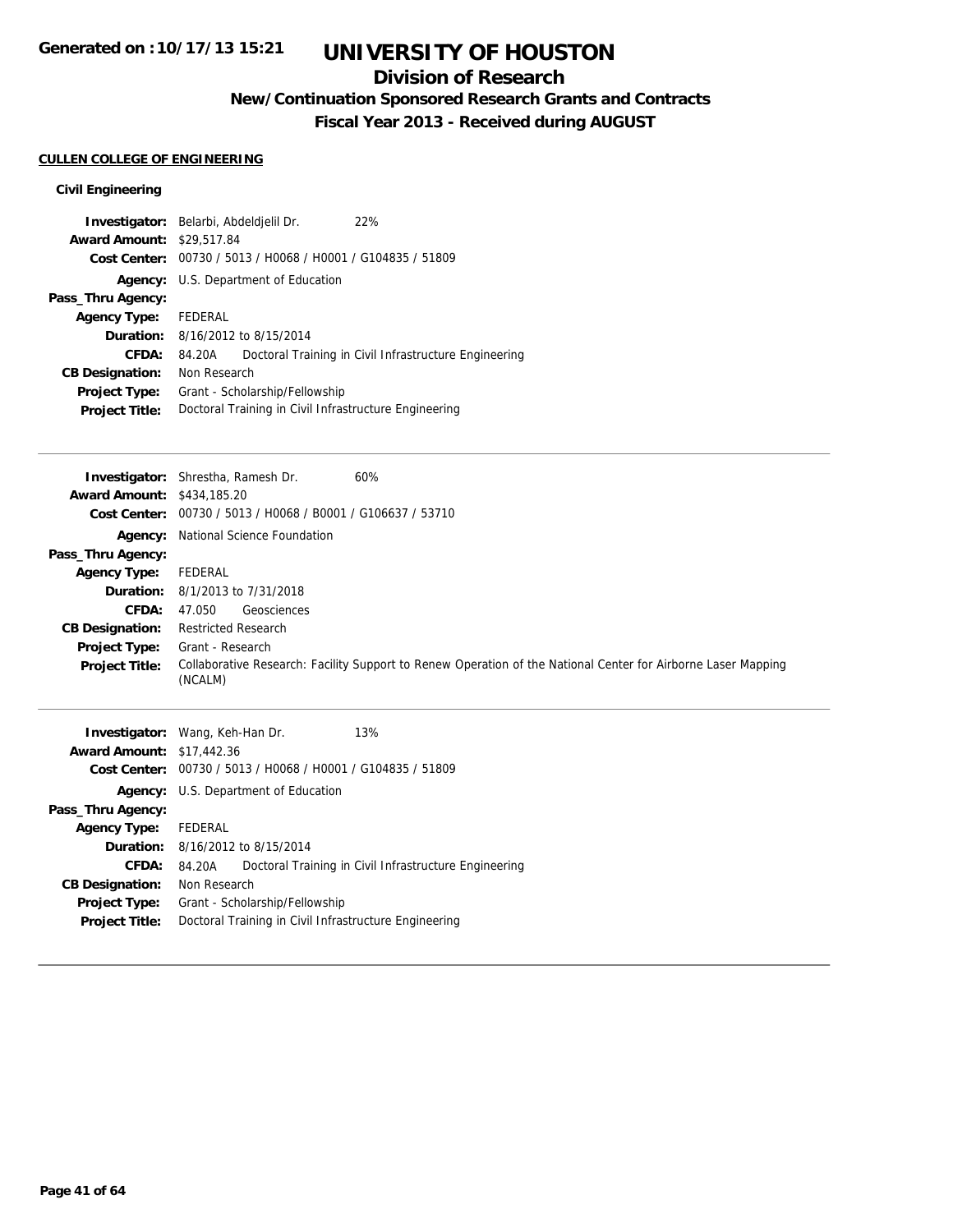## **Division of Research**

**New/Continuation Sponsored Research Grants and Contracts**

**Fiscal Year 2013 - Received during AUGUST**

## **CULLEN COLLEGE OF ENGINEERING**

| <b>Investigator:</b> Mo, Yi-Lung Dr. |              |                                                | 13%                                                   |
|--------------------------------------|--------------|------------------------------------------------|-------------------------------------------------------|
| <b>Award Amount: \$17,442.36</b>     |              |                                                |                                                       |
| Cost Center:                         |              | 00730 / 5013 / H0068 / H0001 / G104835 / 51809 |                                                       |
|                                      |              | <b>Agency:</b> U.S. Department of Education    |                                                       |
| Pass_Thru Agency:                    |              |                                                |                                                       |
| <b>Agency Type:</b>                  | FEDERAL      |                                                |                                                       |
| Duration:                            |              | 8/16/2012 to 8/15/2014                         |                                                       |
| CFDA:                                | 84.20A       |                                                | Doctoral Training in Civil Infrastructure Engineering |
| <b>CB Designation:</b>               | Non Research |                                                |                                                       |
| <b>Project Type:</b>                 |              | Grant - Scholarship/Fellowship                 |                                                       |
| <b>Project Title:</b>                |              |                                                | Doctoral Training in Civil Infrastructure Engineering |

| <b>Investigator:</b> Li, Mo Dr.                             |  | 13%                                                                                                                                                                                                                    |
|-------------------------------------------------------------|--|------------------------------------------------------------------------------------------------------------------------------------------------------------------------------------------------------------------------|
|                                                             |  |                                                                                                                                                                                                                        |
| Cost Center: 00730 / 5013 / H0068 / H0001 / G104835 / 51809 |  |                                                                                                                                                                                                                        |
|                                                             |  |                                                                                                                                                                                                                        |
|                                                             |  |                                                                                                                                                                                                                        |
| FEDERAL                                                     |  |                                                                                                                                                                                                                        |
|                                                             |  |                                                                                                                                                                                                                        |
| 84.20A                                                      |  | Doctoral Training in Civil Infrastructure Engineering                                                                                                                                                                  |
|                                                             |  |                                                                                                                                                                                                                        |
|                                                             |  |                                                                                                                                                                                                                        |
|                                                             |  |                                                                                                                                                                                                                        |
|                                                             |  | <b>Award Amount: \$17,442.36</b><br>U.S. Department of Education<br><b>Duration:</b> 8/16/2012 to 8/15/2014<br>Non Research<br>Grant - Scholarship/Fellowship<br>Doctoral Training in Civil Infrastructure Engineering |

| <b>Award Amount: \$144,728.40</b> | 20%<br><b>Investigator:</b> Glennie, Craig Dr.<br>Cost Center: 00730 / 5013 / H0068 / B0001 / G106637 / 53710            |
|-----------------------------------|--------------------------------------------------------------------------------------------------------------------------|
| Agency:                           | National Science Foundation                                                                                              |
| Pass_Thru Agency:                 |                                                                                                                          |
| <b>Agency Type:</b>               | FEDERAL                                                                                                                  |
|                                   | <b>Duration:</b> 8/1/2013 to 7/31/2018                                                                                   |
| <b>CFDA:</b>                      | Geosciences<br>47.050                                                                                                    |
| <b>CB Designation:</b>            | <b>Restricted Research</b>                                                                                               |
| <b>Project Type:</b>              | Grant - Research                                                                                                         |
| <b>Project Title:</b>             | Collaborative Research: Facility Support to Renew Operation of the National Center for Airborne Laser Mapping<br>(NCALM) |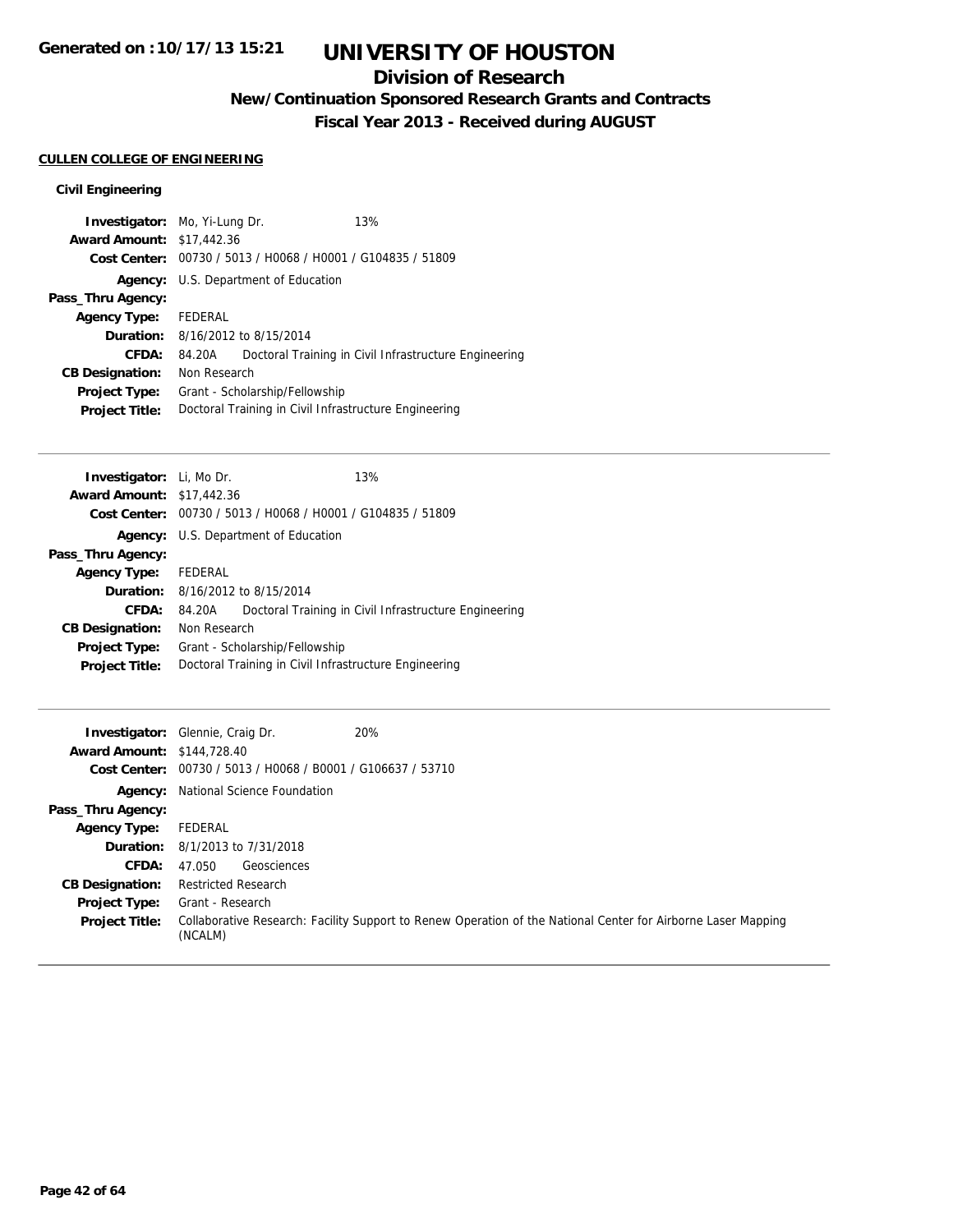# **Division of Research**

**New/Continuation Sponsored Research Grants and Contracts**

**Fiscal Year 2013 - Received during AUGUST**

## **CULLEN COLLEGE OF ENGINEERING**

## **Electrical & Computer Engineering**

| <b>Investigator:</b> Claydon, Frank Dr.<br><b>Award Amount: \$132,000.00</b> |                                            | Cost Center: 00730 / 1123 / H0062 / A0001 / G106464 / 53973 | 33%                                    |
|------------------------------------------------------------------------------|--------------------------------------------|-------------------------------------------------------------|----------------------------------------|
|                                                                              |                                            |                                                             |                                        |
| Agency:                                                                      |                                            | Texas Higher Education Coordinating Board                   |                                        |
| Pass_Thru Agency:                                                            |                                            | U.S. Department of Education                                |                                        |
| <b>Agency Type:</b>                                                          | <b>FFDFRAL</b>                             |                                                             |                                        |
|                                                                              | <b>Duration:</b> $6/1/2013$ to $8/31/2015$ |                                                             |                                        |
| <b>CFDA:</b>                                                                 | 84.367                                     |                                                             | Improving Teacher Quality State Grants |
| <b>CB Designation:</b>                                                       | Non Research                               |                                                             |                                        |
| <b>Project Type:</b>                                                         | Grant - Instruction                        |                                                             |                                        |
| <b>Project Title:</b>                                                        |                                            | STEM Center for Teacher Professional Learning               |                                        |

|                                  | 100%<br><b>Investigator:</b> Contreras-Vidal, Jose Dr.                                                                                             |
|----------------------------------|----------------------------------------------------------------------------------------------------------------------------------------------------|
| <b>Award Amount: \$93,658.00</b> |                                                                                                                                                    |
|                                  | Cost Center: 00730 / 5013 / H0070 / B0001 / G104489 / 51850                                                                                        |
|                                  | <b>Agency:</b> Rice University                                                                                                                     |
|                                  | Pass_Thru Agency: National Institute of Health - Office of Extramural Research                                                                     |
| <b>Agency Type:</b>              | FEDERAL                                                                                                                                            |
|                                  | <b>Duration:</b> $8/1/2012$ to $6/30/2014$                                                                                                         |
| <b>CFDA:</b>                     | 93.853 Clinical Research Related to Neurological Disorders                                                                                         |
| <b>CB Designation:</b>           | <b>Restricted Research</b>                                                                                                                         |
| <b>Project Type:</b>             | Grant - Research                                                                                                                                   |
| <b>Project Title:</b>            | NRI-Small: Collaborative Research: BMI Control of a Therapeutic Exoskeleton to Facilitate Personalized Robotic<br>Rehabilitation of the Upper Limb |

| <b>Investigator:</b> Chen, Ji Dr. |                                                             | 100% |
|-----------------------------------|-------------------------------------------------------------|------|
| <b>Award Amount: \$99,100.00</b>  |                                                             |      |
|                                   | Cost Center: 00730 / 5022 / H0070 / B0001 / G096630 / 42373 |      |
|                                   | <b>Agency:</b> St. Jude Medical Cardiac Rhythm Management   |      |
| Pass_Thru Agency:                 |                                                             |      |
| <b>Agency Type:</b>               | <b>PROFIT</b>                                               |      |
|                                   | <b>Duration:</b> $1/1/2008$ to $12/31/2013$                 |      |
| CFDA:                             |                                                             |      |
| <b>CB Designation:</b>            | <b>Restricted Research</b>                                  |      |
| <b>Project Type:</b>              | Grant - Research                                            |      |
| <b>Project Title:</b>             | NUMERICAL MODELING STUDY                                    |      |
|                                   |                                                             |      |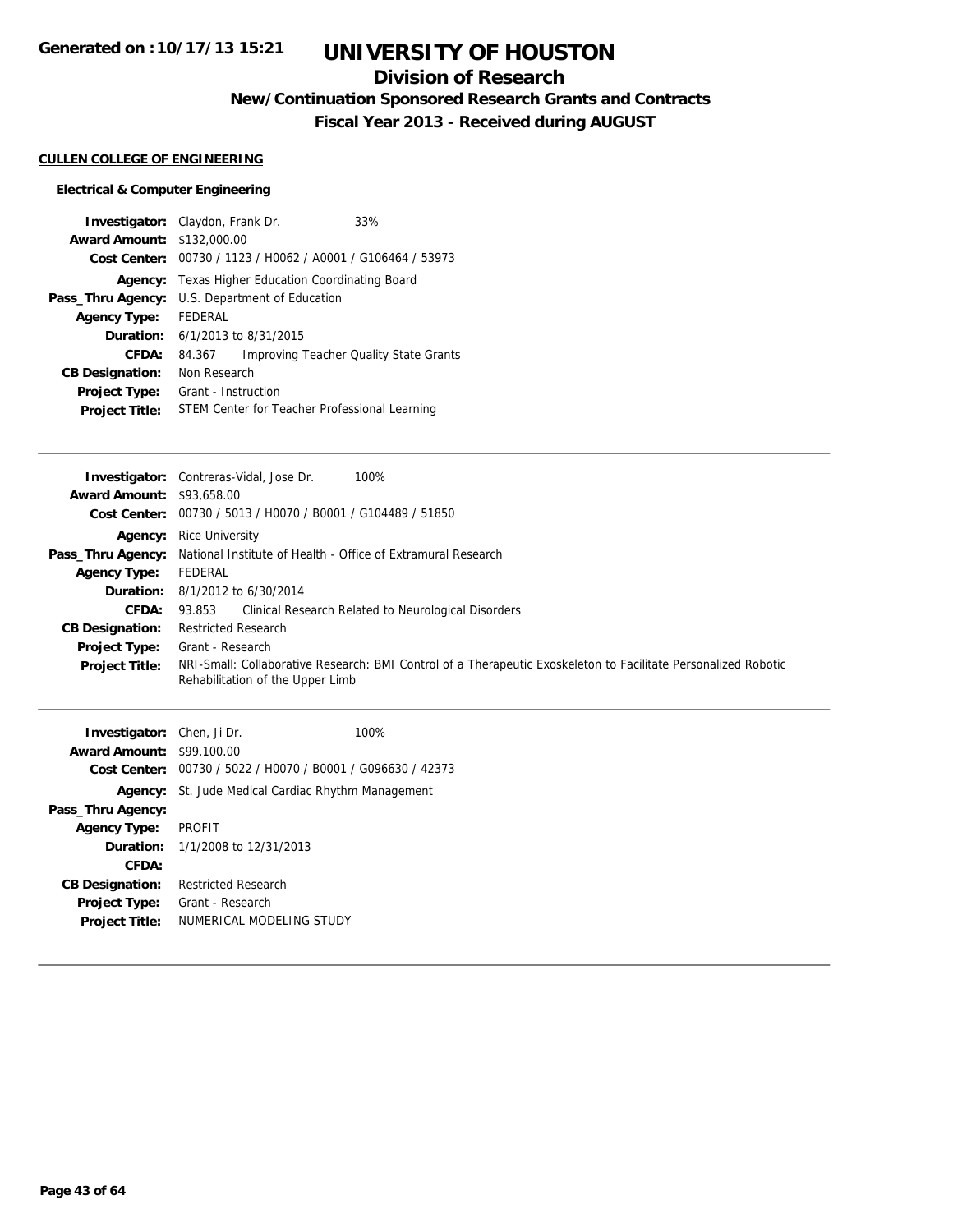## **Division of Research**

**New/Continuation Sponsored Research Grants and Contracts**

**Fiscal Year 2013 - Received during AUGUST**

## **CULLEN COLLEGE OF ENGINEERING**

## **Electrical & Computer Engineering**

| <b>Investigator:</b> Yao, Yan Dr. | 50%                                                                                                         |
|-----------------------------------|-------------------------------------------------------------------------------------------------------------|
| <b>Award Amount: \$39,723.00</b>  |                                                                                                             |
|                                   | Cost Center: 00730 / 5013 / H0070 / B0001 / G106207 / 52913                                                 |
|                                   | Agency: U.S. Navy Office of Naval Research                                                                  |
| Pass_Thru Agency:                 |                                                                                                             |
| <b>Agency Type:</b>               | FEDERAL                                                                                                     |
|                                   | <b>Duration:</b> 5/1/2013 to 4/30/2016                                                                      |
| <b>CFDA:</b>                      | 12.300 Basic and Applied Scientific Research                                                                |
| <b>CB Designation:</b>            | <b>Restricted Research</b>                                                                                  |
|                                   | <b>Project Type:</b> Grant - Research                                                                       |
| <b>Project Title:</b>             | Developing Multivalent Ion Intercalation Batteries as High Energy and Safe Marine Distributed Power Sources |

|                             | <b>Investigator:</b> Litvinov, Dmitri Dr.  | 25%                                                                      |
|-----------------------------|--------------------------------------------|--------------------------------------------------------------------------|
| <b>Award Amount: \$0.25</b> |                                            |                                                                          |
|                             |                                            | Cost Center: 00730 / 5013 / H0107 / B0001 / G099717 / 44912              |
|                             | <b>Agency:</b> National Science Foundation |                                                                          |
| Pass_Thru Agency:           |                                            |                                                                          |
| <b>Agency Type:</b>         | FEDERAL                                    |                                                                          |
|                             | <b>Duration:</b> 9/1/2009 to 8/31/2014     |                                                                          |
| CFDA:                       | <b>Engineering Grants</b><br>47.041        |                                                                          |
| <b>CB Designation:</b>      | <b>Restricted Research</b>                 |                                                                          |
| Project Type:               | Grant - Research                           |                                                                          |
| <b>Project Title:</b>       |                                            | Fabrication and Device Physics of Bit-Patterned Magnetic Recording Media |
|                             |                                            |                                                                          |

| <b>Investigator:</b> Chen, Ji Dr.<br><b>Award Amount: \$40,000.00</b> | Cost Center: 00730 / 5022 / H0070 / B0100 / G103754 / 48757 | 100%                                                                                                  |
|-----------------------------------------------------------------------|-------------------------------------------------------------|-------------------------------------------------------------------------------------------------------|
|                                                                       | <b>Agency:</b> Ford Motor Company                           |                                                                                                       |
| Pass_Thru Agency:                                                     |                                                             |                                                                                                       |
| <b>Agency Type:</b>                                                   | PROFIT                                                      |                                                                                                       |
|                                                                       | <b>Duration:</b> $6/1/2011$ to $5/31/2014$                  |                                                                                                       |
| CFDA:                                                                 |                                                             |                                                                                                       |
| <b>CB Designation:</b>                                                | <b>Restricted Research</b>                                  |                                                                                                       |
| Project Type:                                                         | Contract - Research                                         |                                                                                                       |
| <b>Project Title:</b>                                                 |                                                             | CAE Tool Development for Modeling Hybrid/Electric Vehicles Electromagnetic Emission Safety Assessment |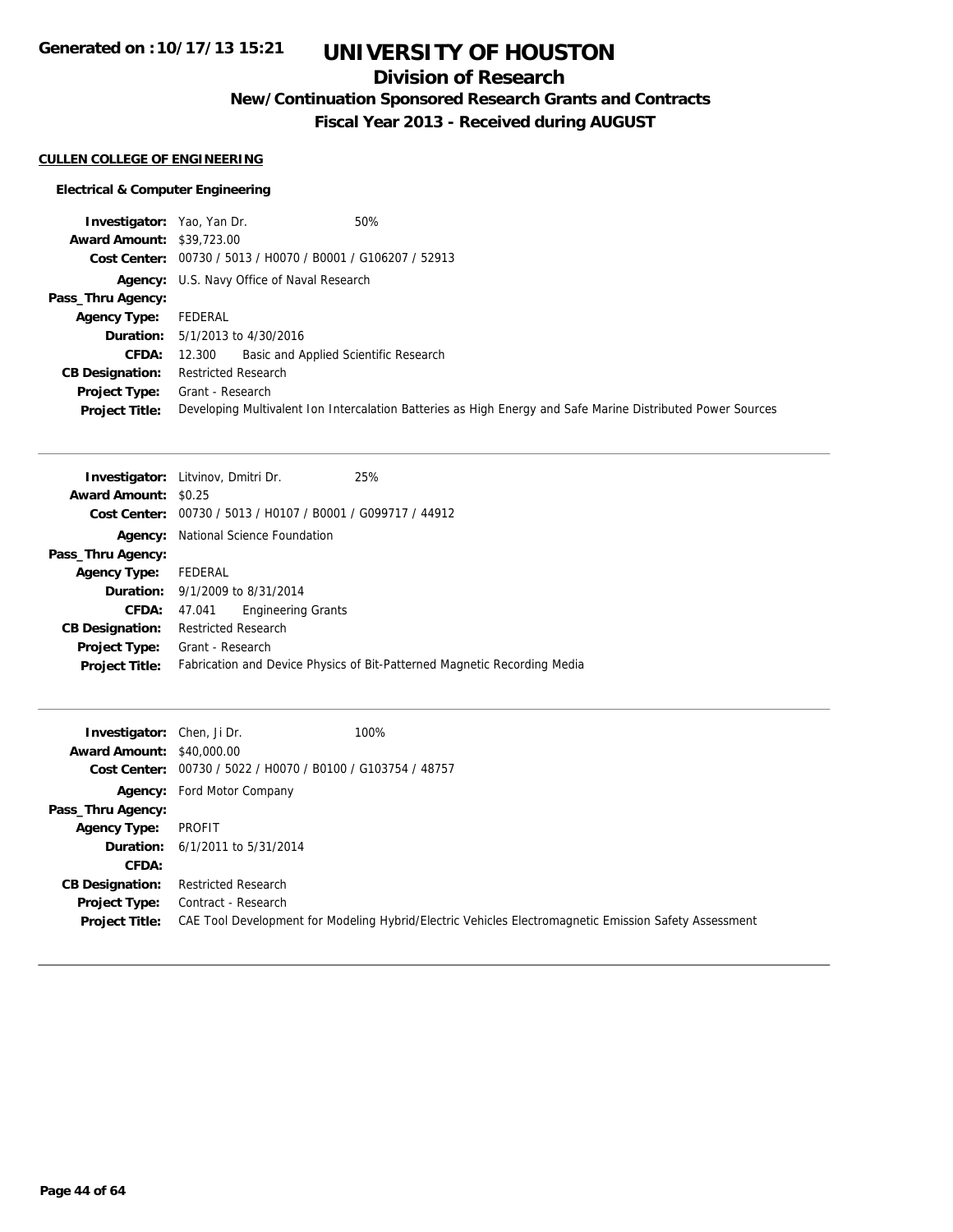# **Division of Research**

**New/Continuation Sponsored Research Grants and Contracts**

**Fiscal Year 2013 - Received during AUGUST**

# **CULLEN COLLEGE OF ENGINEERING**

## **Electrical & Computer Engineering**

|                                  | <b>Investigator:</b> Contreras-Vidal, Jose Dr.<br>100%                         |  |  |
|----------------------------------|--------------------------------------------------------------------------------|--|--|
| <b>Award Amount: \$48,177,00</b> |                                                                                |  |  |
|                                  | Cost Center: 00730 / 5013 / H0070 / B0001 / G105902 / 53310                    |  |  |
| Agency:                          | National Science Foundation                                                    |  |  |
| Pass_Thru Agency:                |                                                                                |  |  |
| <b>Agency Type:</b>              | FEDERAL                                                                        |  |  |
|                                  | <b>Duration:</b> 5/1/2013 to 5/31/2017                                         |  |  |
| CFDA:                            | Computer and Information Science and Engineering (CISE)<br>47.070              |  |  |
| <b>CB Designation:</b>           | <b>Restricted Research</b>                                                     |  |  |
| <b>Project Type:</b>             | Grant - Research                                                               |  |  |
| <b>Project Title:</b>            | HCC: Medium: Collaborative Research: Neural control of powered artificial legs |  |  |
|                                  |                                                                                |  |  |

| <b>Investigator:</b> Roysam, Badrinath Dr.<br>100%          |  |  |
|-------------------------------------------------------------|--|--|
| <b>Award Amount: \$45,088,00</b>                            |  |  |
| Cost Center: 00730 / 5013 / H0070 / B0001 / G105492 / 53287 |  |  |
| Kitware, Inc                                                |  |  |
| Pass_Thru Agency: National Institutes of Health             |  |  |
| FEDERAL                                                     |  |  |
| <b>Duration:</b> 5/1/2013 to 4/30/2014                      |  |  |
| Biomedical Imaging Research<br>93.286                       |  |  |
| <b>Restricted Research</b>                                  |  |  |
| Grant - Research                                            |  |  |
| Accelerating Community-Driven Medical Innovation with VTK   |  |  |
|                                                             |  |  |

|                                   | 50%<br><b>Investigator:</b> Shih, Wei-Chuan Dr.                                            |
|-----------------------------------|--------------------------------------------------------------------------------------------|
| <b>Award Amount: \$200,000.00</b> |                                                                                            |
|                                   | Cost Center: 00730 / 5013 / H0070 / B0001 / G105289 / 51903                                |
|                                   | Agency: NASA - National Aeronautics and Space Administration - Stennis Space Center        |
| Pass_Thru Agency:                 |                                                                                            |
| <b>Agency Type:</b>               | FEDERAL                                                                                    |
|                                   | <b>Duration:</b> $9/15/2012$ to $9/14/2015$                                                |
| CFDA:                             | Cross Agency Support<br>43.009                                                             |
| <b>CB Designation:</b>            | <b>Restricted Research</b>                                                                 |
| <b>Project Type:</b>              | Grant - Research                                                                           |
| <b>Project Title:</b>             | Microfluidic label-free sensing for rapid multiplexed pathogen detection in space missions |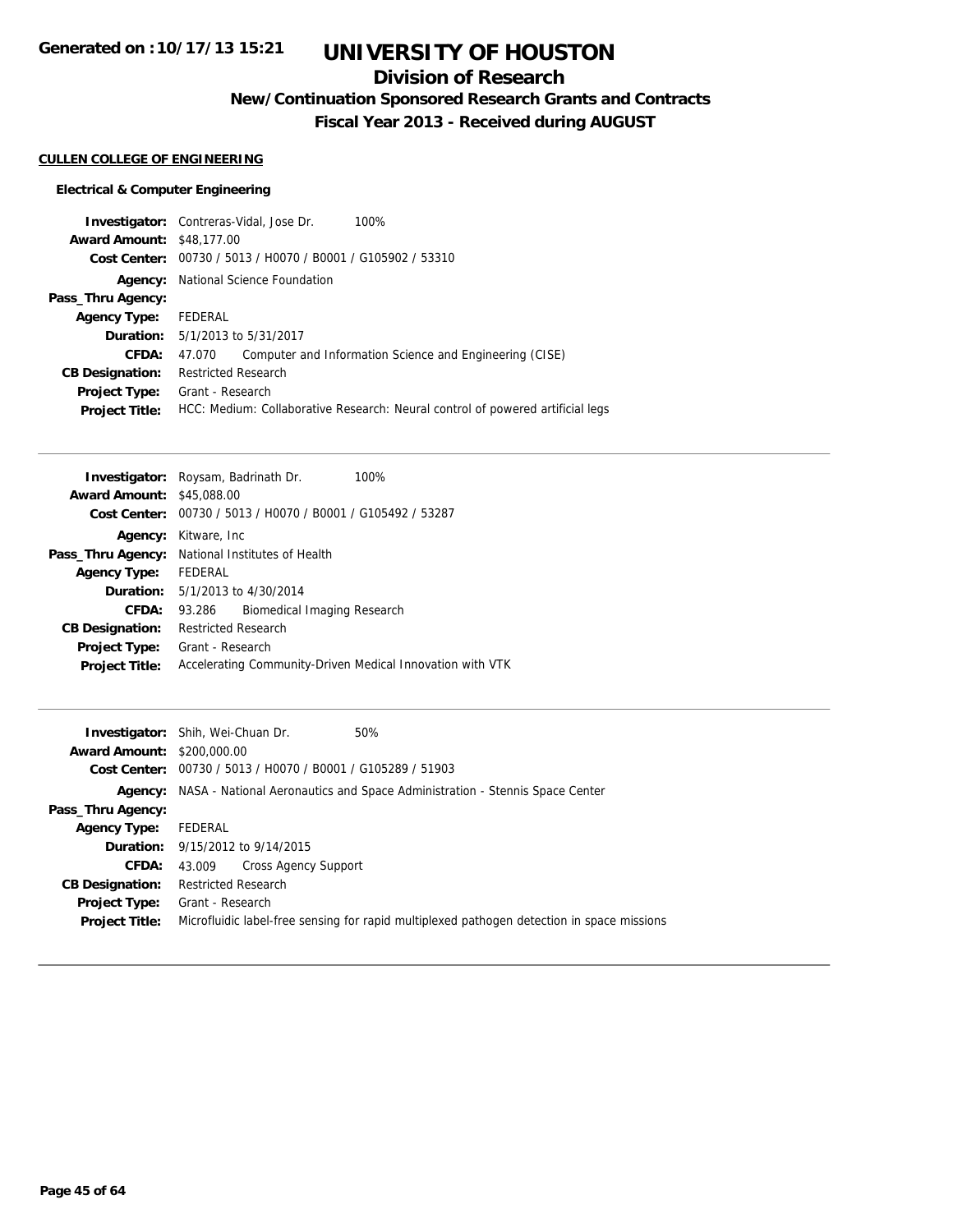## **Division of Research**

**New/Continuation Sponsored Research Grants and Contracts**

**Fiscal Year 2013 - Received during AUGUST**

#### **CULLEN COLLEGE OF ENGINEERING**

#### **Electrical & Computer Engineering**

**Investigator:** Han, Zhu Dr. 100% **Award Amount:** \$41,991.00 **Cost Center:** 00730 / 5021 / H0070 / B0001 / G103074 / 52369 **Agency:** Qatar National Research Fund **Pass\_Thru Agency: Agency Type:** FOUNDATION **Duration:** 4/1/2012 to 3/31/2014 **CFDA: CB Designation:** Restricted Research **Project Type:** Grant - Research **Project Title:** A Context Aware Framework for Optimized Network Management in 4G Wireless Systems

| <b>Investigator:</b> Chen, Ji Dr. |                                         |                                                   | 100% |
|-----------------------------------|-----------------------------------------|---------------------------------------------------|------|
| <b>Award Amount: \$56,000.00</b>  |                                         |                                                   |      |
| Cost Center:                      |                                         | 00730 / 5013 / H0070 / B0001 / G097809 / 44010    |      |
| Agency:                           |                                         | National Science Foundation                       |      |
| Pass_Thru Agency:                 |                                         |                                                   |      |
| <b>Agency Type:</b>               | FEDERAL                                 |                                                   |      |
|                                   | <b>Duration:</b> 2/15/2009 to 1/31/2014 |                                                   |      |
| CFDA:                             | 47.041                                  | <b>Engineering Grants</b>                         |      |
| <b>CB Designation:</b>            | <b>Restricted Research</b>              |                                                   |      |
| <b>Project Type:</b>              | Grant - Research                        |                                                   |      |
| <b>Project Title:</b>             |                                         | Center for Electromagnetic Compatibility Research |      |

| <b>Investigator:</b> Chen, Ji Dr. |                                                             | 80%                                                            |
|-----------------------------------|-------------------------------------------------------------|----------------------------------------------------------------|
| <b>Award Amount: \$60,000.00</b>  |                                                             |                                                                |
|                                   | Cost Center: 00730 / 5022 / H0070 / B0001 / C106693 / 52848 |                                                                |
|                                   | <b>Agency:</b> Various Private Profit Agencies              |                                                                |
| Pass_Thru Agency:                 |                                                             |                                                                |
| <b>Agency Type:</b>               | PROFIT                                                      |                                                                |
|                                   | <b>Duration:</b> 2/1/2013 to 1/31/2014                      |                                                                |
| CFDA:                             |                                                             |                                                                |
| <b>CB Designation:</b>            | <b>Restricted Research</b>                                  |                                                                |
| Project Type:                     | Contract - Research                                         |                                                                |
| <b>Project Title:</b>             |                                                             | Membership - Center for Electromagnetic compatibility Research |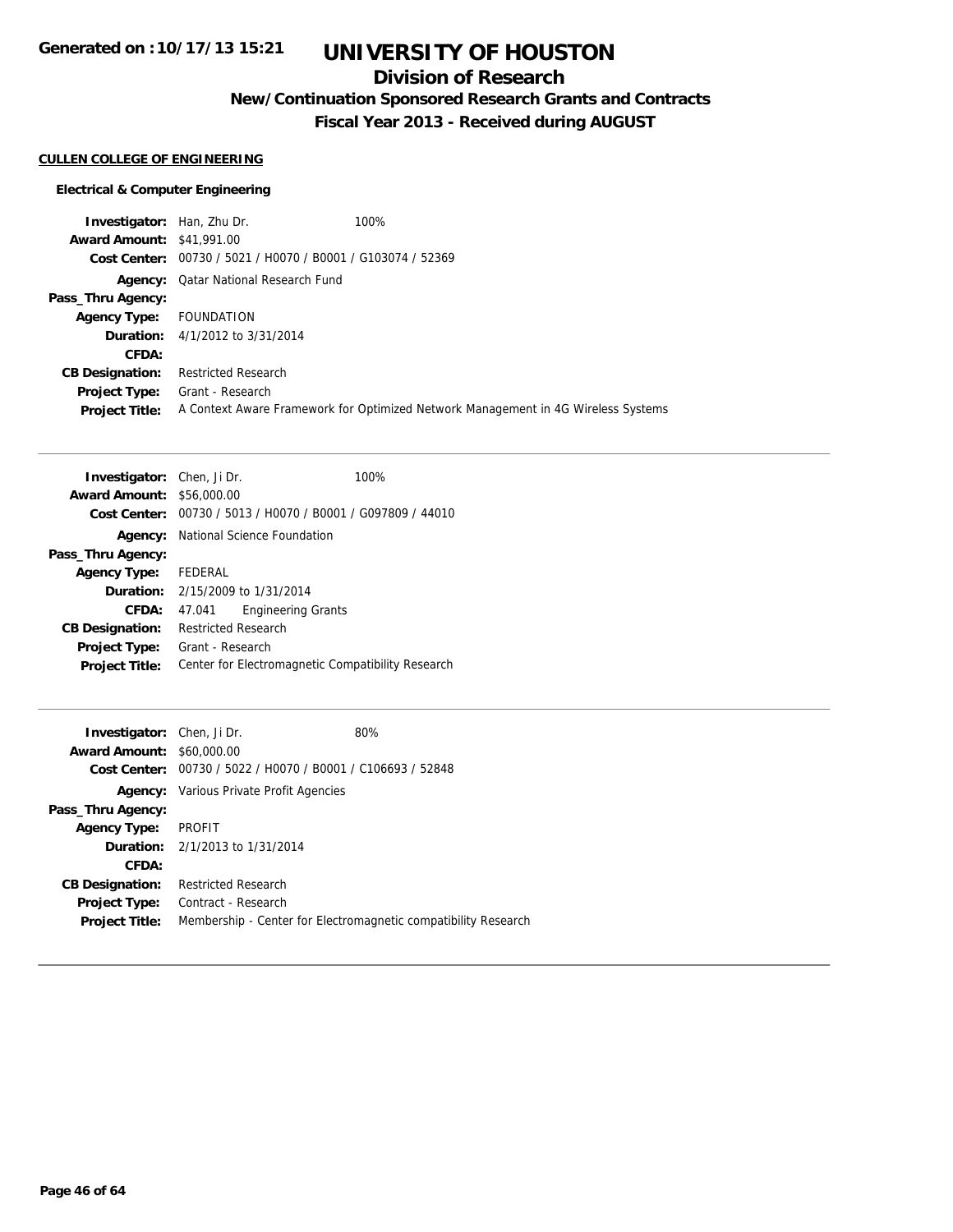## **Division of Research**

**New/Continuation Sponsored Research Grants and Contracts**

**Fiscal Year 2013 - Received during AUGUST**

#### **CULLEN COLLEGE OF ENGINEERING**

#### **Electrical & Computer Engineering**

**Investigator:** Kayali, Mohammad Dr. 20% **Award Amount:** \$15,000.00 **Cost Center:** 00730 / 5022 / H0070 / B0001 / C106693 / 52848 **Agency:** Various Private Profit Agencies **Pass\_Thru Agency: Agency Type:** PROFIT **Duration:** 2/1/2013 to 1/31/2014 **CFDA: CB Designation:** Restricted Research **Project Type:** Contract - Research **Project Title:** Membership - Center for Electromagnetic compatibility Research

|                                   | <b>Investigator:</b> Contreras-Vidal, Jose Dr.<br>100%                       |  |
|-----------------------------------|------------------------------------------------------------------------------|--|
| <b>Award Amount: \$130,763.00</b> |                                                                              |  |
|                                   | Cost Center: 00730 / 5013 / H0070 / B0001 / G104881 / 50628                  |  |
| Agency:                           | University of Maryland College Park                                          |  |
|                                   | Pass_Thru Agency: National Institutes of Health                              |  |
| <b>Agency Type:</b>               | FEDERAL                                                                      |  |
|                                   | <b>Duration:</b> 1/1/2012 to 6/30/2014                                       |  |
| CFDA:                             | Center for Research for Mothers and Children<br>93.865                       |  |
| <b>CB Designation:</b>            | <b>Restricted Research</b>                                                   |  |
| <b>Project Type:</b>              | Grant - Research                                                             |  |
| <b>Project Title:</b>             | Functions and Development of the Mirror Neuron System: Project IV and Core B |  |
|                                   |                                                                              |  |

| <b>Investigator:</b> Chen, Ji Dr.<br><b>Award Amount: \$66,236,00</b> | 100%                                                                                                                        |
|-----------------------------------------------------------------------|-----------------------------------------------------------------------------------------------------------------------------|
|                                                                       | Cost Center: 00730 / 5013 / H0070 / B0001 / G106601 / 53626                                                                 |
|                                                                       | <b>Agency:</b> National Science Foundation                                                                                  |
| Pass_Thru Agency:                                                     |                                                                                                                             |
| <b>Agency Type:</b>                                                   | FEDERAL                                                                                                                     |
|                                                                       | <b>Duration:</b> 8/1/2013 to 7/31/2015                                                                                      |
| <b>CFDA:</b>                                                          | <b>Engineering Grants</b><br>47.041                                                                                         |
| <b>CB Designation:</b>                                                | <b>Restricted Research</b>                                                                                                  |
| <b>Project Type:</b><br><b>Project Title:</b>                         | Grant - Research<br>COLLABORATIVE RESEARCH: EXPLORING STATISTICAL ANALYSIS METHODOLOGIES IN SELECTED EMC/SI<br>APPLICATIONS |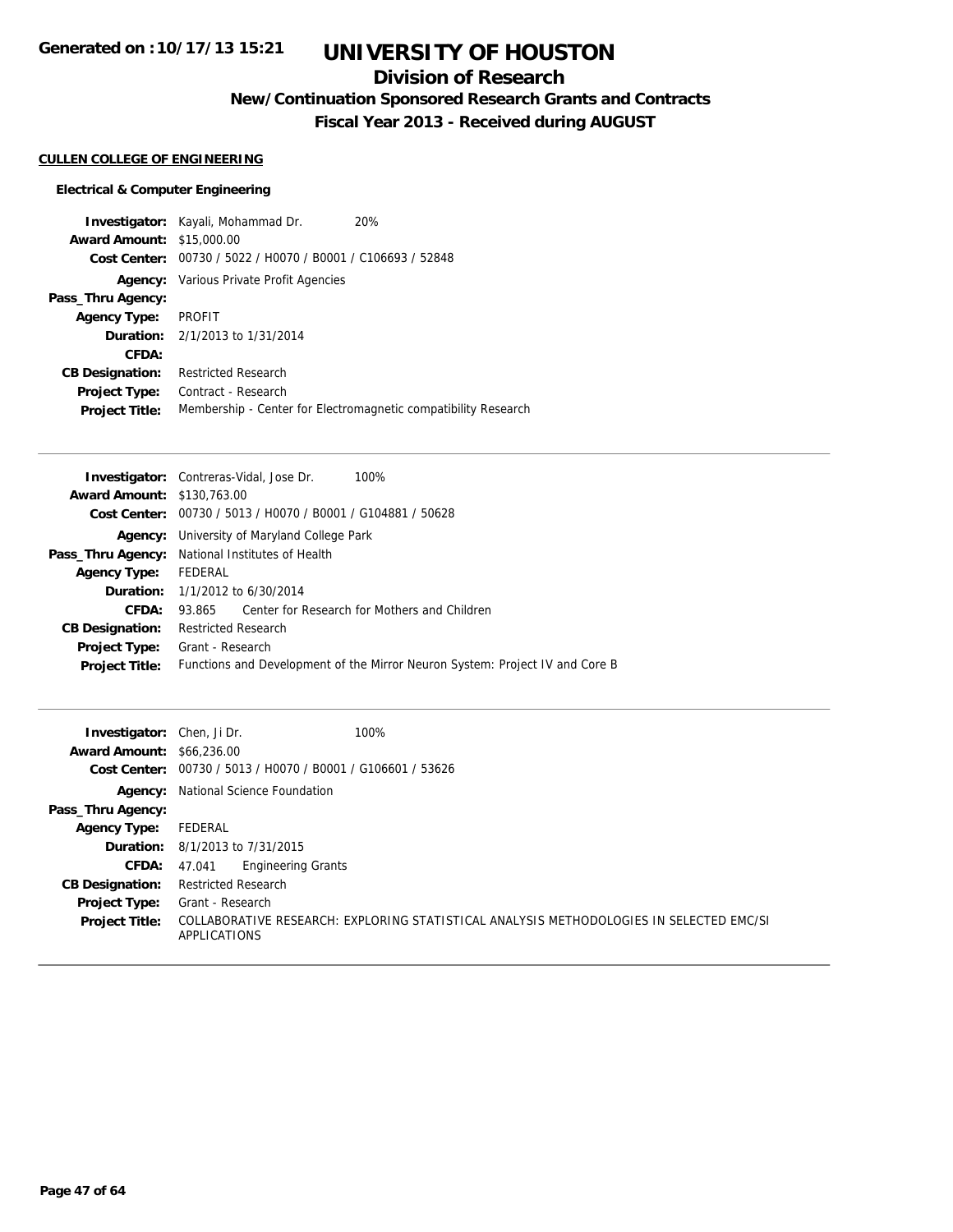# **Division of Research**

**New/Continuation Sponsored Research Grants and Contracts**

**Fiscal Year 2013 - Received during AUGUST**

#### **CULLEN COLLEGE OF ENGINEERING**

## **Industrial Engineering**

|                                  | Investigator: Feng, Qianmei Dr.<br>35%                                                                                 |
|----------------------------------|------------------------------------------------------------------------------------------------------------------------|
| <b>Award Amount: \$42,000.00</b> |                                                                                                                        |
|                                  | Cost Center: 00730 / 5013 / H0072 / A0001 / G097811 / 43688                                                            |
|                                  | Agency: Jackson State University                                                                                       |
|                                  | Pass_Thru Agency: U.S. Department of Homeland Security                                                                 |
| <b>Agency Type:</b>              | FEDERAL                                                                                                                |
| Duration:                        | 7/1/2008 to 6/30/2014                                                                                                  |
| CFDA:                            | 97.061<br><b>Centers for Homeland Security</b>                                                                         |
| <b>CB Designation:</b>           | Non Research                                                                                                           |
| <b>Project Type:</b>             | Contract - Instruction                                                                                                 |
| <b>Project Title:</b>            | Center of Excellence for the Study of Natural Disasters, Coastal Infrastructure and Emergency Management:<br>Education |
|                                  |                                                                                                                        |
|                                  |                                                                                                                        |
| Investigator: Lim, Gino Dr.      | 65%                                                                                                                    |
| <b>Award Amount: \$78,000.00</b> |                                                                                                                        |
|                                  | Cost Center: 00730 / 5013 / H0072 / A0001 / G097811 / 43688                                                            |
|                                  | Agency: Jackson State University                                                                                       |
|                                  | Pass_Thru Agency: U.S. Department of Homeland Security                                                                 |
| <b>Agency Type:</b>              | <b>FEDERAL</b>                                                                                                         |
| Duration:                        | 7/1/2008 to 6/30/2014                                                                                                  |
| <b>CFDA:</b>                     | Centers for Homeland Security<br>97.061                                                                                |
| <b>CB Designation:</b>           | Non Research                                                                                                           |
| Project Type:                    | Contract - Instruction                                                                                                 |
| <b>Project Title:</b>            | Center of Excellence for the Study of Natural Disasters, Coastal Infrastructure and Emergency Management:<br>Education |
|                                  |                                                                                                                        |
|                                  | 100%<br><b>Investigator:</b> Chen, Thomas Dr.                                                                          |
| <b>Award Amount: \$17,366.00</b> |                                                                                                                        |
|                                  | Cost Center: 00730 / 5016 / H0072 / B0100 / G107136 / 53693                                                            |
|                                  | Agency: University of Texas Health Science Center at Houston                                                           |
| Pass_Thru Agency:                |                                                                                                                        |
| <b>Agency Type:</b>              | <b>STATE</b>                                                                                                           |
| Duration:                        | 7/1/2013 to 6/30/2014                                                                                                  |
| CFDA:                            |                                                                                                                        |
| <b>CB Designation:</b>           | Non Restricted Research                                                                                                |

**Project Type:** Grant - Research

**Project Title:** Patient Flow in Emergency Department (Student: Lia Wu)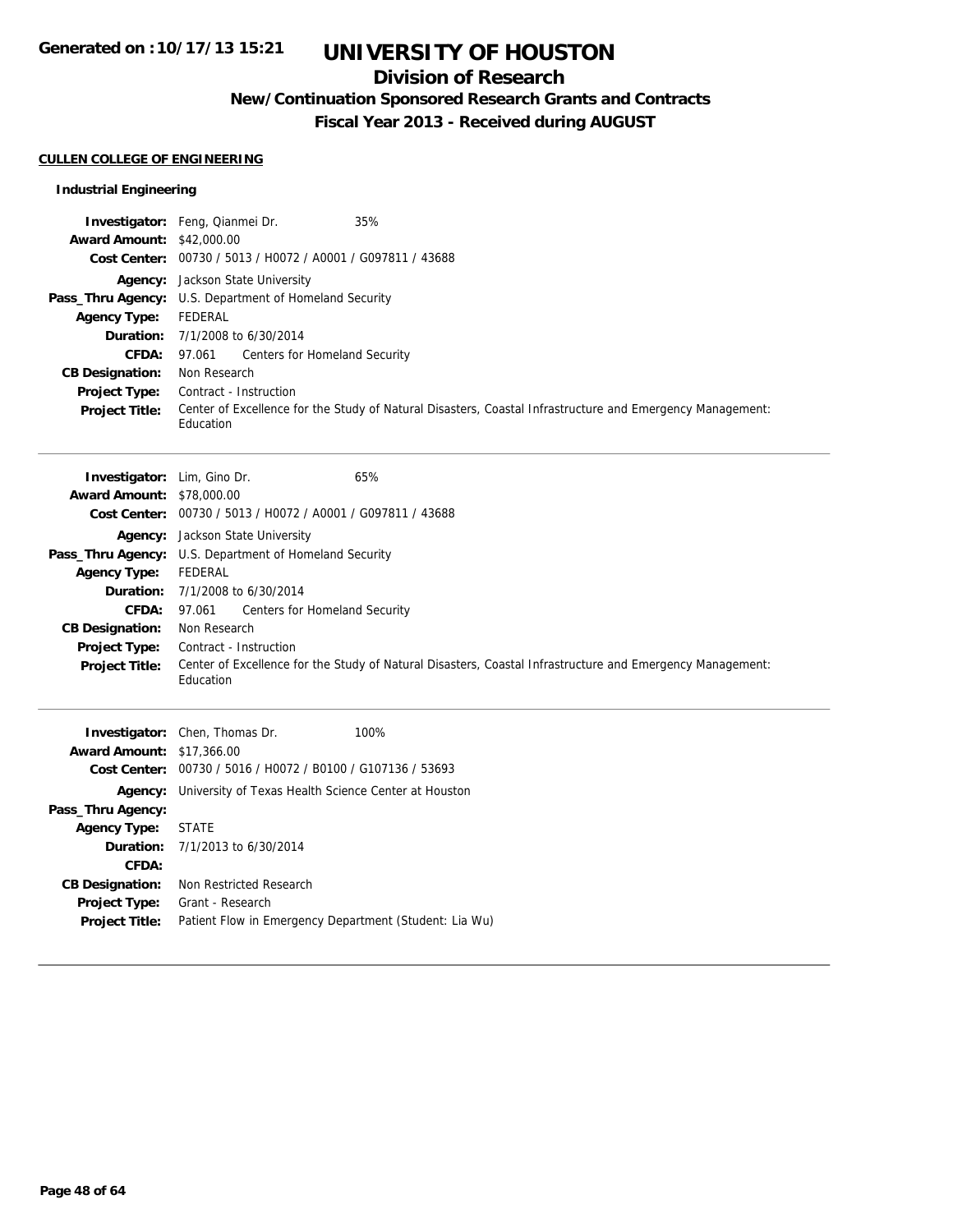# **Division of Research**

**New/Continuation Sponsored Research Grants and Contracts**

**Fiscal Year 2013 - Received during AUGUST**

## **CULLEN COLLEGE OF ENGINEERING**

## **Mechanical Engineering**

| <b>Investigator:</b> Selvamanickam, Venkat Dr.              | 50%                                                                             |  |
|-------------------------------------------------------------|---------------------------------------------------------------------------------|--|
| <b>Award Amount: \$88,466.00</b>                            |                                                                                 |  |
| Cost Center: 00730 / 5043 / H0452 / B0001 / G099895 / 53860 |                                                                                 |  |
|                                                             |                                                                                 |  |
| <b>Pass_Thru Agency:</b> U.S. Department of Energy          |                                                                                 |  |
| FEDERAL                                                     |                                                                                 |  |
| <b>Duration:</b> 6/15/2013 to 9/25/2015                     |                                                                                 |  |
| 81.122                                                      | Electricity Delivery and Energy Reliability, Research, Development and Analysis |  |
| <b>Restricted Research</b>                                  |                                                                                 |  |
| Contract - Research                                         |                                                                                 |  |
|                                                             |                                                                                 |  |
|                                                             | <b>Agency:</b> Superpower, Inc.<br><b>Fault Current Limiting Transformer</b>    |  |

|                                  | <b>Investigator:</b> Metcalfe, Ralph W. Dr.<br>100%     |
|----------------------------------|---------------------------------------------------------|
| <b>Award Amount: \$59,892.00</b> |                                                         |
| Cost Center:                     | 00730 / 5022 / H0073 / B0001 / G103904 / 49644          |
|                                  | <b>Agency:</b> Apache Corporation                       |
| Pass_Thru Agency:                |                                                         |
| <b>Agency Type:</b>              | <b>PROFIT</b>                                           |
|                                  | <b>Duration:</b> 6/30/2011 to 12/31/2013                |
| CFDA:                            |                                                         |
| <b>CB Designation:</b>           | <b>Restricted Research</b>                              |
| <b>Project Type:</b>             | Grant - Research                                        |
| <b>Project Title:</b>            | Simulations of Stratified Flow in Horizontal Well Bores |
|                                  |                                                         |

| <b>Award Amount: \$58,614.00</b><br>Cost Center: | 100%<br><b>Investigator:</b> Song, Gangbing Dr.<br>00730 / 5022 / H0073 / B0001 / C107149 / 53722                                  |
|--------------------------------------------------|------------------------------------------------------------------------------------------------------------------------------------|
| Agency: Cameron                                  |                                                                                                                                    |
| Pass_Thru Agency:                                |                                                                                                                                    |
| <b>Agency Type:</b>                              | PROFIT                                                                                                                             |
|                                                  | <b>Duration:</b> 8/1/2013 to 7/31/2014                                                                                             |
| CFDA:                                            |                                                                                                                                    |
| <b>CB Designation:</b>                           | <b>Restricted Research</b>                                                                                                         |
| Project Type:<br><b>Project Title:</b>           | Grant - Research<br>Experimental Investigation of Magneto-Rheological (MR) Fluid Locking Device with Instrumentations and Controls |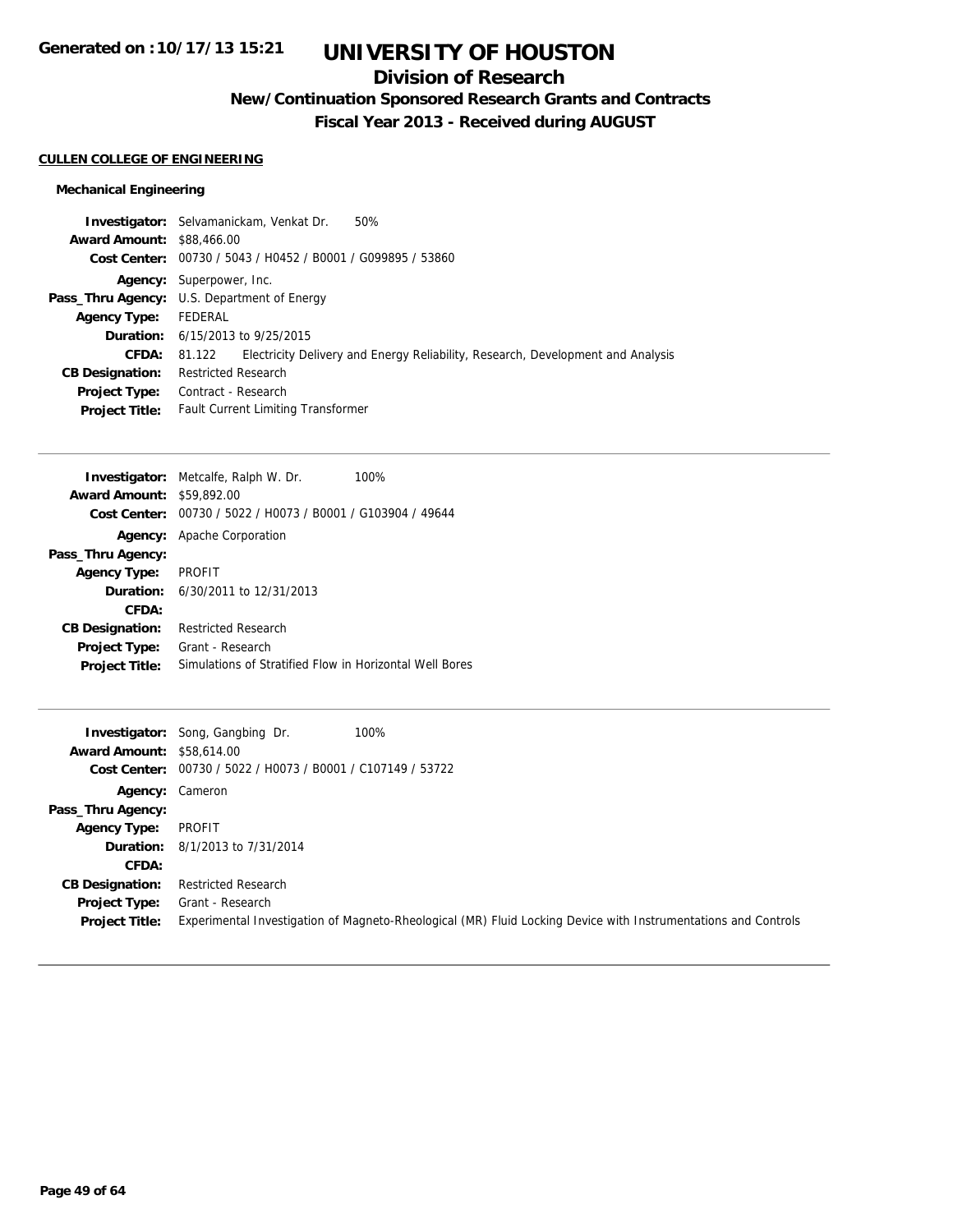## **Division of Research**

**New/Continuation Sponsored Research Grants and Contracts**

**Fiscal Year 2013 - Received during AUGUST**

## **CULLEN COLLEGE OF ENGINEERING**

## **Mechanical Engineering**

| <b>Investigator:</b> Song, Gangbing Dr.        | 80%                                                                             |
|------------------------------------------------|---------------------------------------------------------------------------------|
| <b>Award Amount: \$29,281.60</b>               |                                                                                 |
| 00730 / 5022 / H0073 / B0001 / C107148 / 53724 |                                                                                 |
| Cameron                                        |                                                                                 |
|                                                |                                                                                 |
| PROFIT                                         |                                                                                 |
| <b>Duration:</b> 8/1/2013 to 7/31/2014         |                                                                                 |
|                                                |                                                                                 |
| <b>Restricted Research</b>                     |                                                                                 |
| Grant - Research                               |                                                                                 |
|                                                | Toward implementation of PTMD for vibration control of jumpers in shallow water |
|                                                |                                                                                 |

|                                  | 60%<br><b>Investigator:</b> Selvamanickam, Venkat Dr.                                    |
|----------------------------------|------------------------------------------------------------------------------------------|
| <b>Award Amount: \$60,000.00</b> |                                                                                          |
|                                  | <b>Cost Center:</b> $00730 / 5043 / 40073 / 80001 / 6105603 / 53350$                     |
|                                  | <b>Agency:</b> Superpower, Inc.                                                          |
|                                  | <b>Pass_Thru Agency:</b> U.S. Army Research Office                                       |
| <b>Agency Type:</b>              | FEDERAL                                                                                  |
|                                  | <b>Duration:</b> $6/18/2013$ to $9/25/2015$                                              |
| <b>CFDA:</b>                     | 12.431 Basic Scientific Research                                                         |
| <b>CB Designation:</b>           | <b>Restricted Research</b>                                                               |
| <b>Project Type:</b>             | Contract - Research                                                                      |
| <b>Project Title:</b>            | Low ac loss conductor development for ARL-funded program on SMES for Tactical Microgrids |

| <b>Award Amount: \$39,116.09</b> | <b>Investigator:</b> Song, Gangbing Dr.<br>100%                                                                                            |
|----------------------------------|--------------------------------------------------------------------------------------------------------------------------------------------|
|                                  |                                                                                                                                            |
|                                  | Cost Center: 00730 / 5016 / H0073 / B0001 / G105314 / 51009                                                                                |
|                                  | <b>Agency:</b> Texas A&M Engineering Experiment Station                                                                                    |
|                                  | Pass_Thru Agency: Qatar National Research Fund                                                                                             |
| <b>Agency Type:</b>              | FOUNDATION                                                                                                                                 |
|                                  | <b>Duration:</b> 1/15/2012 to 1/15/2015                                                                                                    |
| CFDA:                            |                                                                                                                                            |
| <b>CB Designation:</b>           | <b>Restricted Research</b>                                                                                                                 |
| <b>Project Type:</b>             | Grant - Research                                                                                                                           |
| <b>Project Title:</b>            | Hands-on Experiment via Internet - To Develop a Unified Remote Laboratory Framework for Cross Nation<br>Engineering Education-Inside Qatar |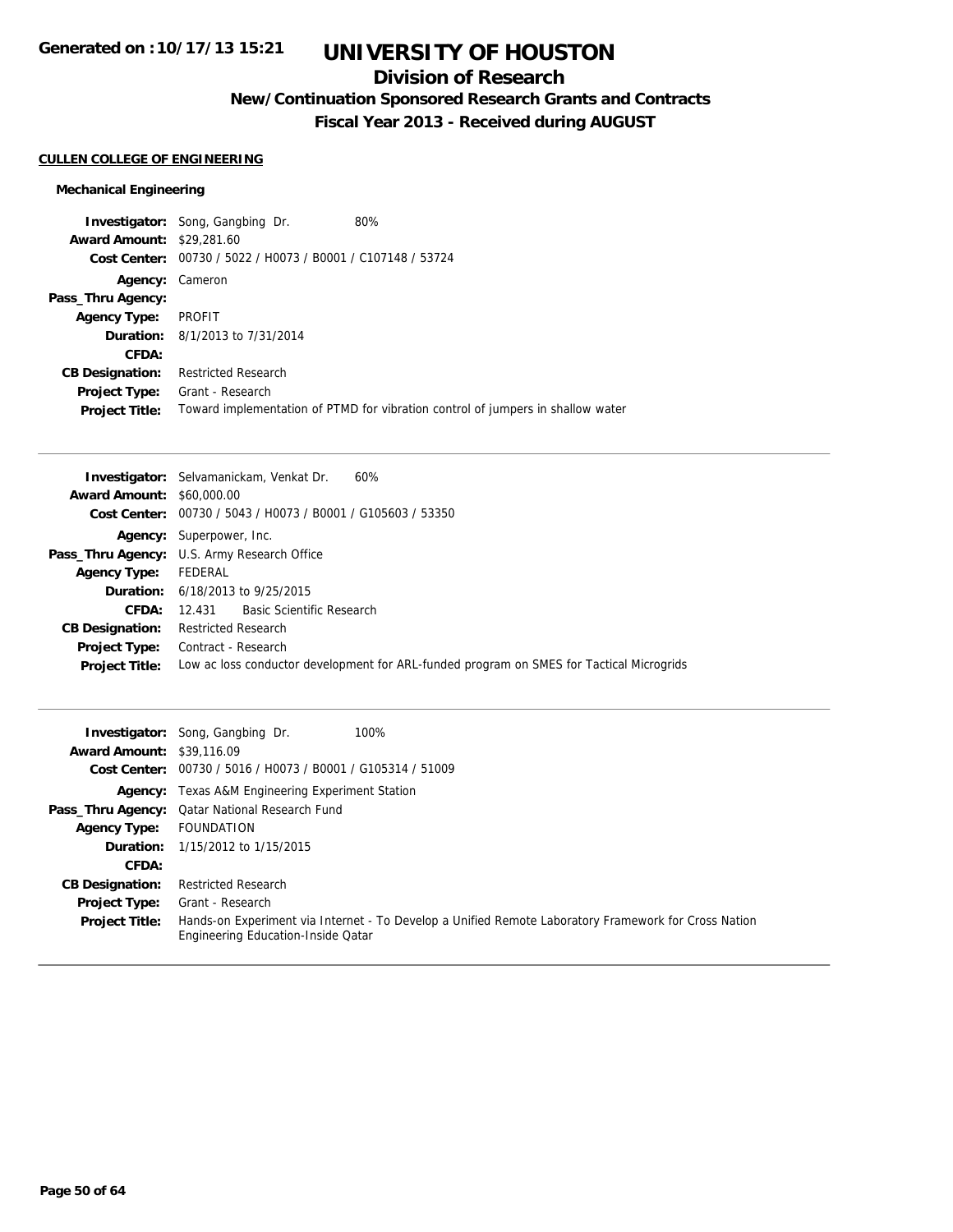## **Division of Research**

**New/Continuation Sponsored Research Grants and Contracts**

**Fiscal Year 2013 - Received during AUGUST**

## **CULLEN COLLEGE OF ENGINEERING**

#### **Mechanical Engineering**

**Investigator:** Grigoriadis, Karolos M. Dr. 50% **Award Amount:** \$59,100.00 **Cost Center:** 00730 / 5022 / H0073 / B0001 / C106866 / 53354 **Agency:** Transocean **Pass\_Thru Agency: Agency Type:** PROFIT **Duration:** 5/1/2013 to 8/31/2014 **CFDA: CB Designation:** Restricted Research **Project Type:** Grant - Research **Project Title:** Support for Development of a Mini-BOP Mock System

| <b>Investigator:</b> Franchek, Matthew Dr.<br>50%              |
|----------------------------------------------------------------|
| <b>Award Amount: \$59,100.00</b>                               |
| 00730 / 5022 / H0073 / B0001 / C106866 / 53354<br>Cost Center: |
| <b>Agency:</b> Transocean                                      |
|                                                                |
| PROFIT                                                         |
| <b>Duration:</b> 5/1/2013 to 8/31/2014                         |
|                                                                |
| <b>Restricted Research</b>                                     |
| Grant - Research                                               |
| Support for Development of a Mini-BOP Mock System              |
|                                                                |

#### **Nanosystem Manufacturing Center**

|                                   | 50%<br><b>Investigator:</b> Shih, Wei-Chuan Dr.             |                                                                                            |
|-----------------------------------|-------------------------------------------------------------|--------------------------------------------------------------------------------------------|
| <b>Award Amount: \$200,000.00</b> |                                                             |                                                                                            |
|                                   | Cost Center: 00730 / 5013 / H0070 / B0001 / G105289 / 51903 |                                                                                            |
|                                   |                                                             | <b>Agency:</b> NASA - National Aeronautics and Space Administration - Stennis Space Center |
| Pass_Thru Agency:                 |                                                             |                                                                                            |
| <b>Agency Type:</b>               | FEDERAL                                                     |                                                                                            |
|                                   | <b>Duration:</b> 9/15/2012 to 9/14/2015                     |                                                                                            |
| CFDA:                             | Cross Agency Support<br>43.009                              |                                                                                            |
| <b>CB Designation:</b>            | <b>Restricted Research</b>                                  |                                                                                            |
| <b>Project Type:</b>              | Grant - Research                                            |                                                                                            |
| <b>Project Title:</b>             |                                                             | Microfluidic label-free sensing for rapid multiplexed pathogen detection in space missions |
|                                   |                                                             |                                                                                            |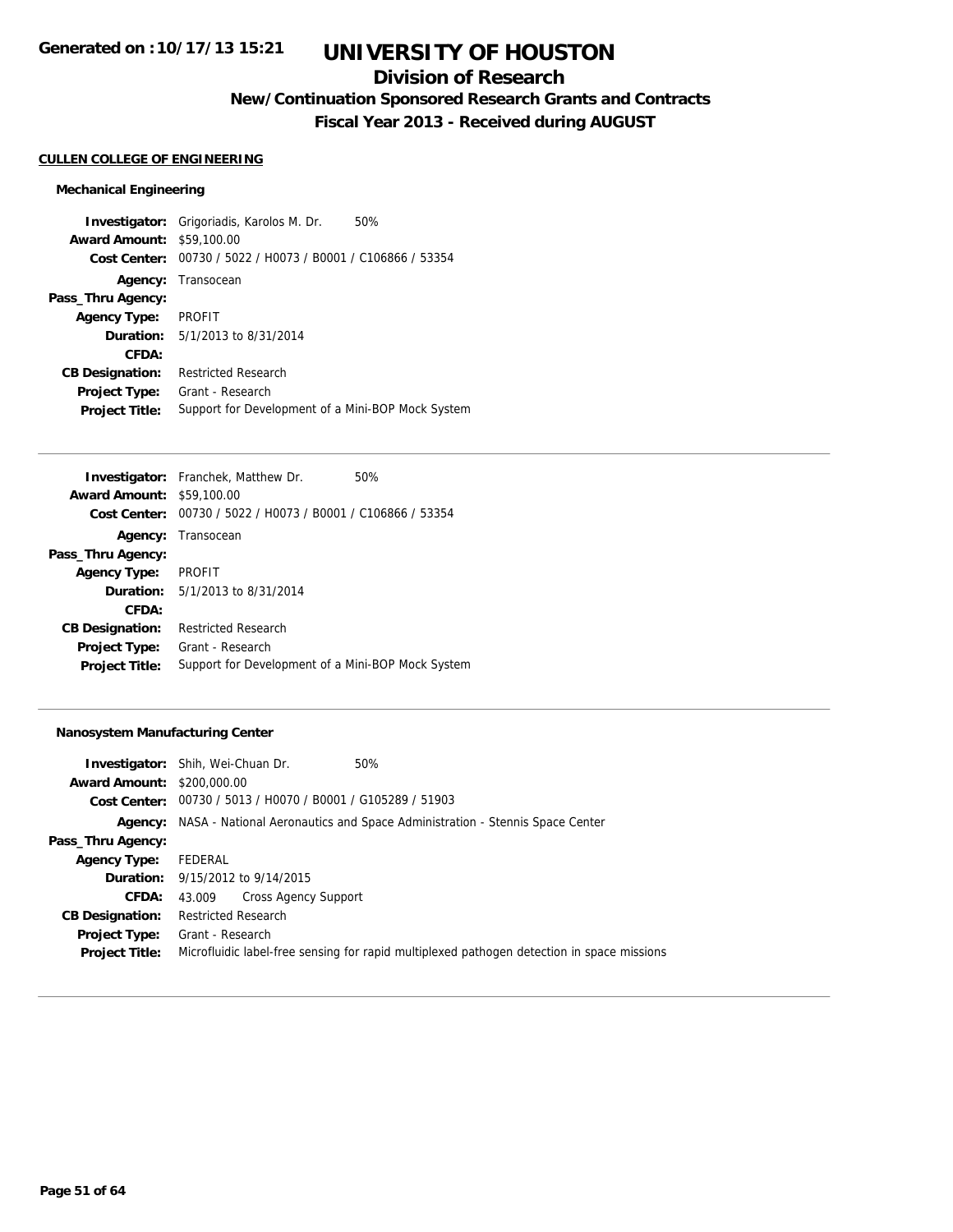# **Division of Research**

**New/Continuation Sponsored Research Grants and Contracts**

**Fiscal Year 2013 - Received during AUGUST**

#### **CULLEN COLLEGE OF ENGINEERING**

#### **Texas Hurricane Center for Innovative Technology**

**Investigator:** Vipulanandan, Cumaraswamy Di20% **Award Amount:** \$4,000.00 **Cost Center:** 00730 / 5022 / H0069 / B0001 / G104828 / 50978 **Agency:** Advanced Drainage System **Pass\_Thru Agency: Agency Type:** PROFIT **Duration:** 1/15/2012 to 8/31/2014 **CFDA: CB Designation:** Restricted Research **Project Type:** Contract - Research **Project Title:** Characterizing and Testing of High Performance Polypropylene Pipes

#### **DIVISION OF RESEARCH**

#### **Biology of Behavior Institute**

| <b>Investigator:</b> Cole, Blaine J. Dr. |                            |                                            | 25%                                                                |
|------------------------------------------|----------------------------|--------------------------------------------|--------------------------------------------------------------------|
| <b>Award Amount: \$6,788.00</b>          |                            |                                            |                                                                    |
|                                          |                            |                                            | Cost Center: 00730 / 5013 / H0104 / B0001 / G104024 / 50831        |
|                                          |                            | <b>Agency:</b> National Science Foundation |                                                                    |
| Pass_Thru Agency:                        |                            |                                            |                                                                    |
| <b>Agency Type:</b>                      | FEDERAL                    |                                            |                                                                    |
| <b>Duration:</b> 5/1/2012 to 4/30/2017   |                            |                                            |                                                                    |
| CFDA:                                    | 47.074                     | <b>Biological Sciences</b>                 |                                                                    |
| <b>CB Designation:</b>                   | <b>Restricted Research</b> |                                            |                                                                    |
| <b>Project Type:</b>                     | Grant - Research           |                                            |                                                                    |
| <b>Project Title:</b>                    |                            |                                            | LTREB: Sources of variation in lifetime fitness of harvester ants. |

|                                 | <b>Investigator:</b> Wiernasz, Diane Dr.                    | 25%                                                                |
|---------------------------------|-------------------------------------------------------------|--------------------------------------------------------------------|
| <b>Award Amount: \$6,788.00</b> |                                                             |                                                                    |
|                                 | Cost Center: 00730 / 5013 / H0104 / B0001 / G104024 / 50831 |                                                                    |
|                                 | <b>Agency:</b> National Science Foundation                  |                                                                    |
| Pass_Thru Agency:               |                                                             |                                                                    |
| Agency Type: FEDERAL            |                                                             |                                                                    |
|                                 | <b>Duration:</b> 5/1/2012 to 4/30/2017                      |                                                                    |
| <b>CFDA:</b>                    | <b>Biological Sciences</b><br>47.074                        |                                                                    |
| <b>CB Designation:</b>          | <b>Restricted Research</b>                                  |                                                                    |
| <b>Project Type:</b>            | Grant - Research                                            |                                                                    |
| <b>Project Title:</b>           |                                                             | LTREB: Sources of variation in lifetime fitness of harvester ants. |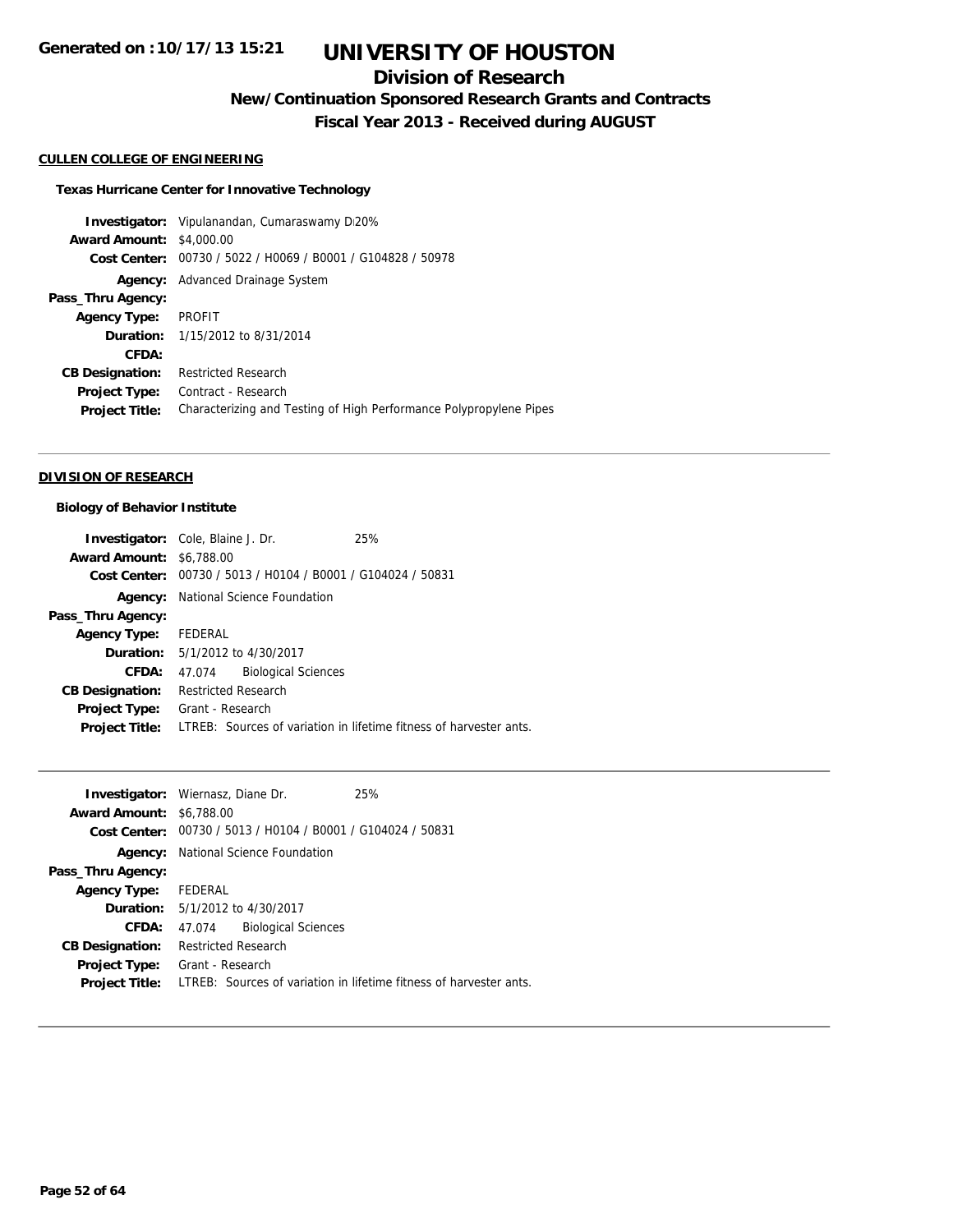## **Division of Research**

**New/Continuation Sponsored Research Grants and Contracts**

**Fiscal Year 2013 - Received during AUGUST**

## **DIVISION OF RESEARCH**

### **Center for Advanced Materials**

**Investigator:** Ignatiev, Alex Dr. 60% **Award Amount:** \$50,000.00 **Cost Center:** 00730 / 5022 / H0453 / B0001 / G107306 / 53870 **Agency:** National Science and Technology Holding Parasat **Pass\_Thru Agency: Agency Type:** PROFIT **Duration:** 5/1/2013 to 4/30/2015 **CFDA: CB Designation:** Restricted Research **Project Type:** Contract - Research **Project Title:** TBD: Renewable Energy

| <b>Investigator:</b> Ignatiev, Alex Dr.<br>100%             |  |
|-------------------------------------------------------------|--|
| <b>Award Amount: \$1,000.00</b>                             |  |
| Cost Center: 00730 / 5022 / H0453 / B0001 / G094095 / 39800 |  |
| <b>Agency:</b> Various Private Profit Agencies              |  |
| Pass_Thru Agency:                                           |  |
| <b>Agency Type: PROFIT</b>                                  |  |
| <b>Duration:</b> 9/4/2006 to 9/30/2013                      |  |
| CFDA:                                                       |  |
| <b>Restricted Research</b><br><b>CB Designation:</b>        |  |
| Grant - Research<br><b>Project Type:</b>                    |  |
| <b>CAM Consortium Memberships</b><br><b>Project Title:</b>  |  |

#### **Center for Biomedical & Environmental Genomics**

|                                 | 50%                                                                                                                                                                                                                                                                                   |
|---------------------------------|---------------------------------------------------------------------------------------------------------------------------------------------------------------------------------------------------------------------------------------------------------------------------------------|
| <b>Award Amount: \$2,350.00</b> |                                                                                                                                                                                                                                                                                       |
|                                 |                                                                                                                                                                                                                                                                                       |
|                                 |                                                                                                                                                                                                                                                                                       |
|                                 |                                                                                                                                                                                                                                                                                       |
| FEDERAL                         |                                                                                                                                                                                                                                                                                       |
|                                 |                                                                                                                                                                                                                                                                                       |
| 66.513                          | Greater Opportunities, Fellowship Program                                                                                                                                                                                                                                             |
|                                 |                                                                                                                                                                                                                                                                                       |
|                                 |                                                                                                                                                                                                                                                                                       |
|                                 |                                                                                                                                                                                                                                                                                       |
|                                 | <b>Investigator:</b> Fofanov, Yuriy Dr.<br>Cost Center: 00730 / 5013 / H0546 / B0001 / C106116 / 53895<br><b>Agency:</b> U.S. Environmental Protection Agency<br>10/1/2012 to 7/1/2014<br><b>Restricted Research</b><br>Grant - Research<br>EPA Fellowship Agreement (Kamil Khanipov) |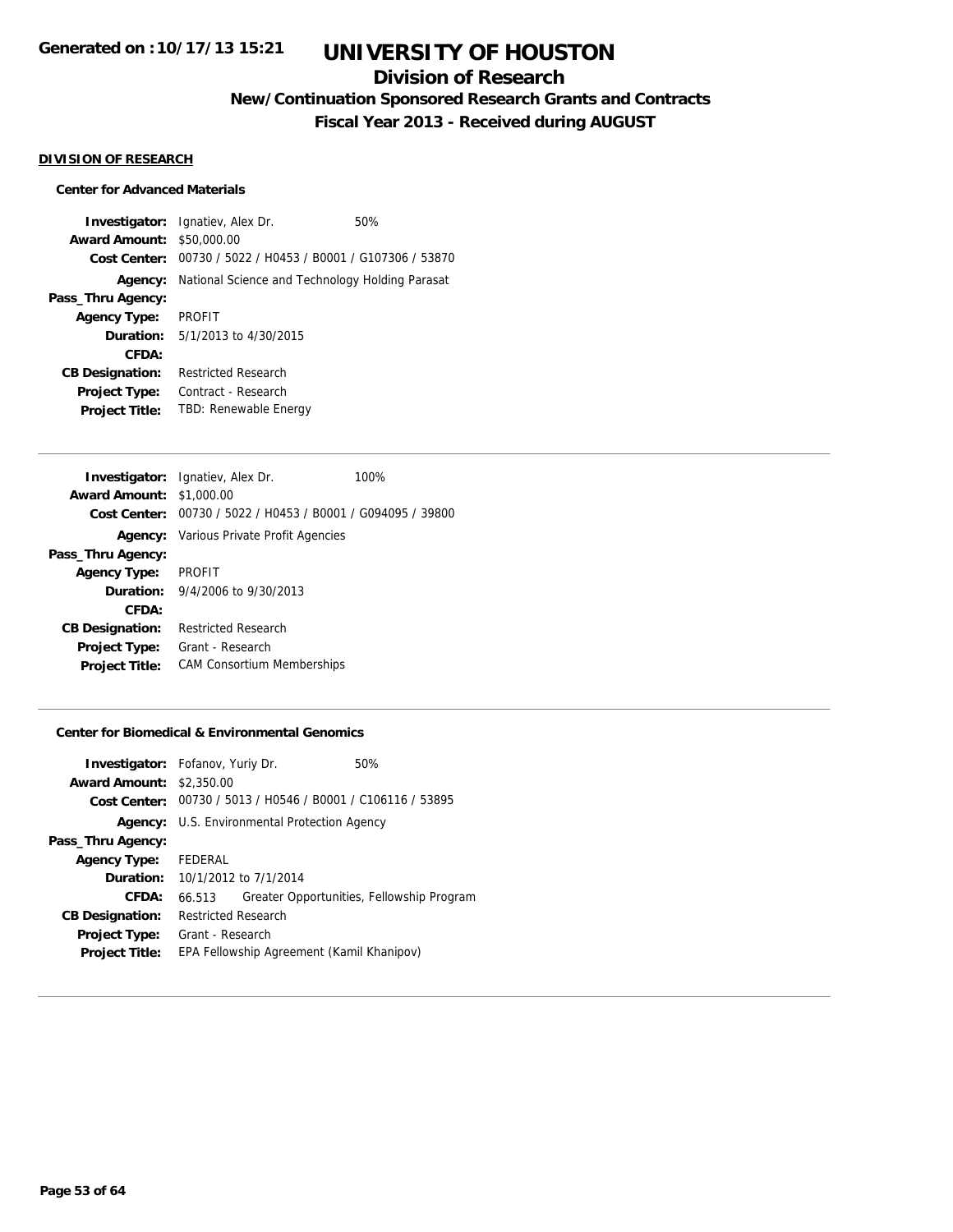# **Division of Research**

**New/Continuation Sponsored Research Grants and Contracts**

**Fiscal Year 2013 - Received during AUGUST**

## **DIVISION OF RESEARCH**

#### **Division of Research**

| <b>Investigator:</b> Colbert-Delcour, Anne Dr. |                                         |                                             | 100%                                           |
|------------------------------------------------|-----------------------------------------|---------------------------------------------|------------------------------------------------|
| <b>Award Amount: \$48,000.00</b>               |                                         |                                             |                                                |
| Cost Center:                                   |                                         |                                             | 00730 / 5013 / H0233 / H0001 / G101855 / 49283 |
|                                                |                                         | <b>Agency:</b> National Science Foundation  |                                                |
| Pass_Thru Agency:                              |                                         |                                             |                                                |
| <b>Agency Type:</b>                            | FEDERAL                                 |                                             |                                                |
|                                                | <b>Duration:</b> 7/15/2011 to 6/30/2016 |                                             |                                                |
| CFDA:                                          | 47.076                                  | <b>Education and Human Resources</b>        |                                                |
| <b>CB Designation:</b>                         | Non Research                            |                                             |                                                |
| <b>Project Type:</b>                           |                                         | Grant - Scholarship/Fellowship              |                                                |
| <b>Project Title:</b>                          |                                         | Graduate Research Fellowship Program-Master |                                                |

|                        | <b>Investigator:</b> Bose - DOR, Rathindra Dr.<br>100%      |
|------------------------|-------------------------------------------------------------|
| <b>Award Amount:</b>   | \$10,271,273.50                                             |
|                        | Cost Center: 00730 / 5017 / H0233 / B0001 / C105271 / 51192 |
|                        | <b>Agency:</b> Texas Higher Education Coordinating Board    |
| Pass_Thru Agency:      |                                                             |
| Agency Type: STATE     |                                                             |
|                        | <b>Duration:</b> $1/5/2012$ to $8/31/2016$                  |
| CFDA:                  |                                                             |
| <b>CB Designation:</b> | Non Restricted Research                                     |
| <b>Project Type:</b>   | Other Support - Research                                    |
| <b>Project Title:</b>  | FY 2012 TRIP Matching Funds                                 |
|                        |                                                             |

## **TcSUH**

|         | 50%                                                                                                                                                                                                                                                                                                                                            |
|---------|------------------------------------------------------------------------------------------------------------------------------------------------------------------------------------------------------------------------------------------------------------------------------------------------------------------------------------------------|
|         |                                                                                                                                                                                                                                                                                                                                                |
|         |                                                                                                                                                                                                                                                                                                                                                |
|         |                                                                                                                                                                                                                                                                                                                                                |
|         |                                                                                                                                                                                                                                                                                                                                                |
| FEDERAL |                                                                                                                                                                                                                                                                                                                                                |
|         |                                                                                                                                                                                                                                                                                                                                                |
| 81.049  | Office of Energy Research Financial Assistance Program                                                                                                                                                                                                                                                                                         |
|         |                                                                                                                                                                                                                                                                                                                                                |
|         |                                                                                                                                                                                                                                                                                                                                                |
|         | Solid-State Solar-Thermal Energy Conversion Center (S3TEC Center)                                                                                                                                                                                                                                                                              |
|         | <b>Investigator:</b> Ren, Zhifeng Dr.<br><b>Award Amount: \$145,000.00</b><br><b>Cost Center:</b> $00730 / 5013 / 40452 / 80001 / 6106517 / 52710$<br>Massachusetts Institute of Technology<br><b>Pass_Thru Agency:</b> U.S. Department of Energy<br><b>Duration:</b> 12/1/2012 to 7/31/2014<br><b>Restricted Research</b><br>Grant - Research |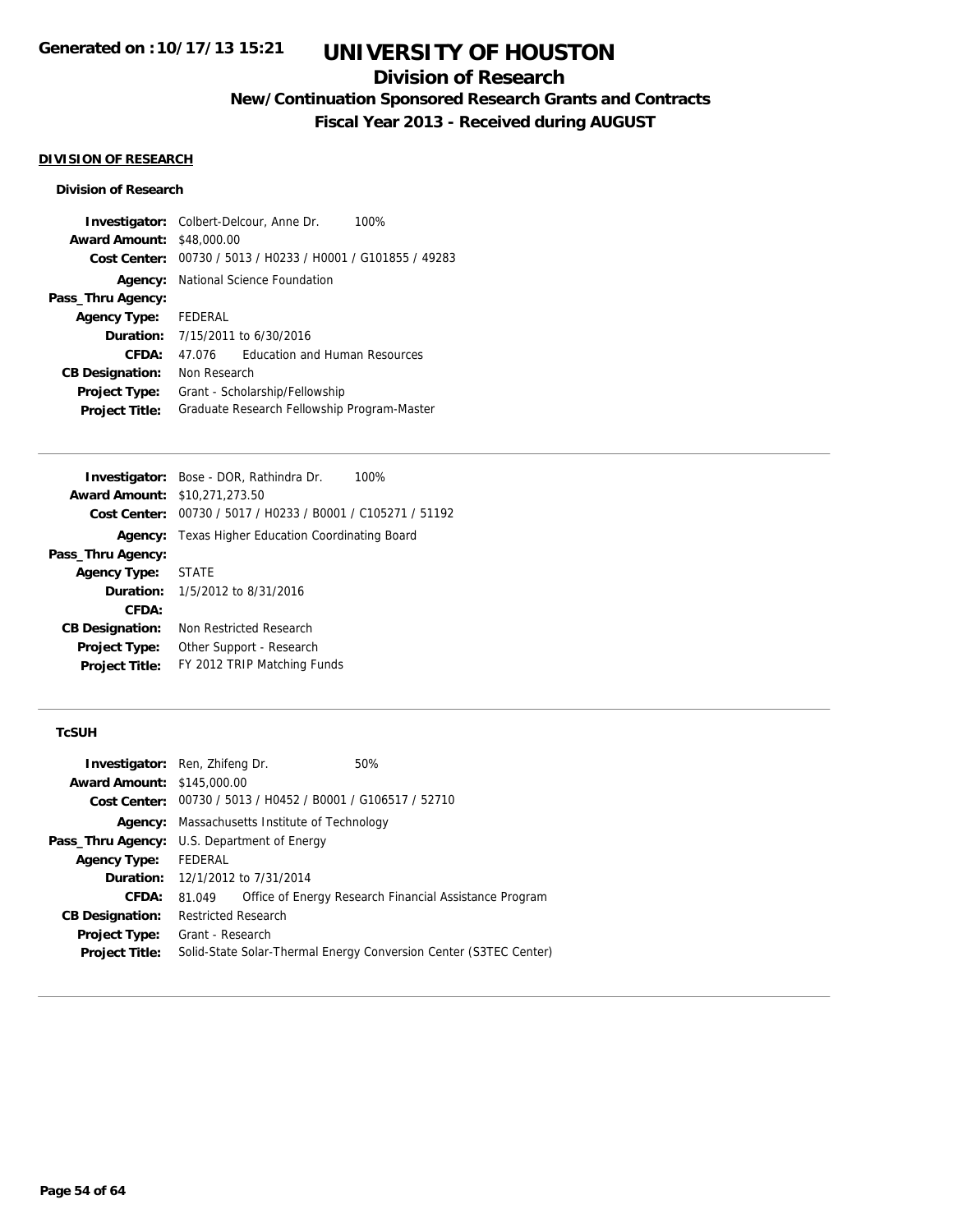## **Division of Research**

**New/Continuation Sponsored Research Grants and Contracts**

**Fiscal Year 2013 - Received during AUGUST**

#### **DIVISION OF RESEARCH**

## **TcSUH**

|                                 | 50%                                                                                                                                                                                                                                                                                                                                                                      |
|---------------------------------|--------------------------------------------------------------------------------------------------------------------------------------------------------------------------------------------------------------------------------------------------------------------------------------------------------------------------------------------------------------------------|
| <b>Award Amount: \$3,718.97</b> |                                                                                                                                                                                                                                                                                                                                                                          |
|                                 |                                                                                                                                                                                                                                                                                                                                                                          |
|                                 |                                                                                                                                                                                                                                                                                                                                                                          |
|                                 |                                                                                                                                                                                                                                                                                                                                                                          |
| FEDERAL                         |                                                                                                                                                                                                                                                                                                                                                                          |
|                                 |                                                                                                                                                                                                                                                                                                                                                                          |
| 12.351                          | Basic Scientific Research - Combating Weapons of Mass Destruction                                                                                                                                                                                                                                                                                                        |
|                                 |                                                                                                                                                                                                                                                                                                                                                                          |
|                                 |                                                                                                                                                                                                                                                                                                                                                                          |
|                                 |                                                                                                                                                                                                                                                                                                                                                                          |
|                                 | <b>Investigator:</b> Ren, Zhifeng Dr.<br>Cost Center: 00730 / 5013 / H0452 / B0001 / G106512 / 52713<br><b>Agency:</b> Massachusetts Institute of Technology<br><b>Pass_Thru Agency:</b> Defense Threat Reduction Agency<br><b>Duration:</b> 12/1/2012 to 5/21/2013<br><b>Restricted Research</b><br>Grant - Research<br>Composite-Nanoparticles Thermal History Sensors |

| <b>Investigator:</b> Ren, Zhifeng Dr.              |                            | 50%                                                         |                                           |
|----------------------------------------------------|----------------------------|-------------------------------------------------------------|-------------------------------------------|
| <b>Award Amount: \$225,000.00</b>                  |                            |                                                             |                                           |
|                                                    |                            | Cost Center: 00730 / 5013 / H0452 / B0001 / G106510 / 52711 |                                           |
| Agency:                                            |                            | Massachusetts Institute of Technology                       |                                           |
| <b>Pass_Thru Agency:</b> U.S. Department of Energy |                            |                                                             |                                           |
| <b>Agency Type:</b>                                | FEDERAL                    |                                                             |                                           |
| <b>Duration:</b> 9/1/2012 to 2/28/2014             |                            |                                                             |                                           |
| CFDA:                                              | 81.087                     |                                                             | Renewable Energy Research and Development |
| <b>CB Designation:</b>                             | <b>Restricted Research</b> |                                                             |                                           |
| <b>Project Type:</b>                               | Grant - Research           |                                                             |                                           |
| <b>Project Title:</b>                              |                            | Concentrated Solar Thermoelectric Power                     |                                           |
|                                                    |                            |                                                             |                                           |

| <b>Investigator:</b> Yao, Yan Dr. | 30%                                                                                                         |
|-----------------------------------|-------------------------------------------------------------------------------------------------------------|
| <b>Award Amount: \$23,833.80</b>  |                                                                                                             |
|                                   | Cost Center: 00730 / 5013 / H0070 / B0001 / G106207 / 52913                                                 |
|                                   | Agency: U.S. Navy Office of Naval Research                                                                  |
| Pass_Thru Agency:                 |                                                                                                             |
| <b>Agency Type:</b>               | FEDERAL                                                                                                     |
|                                   | <b>Duration:</b> $5/1/2013$ to $4/30/2016$                                                                  |
| <b>CFDA:</b>                      | Basic and Applied Scientific Research<br>12.300                                                             |
| <b>CB Designation:</b>            | <b>Restricted Research</b>                                                                                  |
| Project Type:                     | Grant - Research                                                                                            |
| <b>Project Title:</b>             | Developing Multivalent Ion Intercalation Batteries as High Energy and Safe Marine Distributed Power Sources |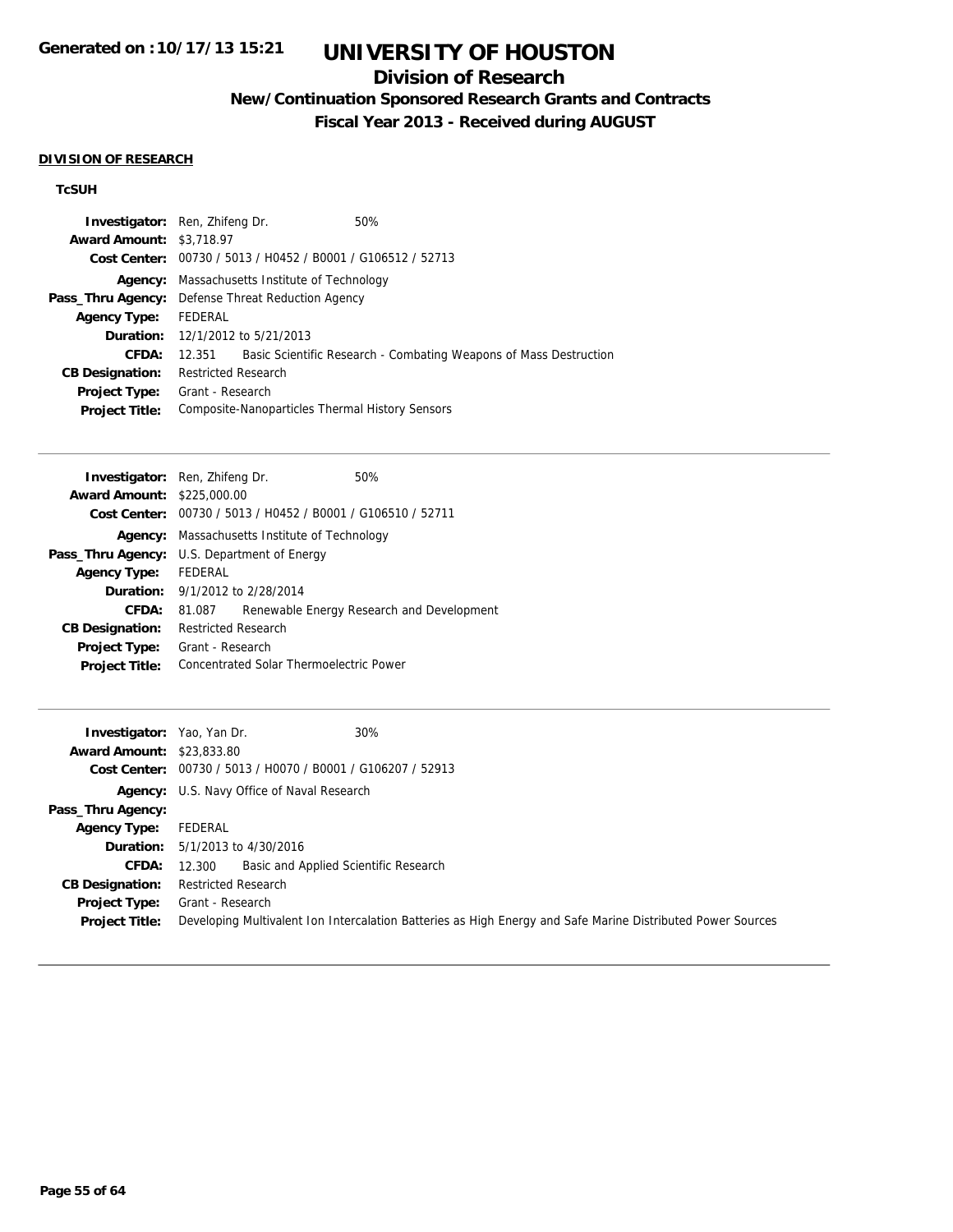## **Division of Research**

**New/Continuation Sponsored Research Grants and Contracts**

**Fiscal Year 2013 - Received during AUGUST**

#### **DIVISION OF RESEARCH**

## **TcSUH**

| <b>Investigator:</b> Lee, T. Randall Dr. |                                                                                            |                                         | 40%                                                                       |  |
|------------------------------------------|--------------------------------------------------------------------------------------------|-----------------------------------------|---------------------------------------------------------------------------|--|
| <b>Award Amount: \$18,000.00</b>         |                                                                                            |                                         |                                                                           |  |
|                                          | Cost Center: 00730 / 5013 / H0107 / B0001 / C107097 / 53677                                |                                         |                                                                           |  |
|                                          | <b>Agency:</b> National Central University                                                 |                                         |                                                                           |  |
|                                          | <b>Pass_Thru Agency:</b> U.S. Air Force - Asian Office of Aerospace Research & Development |                                         |                                                                           |  |
| <b>Agency Type:</b>                      | FEDERAL                                                                                    |                                         |                                                                           |  |
|                                          |                                                                                            | <b>Duration:</b> 4/16/2013 to 4/15/2014 |                                                                           |  |
| CFDA:                                    |                                                                                            |                                         | 12.800 Air Force Defense Research Sciences Program                        |  |
| <b>CB Designation:</b>                   | <b>Restricted Research</b>                                                                 |                                         |                                                                           |  |
| Project Type:                            | Grant - Research                                                                           |                                         |                                                                           |  |
| <b>Project Title:</b>                    |                                                                                            |                                         | Composite Nanoshells for Enhanced Solar-to-Fuel Photocatalytic Conversion |  |

|                                  | 40%<br><b>Investigator:</b> Selvamanickam, Venkat Dr.                                    |
|----------------------------------|------------------------------------------------------------------------------------------|
| <b>Award Amount: \$40,000.00</b> |                                                                                          |
|                                  | Cost Center: 00730 / 5043 / H0073 / B0001 / G105603 / 53350                              |
|                                  | <b>Agency:</b> Superpower, Inc.                                                          |
|                                  | <b>Pass_Thru Agency:</b> U.S. Army Research Office                                       |
| <b>Agency Type:</b>              | FEDERAL                                                                                  |
|                                  | <b>Duration:</b> 6/18/2013 to 9/25/2015                                                  |
| CFDA:                            | 12.431 Basic Scientific Research                                                         |
| <b>CB Designation:</b>           | <b>Restricted Research</b>                                                               |
|                                  | <b>Project Type:</b> Contract - Research                                                 |
| <b>Project Title:</b>            | Low ac loss conductor development for ARL-funded program on SMES for Tactical Microgrids |
|                                  |                                                                                          |

| <b>Investigator:</b> Lee, T. Randall Dr. |                            |                                                | 10%                                                                      |
|------------------------------------------|----------------------------|------------------------------------------------|--------------------------------------------------------------------------|
| <b>Award Amount: \$0.10</b>              |                            |                                                |                                                                          |
| Cost Center:                             |                            | 00730 / 5013 / H0107 / B0001 / G099717 / 44912 |                                                                          |
| Agency:                                  |                            | National Science Foundation                    |                                                                          |
| Pass_Thru Agency:                        |                            |                                                |                                                                          |
| <b>Agency Type:</b>                      | FEDERAL                    |                                                |                                                                          |
| <b>Duration:</b> 9/1/2009 to 8/31/2014   |                            |                                                |                                                                          |
| <b>CFDA:</b>                             | 47.041                     | <b>Engineering Grants</b>                      |                                                                          |
| <b>CB Designation:</b>                   | <b>Restricted Research</b> |                                                |                                                                          |
| <b>Project Type:</b>                     | Grant - Research           |                                                |                                                                          |
| <b>Project Title:</b>                    |                            |                                                | Fabrication and Device Physics of Bit-Patterned Magnetic Recording Media |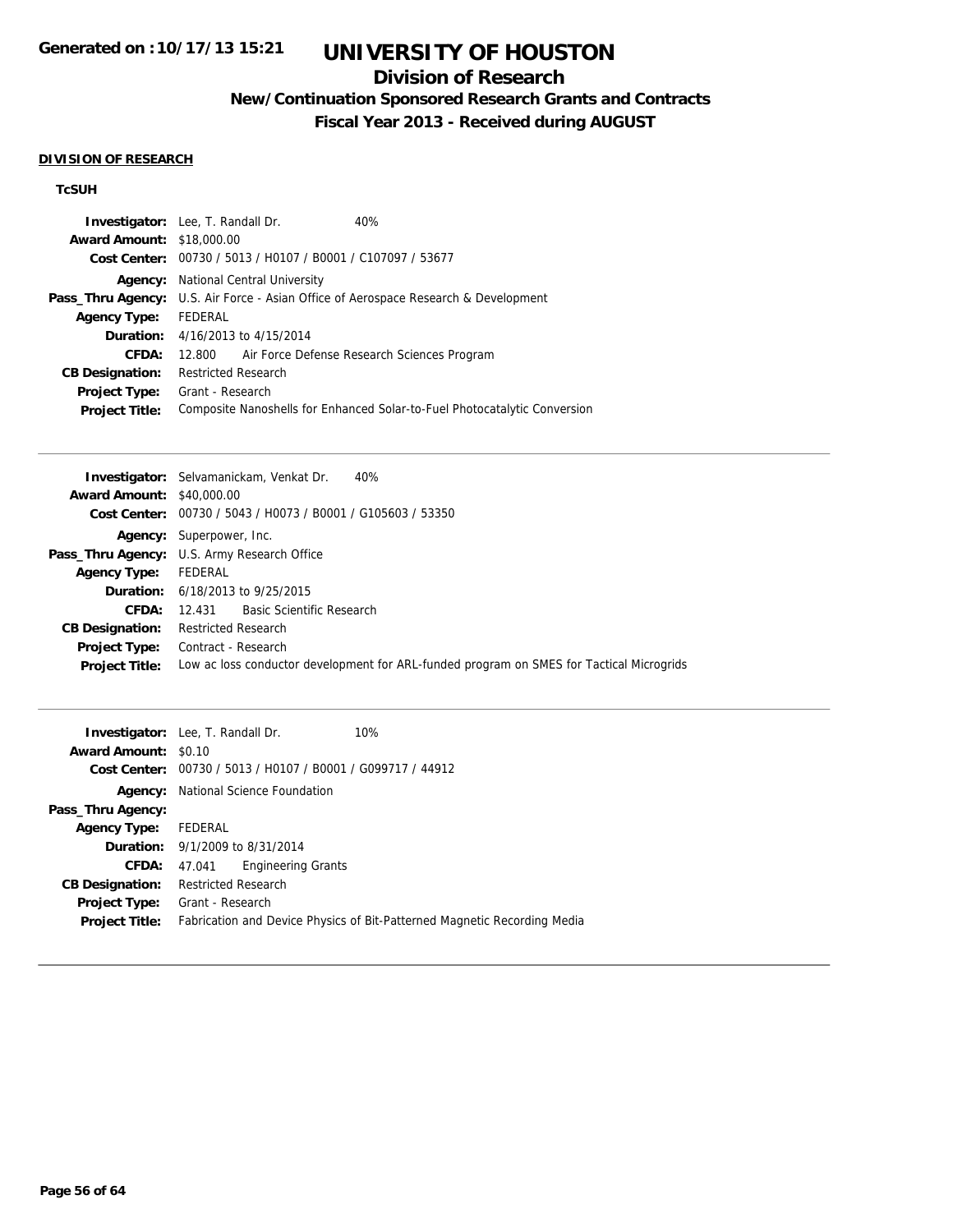# **Division of Research**

# **New/Continuation Sponsored Research Grants and Contracts**

**Fiscal Year 2013 - Received during AUGUST**

#### **DIVISION OF RESEARCH**

### **TcSUH**

|                                   | <b>Investigator:</b> Ren, Zhifeng Dr.                       | 50%                                                                                              |
|-----------------------------------|-------------------------------------------------------------|--------------------------------------------------------------------------------------------------|
| <b>Award Amount: \$134,094.50</b> |                                                             |                                                                                                  |
|                                   | Cost Center: 00730 / 5043 / H0452 / B0001 / G106645 / 53408 |                                                                                                  |
|                                   | <b>Agency:</b> Massachusetts Institute of Technology        |                                                                                                  |
|                                   |                                                             | Pass_Thru Agency: U.S. Department of Energy - Advanced Research Projects Agency. Energy (ARPA.E) |
| <b>Agency Type:</b>               | FEDERAL                                                     |                                                                                                  |
|                                   | <b>Duration:</b> 12/1/2012 to 11/30/2014                    |                                                                                                  |
| <b>CFDA:</b>                      |                                                             | 81.135 Advanced Research and Projects Agency - Energy Financial                                  |
| <b>CB Designation:</b>            | <b>Restricted Research</b>                                  |                                                                                                  |
| Project Type:                     | Contract - Research                                         |                                                                                                  |
| <b>Project Title:</b>             |                                                             | Metallic Composites Phase-Change Materials for High-Temperature Thermal Energy Storage           |

|                                  | <b>Investigator:</b> Selvamanickam, Venkat Dr.<br>50%                                     |
|----------------------------------|-------------------------------------------------------------------------------------------|
| <b>Award Amount: \$88,466.00</b> |                                                                                           |
|                                  | <b>Cost Center:</b> $00730 / 5043 / 40452 / 80001 / 6099895 / 53860$                      |
|                                  | <b>Agency:</b> Superpower, Inc.                                                           |
|                                  | <b>Pass_Thru Agency:</b> U.S. Department of Energy                                        |
| <b>Agency Type:</b>              | FEDERAL                                                                                   |
|                                  | <b>Duration:</b> 6/15/2013 to 9/25/2015                                                   |
| CFDA:                            | Electricity Delivery and Energy Reliability, Research, Development and Analysis<br>81.122 |
| <b>CB Designation:</b>           | <b>Restricted Research</b>                                                                |
| Project Type:                    | Contract - Research                                                                       |
| <b>Project Title:</b>            | <b>Fault Current Limiting Transformer</b>                                                 |
|                                  |                                                                                           |

## **Texas Learning/Computation Center**

| <b>Investigator:</b> Cirino, Paul Dr. |                            |                                                             | 5%                                                                         |
|---------------------------------------|----------------------------|-------------------------------------------------------------|----------------------------------------------------------------------------|
| <b>Award Amount: \$15,948.00</b>      |                            |                                                             |                                                                            |
|                                       |                            | Cost Center: 00730 / 5013 / H0288 / B0001 / G101915 / 48475 |                                                                            |
| Agency:                               |                            | Institute of Educational Sciences                           |                                                                            |
| Pass_Thru Agency:                     |                            |                                                             |                                                                            |
| <b>Agency Type:</b>                   | FEDERAL                    |                                                             |                                                                            |
|                                       |                            | <b>Duration:</b> 8/15/2011 to 8/14/2014                     |                                                                            |
| CFDA:                                 | 84.305                     |                                                             | National Institute on Student Achievement, Curriculum and Assessment       |
| <b>CB Designation:</b>                | <b>Restricted Research</b> |                                                             |                                                                            |
| <b>Project Type:</b>                  | Grant - Research           |                                                             |                                                                            |
| <b>Project Title:</b>                 |                            |                                                             | Arithmetical and Cognitive Antecedents and Concomitants of Algebraic Skill |
|                                       |                            |                                                             |                                                                            |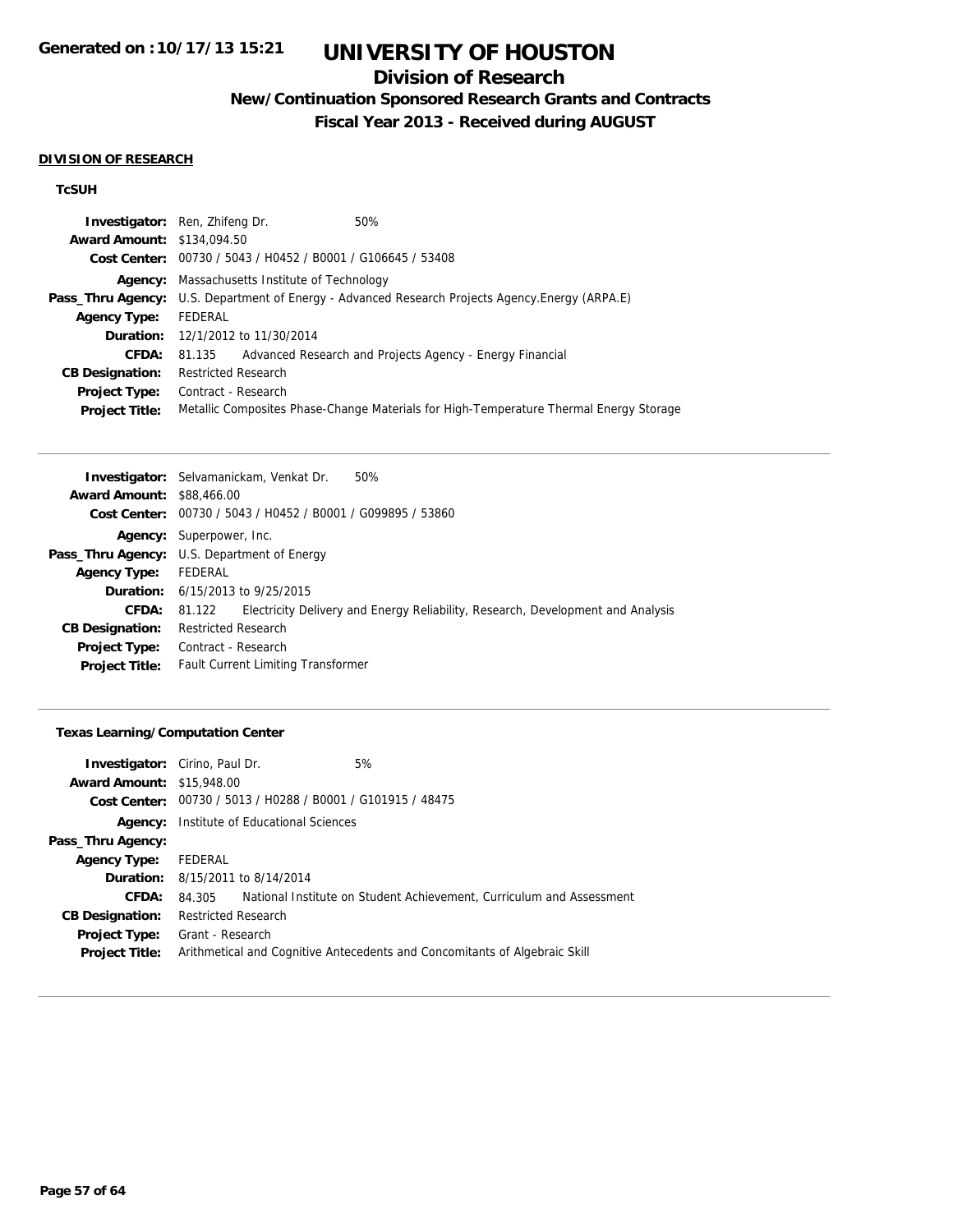# **Division of Research**

**New/Continuation Sponsored Research Grants and Contracts**

**Fiscal Year 2013 - Received during AUGUST**

#### **DIVISION OF RESEARCH**

## **Texas Learning/Computation Center**

| <b>Investigator:</b> Tolar, Tammy Dr. |                            |                                                             | 5%                                                                         |
|---------------------------------------|----------------------------|-------------------------------------------------------------|----------------------------------------------------------------------------|
| <b>Award Amount: \$15,948.00</b>      |                            |                                                             |                                                                            |
|                                       |                            | Cost Center: 00730 / 5013 / H0288 / B0001 / G101915 / 48475 |                                                                            |
| Agency:                               |                            | Institute of Educational Sciences                           |                                                                            |
| Pass_Thru Agency:                     |                            |                                                             |                                                                            |
| <b>Agency Type:</b>                   | FEDERAL                    |                                                             |                                                                            |
|                                       |                            | <b>Duration:</b> 8/15/2011 to 8/14/2014                     |                                                                            |
| CFDA:                                 | 84.305                     |                                                             | National Institute on Student Achievement, Curriculum and Assessment       |
| <b>CB Designation:</b>                | <b>Restricted Research</b> |                                                             |                                                                            |
| <b>Project Type:</b>                  | Grant - Research           |                                                             |                                                                            |
| <b>Project Title:</b>                 |                            |                                                             | Arithmetical and Cognitive Antecedents and Concomitants of Algebraic Skill |
|                                       |                            |                                                             |                                                                            |

|                                  | <b>Investigator:</b> Kakadiaris, Ioannis Dr.<br>16%                                                                                                  |
|----------------------------------|------------------------------------------------------------------------------------------------------------------------------------------------------|
| <b>Award Amount: \$11,579.84</b> |                                                                                                                                                      |
|                                  | Cost Center: 00730 / 5013 / H0110 / B0001 / G106180 / 53725                                                                                          |
|                                  | <b>Agency:</b> National Science Foundation                                                                                                           |
| Pass_Thru Agency:                |                                                                                                                                                      |
| <b>Agency Type:</b>              | FEDERAL                                                                                                                                              |
|                                  | <b>Duration:</b> 8/1/2013 to 7/31/2016                                                                                                               |
| <b>CFDA:</b>                     | Mathematical and Physical Sciences<br>47.049                                                                                                         |
| <b>CB Designation:</b>           | <b>Restricted Research</b>                                                                                                                           |
| <b>Project Type:</b>             | Grant - Research                                                                                                                                     |
| <b>Project Title:</b>            | Sparse 3D-Data Representations from Compactly Supported Atoms for Rigid Motion Invariant Classification with<br>Applications to Neuroscience Imaging |

### **TIMES**

| <b>Investigator:</b> Tolar, Tammy Dr. |                                         |                                   | 35%                                                                        |
|---------------------------------------|-----------------------------------------|-----------------------------------|----------------------------------------------------------------------------|
| <b>Award Amount: \$111,636,00</b>     |                                         |                                   |                                                                            |
|                                       |                                         |                                   | Cost Center: 00730 / 5013 / H0288 / B0001 / G101915 / 48475                |
| Agency:                               |                                         | Institute of Educational Sciences |                                                                            |
| Pass_Thru Agency:                     |                                         |                                   |                                                                            |
| <b>Agency Type:</b>                   | FEDERAL                                 |                                   |                                                                            |
|                                       | <b>Duration:</b> 8/15/2011 to 8/14/2014 |                                   |                                                                            |
| CFDA:                                 | 84.305                                  |                                   | National Institute on Student Achievement, Curriculum and Assessment       |
| <b>CB Designation:</b>                | <b>Restricted Research</b>              |                                   |                                                                            |
| <b>Project Type:</b>                  | Grant - Research                        |                                   |                                                                            |
| <b>Project Title:</b>                 |                                         |                                   | Arithmetical and Cognitive Antecedents and Concomitants of Algebraic Skill |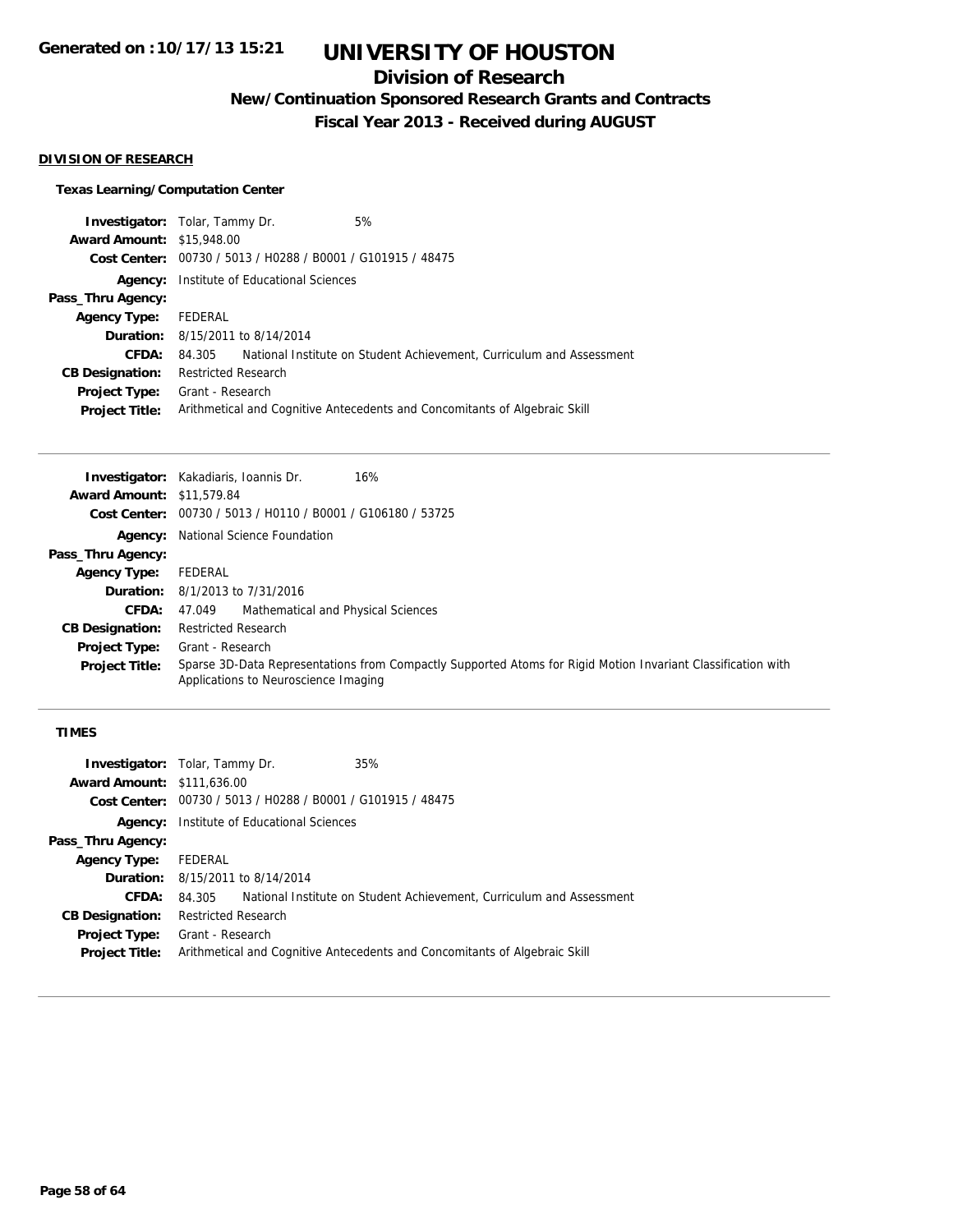## **Division of Research**

# **New/Continuation Sponsored Research Grants and Contracts**

**Fiscal Year 2013 - Received during AUGUST**

### **DIVISION OF RESEARCH**

## **TIMES**

| <b>Investigator:</b> Cirino, Paul Dr. |                            |                                                | 35%                                                                        |
|---------------------------------------|----------------------------|------------------------------------------------|----------------------------------------------------------------------------|
| <b>Award Amount: \$111,636,00</b>     |                            |                                                |                                                                            |
| Cost Center:                          |                            | 00730 / 5013 / H0288 / B0001 / G101915 / 48475 |                                                                            |
| Agency:                               |                            | Institute of Educational Sciences              |                                                                            |
| Pass_Thru Agency:                     |                            |                                                |                                                                            |
| <b>Agency Type:</b>                   | FEDERAL                    |                                                |                                                                            |
|                                       |                            | <b>Duration:</b> 8/15/2011 to 8/14/2014        |                                                                            |
| <b>CFDA:</b>                          | 84.305                     |                                                | National Institute on Student Achievement, Curriculum and Assessment       |
| <b>CB Designation:</b>                | <b>Restricted Research</b> |                                                |                                                                            |
| Project Type:                         | Grant - Research           |                                                |                                                                            |
| <b>Project Title:</b>                 |                            |                                                | Arithmetical and Cognitive Antecedents and Concomitants of Algebraic Skill |

|                            | 25%                                                                                                                                                                                                              |
|----------------------------|------------------------------------------------------------------------------------------------------------------------------------------------------------------------------------------------------------------|
|                            |                                                                                                                                                                                                                  |
|                            |                                                                                                                                                                                                                  |
|                            |                                                                                                                                                                                                                  |
|                            |                                                                                                                                                                                                                  |
| <b>PROFIT</b>              |                                                                                                                                                                                                                  |
|                            |                                                                                                                                                                                                                  |
|                            |                                                                                                                                                                                                                  |
| <b>Restricted Research</b> |                                                                                                                                                                                                                  |
| Contract - Research        |                                                                                                                                                                                                                  |
|                            | Towards Automating Improvements in Sub-Salt Interpretation Phase III                                                                                                                                             |
|                            | <b>Investigator:</b> Kakadiaris, Ioannis Dr.<br><b>Award Amount: \$13,726.25</b><br>Cost Center: 00730 / 5022 / H0288 / B0001 / C107077 / 53493<br>Agency: BP America<br><b>Duration:</b> 7/1/2013 to 10/31/2013 |

|                                  | 5%<br><b>Investigator:</b> Wolters, Christopher A. Dr.                                                 |
|----------------------------------|--------------------------------------------------------------------------------------------------------|
| <b>Award Amount: \$21,497.50</b> |                                                                                                        |
|                                  | Cost Center: 00730 / 5015 / H0288 / B0001 / G100232 / 46963                                            |
|                                  | <b>Agency:</b> University of Texas at Austin                                                           |
|                                  | <b>Pass_Thru Agency:</b> USE DED000; U.S. Department of Education                                      |
| <b>Agency Type:</b>              | FEDERAL                                                                                                |
|                                  | <b>Duration:</b> 7/1/2010 to 6/30/2014                                                                 |
| <b>CFDA:</b>                     | National Institute on Student Achievement. Curriculum and Assessment<br>84.305                         |
| <b>CB Designation:</b>           | <b>Restricted Research</b>                                                                             |
| <b>Project Type:</b>             | Grant - Research                                                                                       |
| <b>Project Title:</b>            | Understanding Malleable Cognitive Processes and Integrated Comprehension Interventions for Grades 7-12 |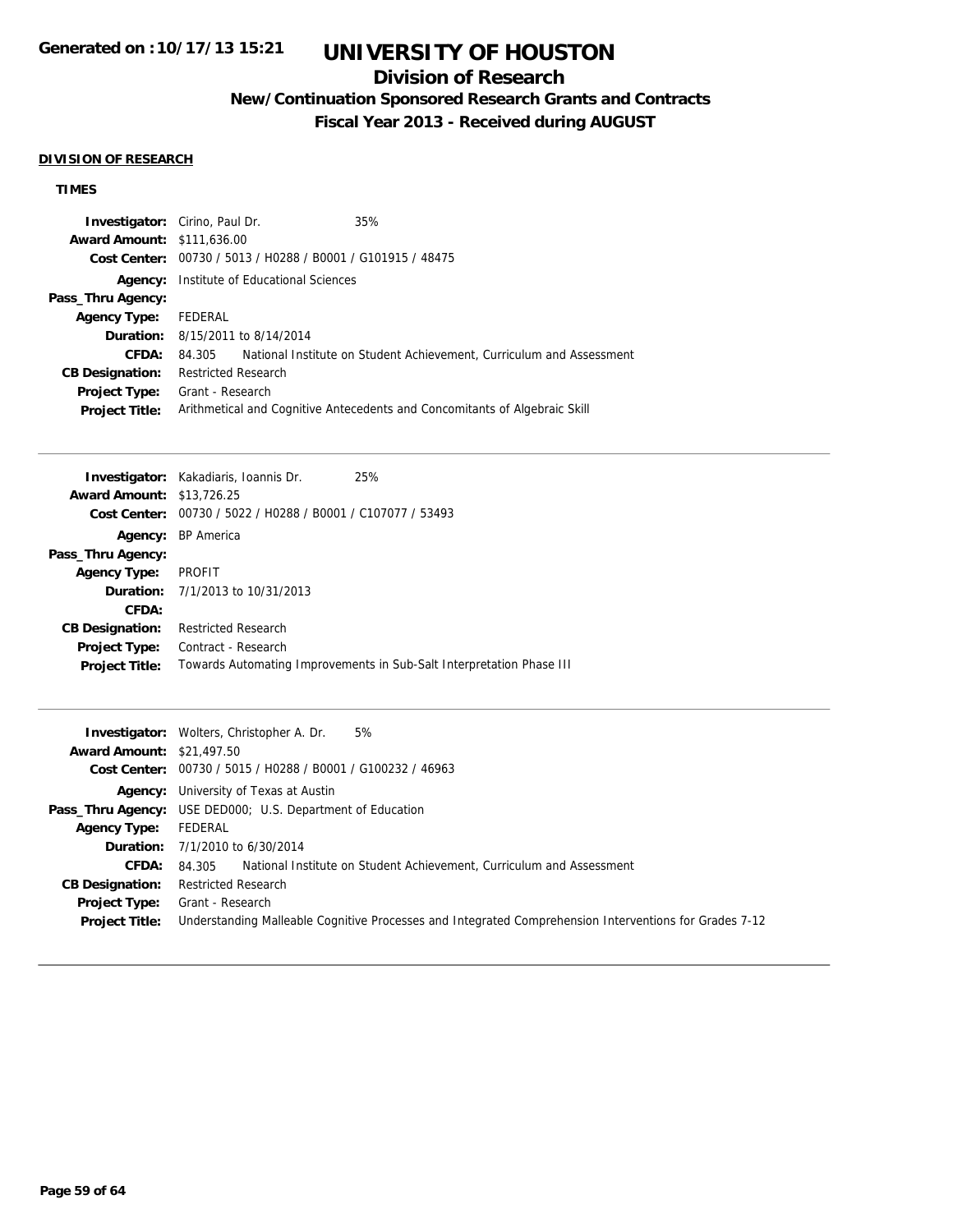# **Division of Research**

# **New/Continuation Sponsored Research Grants and Contracts**

**Fiscal Year 2013 - Received during AUGUST**

### **DIVISION OF RESEARCH**

## **TIMES**

|                                  | <b>Investigator:</b> Shah, Shishir Dr.         | 25%                                                                  |
|----------------------------------|------------------------------------------------|----------------------------------------------------------------------|
| <b>Award Amount: \$13,726.25</b> |                                                |                                                                      |
| Cost Center:                     | 00730 / 5022 / H0288 / B0001 / C107077 / 53493 |                                                                      |
|                                  | <b>Agency:</b> BP America                      |                                                                      |
| Pass_Thru Agency:                |                                                |                                                                      |
| <b>Agency Type:</b>              | PROFIT                                         |                                                                      |
|                                  | <b>Duration:</b> 7/1/2013 to 10/31/2013        |                                                                      |
| CFDA:                            |                                                |                                                                      |
| <b>CB Designation:</b>           | <b>Restricted Research</b>                     |                                                                      |
| <b>Project Type:</b>             | Contract - Research                            |                                                                      |
| <b>Project Title:</b>            |                                                | Towards Automating Improvements in Sub-Salt Interpretation Phase III |

|                                   | 40%<br><b>Investigator:</b> Fletcher, Jack Dr.                                                         |
|-----------------------------------|--------------------------------------------------------------------------------------------------------|
| <b>Award Amount: \$171,980.00</b> |                                                                                                        |
|                                   | Cost Center: 00730 / 5015 / H0288 / B0001 / G100232 / 46963                                            |
|                                   | <b>Agency:</b> University of Texas at Austin                                                           |
|                                   | <b>Pass_Thru Agency:</b> USE DED000; U.S. Department of Education                                      |
| <b>Agency Type:</b>               | FEDERAL                                                                                                |
|                                   | <b>Duration:</b> 7/1/2010 to 6/30/2014                                                                 |
| <b>CFDA:</b>                      | 84.305 National Institute on Student Achievement, Curriculum and Assessment                            |
| <b>CB Designation:</b>            | <b>Restricted Research</b>                                                                             |
| <b>Project Type:</b>              | Grant - Research                                                                                       |
| <b>Project Title:</b>             | Understanding Malleable Cognitive Processes and Integrated Comprehension Interventions for Grades 7-12 |

| <b>Award Amount: \$171,980.00</b> | <b>Investigator:</b> Francis, David Dr.<br>40%                                                         |
|-----------------------------------|--------------------------------------------------------------------------------------------------------|
|                                   | Cost Center: 00730 / 5015 / H0288 / B0001 / G100232 / 46963                                            |
|                                   | <b>Agency:</b> University of Texas at Austin                                                           |
|                                   | <b>Pass_Thru Agency:</b> USE DED000; U.S. Department of Education                                      |
| <b>Agency Type:</b>               | FEDERAL                                                                                                |
|                                   | <b>Duration:</b> 7/1/2010 to 6/30/2014                                                                 |
| <b>CFDA:</b>                      | National Institute on Student Achievement, Curriculum and Assessment<br>84.305                         |
| <b>CB Designation:</b>            | <b>Restricted Research</b>                                                                             |
| <b>Project Type:</b>              | Grant - Research                                                                                       |
| <b>Project Title:</b>             | Understanding Malleable Cognitive Processes and Integrated Comprehension Interventions for Grades 7-12 |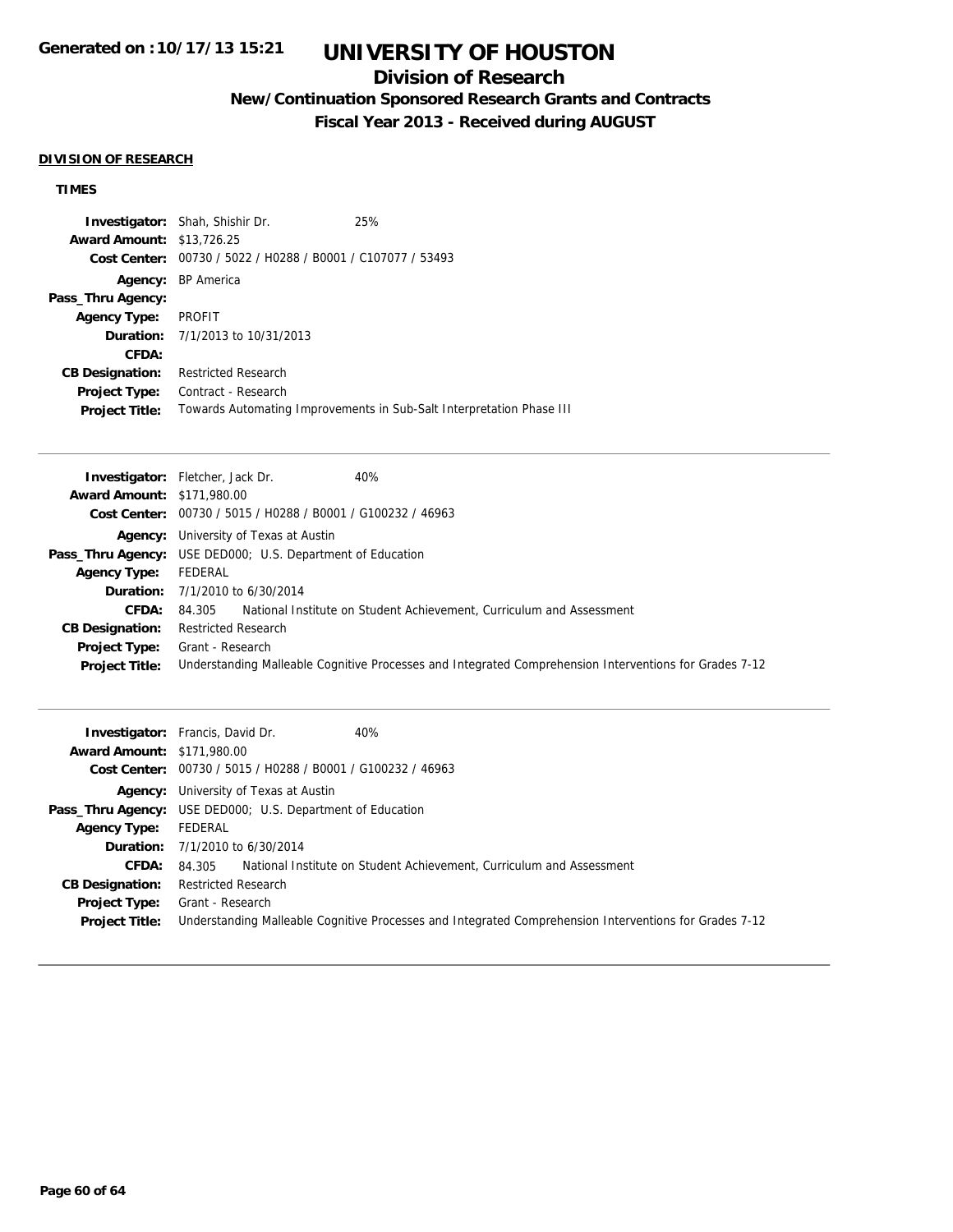## **Division of Research**

## **New/Continuation Sponsored Research Grants and Contracts**

**Fiscal Year 2013 - Received during AUGUST**

#### **DIVISION OF RESEARCH**

## **TIMES**

|                                   | <b>Investigator:</b> Francis, David Dr.                                      | 40%                                                                  |  |
|-----------------------------------|------------------------------------------------------------------------------|----------------------------------------------------------------------|--|
| <b>Award Amount: \$458,488.40</b> |                                                                              |                                                                      |  |
| Cost Center:                      |                                                                              | 00730 / 5013 / H0288 / B0001 / G101918 / 48510                       |  |
| Agency:                           | Institute of Educational Sciences                                            |                                                                      |  |
| Pass_Thru Agency:                 |                                                                              |                                                                      |  |
| <b>Agency Type:</b>               | FEDERAL                                                                      |                                                                      |  |
|                                   | <b>Duration:</b> 8/1/2011 to 7/31/2014                                       |                                                                      |  |
| CFDA:                             | 84.305                                                                       | National Institute on Student Achievement, Curriculum and Assessment |  |
| <b>CB Designation:</b>            | <b>Restricted Research</b>                                                   |                                                                      |  |
| <b>Project Type:</b>              | Grant - Research                                                             |                                                                      |  |
| <b>Project Title:</b>             | Scale-up Evaluation of Reading Intervention for First Grade English Learners |                                                                      |  |

|                                   | <b>Investigator:</b> Carlson, Coleen Dr.                    | 40%                                                                          |
|-----------------------------------|-------------------------------------------------------------|------------------------------------------------------------------------------|
| <b>Award Amount: \$458,488.40</b> |                                                             |                                                                              |
|                                   | Cost Center: 00730 / 5013 / H0288 / B0001 / G101918 / 48510 |                                                                              |
| Agency:                           | Institute of Educational Sciences                           |                                                                              |
| Pass_Thru Agency:                 |                                                             |                                                                              |
| <b>Agency Type:</b>               | FEDERAL                                                     |                                                                              |
|                                   | <b>Duration:</b> 8/1/2011 to 7/31/2014                      |                                                                              |
| CFDA:                             | 84.305                                                      | National Institute on Student Achievement, Curriculum and Assessment         |
| <b>CB Designation:</b>            | <b>Restricted Research</b>                                  |                                                                              |
| <b>Project Type:</b>              | Grant - Research                                            |                                                                              |
| <b>Project Title:</b>             |                                                             | Scale-up Evaluation of Reading Intervention for First Grade English Learners |
|                                   |                                                             |                                                                              |

## **GRADUATE COLLEGE OF SOCIAL WORK**

#### **Child & Family for Innovative Research**

|                            | 100%                                                                                                                                                                                                                                                                                                  |
|----------------------------|-------------------------------------------------------------------------------------------------------------------------------------------------------------------------------------------------------------------------------------------------------------------------------------------------------|
|                            |                                                                                                                                                                                                                                                                                                       |
|                            |                                                                                                                                                                                                                                                                                                       |
|                            |                                                                                                                                                                                                                                                                                                       |
|                            |                                                                                                                                                                                                                                                                                                       |
|                            |                                                                                                                                                                                                                                                                                                       |
|                            |                                                                                                                                                                                                                                                                                                       |
|                            |                                                                                                                                                                                                                                                                                                       |
| <b>Restricted Research</b> |                                                                                                                                                                                                                                                                                                       |
| Grant - Research           |                                                                                                                                                                                                                                                                                                       |
|                            |                                                                                                                                                                                                                                                                                                       |
|                            | <b>Investigator:</b> Hansen, Marissa Dr.<br><b>Award Amount: \$13,855,00</b><br>Cost Center: 00730 / 5021 / H0509 / B0001 / C106375 / 53796<br><b>Agency:</b> Healthcare for the Homeless<br>Agency Type: NON PROFIT<br><b>Duration:</b> $1/1/2013$ to $5/31/2013$<br>Primary Care Innovations Center |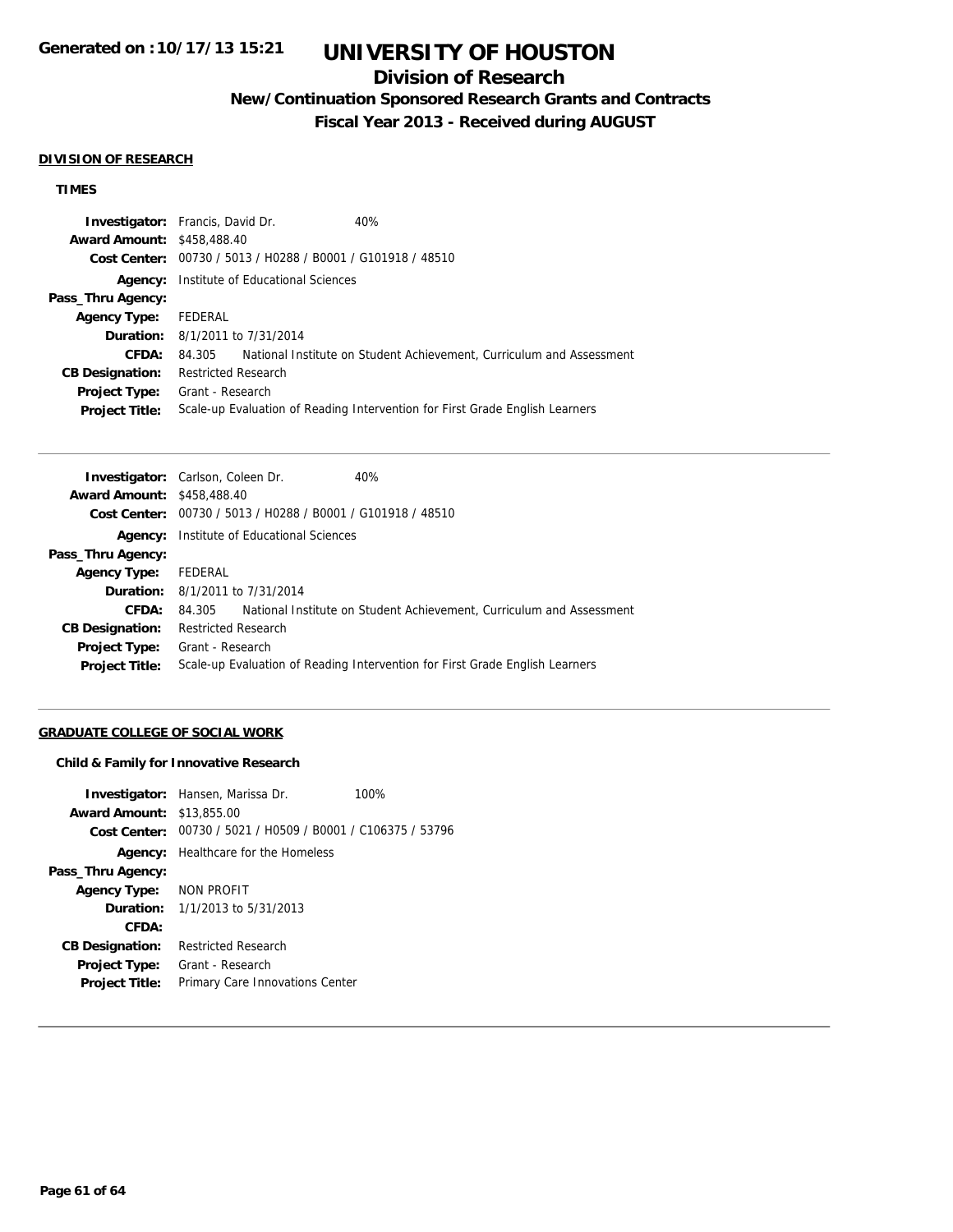**Generated on :10/17/13 15:21**

# **UNIVERSITY OF HOUSTON**

# **Division of Research**

**New/Continuation Sponsored Research Grants and Contracts**

**Fiscal Year 2013 - Received during AUGUST**

### **GRADUATE COLLEGE OF SOCIAL WORK**

## **Child & Family for Innovative Research**

|                                  | 100%<br><b>Investigator:</b> Narendorf, Sarah Dr.                                                                       |
|----------------------------------|-------------------------------------------------------------------------------------------------------------------------|
| <b>Award Amount: \$19,249.00</b> |                                                                                                                         |
| Cost Center:                     | 00730 / 5021 / H0509 / B0001 / C106352 / 53708                                                                          |
|                                  | <b>Agency:</b> Hogg Foundation for Mental Health                                                                        |
| Pass_Thru Agency:                |                                                                                                                         |
| <b>Agency Type:</b>              | <b>FOUNDATION</b>                                                                                                       |
|                                  | <b>Duration:</b> $6/1/2013$ to $5/31/2015$                                                                              |
| <b>CFDA:</b>                     |                                                                                                                         |
| <b>CB Designation:</b>           | <b>Restricted Research</b>                                                                                              |
| <b>Project Type:</b>             | Grant - Research                                                                                                        |
| <b>Project Title:</b>            | Young Adults Accessing Psychiatric Emergency Services: Exploring Help-Seeking Patterns and Preferences for<br>Treatment |

| \$80,000.00<br><b>Award Amount:</b><br>Cost Center: 00730 / 5013 / H0509 / B0100 / G106184 / 53234<br>Change Happens<br>Agency:<br>Department of Health and Human Services<br>Pass_Thru Agency:<br><b>FEDERAL</b><br><b>Agency Type:</b><br><b>Duration:</b> $9/30/2012$ to $9/29/2013$<br>CFDA:<br>Personal Responsibility Education Program<br>93.092<br><b>Restricted Research</b><br><b>CB Designation:</b><br>Grant - Research<br><b>Project Type:</b><br>Hype 2.0, Helping Youth Prevent Engaging in Risky Behaviors<br><b>Project Title:</b> | <b>Investigator:</b> Williams, Sheara Dr. |  |  | 100% |
|-----------------------------------------------------------------------------------------------------------------------------------------------------------------------------------------------------------------------------------------------------------------------------------------------------------------------------------------------------------------------------------------------------------------------------------------------------------------------------------------------------------------------------------------------------|-------------------------------------------|--|--|------|
|                                                                                                                                                                                                                                                                                                                                                                                                                                                                                                                                                     |                                           |  |  |      |
|                                                                                                                                                                                                                                                                                                                                                                                                                                                                                                                                                     |                                           |  |  |      |
|                                                                                                                                                                                                                                                                                                                                                                                                                                                                                                                                                     |                                           |  |  |      |
|                                                                                                                                                                                                                                                                                                                                                                                                                                                                                                                                                     |                                           |  |  |      |
|                                                                                                                                                                                                                                                                                                                                                                                                                                                                                                                                                     |                                           |  |  |      |
|                                                                                                                                                                                                                                                                                                                                                                                                                                                                                                                                                     |                                           |  |  |      |
|                                                                                                                                                                                                                                                                                                                                                                                                                                                                                                                                                     |                                           |  |  |      |
|                                                                                                                                                                                                                                                                                                                                                                                                                                                                                                                                                     |                                           |  |  |      |
|                                                                                                                                                                                                                                                                                                                                                                                                                                                                                                                                                     |                                           |  |  |      |
|                                                                                                                                                                                                                                                                                                                                                                                                                                                                                                                                                     |                                           |  |  |      |

|                                  | 100%<br><b>Investigator:</b> Torres-Hostos, Luis Dr.                           |
|----------------------------------|--------------------------------------------------------------------------------|
| <b>Award Amount: \$45,910.00</b> |                                                                                |
|                                  | Cost Center: 00730 / 5043 / H0509 / B0100 / G106095 / 53137                    |
|                                  | <b>Agency:</b> Mathematical Policy Research                                    |
| Pass_Thru Agency:                | Department of Health and Human Services, Office of the Secretary               |
| <b>Agency Type:</b>              | FEDERAL                                                                        |
|                                  | <b>Duration:</b> 1/1/2013 to 9/30/2014                                         |
| CFDA:                            | 00,000 Not Elsewhere Classified                                                |
| <b>CB Designation:</b>           | Non Restricted Research                                                        |
| Project Type:                    | Contract - Research                                                            |
| <b>Project Title:</b>            | Parents and Children Together (PACT), Hispanic/Latino Fatherhood Program Study |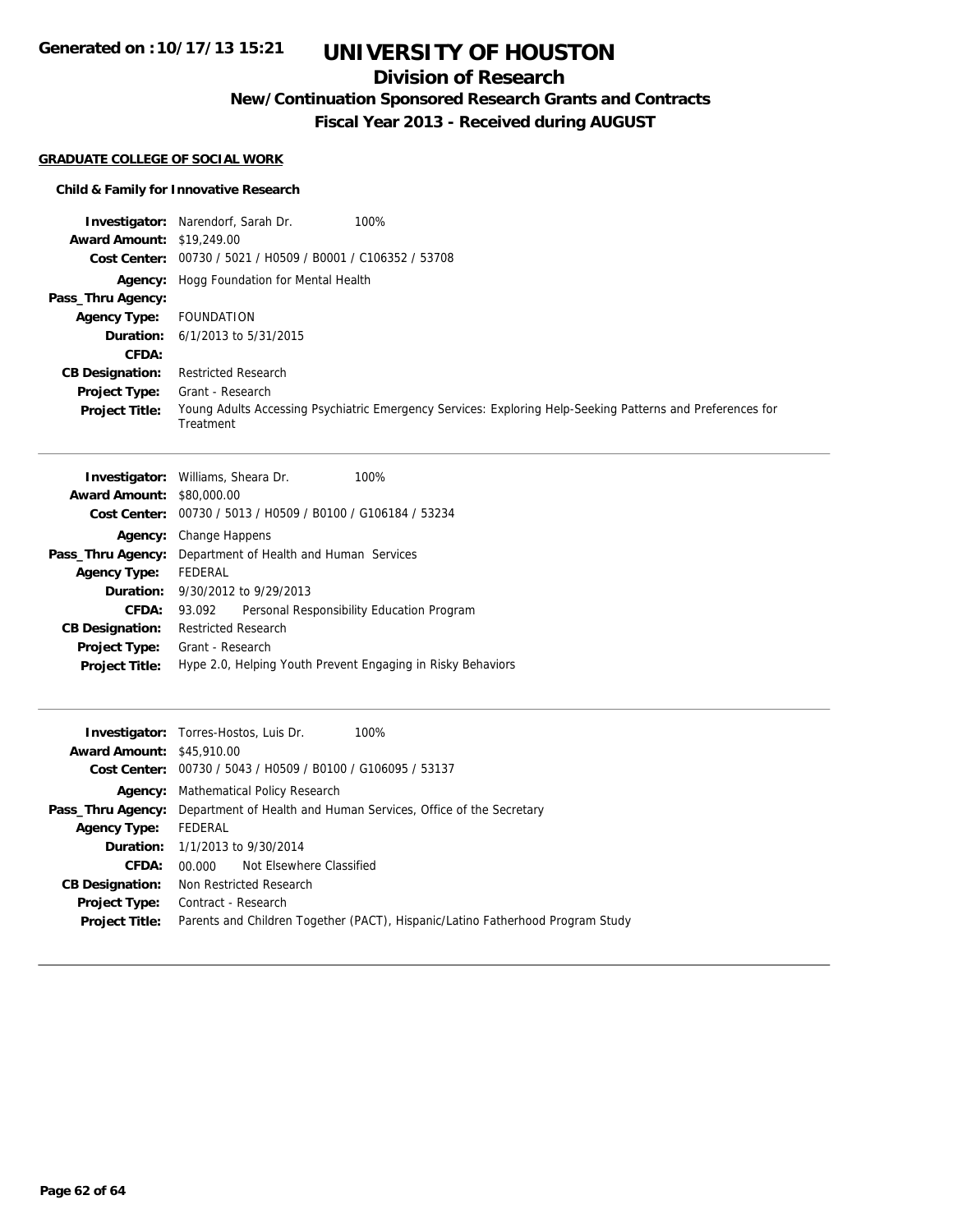# **Division of Research**

**New/Continuation Sponsored Research Grants and Contracts**

**Fiscal Year 2013 - Received during AUGUST**

#### **GRADUATE COLLEGE OF SOCIAL WORK**

## **Child & Family for Innovative Research**

|                                     | 100%<br><b>Investigator:</b> Cheung, Monit Dr.                                                                        |  |  |
|-------------------------------------|-----------------------------------------------------------------------------------------------------------------------|--|--|
| <b>Award Amount: \$1,014,291.00</b> |                                                                                                                       |  |  |
|                                     | Cost Center: 00730 / 5014 / H0509 / A0001 / G107074 / 53412                                                           |  |  |
|                                     | <b>Agency:</b> Texas Department of Family and Protective Services                                                     |  |  |
|                                     | <b>Pass_Thru Agency:</b> Department of Health and Human Services                                                      |  |  |
| <b>Agency Type:</b>                 | FEDERAL                                                                                                               |  |  |
|                                     | <b>Duration:</b> 7/1/2013 to 6/30/2014                                                                                |  |  |
| CFDA:                               | <b>Foster Care</b><br>93.658                                                                                          |  |  |
| <b>CB Designation:</b>              | Non Research                                                                                                          |  |  |
| <b>Project Type:</b>                | Co-Op Agreement - Instruction                                                                                         |  |  |
| <b>Project Title:</b>               | National Center for Child Welfare Curriculum Development Child Welfare Education<br>Project-HHS-2013-ACF-ACYF-CT-0595 |  |  |

#### **Dean, Social Work**

| <b>Investigator:</b> Colby, Ira Dr. |                                                             | 100%                                                                   |
|-------------------------------------|-------------------------------------------------------------|------------------------------------------------------------------------|
| <b>Award Amount: \$38,500.00</b>    |                                                             |                                                                        |
|                                     | Cost Center: 00730 / 5021 / H0129 / H0001 / G101986 / 47040 |                                                                        |
|                                     | <b>Agency:</b> Hogg Foundation for Mental Health            |                                                                        |
| Pass_Thru Agency:                   |                                                             |                                                                        |
| Agency Type: FOUNDATION             |                                                             |                                                                        |
|                                     | <b>Duration:</b> 8/1/2010 to 7/31/2014                      |                                                                        |
| CFDA:                               |                                                             |                                                                        |
| <b>CB Designation:</b>              | Non Research                                                |                                                                        |
| <b>Project Type:</b>                | Grant - Scholarship/Fellowship                              |                                                                        |
| <b>Project Title:</b>               |                                                             | Bilingual Scholarship Program for Spanish-speaking SocialWork Students |
|                                     |                                                             |                                                                        |